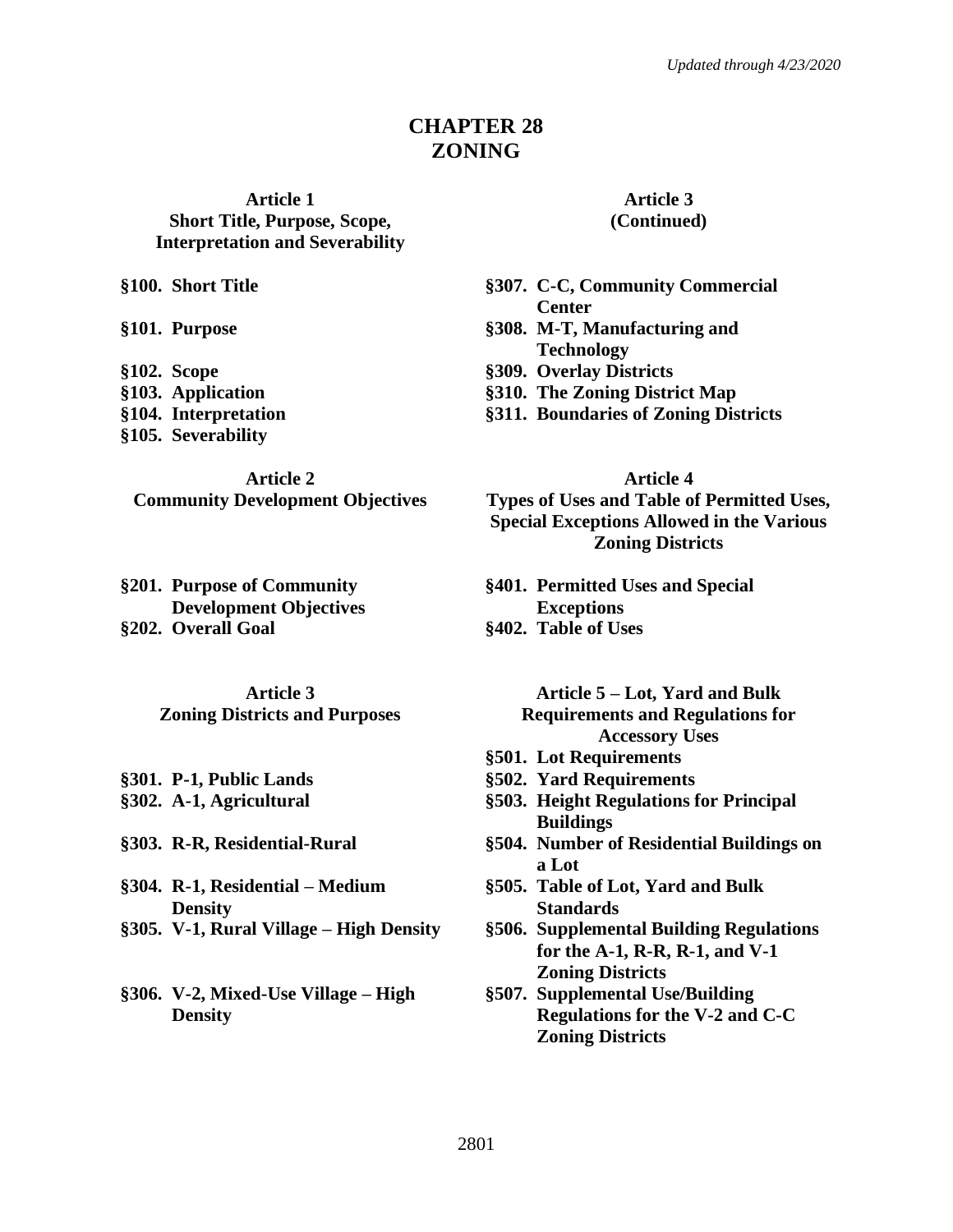#### **Article 5 (Continued)**

- **§508. Accessory Use Regulations for Residential Structures in A-1, R-R, R-1, and V-1 and V-2 Districts**
- 
- **§510. Fences and Walls for R-R, R-1, And V-1 Residential Lots**
- **§511. Accessory Use Regulations for Non-Residential Structures in V-2, C-C and M-T Zoning Districts**
- **§512. Manufactured Homes §705. Open Space**
- 

# **Article 6**

**Special Exceptions**

- 
- **§602. Procedure for Use by Special Exception**
- **§603. General Requirements and Standards for All Special Exceptions**
- **§604. Express Standards and Criteria for Specified Land Uses**
- **§605. Vehicle and Equipment Maintenance and Repair in C-C and M-T Zoning Districts**
- **§606. Buffers in C-C and M-T Zoning Districts**

#### **Article 7 Land Conservation Subdivisions**

- **§701. Purposes**
- **§509. Swimming Pools §702. General Regulations**
	- **§703. Application Submission Requirements**
	- **§704. Permitted Uses**
	-
- **§513. Modular Homes §706. Ownership and Maintenance of Open Space Land and Common Facilities**

#### **Article 8 Supplemental Regulations**

- **§601. Special Exception Intent §801. Off-Street Parking Facility Requirements**
	- **§802. Loading Requirements**
	- **§803. Parking or Storage of Recreational and Commercial Vehicles and Equipment**
	- **§804. Landscaping and Buffering**
	- **§805. Signs**
	- **§806. Attached Multi-Family Dwelling Regulations**
	- **§807. Exotic Animals**
	- **§808. Home Occupations**
	- **§809. Temporary Outdoor Activities**
	- **§810. Noise**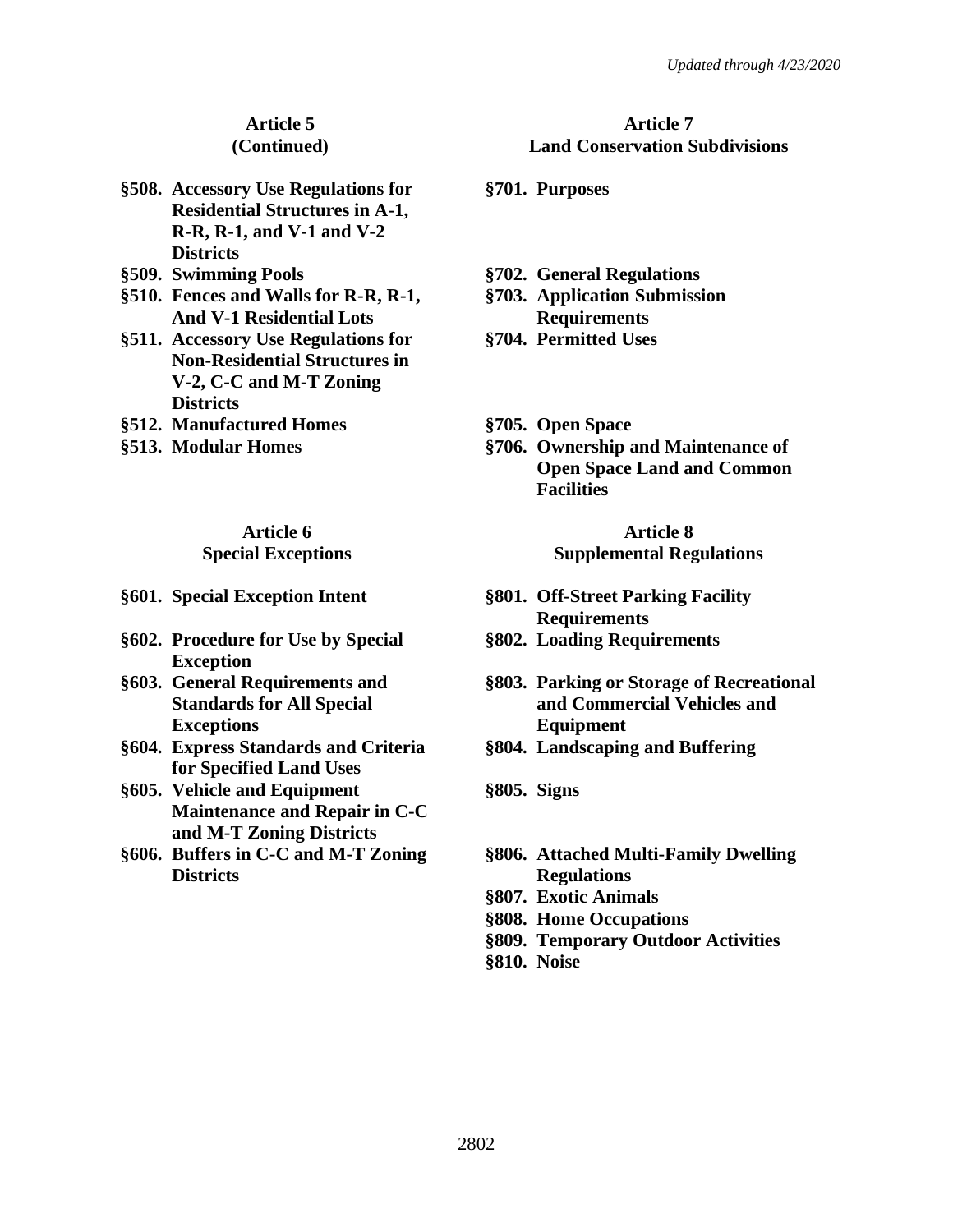#### **Article 9 Nonconforming Uses, Structures and Lots**

| §901. Intent and Standards        |  |  |  |  |  |  |
|-----------------------------------|--|--|--|--|--|--|
| §902. Nonconforming Lots of Recor |  |  |  |  |  |  |
| §903. Nonconforming Uses of Land  |  |  |  |  |  |  |
|                                   |  |  |  |  |  |  |

- **§904. Nonconforming Structures §1115. Expenditures §905. Nonconforming Uses of Structures**
- **§906. Repairs and Maintenance §1117. Appeals**

#### **Article 10 The Zoning Officer**

- **§1001. Creation of Position §1201. Violations**
- 
- 
- **§1004. Compensation of the Zoning Officer**
- **§1005. Zoning Officer Powers and Duties**

#### **Article 11**

# **Zoning Hearing Board and Variances.**

- **§1101. Creation of Board §1301. When Required**
- 
- **§1103. Appointment of Alternate Members**
- **§1104. Participation by Alternate Members**
- **§1105. Removal of Members §1305. Inspection**
- 
- 
- 
- **§1109. Jurisdiction of the Board §1309. Issuance of Certificate of**
- 
- **§1111. Notice and Conduct of Hearings**

#### **Article 11 (Continued)**

- **§901. Intent and Standards §1112. Rendering a Decision**
- **§902. Nonconforming Lots of Record §1113. Fees**
	- **§903. Nonconforming Uses of Land §1114. Stenographer's Appearance Fee and Transcripts**
	-
	- **§1116. Stay of Proceedings**
	-

# **Article 12**

#### **Enforcement**

- 
- **§1002. Appointment §1202. Enforcement Notice**
- **§1003. Official Records §1203. Enforcement Remedies**
	- **§1204. Causes of Action**
	- **§1205. Applications for Permits; Coordination**
	- **§1206. Prosecution of Violation**

#### **Article 13**

# **Building Permits and Certificates of Occupancy**

- 
- **§1102. Membership of Board §1302. Application for Zoning Certificate**
	- **§1303. Approval of Zoning Certificate**
	- **§1304. Denial of Zoning Certificate**
	-
- **§1106. Officers §1306. Failure to Obtain Zoning Certificate**
- **§1107. Quorum §1307. Certificate of Occupancy**
- **§1108. Files and Annual Report §1308. Application for Certificate of Occupancy**
	- **Occupancy**
- **§1110. Granting of Variances §1310. Denial of Certificate of Occupancy**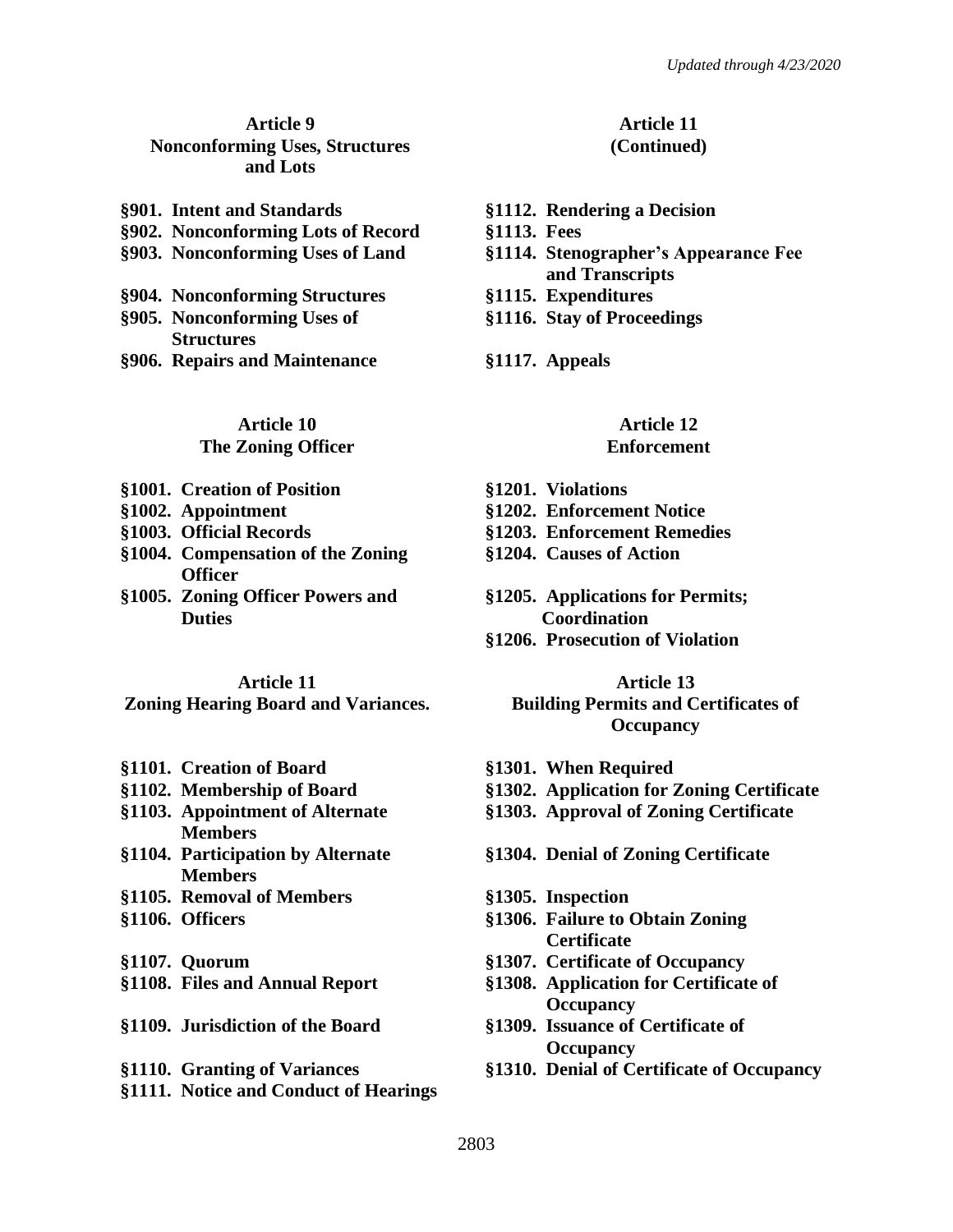#### **Article 13 (Continued)**

- 
- **§1312. Temporary Certificate of Occupancy §1313. Failure to Obtain a Certificate**
- **Of Occupancy**

#### **Article 15 Definitions**

**§1311. Time Limitations §1501. General Interpretation §1502. Definition of Terms**

**Article 16 Illustrations**

# **Article 14 Amendment to the Ordinance**

**Article 17 Effective Date**

- **§1401. Procedure for Amendments §1701. Effective Date**
- **§1402. Petitions by a Landowner**
- **§1403. Amendment Initiated by the Planning Commission**
- **§1404. Referral to the Westmoreland County Planning Department**
- **§1405. Posting of Property and Mailed Notices to Property Owners**
- **§1406. Public Notice and Public Hearing**
- **§1407. Re-Advertisement**
- **§1408. Reserved.**
- **§1409. Filing Amendment with County Planning Commission**
- **§1410. Landowner Curative Amendments**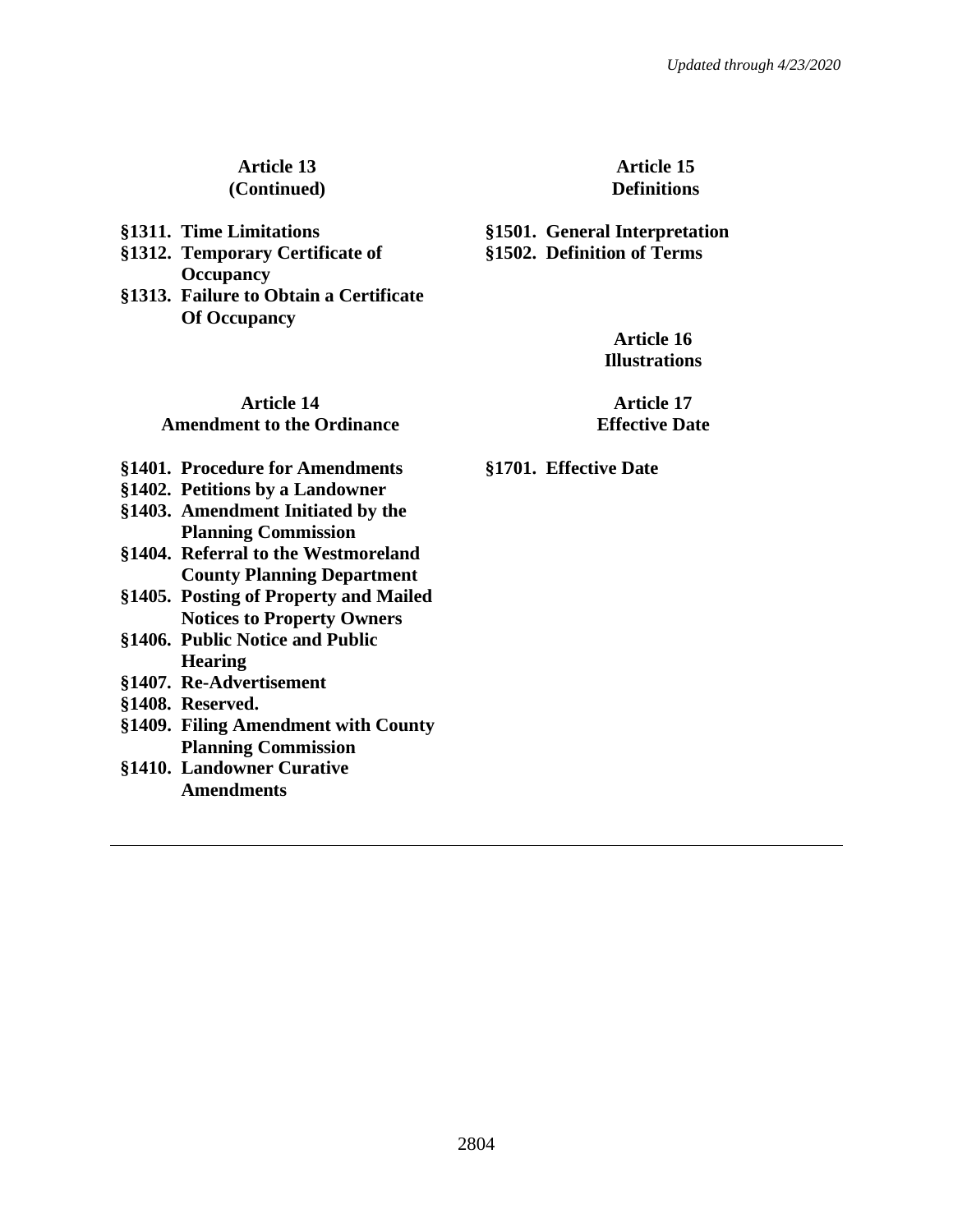# **Article 1 – Short Title, Purpose, Scope, Interpretation and Severability**

#### **§100. Short Title.**

This Ordinance shall be known as the "Sewickley Township Zoning Ordinance" hereinafter referred to as the "Zoning Ordinance" or this "Ordinance." The official map showing zoning districts and boundaries shall be known as the "Sewickley Township Zoning District Map", copies of which shall be retained by the Township Zoning Officer and the Township Secretary. The map included herein is a reproduction of the official map and is for reference only.

# **§101. Purpose.**

The regulations of the Zoning Ordinance are made in accordance with the following purposes:

- A. To preserve the Township's rural community atmosphere while developing a balance of agricultural, residential, recreational, commercial, and industrial land uses.
- B. To lessen congestion on the streets and highways;
- C. To secure safety from fire, panic and other dangers;
- D. To promote health and general welfare;
- E. To provide adequate light and air;
- F. To prevent the overcrowding of land;
- G. To avoid undue congestion of population;
- H. To facilitate the adequate provision of transportation, water, sewer, schools, parks, and other public requirements;
- I. To protect and enhance the value of land;
- J. To encourage, yet control new development and growth within the Township.
- K. Such regulations are also made with reasonable consideration to the character of the districts hereinafter set forth and their suitability for particular uses, and with a view to conserving the value of buildings and encouraging the most appropriate use of land throughout the Township.

# **§102. Scope.**

The "Zoning Ordinance" regulates and restricts within the boundaries of Sewickley Township, Westmoreland County, Pennsylvania:

A. Intent. **Grandfather Clause:** Subject to the provisions of Article 9 of this Ordinance, any building, structure, use or lot of record, lawfully existing on the effective date of the adoption of this Amendment or the effective date of the original Zoning Ordinance, may be continued in perpetuity, regardless of ownership, until such use is abandoned, even though such building, structure, use or lot does not conform to the provisions of this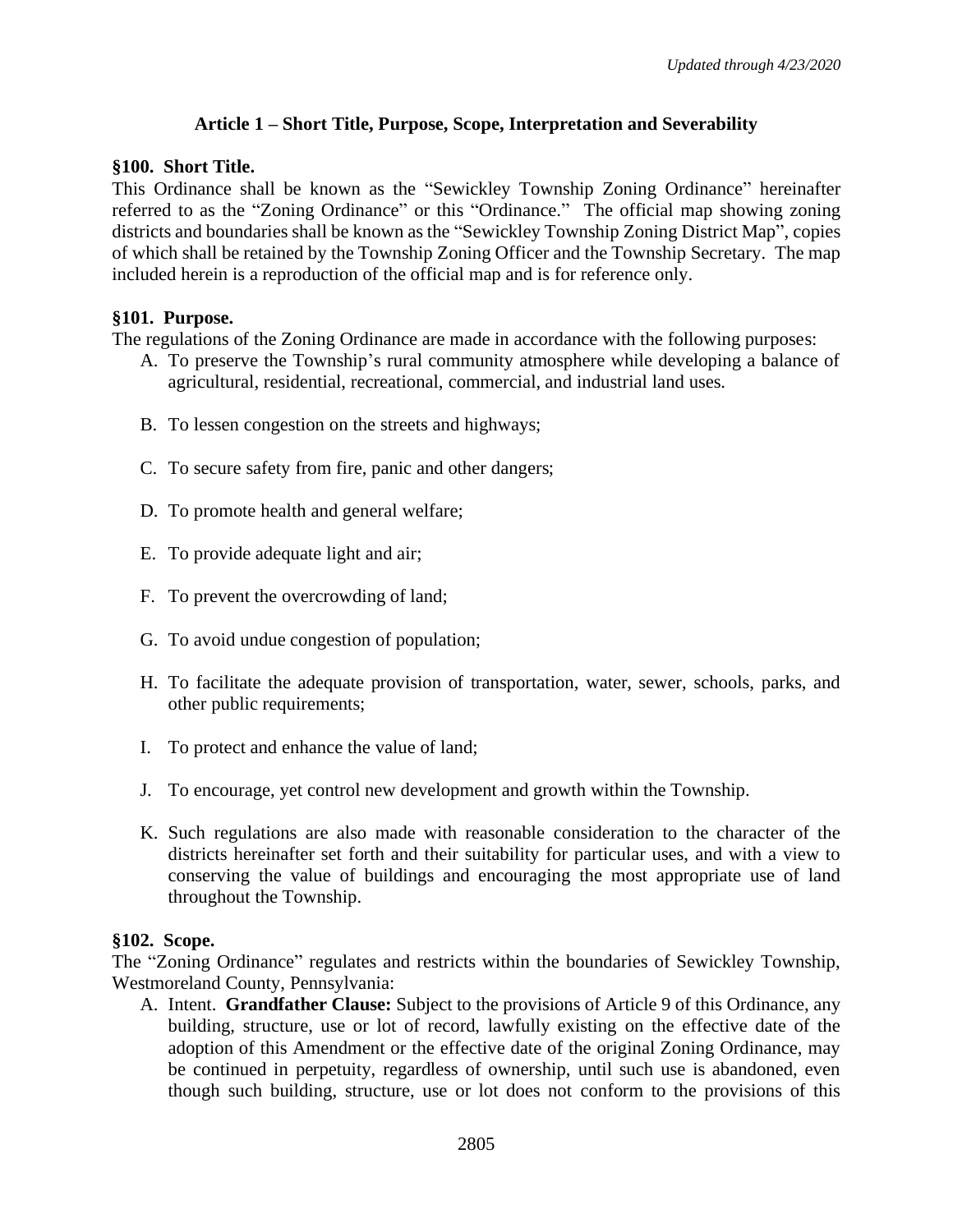Ordinance.

- B. The height, number of stories and size of buildings and other structures;
- C. Their construction and extension;
- D. All facilities and services in or about such buildings and structures;
- E. The percentage of lot that may be occupied;
- F. The size of yards, courts, and other open spaces;
- G. The density of population;
- H. The location and use of buildings, structures and land for trade, industry, residence or other purposes;
- I. The establishment and maintenance of building lines and setback lines upon any or all public streets or highways.

# **§103. Application.**

Where the Zoning Ordinance imposes greater restrictions than those of any statute, other ordinance or regulations, the provisions of the Zoning Ordinance shall be controlling. The Zoning Ordinance is not intended to interfere with any covenant or other agreement between private parties. However, where the Zoning Ordinance imposes greater restrictions than those imposed by any such easement, covenant or agreement, the provisions of the Zoning Ordinance shall govern. Where any such easement, covenant or other agreement imposes greater restrictions than those imposed by the Zoning Ordinance, those shall govern.

#### **§104. Interpretation.**

In interpreting the language of the Zoning Ordinance to determine the extent of the restriction upon the use of the property, the language shall be interpreted, where doubt exists as to the intended meaning of the language written and enacted by the governing body, in favor of the property owner and against any implied extension of the restriction.

# **§105. Severability.**

If any article, section, subsection, paragraph, sentence, phrase or any other provisions of this Ordinance for any reason is held to be invalid by a court of competent jurisdiction, each holding shall not affect the validity of, or the remaining provisions of this Ordinance, it being the legislative intent of the Supervisors that the same would have been enacted without the article, section, subsection, paragraph, sentence, phrase or other provision.

# **Article 2 – Community Development Objectives**

# **§201. Purpose of Community Development Objectives.**

This article shall serve as the statement of community development objectives for the Sewickley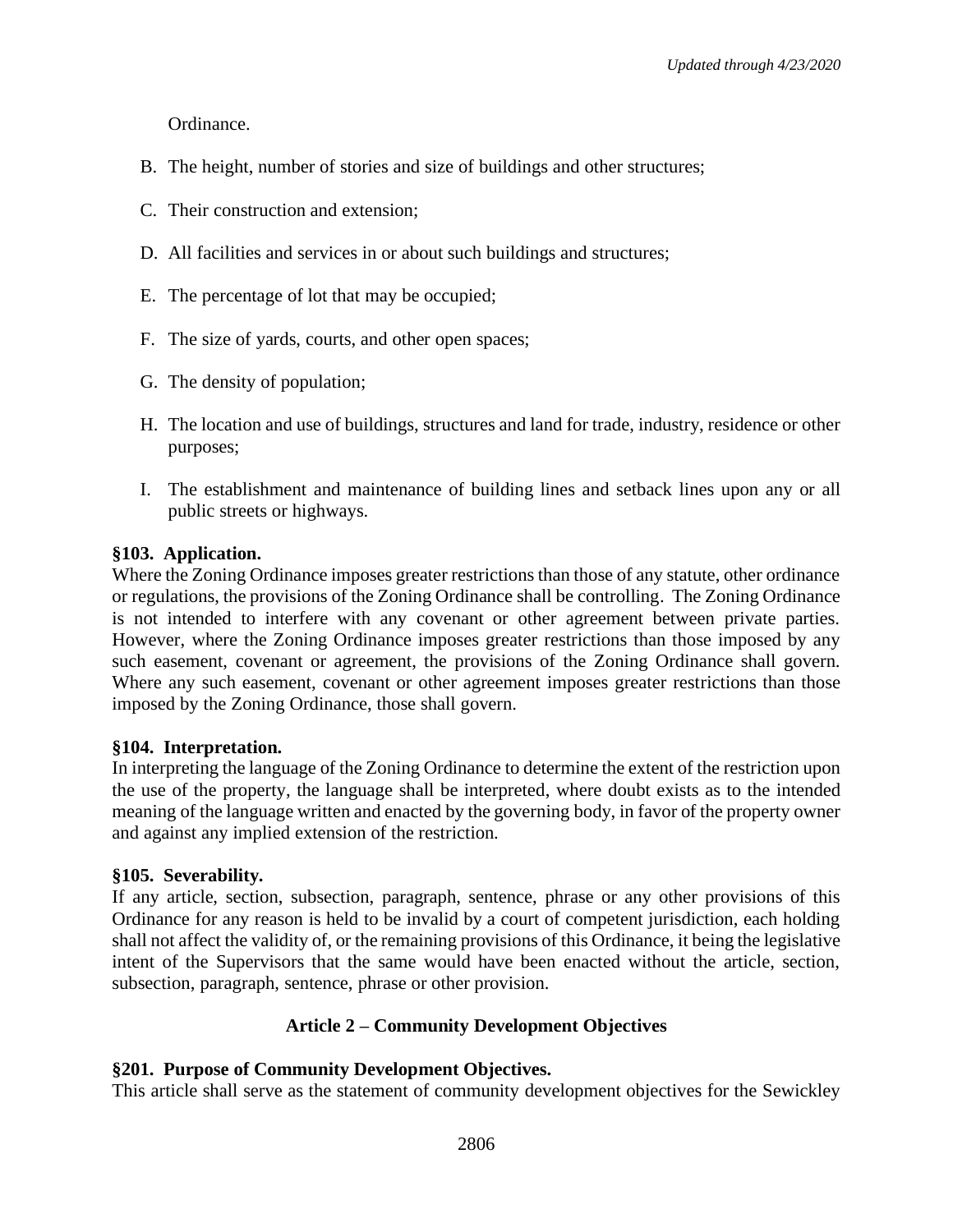Township Zoning Ordinance as required by Section 606 of the Pennsylvania Municipalities Planning Code (Act 247) of 1968, as amended). The Zoning Ordinance reflects the policy goals of the Township as stated in the following community development objectives and has been developed as a legislative and administrative tool of the Township to implement these objectives.

# **§202. Overall Goal.**

The overall goal of Sewickley Township is to: preserve its rural character, village areas, open spaces and agriculture while developing a balance of residential, recreational, commercial and manufacturing uses to maintain and enhance the high quality of life experienced by its residents using the Vision Statement of the adopted Comprehensive Plan as a guide.

- A. Land Use and Community Objectives.
	- 1. To maintain the rural character, enhance the small villages and promote quality community values so that Sewickley Township is known as a Second Class Township with a high quality of life.
	- 2. To encourage revitalizing the older villages and encourage some new residential, commercial and manufacturing development that is properly planned and placed to enhance the economic base of the Township.
	- 3. To preserve and maintain prime farmland in the Township through a variety of agricultural protection methods.
	- 4. To insure that identified environmentally sensitive areas and natural resources located within the Township are preserved through better management and land use practices that create overlay protection zones for these areas.
	- 5. To designate areas of the Township for parks and recreation facilities.
	- 6. To designate areas of the Township for new housing that will be of varying styles and affordability levels, including housing for seniors, and to assure that new housing blends well with the older homes of the community and the surrounding environment.

# **Article 3 – Zoning Districts and Purposes**

Sewickley Township is divided into the following Zoning Districts. These districts will be also known by the indicated abbreviation for each district.

# **§301. P-1, Public Lands.**

Purpose and Intent. The Public Lands District includes lands that are used for parks, playgrounds, buildings, conservation, and other uses that are owned and operated by a public governmental entity or authority, and are thus identified as public lands on the Zoning District Map.

# **§302. A-1, Agricultural.**

In the event that public utility services become available to properties within this district, it is the intent of this district to permit land conservation subdivisions that allow for cluster development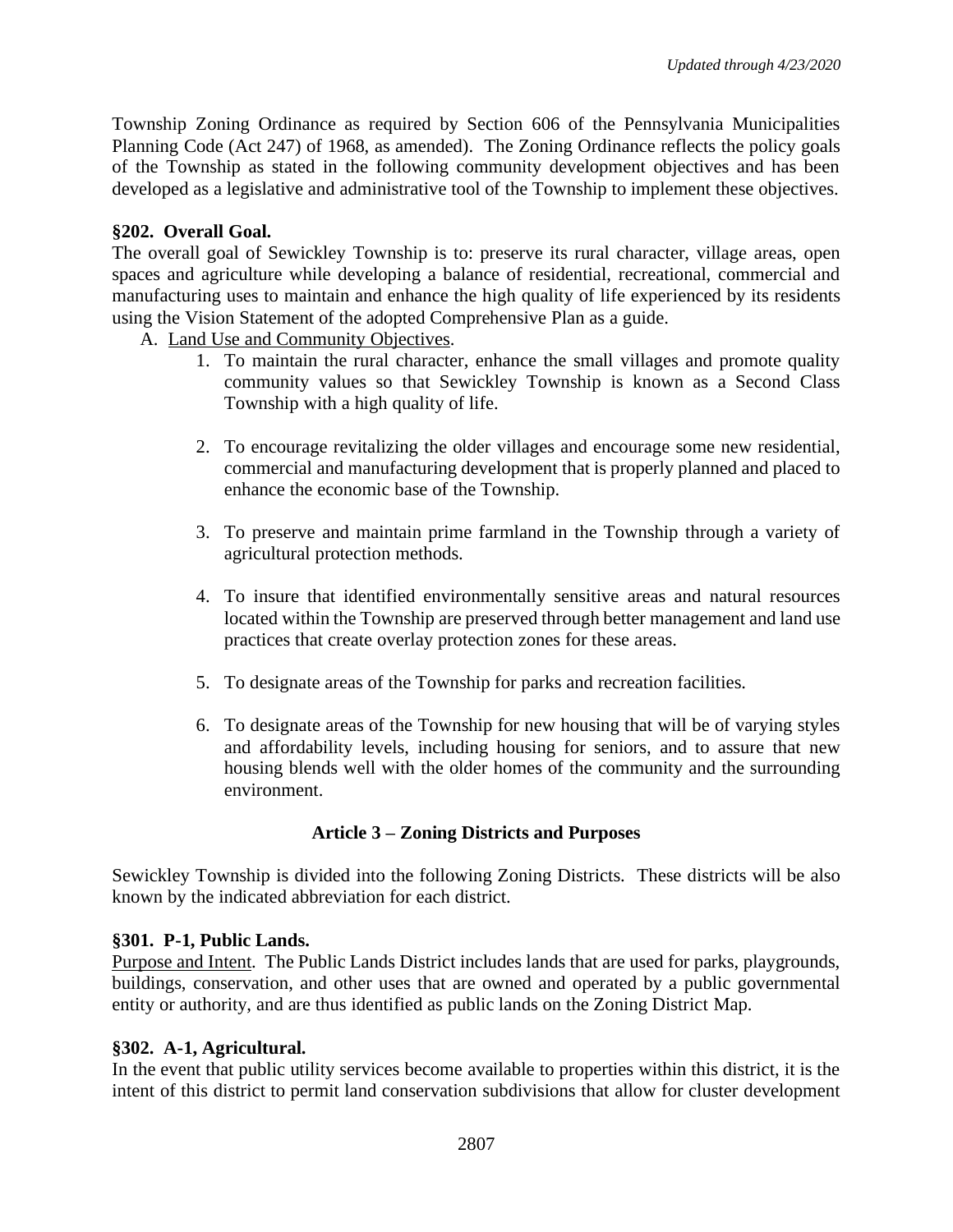of residential dwellings while preserving at least twenty-five (25%) percent as open space to preserve the character of the Township.

Purpose and Intent. The Agricultural/Land Conservation District includes lands that are actively being utilized for agricultural purposes with normal farming practices actively taking place. This land heavily contributes to the rural character of the Township, and is the goal of the Township to retain these farms through a variety of methods. It is understood that circumstances may make these lands available for development, and it is the intent of this district to permit very low density lots if there are no available public utility services.

"Agriculture" is defined as – Any principal or accessory use of land, or water, used for farming, horticulture, floriculture, arboriculture or aquaculture and silviculture. These include the customary and generally accepted activities, practices and procedures that farmers adopt, use or engage in year after year in the production and preparation for market for poultry, livestock and their products. The term Agriculture also includes any use of land or water, formerly used for agricultural purposes, as defined above, but which is currently fallow or is being conserved for future agricultural use. The term Agriculture does not include animal husbandry as defined herein.

This municipality encourages the continuity, development and viability of agricultural operations within its jurisdiction. This municipality prohibits public nuisances but excludes from the definition of such nuisance any agricultural operations so long as the agricultural operation does not have a direct adverse effect on the public health and safety.

References and Standards.

- A. Permitted Uses and Special Exceptions: Per requirements of Section 402.
- B. Lot, Yard, Frontage, and Height Standards: Per requirements of Section 505.
- C. Signs: Per requirements of Section 805.
- D. Accessory Uses and Accessory Structures: Per requirements of Section 508.
- E. Supplemental Building Regulations: Per requirements of Section 506.
- F. Standards and Procedures for Land Conservation Subdivisions: the standards and procedures for Land Conservation Subdivisions are located in Article 7 of this Ordinance.

# **§303. R-R, Residential-Rural.**

Purpose and Intent. The Rural Residential District includes lands in the Township that are not served by public water and sewer facilities, and are located outside of the village areas of the Township. Most of the land is suitable for agriculture, woodlands and wildlife and it contributes to the rural character of the Township. The purpose of this district is to allow for residential development that is consistent with this character and provide for homesteads on larger tracts of land, and does not impose on the provision of municipal services.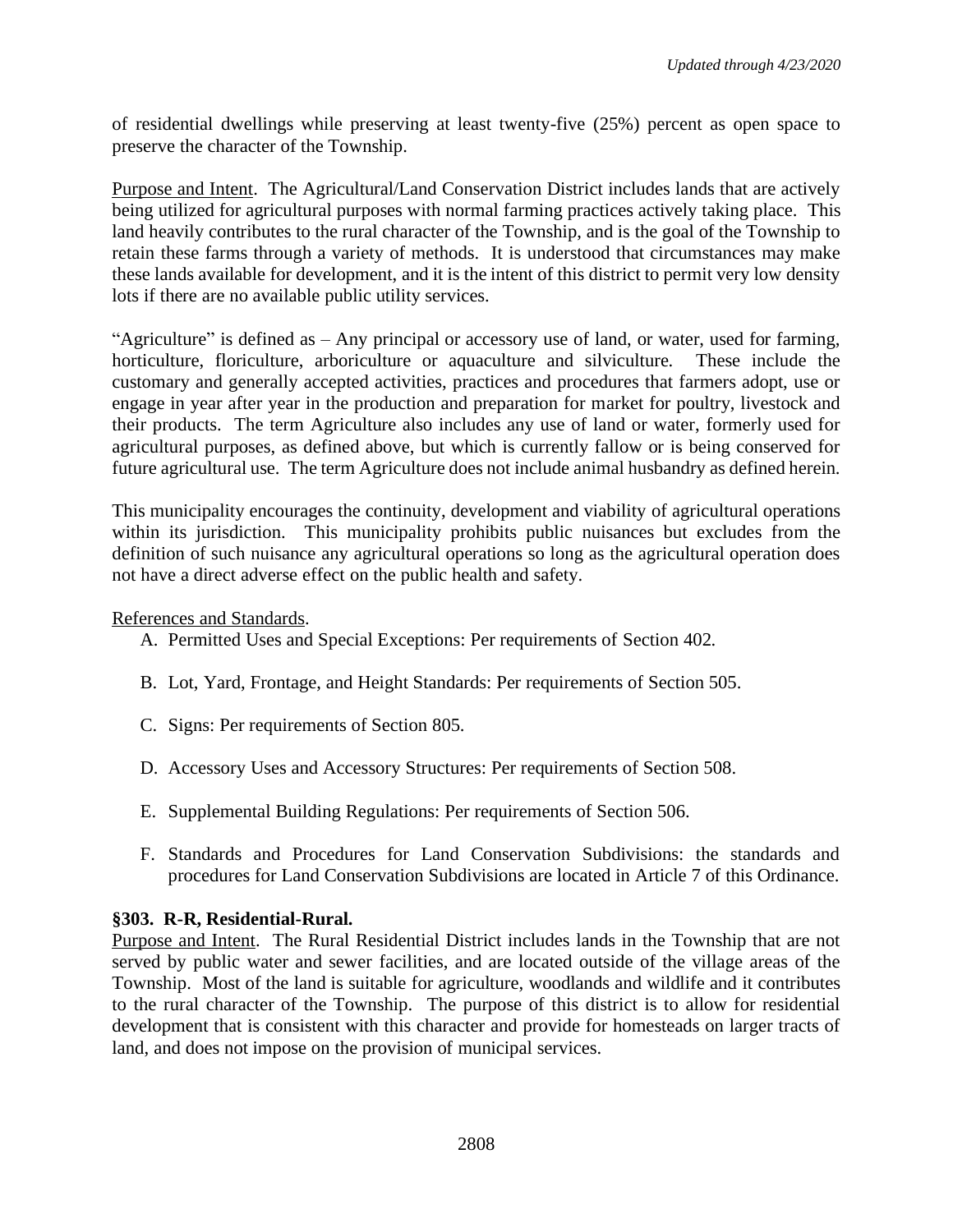#### References and Standards.

- A. Permitted Uses and Special Exceptions: Per requirements of Section 402.
- B. Lot, Yard, Frontage, and Height Standards: Per requirements of Section 505.
- C. Signs: Per requirements of Section 805.
- D. Supplemental Building Regulations: Per requirements of Section 506.
- E. Accessory Uses and Accessory Structures: Per requirements of Section 508.
- F. Standards and Procedures for Land Conservation Subdivisions: the standards and procedures for Land Conservation Subdivisions are located in Article 7 of this Ordinance.

# **§304. R-1, Residential – Medium Density.**

Purpose and Intent. The medium density district includes lands that surround the Township villages and major transportation corridors. The purpose of the district is to provide for singlefamily dwellings and multi-family dwellings, where such uses do not adversely impact neighboring properties. The district serves as a transition between higher density villages and lower density residential districts.

#### References and Standards.

- A. Permitted Uses and Special Exceptions: Per requirements of Section 402.
- B. Lot, Yard, Frontage, and Height Standards: Per requirements of Section 505.
- C. Signs: Per requirements of Section 805.
- D. Supplemental Building Regulations: Per requirements of Section 506.
- E. Accessory Uses and Accessory Structures: Per requirements of Section 508.
- F. Standards and Procedures for Land Conservation Subdivisions: the standards and procedures for Land Conservation Subdivisions are located in Article 7 of this Ordinance.

# **§305. V-1, Rural Village – High Density.**

Purpose and Intent. The rural village district includes lands in older established villages in the Township that are predominantly residential in nature. These include the villages of Herminie, Lowber, Hutchinson, Wyhels and Rillton. The purpose of the district is to provide for a mixture of single family dwellings and multi-family dwellings, generally on smaller lots, and smaller home-based and neighborhood businesses to serve the needs of the residents.

# References and Standards.

- A. Permitted Uses and Special Exceptions: Per requirements of Section 402.
- B. Lot, Yard, Frontage, and Height Standards: Per requirements of Section 505.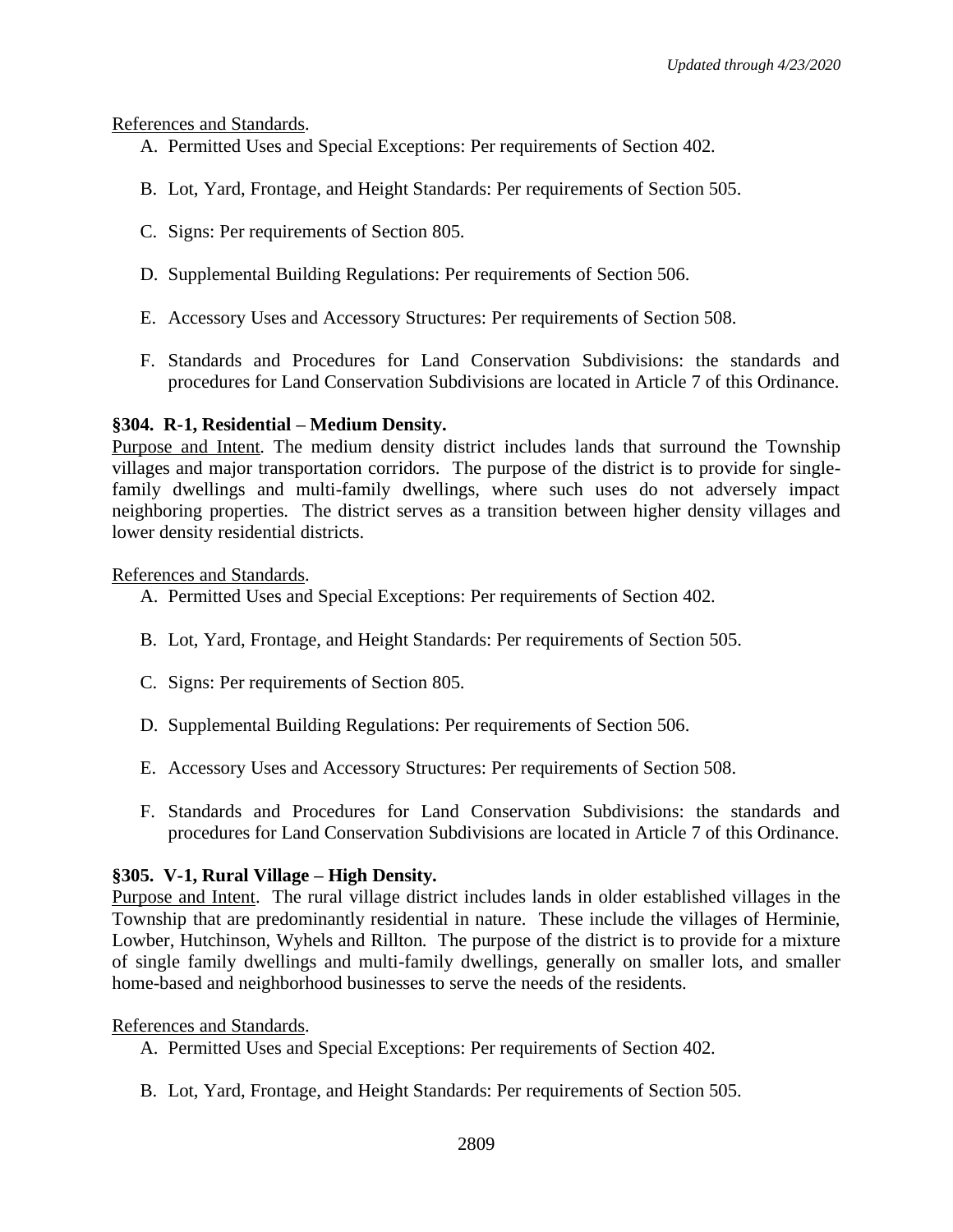- C. Signs: Per requirements of Section 805.
- D. Supplemental Building Regulations: Per requirements of Section 506.
- E. Accessory Uses and Accessory Structures: Per requirements of Section 508.

#### **§306. V-2, Mixed-Use Village – High Density.**

Purpose and Intent. The mixed use village district includes lands near to V-1 zoned properties which include a mix of residential, business and institutional uses. The purpose of the district is to provide for a mixture of single family dwellings and multi-family dwellings, generally on smaller lots, and encourage the long-term development of the business districts.

References and Standards.

- A. Permitted Uses and Special Exceptions: Per requirements of Section 402.
- B. Lot, Yard, Frontage, and Height Standards: Per requirements of Section 505.
- C. Si<sup>g</sup>ns: Per re<sup>q</sup>uirements of Section 805.
- D. Supplemental Building Regulations for Residential Structures: Per requirements of Section 506.
- E. Supplemental Use and Building Regulations for Non-Residential Structures: Per requirements of Section 507.
- F. Accessory Uses and Accessory Structures: Per requirements of Section 508 and 511.

#### **§307. C-C, Community Commercial Center.**

Purpose and Intent. The purpose of the Community Commercial Center District (C-C) is to encourage a mix of business, office, service and residential uses, within a designated commercial district. The Community Commercial Center District will support small to medium scale specialty retail, offices and residential uses, and be encouraged to include public spaces. The district will be pedestrian oriented and tied together with street amenities and design treatments such as sidewalks, street-lighting, signage, landscaping, street trees and screened parking areas. The designation is to allow a variety of uses, while controlling the impacts to the land adjacent to them.

#### References and Standards.

- A. Permitted Uses and Special Exceptions: Per requirements of Section 402.
- B. Lot, Yard, Frontage, and Height Standards: Per requirements of Section 505.
- C. Signs: Per requirements of Section 805.
- D. Accessory Uses and Accessory Structures: Per requirements of Section 511.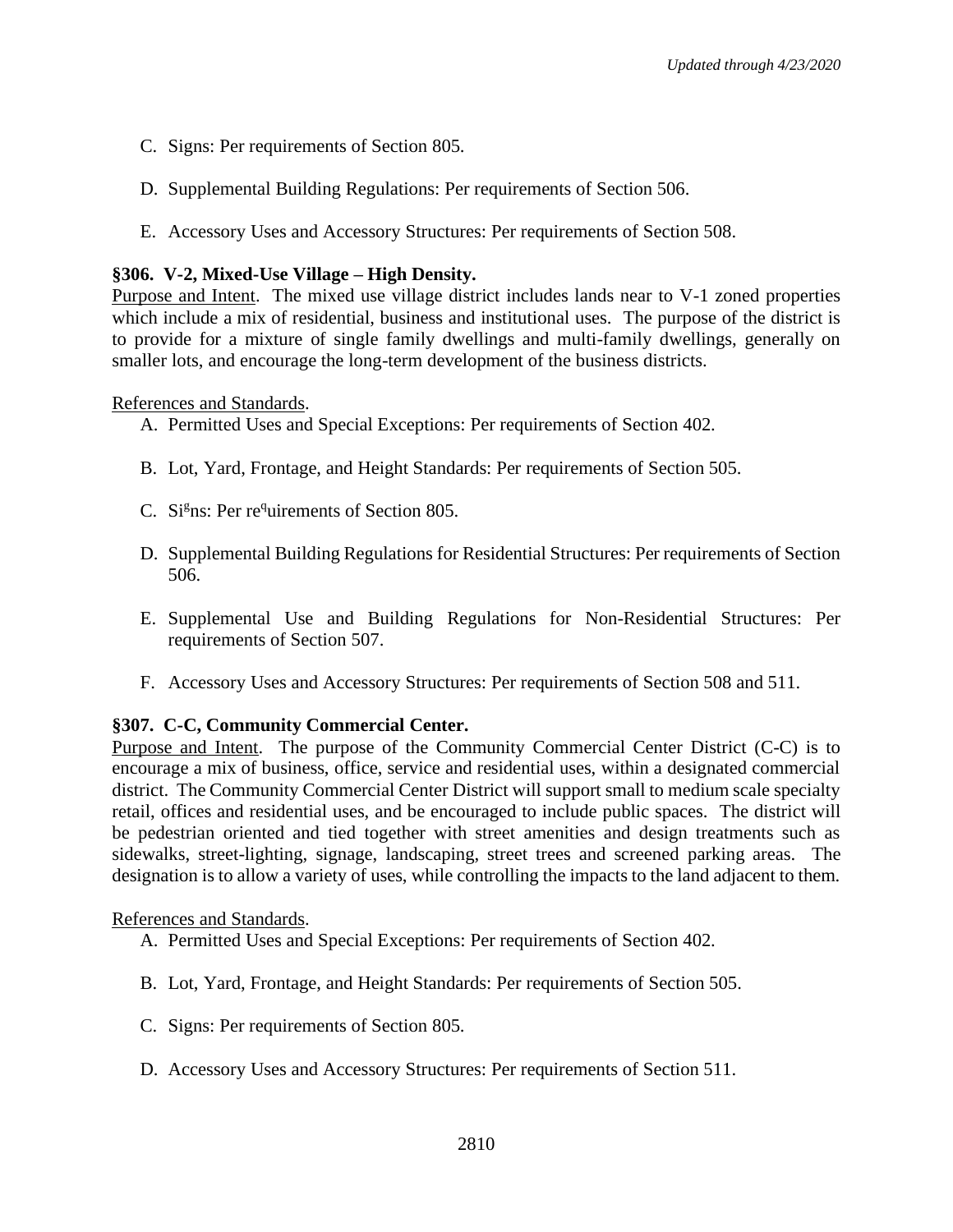- E. Supplemental Use and Building Regulations: Per requirements of Section 507.
- F. Site Standards Applicable to the C-C Zoning District:
	- 1. Parking Lot Layout.
		- a. No more than fifty (50%) percent of the off-street parking area for the lot, tract, or area of the land devoted to the establishment shall be located between the front facade of the building and the abutting streets.
		- b. Landscaping and Screening of Parking Areas: Per requirements of Section 804, Landscaping.
	- 2. Landscaping and Screening. In addition to the requirements of Section 804, the following landscaping and buffering standards shall apply for this district. Where any facade faces an adjoining residential property, and where large retail development directly abuts residential properties, a six foot high screening wall shall be required. Where visible from any right-of-way these walls will also have a three foot high (within one year of planting) hedge on the side facing the rightof-way and running the length of the wall where visible. Maintenance of the landscaping shall be the responsibility of the property owner.
	- 3. Outdoor Lighting. Light design and installation shall emphasize low, level, uniform lighting to avoid abrupt changes from bright lights to darkness. Design limits and intensity requirements shall be placed on large retail establishments. Parking and security lighting shall not be taller than the adjacent structures or a maximum of twenty-four (24') feet above the pavement, whichever is less. All lighting must be shielded or angled.
- G. Standards for Medium and Large Scale Retail Buildings in C-C and M-T Districts.
	- 1. Applicability of Standards. Each retail commercial establishment with a footprint of twenty-five thousand  $(25,000 \text{ ft}^2)$  square feet or more shall conform to the following development standard in addition to all other applicable requirements enforced pursuant to ordinances, rules, regulations, and laws.
	- 2. Architectural Style. Architectural style shall be coordinated to create visual cohesiveness. Within the development collectively constituting the large retail establishment, all buildings, the principal structure, accessory structures, canopies, parking lots and other open spaces as well as *signs* shall be of a unified design.
	- 3. Building Setbacks. The minimum setback for building facades shall be thirty-five (35') feet as measured from the nearest property line. No structure or building may be placed between the setback line and a property line.
	- 4. Building Width and Facade. Facades greater than one hundred (100') feet in length shall incorporate wall plan projections or recesses having a depth of at least three percent of the length of the facade and extending at least twenty (20%) percent of the length of the facade. No uninterrupted length of any facade shall exceed one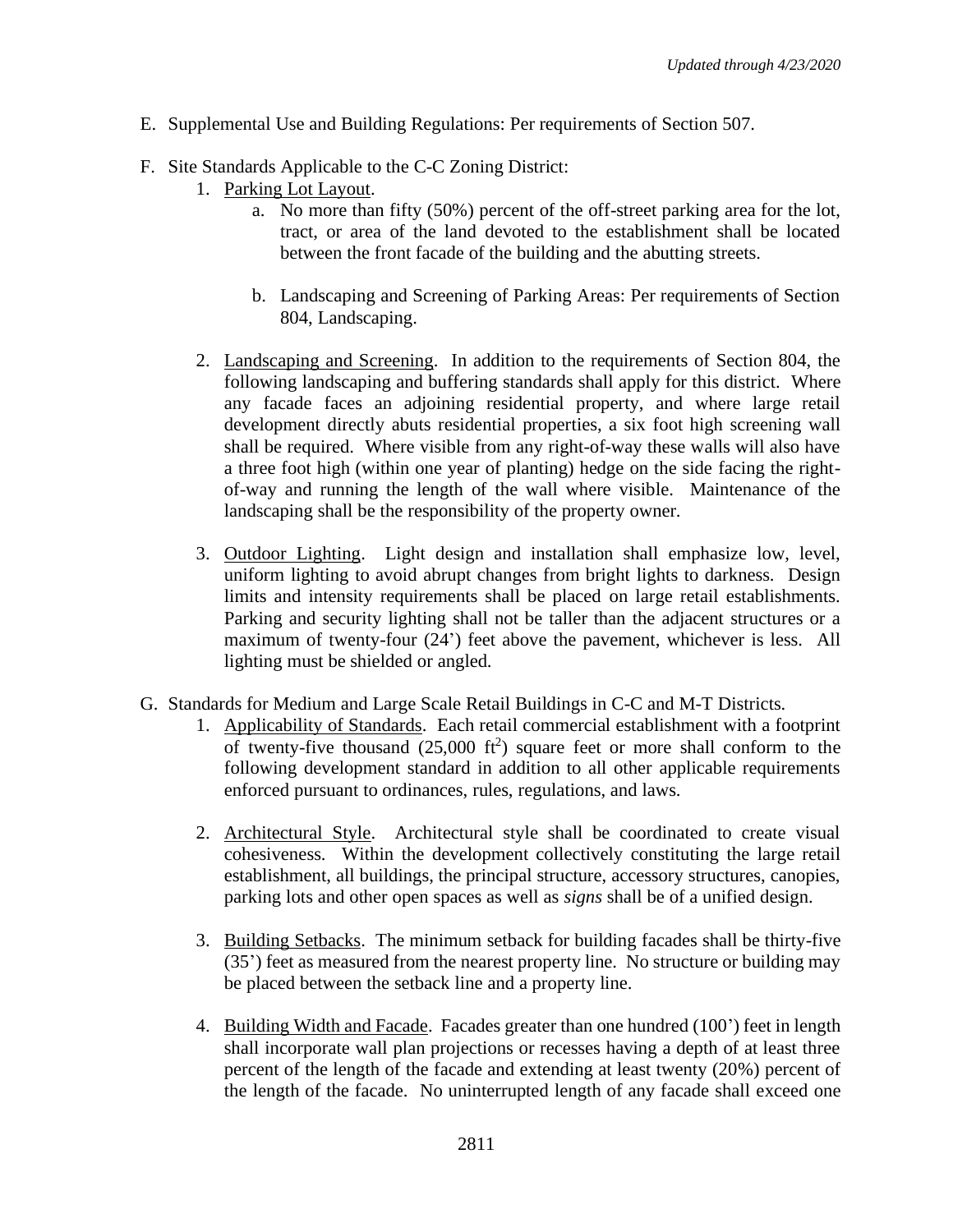hundred (100') horizontal feet.

- 5. Facade and Exterior Walls. Ground floor facades that face public streets shall have arcades, display windows, entry areas, awnings, and other such design features as may be selected by the owner along no less than sixty (60%) percent of their horizontal length. Where large retail establishments contain separately owned stores with separate exterior customer entrances, the street level facade and facades that face the main entry to the establishment shall be transparent between the height of three feet and eight feet above the walkway grade no less than sixty (60%) percent of the horizontal length of the building facade.
- 6. Rear Facades/Delivery Loading Operations. Delivery/loading operations shall be screened from public areas by landscaping or walls of not less than six feet in height, constructed of the same materials as are used in the principal structure.
- 7. Roof Treatment. Roofs shall have no less than two of the following features:
	- a. Parapets concealing flat roofs and rooftop equipment such as HVAC units from public view. The average height of such parapets shall not exceed fifteen (15%) percent of the height of the supporting wall and such parapets shall not at any point exceed one third of the height of the supporting wall. Such parapets shall feature three dimensional cornice treatments.
	- b. Overhanging eaves, extending no less than three feet past the supporting walls.
	- c. Surface coverings on flat roofs shall be of material that is non-reflective and non-glare. Heavy-duty contoured asphalt shingles, cedar shakes, and metal roofing materials are acceptable for pitched roofs.
	- d. Sloping roofs that do not exceed the average height of the supporting walls, with an average slope greater than or equal to one foot of the vertical rise for every one-foot of horizontal run.
	- e. Three or more roof slope planes.
- 8. Building Height: See Table 505.

# **§308. M-T, Manufacturing and Technology.**

Purpose and Intent. This district includes lands that provide for new industrial and technology development and protect existing industrial sites and allow for continued operation of existing general industry, manufacturing, extraction, salvage and related activities, subject to performance standards and buffering requirements to minimize potential environmental impacts.

Accessory office uses and freestanding offices are allowed as well as other uses that are not as appropriate for more restrictive districts.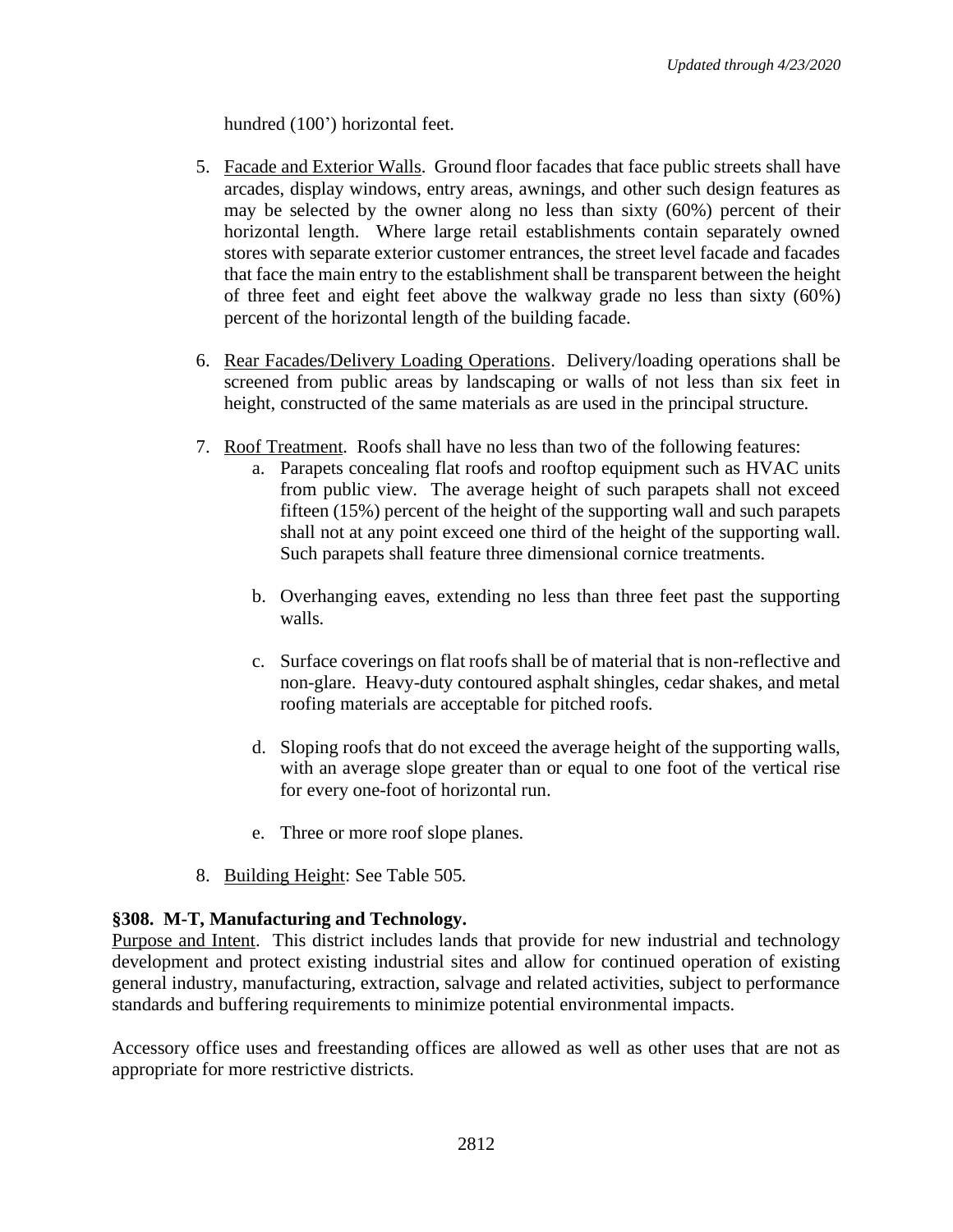#### References and Standards.

- A. Permitted Uses and Special Exceptions: Per requirements of Section 402.
- B. Lot, Yard, Frontage, and Height Standards: Per requirements of Section 505.
- C. Signs: Per requirements of Section 805.
- D. Accessory Uses and Accessory Structures: Per requirements of Section 511.
- E. Supplemental Use and Building Regulations: Per Requirements of Section 507.
- F. Large Retail Store Standards: Per requirements of Section in 307 (G).
- G. No land, building or structure in the M-T district shall be used or occupied in any manner so as to create any dangerous, injurious, noxious or otherwise objectionable element or condition unless the following performance requirements are observed:
	- 1. Fire hazards. Any activity involving the use or storage of flammable or explosive materials shall be protected by adequate fire-fighting and fire-suppression equipment and by such safety devices as are normally used in the building of any such material.
	- 2. Radioactivity or electrical disturbances. No activity shall emit dangerous radioactivity at any point or electrical disturbance adversely affecting the operation at any point of any equipment other than that of the creator of such disturbance.
	- 3. Vibration. No vibration shall be permitted that is discernible without instruments on any adjoining lot or property.
	- 4. Smoke. Smoke that is of a shade equal to or darker than No. 3 on the Standard Ringelmann Chart issued by the United States Bureau of Mines shall not be emitted by industrial or commercial uses for longer than eight minutes in any hour.
	- 5. Odors. No malodorous gas or matter shall be permitted that is discernable on any adjoining lot or property; except for agricultural by products which will have to be approved by zoning variance.
	- 6. Air pollution. No pollution of air by fly ash, dust, vapors or other substances shall be permitted that is harmful to health, animals, vegetation or other property or that can cause soiling.
	- 7. Glare. No direct or reflected glare shall be permitted that is visible from any property or from any public street, road or highway.
	- 8. Erosion. No erosion, by either wind or water, shall be permitted that will carry objectionable substances onto neighboring properties.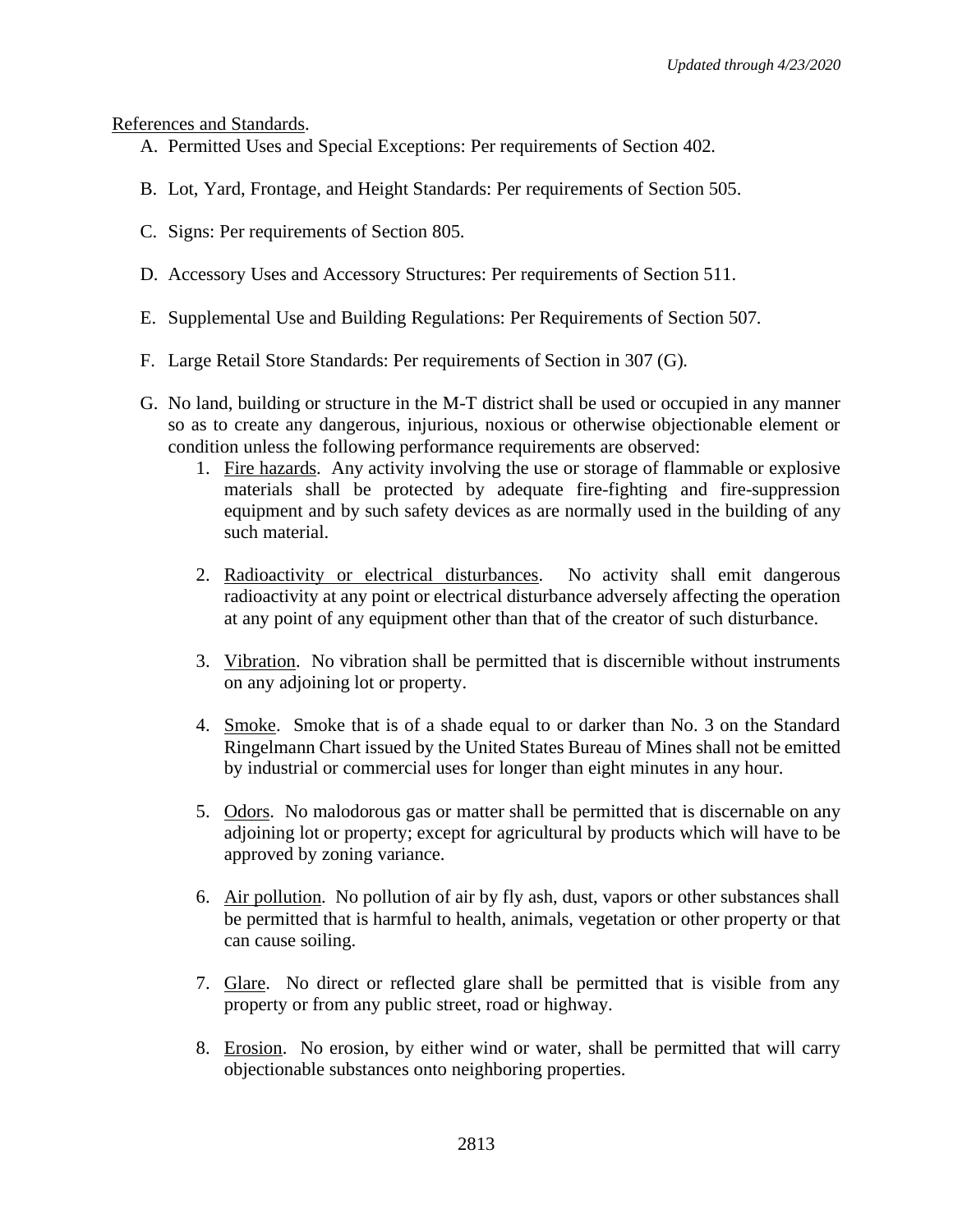9. Water pollution. Pollution of water shall be subject to the requirements and regulations established by the Pennsylvania Department of Environmental Protection.

# **§309. Overlay Districts.**

- A. Purpose and Application**.** It is the intent of this Section to establish geographic areas which superimpose additional requirements upon the basic zoning district or districts without affecting the requirements of the basic zoning district or districts. Accordingly, there are hereby established the following overlay districts in the Township. When the requirements of a basic zoning district and overlay district conflict, the more restrictive requirements shall apply.
- B. Commercial Transition (C-T) Transition Corridor Overlay District serves as a development standard for the Mars Hill Road/Rillton-Sutersville Road (SR 3045), Clay Pike (C6404) West Newton Road (SR 3057), Hermine Road from Highland/Pike Street to the Madison Borough line, Wendel Road from Keystone Road to the Hempfield Township line, Keystone Road from Wendel Road to the Hempfield Township line and State Road 136 corridors. These development standards provide for a uniform landscape and rural design theme along roads. The overlay district also provides a mixture of uses as an option for all properties in the district which meet minimum development standards. The specific standards and land use policies of this district are an extension of the growth policies developed in the Comprehensive Plan for the Township of Sewickley.
	- 1. The regulations contained herein recognize this authentically rural landscape of Sewickley and the realistic prospects for future corridor development, that could create sprawl and retail intrusion into established residential areas located on the corridors. The incorporation of extensive buffering techniques seeks to assist in the preservation of such adjoining residential areas by providing a unique transition zone.
	- 2. Properties within the overlay district retain all of the use rights conferred by their underlying zoning classifications, as indicated in Section 402.
		- a. Boundaries. The general boundaries of the Commercial Transition Overlay District are as shown on the Zoning District Map and generally include those properties extending the distance of Mars Hill Road/Rillton-Sutersville Road (SR 3045) Clay Pike (C6404), West Newton Road (SR 3057) and State Road 136, generally not exceeding a depth of 250 feet along each side of those corridors.
		- b. Streetscape Theme. Front yard landscaping areas shall be 30 feet in depth along the entire property frontage except where driveways or other openings may be required. Landscaping shall utilize fences, walls, and connecting sidewalks.
		- c. Buildings. Buildings shall be designed so as to be similar with the appearance of buildings in the underlying zoning district.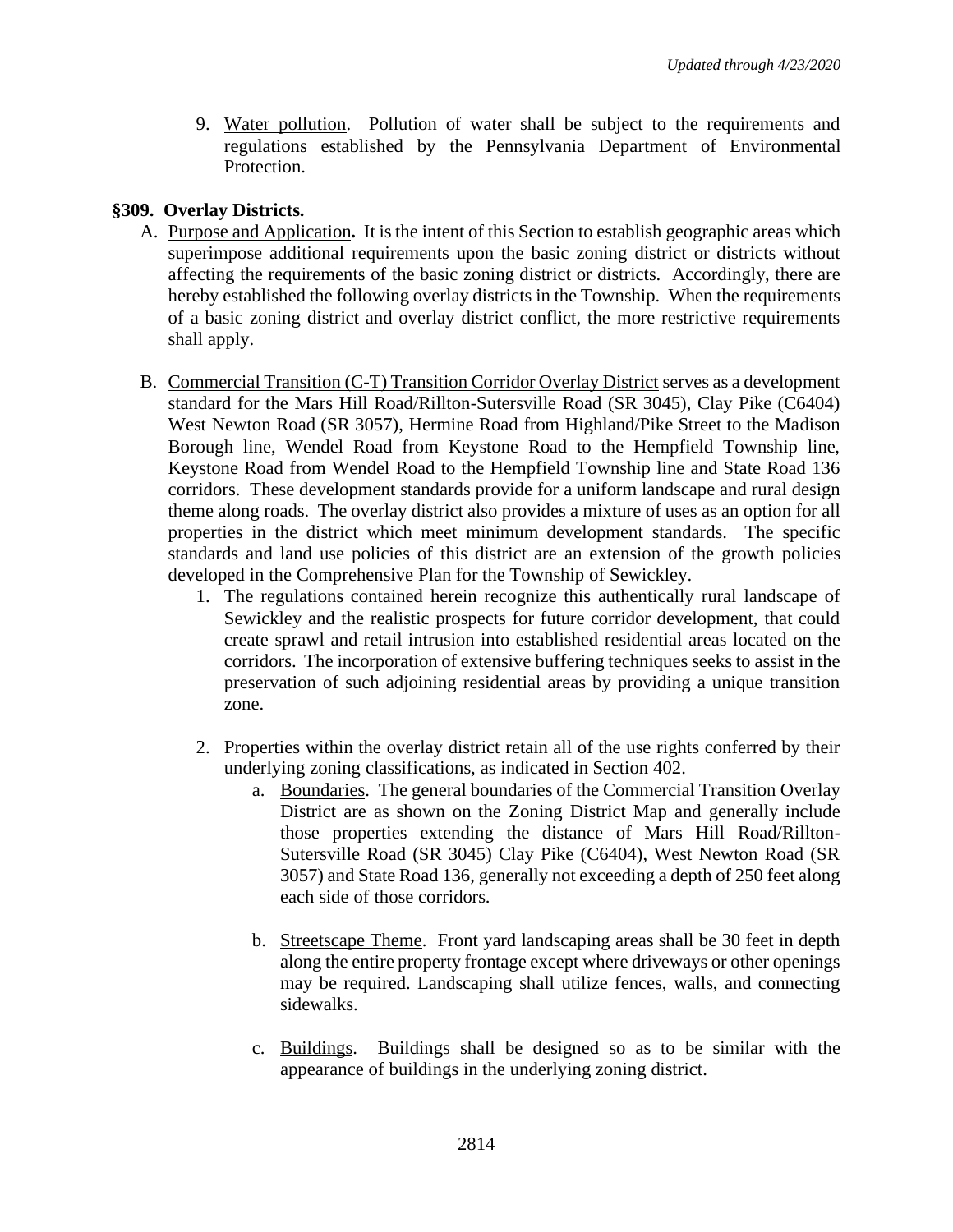- d. Parking. A minimum of 2.5 (not to exceed 4) spaces per 1000 square feet of gross floor area for all uses with the exception of residential development shall be provided.
- e. Non-Single Family Coverage. Maximum lot foundation coverage shall be 25 percent. Any individual building shall not exceed 12,000 square feet of enclosed, heated gross floor area, unless such space existed on the effective date of this Zoning Ordinance; provided, however, any individual building used for the following uses may exceed 12,000 square feet or more of enclosed, heated gross floor area: houses of worship and their customary related uses, parks, playgrounds, community centers and schools, public buildings such as libraries, museums, and art galleries.
- f. Buffers and Setbacks. Non-residential buildings shall be set back 50 feet from all property lines when adjacent to a residential use. The setback area shall include a ten (10') foot buffer area planted with evergreen trees at least four (4') feet in height at planting. This requirement may be waived by the Planning Commission provided that topography serves the same purpose of this buffering.
- g. Permitted Uses.
	- i. All uses permitted in the underlying zoning district.
	- ii. Uses listed in subparagraph h of this section, provided they have less than 2,500 square feet of gross floor area devoted to the nonresidential use.
	- iii. Adaptive re-use businesses as described in subparagraph i of this Section provided they have less than 2,000 square feet of gross floor area.
- h. Special exceptions:
	- i. Banks and other financial institutions.
	- ii. Business and Professional Offices, including but not limited to medical, dental, legal, financial, architectural, engineering, computers, real estate, insurance, and manufacturing representative.
	- iii. Personal services establishments, including but not limited to barber and beauty shops and shoe repair shops.
	- iv. Florists and nurseries.
	- v. Commercial food stores, bakers and delicatessens.
	- vi. Restaurants, grills and ice-cream shops, but not including drivethrough facilities.
	- vii. Automotive repair and detailing.
	- viii. Retail and Wholesale, Durable and Non-Durable Goods.
	- ix. Light Manufacturing.
- i. Adaptive Reuse of Existing Residential Structures. Adaptive reuse of existing residential structures is encouraged. Uses listed as special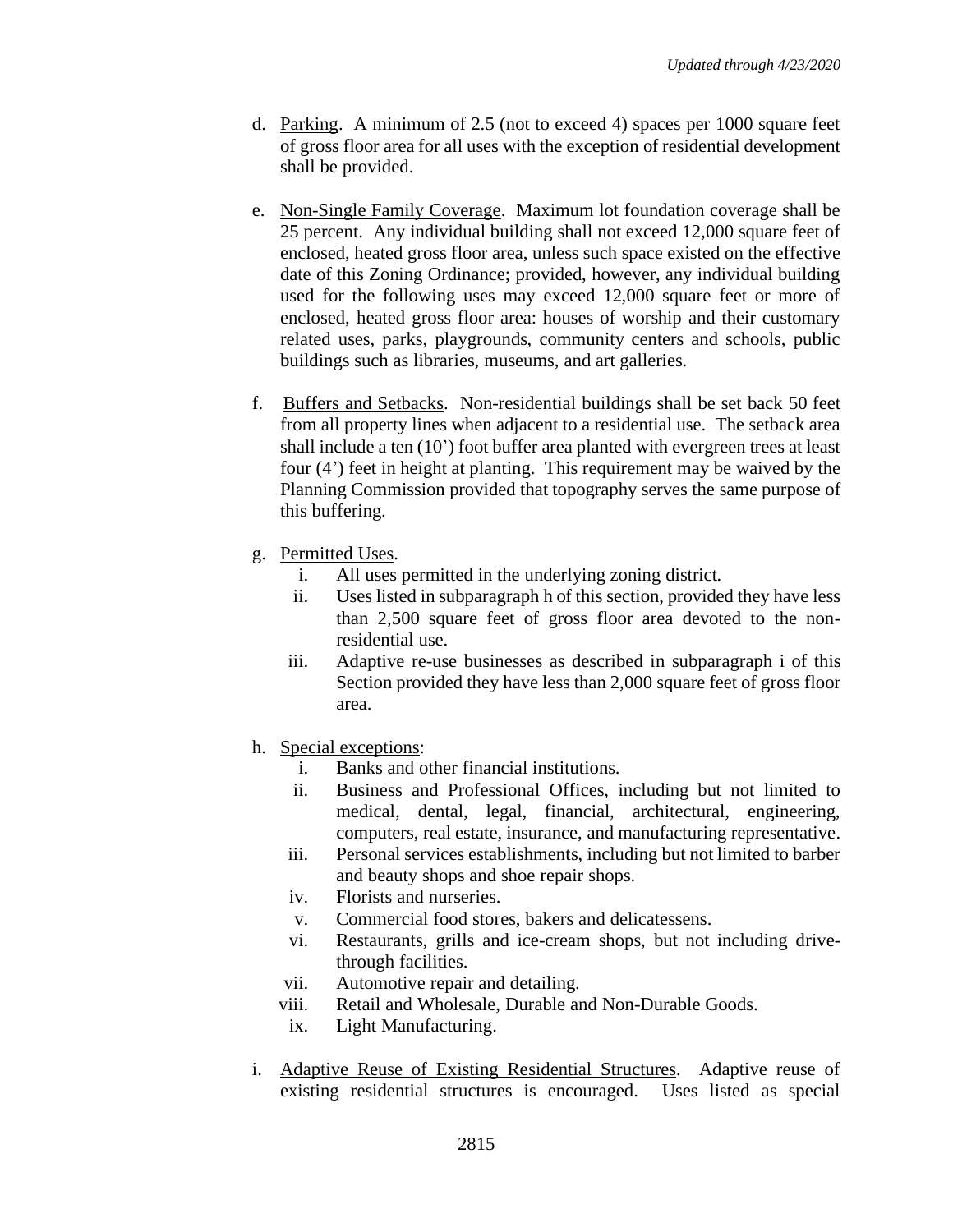exceptions above shall be considered a permitted use in the overlay district when proposed within an existing residential structure. The following standards shall apply to the conversion of an existing residential use to a non-residential use:

- i. No changes shall occur to the front building elevation, other than normal residential rehabilitation, such as residential replacement windows, doors, soffit and fascia, roof, etc.
- ii. The structure shall not be expanded above 50% of gross floor area, and such expansion shall be compatible with the existing residential design.
- iii. If the lot has ample space, all vehicle parking shall be confined to the rear and side yards, except for disabled parking and garage parking for the owner.
- iv. Screening in the form of evergreen trees and shrubs shall be used along all rear and side property lines.
- C. Environmentally Sensitive Overlay.

Purpose and Intent. The purpose of the Environmentally Sensitive Overlay District is to protect identified environmental areas in the Township for the preservation and conservation of the natural environment, including steep slope areas, flood plains and stream and river buffers while permitting limited residential and passive recreational uses.

- 1. Flood Plain Regulations Sewickley Township has adopted an Ordinance regulating development within flood plains. All development within designated flood plains, as indicated on the official FEMA maps shall be considered incorporated into the environmentally sensitive overlay as part of the Zoning District Map and it shall be required to follow the regulations contained in said Ordinance prior to the issuance of any occupancy permit by the Zoning Officer.
- 2. Steep Slope Regulations Areas identified as steep slope, those being areas of over 25% slope, with a minimum of five  $(5,000 \text{ ft}^2)$  thousand square feet shall be considered to be incorporated into the environmentally sensitive overlay as part of the Zoning District Map as all proposed subdivisions and land developments shall comply with the requirements for these areas as included in the Township Subdivision and Land Development Ordinance.
- 3. River and Stream Buffers
	- a. This subsection is established in accordance with the Pennsylvania Constitution, Art. I, Sec. 27 (the "Environmental Rights Amendment"), and Sections 301(b), 603(b)(5), 603(d), 604(1) and 605(2)(ii & vii) of the Municipalities Planning Code, 53 P.C. § 10101 et seq.
	- b. Intent and objectives. It is the purpose of this article to establish requirements for the establishment, maintenance, and preservation of river and stream buffers, to protect the streams and rivers within the Township, and to limit the surface areas of buildings and structures within these areas.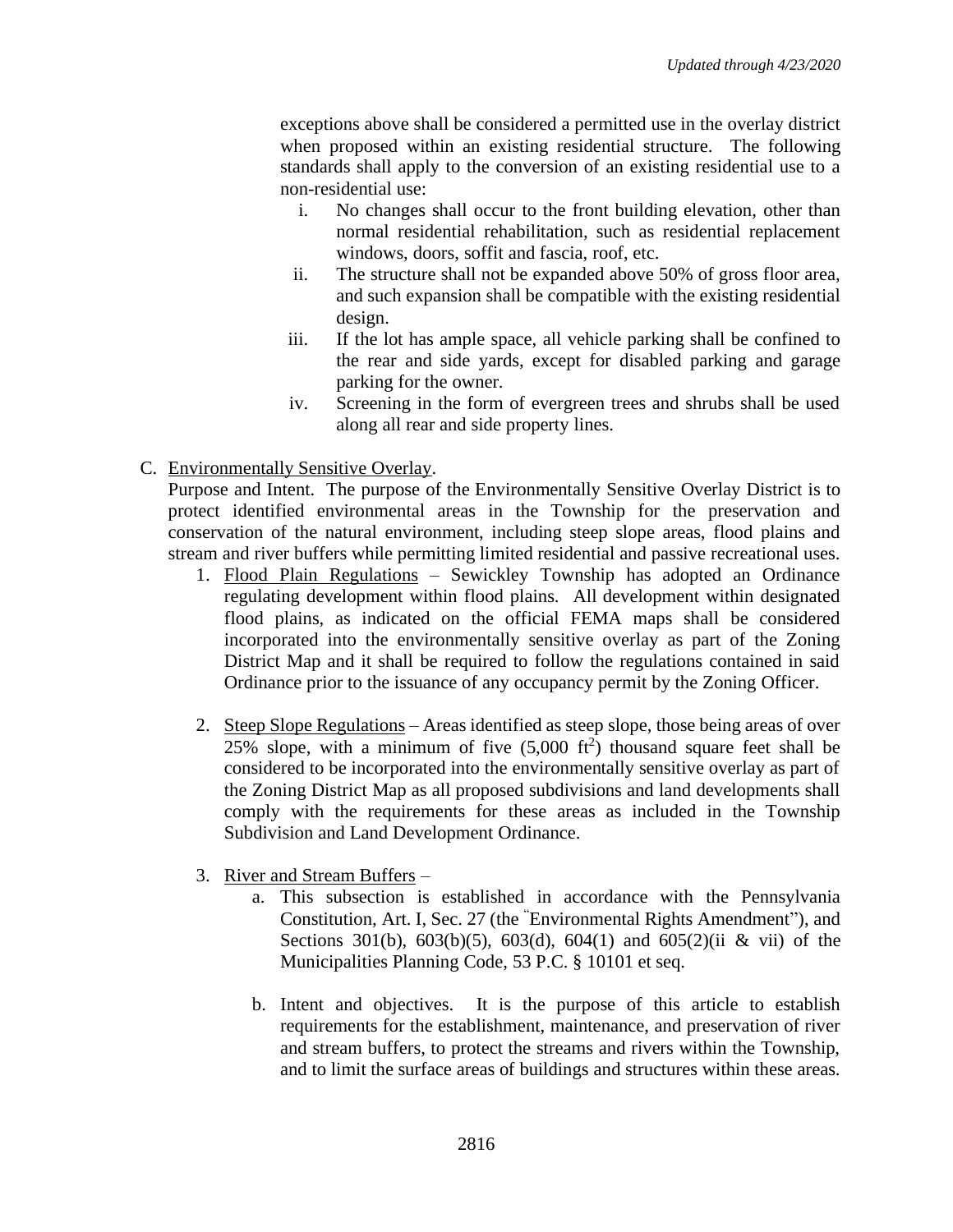- c. Background. Buffers adjacent to stream systems and other water resources provide numerous environmental and resource management benefits, including restoring and maintaining chemical, physical and biological integrity of the water resources; removing pollutants from urban stormwater; reducing erosion and controlling sedimentation; stabilizing stream banks, providing a natural impediment to floods; contributing organic material that is a source of food and energy for the aquatic ecosystem; maintaining stream temperatures and therefore the aquatic ecosystems by providing tree canopy; providing river and stream wildlife habitat; and furnishing scenic value and recreational opportunities. To achieve these ends, it is necessary that development within the Township take place in such a manner so as to limit the amount of buildings and structures within river and stream buffer areas; owners whose properties include river and stream buffers be educated as to desirable river and stream buffer maintenance practices; and stream and river buffers be established where such buffers do not presently exist.
- d. Applicability. The provisions herein shall provide for the location of any building or accessory structure located within the river and stream buffer setback on any property in the Township; provided, however, that they shall not be applicable on properties on which streams are enclosed by man-made channels or are underground.
- e. Permitted land disturbance in river and stream buffer setback. The following land disturbances shall be permitted without limitation when located within the river and stream buffer setback:
	- i. Detached accessory buildings and accessory structures subject to the requirements of the underlying zoning district; provided, however, that a minimum distance of 10 feet from the buffer shall apply when such building or accessory structure is located adjacent to any stream bank or river.
	- ii. Vegetation management or open space management plan, which provides for the maintenance of stream banks, rivers, and water quality.
	- iii. Customary agricultural practices in accordance with a soil conservation plan approved by the Westmoreland County Conservation District.
	- iv. Activities regulated by the Commonwealth of Pennsylvania (such as permitted stream or wetland crossings or other encroachments).
	- v. Installation of pervious-surfaced trail providing access to a stream, pond or other water resource, or an impervious-surfaced trail access when required or authorized by federal, state or local regulations.
	- vi. Gardening and exterior yard maintenance.
	- vii. Temporary construction attendant to construction activities occurring within the river and stream buffer setback; provided, however, that such temporary construction shall be removed and any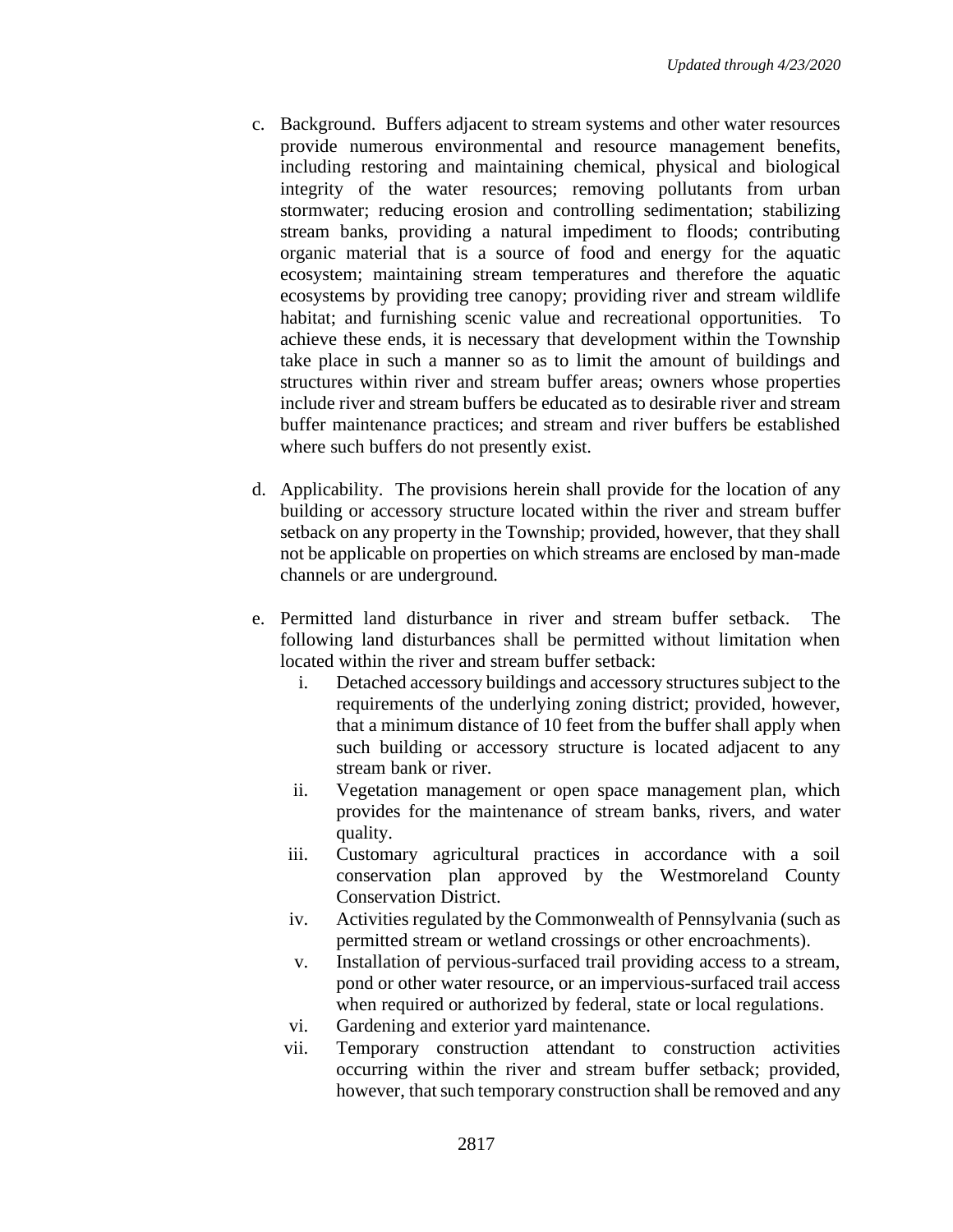land disturbance within the river and stream buffer setback be remedied within a time period approved by the Township.

- f. Boundary determination.
	- i. The buffer shall be fifty (50') feet on both sides of the stream bank or river. Areas identified as streams and rivers within the Zoning District Map include the Youghiogheny River, Big Sewickley Creek, Little Sewickley Creek, Pinkerton and Kelly Runs and other small runs and streams.
	- ii. The Zoning Officer shall consult with the Township Engineer who shall have the final authority to render a determination on the applicability of the river and steam buffer. The Engineer may: (1) uphold the 50 foot buffer; (2) reduce the 50 foot buffer or (3) eliminate the 50 foot buffer. The decision shall be communicated to the applicant within thirty (30) days of the filing of the application for development.
- g. Zoning Hearing Board appeals.
	- i. In any instance in which the Zoning Hearing Board is required to consider an appeal from the provisions of this section such appeal shall be authorized as a special exception pursuant and subject to the provisions of Article 6.
	- ii. Applications filed with the Zoning Hearing Board shall contain the basis for the appeal of the decisions of the Township Engineer and a description of the relief requested. Plans submitted must be acceptable to the Zoning Hearing Board and shall include the following:
		- 1) Location of streams, rivers, or other water resources on the property to be developed;
		- 2) Species, location and size of trees within the stream and river buffer setback;
		- 3) Location of any proposed building or structure; and
		- 4) Any other information deemed relevant by the applicant.
	- iii. In addition to the standards and criteria enumerated in Article 6 of this Ordinance, the following shall be considered by the Zoning Hearing Board in rendering affirmative decisions where applicable:
		- 1) A showing of good and sufficient cause.
		- 2) Whether strict application of this article would deny the applicant reasonable use of the property, or whether the ordinance would have severe impact and would render the property unusable or unsuitable for development.
		- 3) Whether plan modifications or conditions of approval can achieve conservation objectives of this subsection.
		- 4) That the relief granted is the minimum necessary and does not conflict with any Township, state, or federal regulations.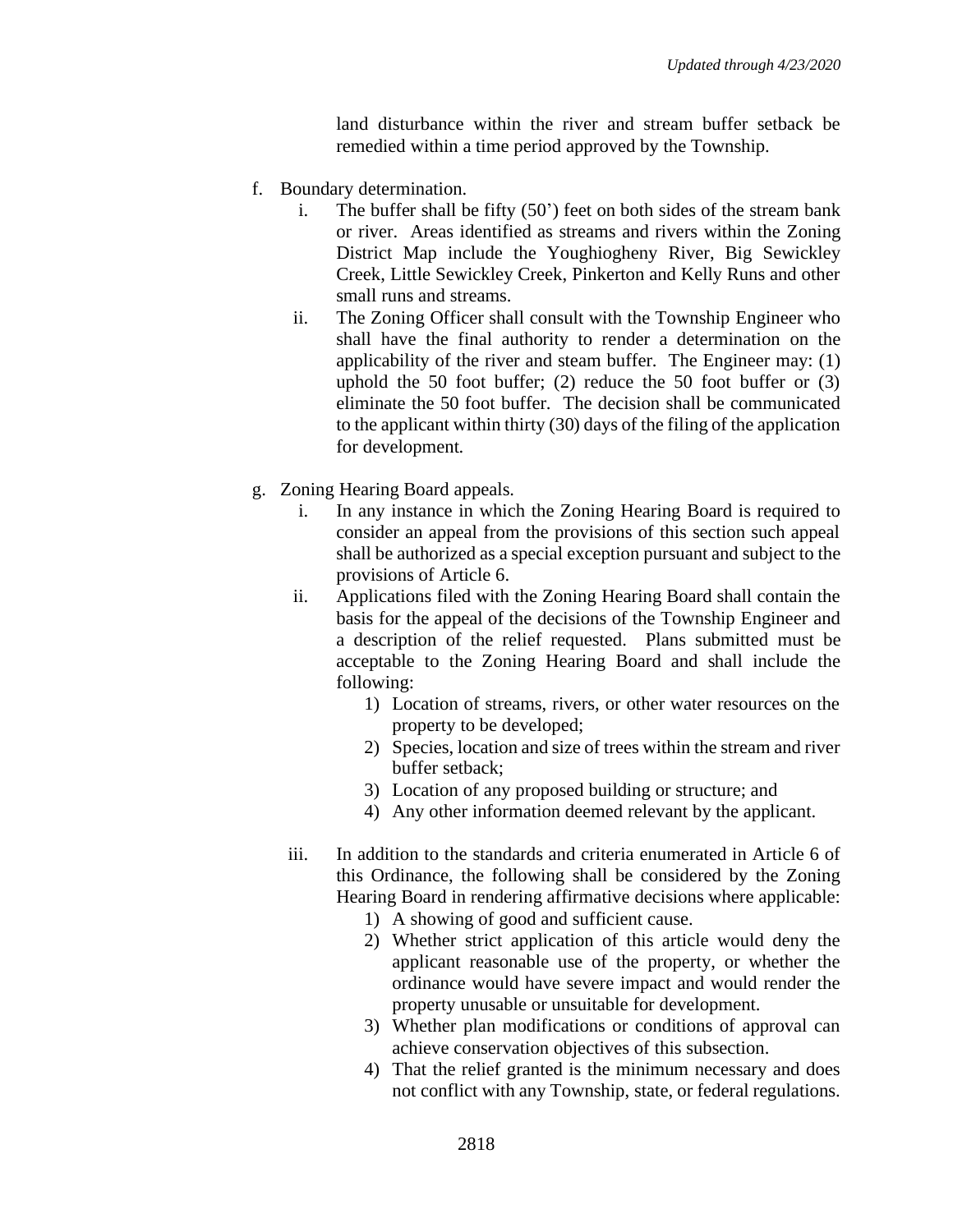#### **§310. The Zoning District Map.**

The boundaries of the Zoning Districts shall be as shown on the Zoning District Map.

#### **§311. Boundaries of Zoning Districts.**

Where uncertainty exists with respect to the boundaries of the various Zoning Districts, the following rules shall apply:

- A. Where a Zoning District boundary follows a street, alley, railroad, or watercourse, the centerline of such street, alley, railroad, or watercourse shall be interpreted to be the zoning district boundary.
- B. Where a Zoning District boundary approximately parallels a street or alley, the boundary shall be interpreted as being parallel to it and at such distance from it as indicated on the Zoning District Map. If no distance is given, such dimension shall be determined by the use of the scale shown on the Zoning District Map.
- C. Where a Zoning District boundary approximately follows a lot line, the lot line shall be interpreted to be the zoning district boundary.
- D. Submerged Areas Where areas within the Township are underwater and are bounded by two or more zoning districts, the boundary lines of these districts shall be extended to the center of the body of water.
- E. Vacation of Public Ways Whenever any street or alley is vacated, the zoning district or districts adjoining the side of such street or alley shall be automatically extended to the center of the vacated area.
- F. Where a Zoning District Boundary does not follow a physical feature or lot line and none of the previous rules apply, the location of such boundary, unless the same is indicated by dimensions shown on the Zoning District Map, shall be determined by the use of the map scale appearing thereon.

# **Article 4 – Types of Uses and Table of Permitted Uses, Special Exceptions Allowed in the Various Zoning Districts**

#### **§401. Permitted Uses and Special Exceptions.**

Permitted Uses and Special Exceptions for each district are shown on the following table (Section 402) and are considered a principal use on a lot unless noted.

- A. Uses Permitted by Right. Uses permitted by right shall be as indicated in Section 402 of this ordinance with a P designation in the box intersecting zoning districts and uses:
- B. Special Exceptions.
	- 1. Uses permitted by Special Exception shall be as indicated in Section 402 of this ordinance with an S designation in the box intersecting zoning districts and uses. Applications for zoning approval for such uses are subject to criteria and procedures listed in Article 6 of this ordinance. Approval shall be granted or denied by the Zoning Hearing Board. Land developments and subdivisions shall meet all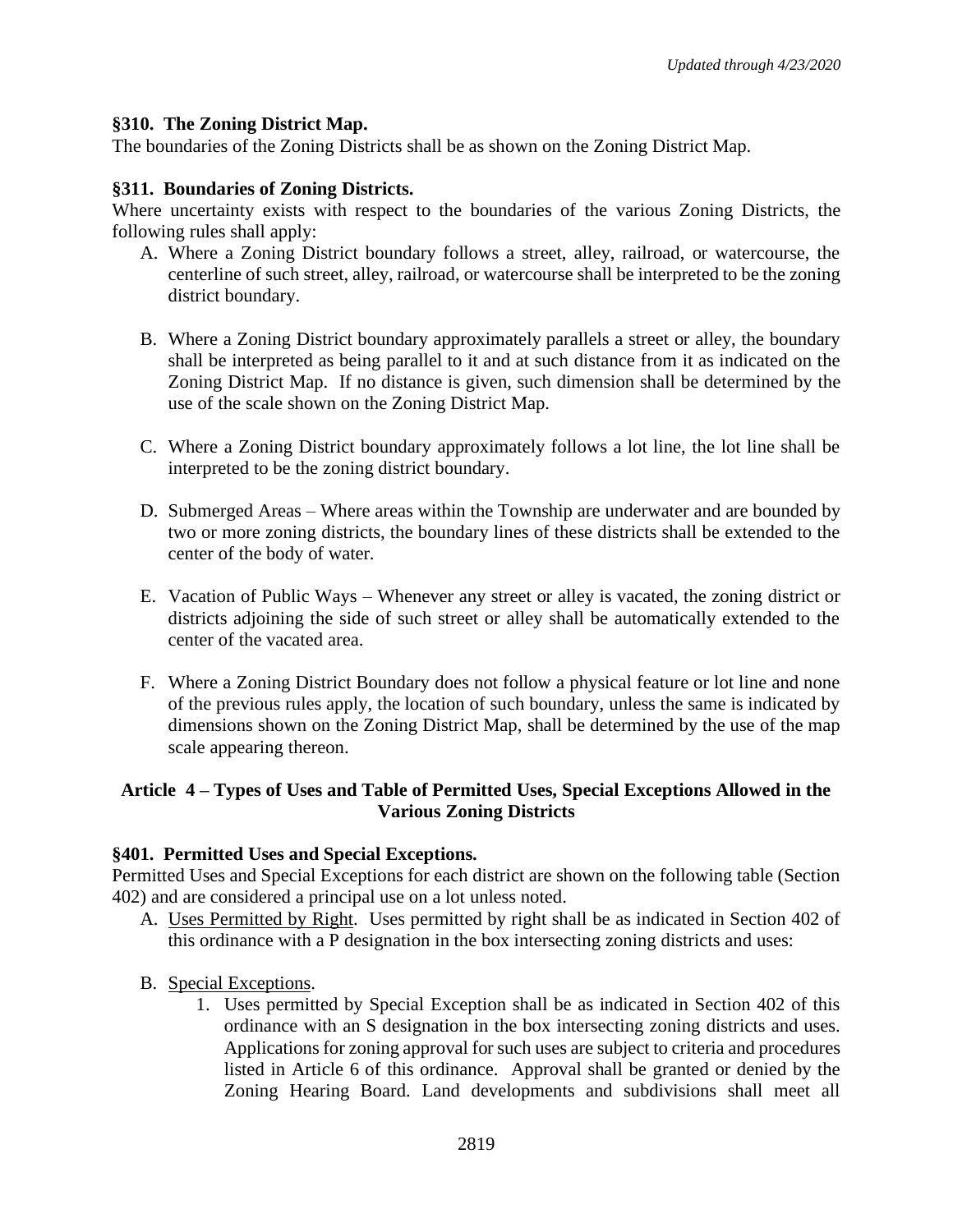requirements of the Subdivision and Land Development Ordinance of the Township before a zoning approval is granted.

- 2. Uses of the same general character as any of the uses authorized as permitted uses by right or uses by special exception in the Zoning District in which the property is located shall be allowed, if the Zoning Hearing Board determines that the impact of the proposed use on the environment and adjacent streets and properties is equal to or less than any use specifically listed in the Zoning District. Applications for approval for such comparable uses must meet and are subject to the criteria and procedures listed in Article 603 of this Ordinance for the claimed comparable use. In addition, the Zoning Hearing Board must make a specific finding that the use is in fact comparable to a permitted use in that Zoning District.
- C. Public Land District Land Use Authorization Table. Any use of land in the P-1 Public Land District may be authorized provided that use is intended to better serve the public and promote the function of the local government. With the exception of temporary outdoor activities, all uses in this district are special exceptions and are subject to procedures and requirements of Section 6 of this Ordinance.

|                                    | $A-1$        | $R-R$        | $R-1$        | $V-1$        | $V-2$        | $C-C$          | $M-T$          | $P-1$ |
|------------------------------------|--------------|--------------|--------------|--------------|--------------|----------------|----------------|-------|
| A. Residential Uses                |              |              |              |              |              |                |                |       |
| <b>Apartment Building</b><br>1.    |              | $\mathbf{P}$ | $\mathbf{P}$ | $\mathbf{P}$ | P            |                |                |       |
| 2. Land Conservation               | $\mathbf{P}$ | $\mathbf{P}$ | $\mathbf{P}$ | $\mathbf{P}$ | $\mathbf{P}$ |                |                |       |
| Subdivision (per                   |              |              |              |              |              |                |                |       |
| requirements of                    |              |              |              |              |              |                |                |       |
| Article 7)                         |              |              |              |              |              |                |                |       |
| 3. Mobile Home,                    | P            | $\mathbf{P}$ | $\mathbf{P}$ |              |              |                |                |       |
| Manufactured Home,                 |              |              |              |              |              |                |                |       |
| Trailer                            |              |              |              |              |              |                |                |       |
| Mobile Home Park<br>4.             | S            | S            | S            |              |              | S              |                |       |
| <b>Modular Home</b><br>5.          | $\mathbf{P}$ | $\mathbf{P}$ | $\mathbf{P}$ | S            | S            | S              | S              |       |
| Multi-Family<br>6.                 | $\mathbf{P}$ | $\mathbf{P}$ | P            | P            | P            | $\mathbf{P}$   | $\mathbf{P}$   |       |
| Dwelling                           |              |              |              |              |              |                |                |       |
| Single-Family<br>7.                | $\mathbf{P}$ | $\mathbf{P}$ | $\mathbf{P}$ | $\mathbf{P}$ | $\mathbf{P}$ |                |                |       |
| Dwelling                           |              |              |              |              |              |                |                |       |
| Two-Family Dwelling<br>8.          | $\mathbf{P}$ | $\mathbf{P}$ | $\mathbf{P}$ | P            | P            | $\mathbf{P}$   | $\mathbf{P}$   |       |
|                                    | $A-1$        | $R-R$        | $R-1$        | $V-1$        | $V-2$        | $C-C$          | $M-T$          | $P-1$ |
| <b>B.</b> Natural Resources and    |              |              |              |              |              |                |                |       |
| <b>Open Space</b>                  |              |              |              |              |              |                |                |       |
| Agriculture<br>1.                  | $\mathbf{P}$ | $\mathbf{P}$ | $\mathbf{P}$ | P            | $\mathbf{P}$ | $\mathbf{P}$   | P              |       |
| <b>Agricultural Business</b><br>2. | $\mathbf{P}$ | $\mathbf{P}$ | $\mathbf{P}$ | P            | P            | $\overline{P}$ | $\overline{P}$ |       |
| 3.<br>Animal Husbandry             | $\mathbf P$  | $\mathbf P$  | $\mathbf{P}$ |              |              |                |                |       |
| Cemetery<br>4.                     | S            | S            | S            | S            | S            | S              | S              |       |
| <b>Commercial Kennel</b><br>5.     | $\mathbf{P}$ | $\mathbf{P}$ | $\mathbf{P}$ |              |              |                |                |       |

#### **§402. Table of Uses.**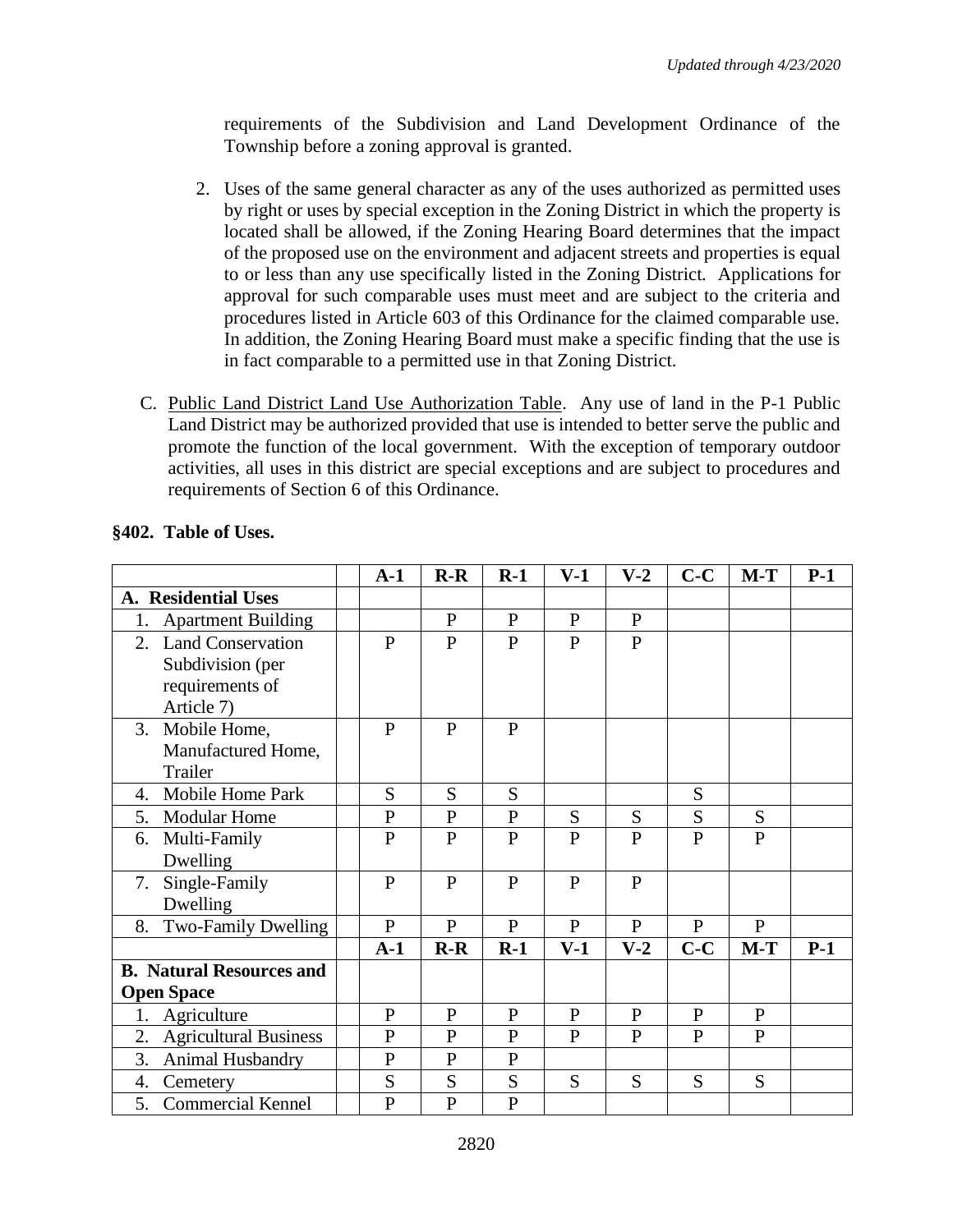|                                                                                | $A-1$          | $R-R$        | $R-1$        | $V-1$        | $V-2$        | $C-C$          | $M-T$        | $P-1$        |
|--------------------------------------------------------------------------------|----------------|--------------|--------------|--------------|--------------|----------------|--------------|--------------|
| <b>Concentrated Animal</b><br>6.                                               | $\mathbf{P}$   | S            | S            |              |              |                |              |              |
| Operations                                                                     |                |              |              |              |              |                |              |              |
| Forestry<br>7.                                                                 | $\mathbf{P}$   | $\mathbf{P}$ | $\mathbf{P}$ | $\mathbf{P}$ | $\mathbf{P}$ | $\mathbf{P}$   | $\mathbf{P}$ |              |
| <b>Garden Nursery</b><br>8.                                                    | $\mathbf{P}$   | $\mathbf{P}$ | $\mathbf{P}$ | $\mathbf{P}$ | $\mathbf{P}$ | $\mathbf{P}$   | $\mathbf{P}$ |              |
| <b>Golf Course</b><br>9.                                                       | $\mathbf P$    | $\mathbf P$  | $\mathbf{P}$ |              |              |                |              |              |
| 10. Mineral Extraction or                                                      | $\overline{P}$ | S            | S            | S            | S            | $\mathbf{P}$   | $\mathbf{P}$ | S            |
| Mining                                                                         |                |              |              |              |              |                |              |              |
| 11. Recreation, Outdoor<br>Commercial                                          | S              | S            | S            | S            | S            | S              | S            |              |
| 12. Recreation, Outdoor<br>Public                                              |                |              |              |              |              |                |              | $\mathbf{P}$ |
|                                                                                |                |              |              |              |              |                |              |              |
| <b>C.</b> Non-Residential Uses                                                 | $A-1$          | $R-R$        | $R-1$        | $V-1$        | $V-2$        | $C-C$          | $M-T$        | $P-1$        |
| 1. Adult Entertainment<br>Establishment (per                                   |                |              |              |              |              |                | S            |              |
| \$604)                                                                         |                |              |              |              |              |                |              |              |
| 2. Adult Day Care                                                              | $\mathbf{P}$   | ${\bf P}$    | $\mathbf{P}$ | $\mathbf{P}$ | $\mathbf{P}$ | $\mathbf{P}$   | $\mathbf{P}$ |              |
| 3.<br><b>Agriculture Storage</b><br><b>Building</b>                            | $\overline{P}$ | $\mathbf{P}$ | $\mathbf{P}$ |              |              |                |              |              |
| Animal Hospital<br>4.                                                          | ${\bf P}$      | $\mathbf{P}$ | $\mathbf{P}$ |              |              | $\mathbf{P}$   | $\mathbf{P}$ |              |
| 5. Automobile Service<br><b>Station</b>                                        | $\mathbf{P}$   | $\mathbf{P}$ | $\mathbf{P}$ | $\mathbf{P}$ | $\mathbf{P}$ | $\mathbf{P}$   | P            |              |
| <b>Bed and Breakfast</b><br>6.                                                 | $\mathbf{P}$   | $\mathbf{P}$ | $\mathbf{P}$ | ${\bf P}$    | ${\bf P}$    | $\mathbf{P}$   | $\mathbf{P}$ |              |
| <b>Contracting Business</b><br>7.                                              | ${\bf P}$      | ${\bf P}$    | $\mathbf{P}$ | S            | S            | $\overline{P}$ | P            |              |
| Contractor's Yard<br>8.                                                        | ${\bf P}$      | S            | S            | S            | S            | $\mathbf{P}$   | $\mathbf{P}$ |              |
| 9.<br>Day Care Center                                                          | $\mathbf P$    | $\mathbf{P}$ | $\mathbf{P}$ | $\mathbf{P}$ | $\mathbf{P}$ | $\mathbf{P}$   | ${\bf P}$    |              |
| 10. Drug and/or Alcohol<br>Treatment Facility &<br><b>Transition Dwellings</b> |                |              |              |              |              |                | S            |              |
| 11. Entertainment<br>Facilities                                                | S              | S            | S            | S            | S            | P              |              |              |
| 12. Equipment Storage<br>Yard                                                  | $\mathbf{P}$   | S            | S            | S            | S            | $\mathbf{P}$   | $\mathbf{P}$ |              |
| 13. Essential Services<br><b>Buildings</b>                                     | $\mathbf{P}$   | S            | S            | S            | S            | $\mathbf{P}$   | $\mathbf{P}$ |              |
| 14. Exotic Animals                                                             | ${\bf S}$      | ${\bf S}$    |              |              |              |                |              |              |
| 15. Funeral Homes and<br>Mortuaries                                            | $\overline{P}$ | $\mathbf{P}$ | $\mathbf{P}$ | $\mathbf{P}$ | $\mathbf{P}$ | $\mathbf{P}$   | $\mathbf{P}$ |              |
| 16. Group Care Facilities                                                      | $\mathbf{P}$   | $\mathbf{P}$ | $\mathbf{P}$ | $\mathbf{P}$ | $\mathbf{P}$ |                |              |              |
| 17. Health Care Facility                                                       | $\mathbf{P}$   | $\mathbf{P}$ | $\mathbf{P}$ | ${\bf P}$    | $\mathbf{P}$ |                |              |              |
| 18. Heavy Manufacturing                                                        |                |              |              |              |              |                | $\mathbf{P}$ |              |
| 19. Light Manufacturing                                                        | $\mathbf{P}$   | S            | S            | S            | S            |                | $\mathbf{P}$ |              |
| 20. High Technology<br>Industries                                              | $\mathbf{P}$   |              |              |              |              |                | $\mathbf{P}$ |              |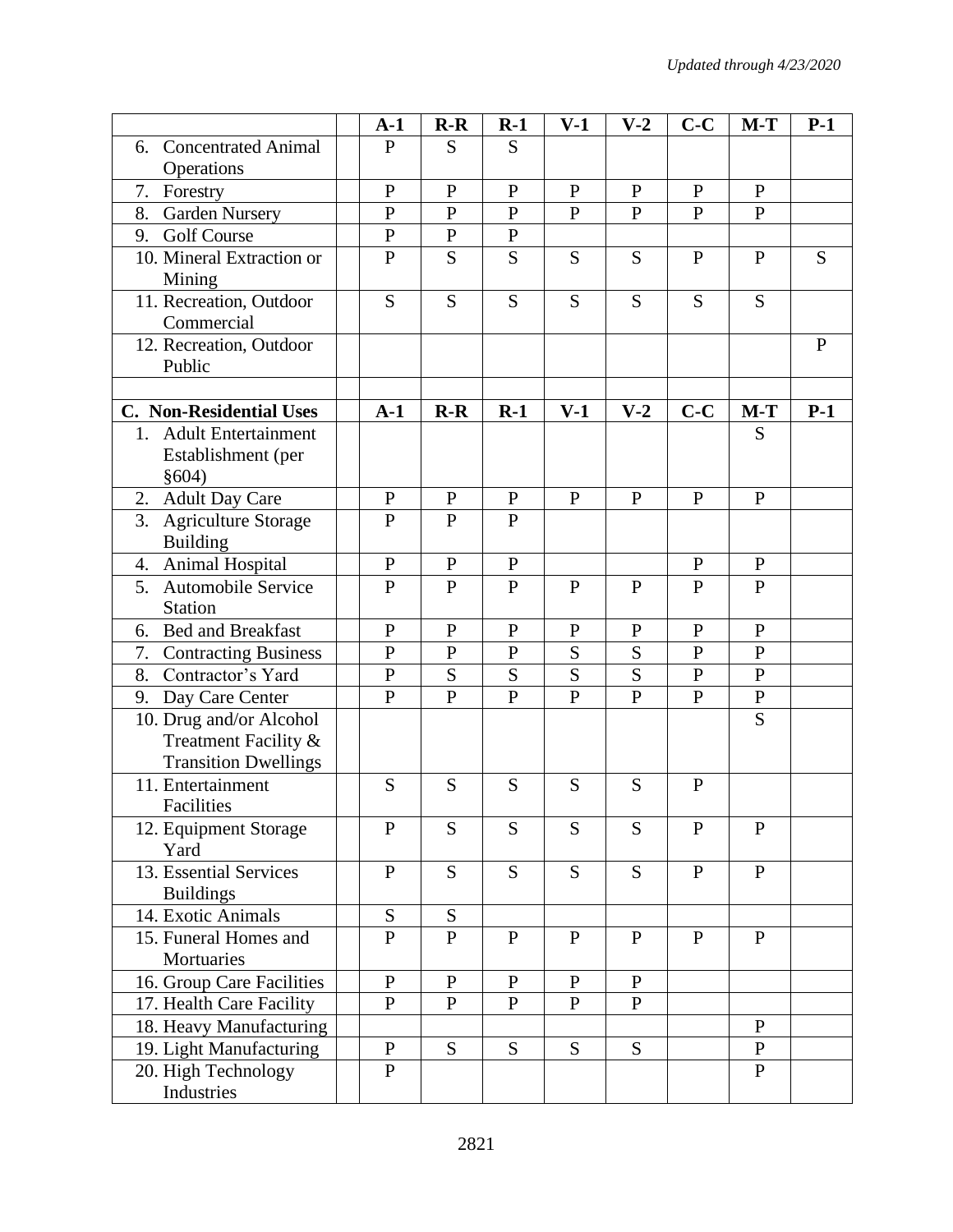|                                                                                                                       | $A-1$        | $R-R$        | $R-1$          | $V-1$        | $V-2$          | $C-C$          | $M-T$        | $P-1$        |
|-----------------------------------------------------------------------------------------------------------------------|--------------|--------------|----------------|--------------|----------------|----------------|--------------|--------------|
| 21. Hotel                                                                                                             |              | S            | S              | S            | $\mathbf{P}$   | $\mathbf{P}$   | $\mathbf{P}$ |              |
| 22. Industrial Park                                                                                                   |              |              |                |              |                |                | $\mathbf P$  |              |
| 23. Junk Yard                                                                                                         |              |              |                |              |                |                | S            |              |
| 24. Medical Marijuana<br>Dispensary                                                                                   |              |              |                | S            | S              | S              | S            |              |
| 25. Medical Marijuana<br>Grower / Processor                                                                           | S            |              |                |              |                | S              | S            |              |
| 26. Mixed-Use Building                                                                                                | ${\bf P}$    | $\mathbf{P}$ | $\mathbf{P}$   | $\mathbf{P}$ | ${\bf P}$      | ${\bf P}$      | ${\bf P}$    |              |
| 27. Motor Vehicle<br>Display, New and<br>Used                                                                         |              | S            | S              | S            | S              | S              |              |              |
| 28. Nursing Home                                                                                                      | $\mathbf{P}$ | $\mathbf{P}$ | $\mathbf{P}$   | $\mathbf{P}$ | $\mathbf{P}$   |                |              |              |
| 29. Office – up to $1,000$<br>$ft2$ gross floor area                                                                  | $\mathbf P$  | ${\bf P}$    | $\mathbf{P}$   | $\mathbf{P}$ | $\mathbf{P}$   | ${\bf P}$      | $\mathbf{P}$ |              |
| 30. Personal Care<br>Boarding Home (10<br>or less beds)                                                               | $\mathbf{P}$ | $\mathbf{P}$ | $\overline{P}$ | $\mathbf{P}$ | $\overline{P}$ |                |              |              |
| 31. Personal Care<br>Boarding Home (11<br>or more beds)                                                               | S            | S            | S              | S            | S              |                |              |              |
| 32. Personal Services                                                                                                 | $\mathbf{P}$ | $\mathbf{P}$ | $\mathbf{P}$   | $\mathbf{P}$ | $\mathbf{P}$   | $\mathbf{P}$   |              |              |
| 33. Recreation, Indoor<br>Sports &<br>Membership                                                                      |              |              |                | $\mathbf{P}$ | $\mathbf{P}$   | $\overline{P}$ |              |              |
| 34. Recreation, Indoor<br>Public                                                                                      |              |              |                |              |                |                |              | $\mathbf{P}$ |
| 35. Restaurant<br>(Neighborhood) -<br>less than 2,000 $\text{ft}^2$<br>gross floor area                               | S            | S            | S              | $\mathbf{P}$ | $\mathbf{P}$   | $\overline{P}$ | $\mathbf{P}$ |              |
| 36. Restaurant (Small) -<br>more than $2,000 \text{ ft}^2$<br>but less than $3,000 \text{ ft}^2$<br>gross floor area  | S            | S            | S              | P            | P              | P              | $\mathbf{P}$ |              |
| 37. Restaurants (Large) -<br>more than $3,000 \text{ ft}^2$                                                           | S            | S            | S              | P            | $\mathbf{P}$   | $\mathbf{P}$   | $\mathbf{P}$ |              |
| 38. Retail Store<br>(Neighborhood) - up<br>to $2,000$ ft <sup>2</sup> gross<br>floor area                             | S            | S            | S              | $\mathbf{P}$ | $\mathbf{P}$   | $\mathbf{P}$   |              |              |
| 39. Retail Store (Small) -<br>more than 2,000 $\text{ft}^2$<br>but less than $3,000 \text{ ft}^2$<br>gross floor area | S            | S            | S              | $\mathbf{P}$ | $\mathbf{P}$   | $\mathbf{P}$   |              |              |
|                                                                                                                       |              |              |                |              |                |                |              |              |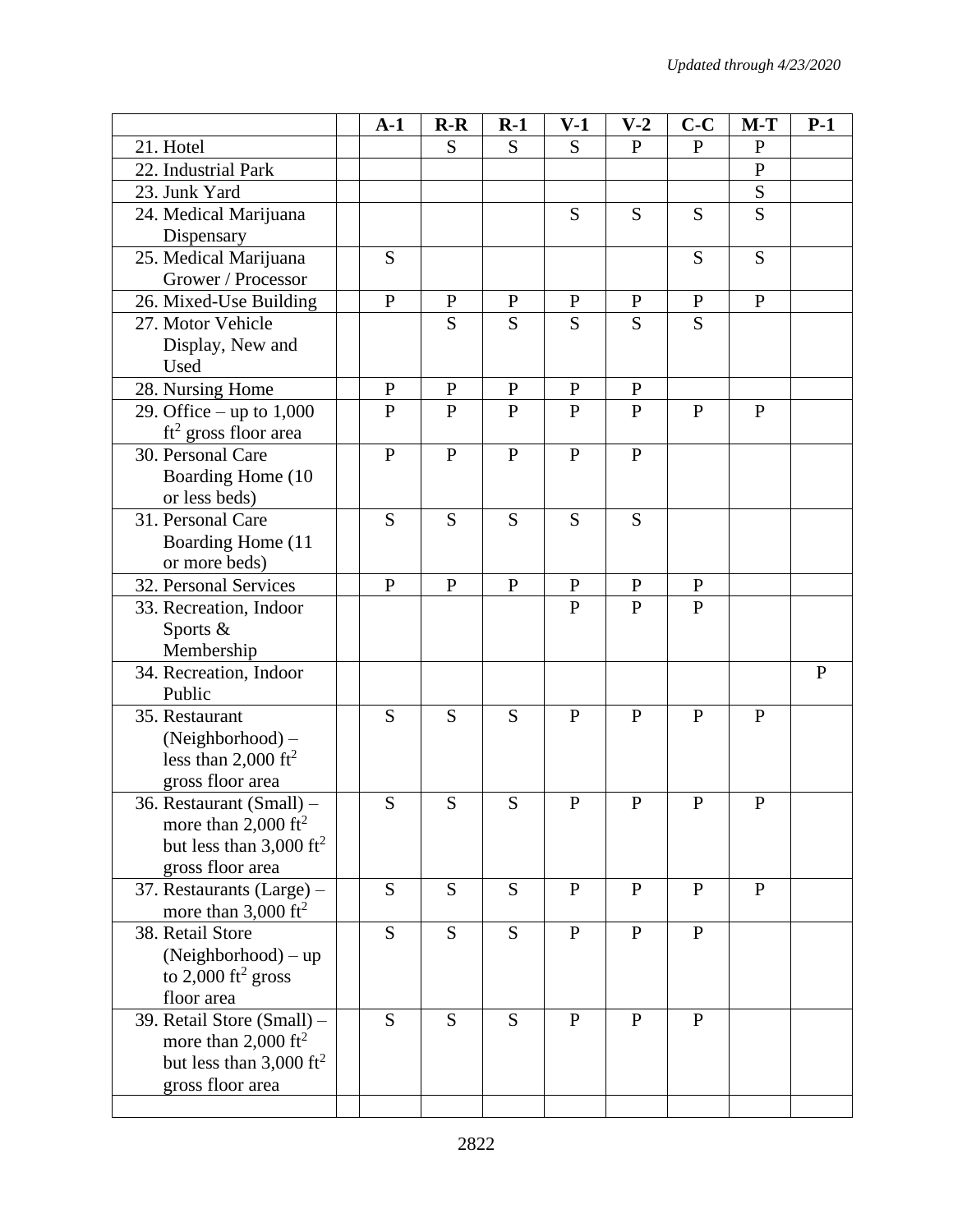|                                       | $A-1$          | $R-R$        | $R-1$          | $V-1$        | $V-2$        | $C-C$        | $M-T$        | $P-1$     |
|---------------------------------------|----------------|--------------|----------------|--------------|--------------|--------------|--------------|-----------|
| 40. Retail Store                      | S              | S            | S              | S            | S            | $\mathbf{P}$ |              |           |
| $(Medium)$ – more                     |                |              |                |              |              |              |              |           |
| than $3,000$ ft <sup>2</sup> but less |                |              |                |              |              |              |              |           |
| than $25,000$ ft <sup>2</sup> gross   |                |              |                |              |              |              |              |           |
| floor area                            |                |              |                |              |              |              |              |           |
| 41. Retail Store (Large) -            |                |              |                |              |              | $\mathbf{P}$ |              |           |
| more than $25,000 \text{ ft}^2$       |                |              |                |              |              |              |              |           |
| but less than 50,000                  |                |              |                |              |              |              |              |           |
| $ft2$ gross floor area                |                |              |                |              |              |              |              |           |
| 42. Retail Store (Super) -            |                |              |                |              |              | S            |              |           |
| more than $50,000 \text{ ft}^2$       |                |              |                |              |              |              |              |           |
| gross floor area                      |                |              |                |              |              |              |              |           |
| 43. Schools, Public and               | S              | S            | S              | S            | S            | S            | S            |           |
| Private                               |                |              |                |              |              |              |              |           |
| 44. Supply Yard                       | $\mathbf P$    | ${\bf S}$    | S              |              |              |              |              |           |
| 45. Telecommunications                | $\mathbf{P}$   | S            | S              | S            | S            | S            | S            |           |
| Tower                                 |                |              |                |              |              |              |              |           |
| 46. Temporary Outdoor                 | $\mathbf{P}$   | $\mathbf{P}$ | $\mathbf{P}$   | $\mathbf{P}$ | $\mathbf{P}$ | $\mathbf{P}$ | $\mathbf{P}$ | ${\bf P}$ |
| Activities                            |                |              |                |              |              |              |              |           |
| 47. Transportation<br>Terminal        |                |              |                |              |              |              | ${\bf P}$    |           |
|                                       | S              |              |                |              |              |              | $\mathbf{P}$ |           |
| 48. Warehousing and<br>Distribution   |                |              |                |              |              |              |              |           |
| 49. Wholesale Business -              | ${\bf P}$      | S            | S              | S            | S            | $\mathbf{P}$ |              |           |
| Agriculture                           |                |              |                |              |              |              |              |           |
| 50. Wholesale Business -              | S              | S            | S              | S            | S            | $\mathbf{P}$ |              |           |
| Non-Agriculture                       |                |              |                |              |              |              |              |           |
|                                       |                |              |                |              |              |              |              |           |
| D. Accessory Uses                     | $A-1$          | $R-R$        | $R-1$          | $V-1$        | $V-2$        | $C-C$        | $M-T$        | $P-1$     |
| 1. Accessory Building                 | ${\bf P}$      | ${\bf P}$    | $\mathbf{P}$   | $\mathbf{P}$ | $\mathbf{P}$ | $\mathbf{P}$ | $\mathbf{P}$ |           |
| or Structure (Per                     |                |              |                |              |              |              |              |           |
| Article 5)                            |                |              |                |              |              |              |              |           |
| <b>Essential Services</b><br>2.       | $\mathbf{P}$   | ${\bf P}$    | ${\bf P}$      | $\mathbf{P}$ | $\mathbf{P}$ | ${\bf P}$    | $\mathbf{P}$ |           |
| 3. Fence (per Article 5)              | ${\bf P}$      | ${\bf P}$    | ${\bf P}$      | ${\bf P}$    | ${\bf P}$    | $\, {\bf P}$ | ${\bf P}$    |           |
| 4. Home Occupation,                   | $\mathbf P$    | $\mathbf{P}$ | $\mathbf{P}$   | $\mathbf{P}$ | $\mathbf{P}$ | $\mathbf{P}$ | $\mathbf{P}$ |           |
| No Impact (per                        |                |              |                |              |              |              |              |           |
| \$808(A))                             |                |              |                |              |              |              |              |           |
| 5. Home Occupation,                   | ${\bf P}$      | $\mathbf{P}$ | $\mathbf{P}$   | $\mathbf{P}$ | $\mathbf{P}$ | $\mathbf{P}$ | $\mathbf{P}$ |           |
| Major (per §808(B))                   |                |              |                |              |              |              |              |           |
| Residential Day Care<br>6.            | ${\bf P}$      | $\mathbf{P}$ | ${\bf P}$      | $\mathbf{P}$ | $\mathbf{P}$ | ${\bf P}$    | ${\bf P}$    |           |
| 7. Sports Court (per                  | ${\bf P}$      | $\mathbf{P}$ | $\mathbf{P}$   | $\mathbf{P}$ | ${\bf P}$    | S            | S            |           |
| \$508(D))                             |                |              |                |              |              |              |              |           |
| 8. Swimming Pool,                     | $\overline{P}$ | $\mathbf{P}$ | $\overline{P}$ | $\mathbf{P}$ | $\mathbf{P}$ | S            | S            |           |
| Residential (per                      |                |              |                |              |              |              |              |           |
| §§508(D) and 509)                     |                |              |                |              |              |              |              |           |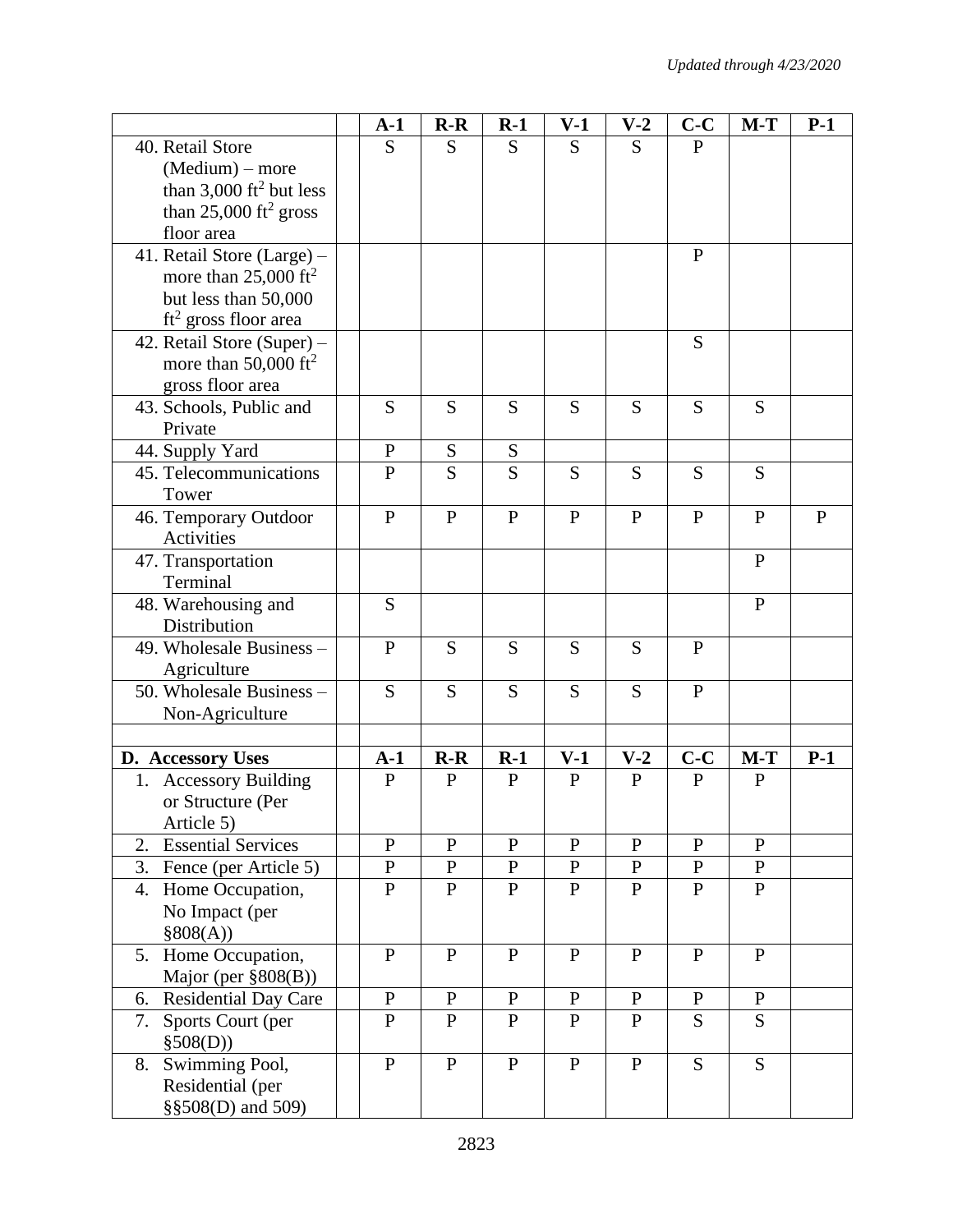# **Article 5 – Lot, Yard and Bulk Requirements and Regulations for Accessory Uses**

#### **§501. Lot Requirements.**

Lots created in zoning districts shall comply with the area, dimension and lot coverage requirements specified in Section 505 of this Ordinance below, except as otherwise regulated in Article 7 for Land Conservation Subdivisions.

# **§502. Yard Requirements.**

Principal buildings shall be located on a lot in a manner that maintains the minimum required yards set forth in Section 505 for the district in which the lot is located. Every part of a required yard shall be unobstructed and open to the sky, except as otherwise specifically permitted in this Ordinance.

- A. Required Front Yard. Each lot shall maintain a front yard in compliance with the following:
	- 1. Each front yard shall not be less than the depth specified in Section 505 measured from the street right-of-way line.
	- 2. Notwithstanding subsection A.1, in areas where there are structures on at least 40 percent of the lots within 200 feet of and on the same side of the street as the lot for which a zoning certificate has been requested, the minimum required front yard shall not be less than the average front yard depth of such existing structures.
	- 3. Corner lots and through lots shall comply with the front yard setback for each street on which the lot has frontage.
- B. Required Side Yards. Each lot shall have and maintain two side yards. Section 505 sets forth the minimum width of any one side yard. Corner lots shall maintain two side yards, opposite the front yards.
- C. Required Rear Yards. Each lot, with the exception of corner lots, shall maintain a rear yard as specified in Section 505.

# **§503. Height Regulations for Principal Buildings.**

Principal Buildings shall comply with the height requirements set forth for each zoning district in Section 505 of this Ordinance.

# **§504. Number of Residential Buildings on a Lot.**

There shall not be more than one residential building constructed on a lot except where otherwise stated as permitted in this Ordinance. To protect the existing property owner, if a building is destroyed, it can be rebuilt.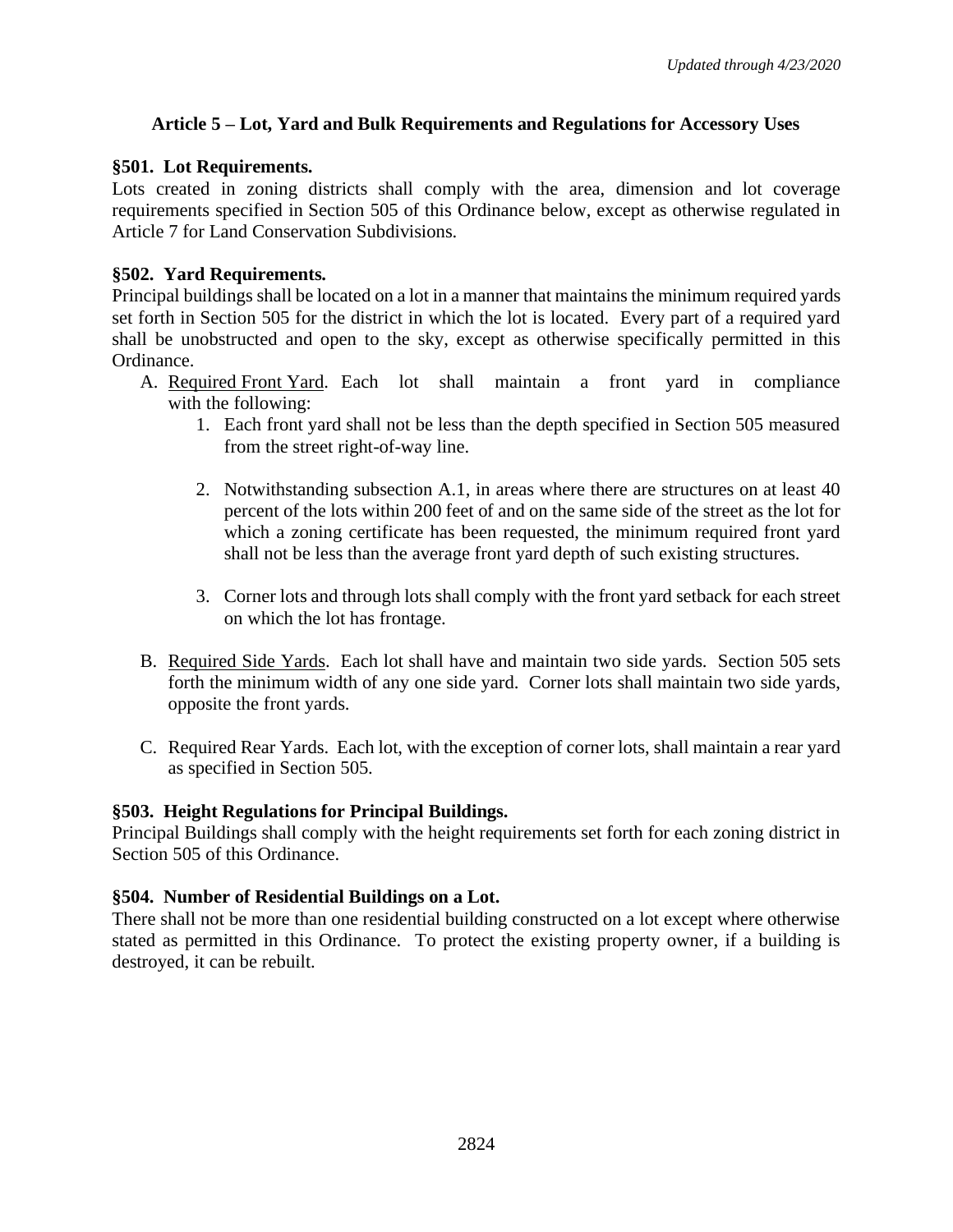| <b>Zoning Criteria</b>                                     | $A-1$   | $R-R$   | $R-1$              | $V-1$                     | $V-2$                     | $C-C$                     | $M-T$              | $P-1$   |
|------------------------------------------------------------|---------|---------|--------------------|---------------------------|---------------------------|---------------------------|--------------------|---------|
|                                                            |         |         |                    |                           |                           |                           |                    |         |
| <b>Minimum Lot</b>                                         |         |         |                    |                           |                           |                           |                    |         |
| Area:                                                      |         |         |                    |                           |                           |                           |                    |         |
| On-site sewer<br>1.<br>& water                             | 1 Acre  | 1 Acre  | 1 Acre             | 1 Acre                    | 1 Acre                    | 1 Acre                    | 1 Acre             | 1 Acre  |
| Public water<br>2.                                         | 1 Acre  | 1 Acre  | $\frac{1}{2}$ Acre | 5,000                     | 5,000                     | 5,000                     | $\frac{1}{2}$ Acre | 1 Acre  |
| $&$ public<br>sewer                                        |         |         |                    | sq. ft.                   | sq. ft.                   | sq. ft.                   |                    |         |
| 3.<br>On-site sewer<br>& public water                      | 1 Acre  | 1 Acre  | $\frac{1}{2}$ Acre | $\frac{1}{2}$ Acre        | $\frac{1}{2}$ Acre        | $\frac{1}{2}$ Acre        | $\frac{1}{2}$ Acre | 1 Acre  |
| On-site water<br>4.<br>$&$ public                          | 1 Acre  | 1 Acre  | $\frac{1}{2}$ Acre | 15,000<br>sq. ft.         | 15,000<br>sq. ft.         | 15,000<br>sq. ft.         | $\frac{1}{2}$ Acre | 1 Acre  |
| sewage                                                     |         |         |                    |                           |                           |                           |                    |         |
|                                                            |         |         |                    |                           |                           |                           |                    |         |
| <b>Minimum Front</b><br>Width:                             | $A-1$   | $R-R$   | $R-1$              | $V-1$                     | $V-2$                     | $C-C$                     | $M-T$              | $P-1$   |
| On-site sewer<br>1.<br>& water                             | 150 ft. | 150 ft. | 150 ft.            | 50 ft.                    | 50 ft.                    | 150 ft.                   | 150 ft.            | 150 ft. |
| Public water<br>2.<br>& public<br>sewer                    | 150 ft. | 150 ft. | 100 ft.            | 50 ft.                    | 50 ft.                    | 100 ft.                   | 100 ft.            | 150 ft. |
| On-site sewer<br>3.<br>& public water                      | 150 ft. | 150 ft. | 100 ft.            | 50 ft.                    | 50 ft.                    | 100 ft.                   | 100 ft.            | 150 ft. |
| On-site water<br>4.<br>$&$ public<br>sewage                | 150 ft. | 150 ft. | 100 ft.            | 50 ft.                    | 50 ft.                    | 100 ft.                   | 100 ft.            | 150 ft. |
| <b>Zoning Criteria</b>                                     | $A-1$   | $R-R$   | $R-1$              | $V-1$                     | $V-2$                     | $C-C$                     | $M-T$              | $P-1$   |
|                                                            |         |         |                    |                           |                           |                           |                    |         |
| <b>Minimum Front</b><br>Setback:                           | 50 ft.  | 50 ft.  | 30 ft.             | 30 ft.                    | 30 ft.                    | 50 ft.                    | 50 ft.             | 50 ft.  |
|                                                            |         |         |                    |                           |                           |                           |                    |         |
| <b>Minimum Side</b><br>Setback:                            | 10 ft.  | 10 ft.  | 10 ft.             | 8 ft.                     | 8 ft.                     | 30 ft.                    | 50 ft.             | 10 ft.  |
|                                                            |         |         |                    |                           |                           |                           |                    |         |
| <b>Minimum Rear</b><br>Setback:                            | 25 ft.  | 25 ft.  | 25 ft.             | 20 ft.                    | 20 ft.                    | 30 ft.                    | 30 ft.             | 25 ft.  |
|                                                            |         |         |                    |                           |                           |                           |                    |         |
| <b>Maximum</b><br><b>Building Height</b><br>(stories where | 50 ft.  | 50 ft.  | 50 ft.             | $\overline{3}$<br>stories | $\overline{3}$<br>stories | $\overline{3}$<br>stories | 8<br>stories       | 50 ft.  |
| noted):                                                    |         |         |                    |                           |                           |                           |                    |         |

**§505. Table of Lot, Yard and Bulk Standards.**

NOTE: Agricultural related structures, including but not limited to silos, barns and grain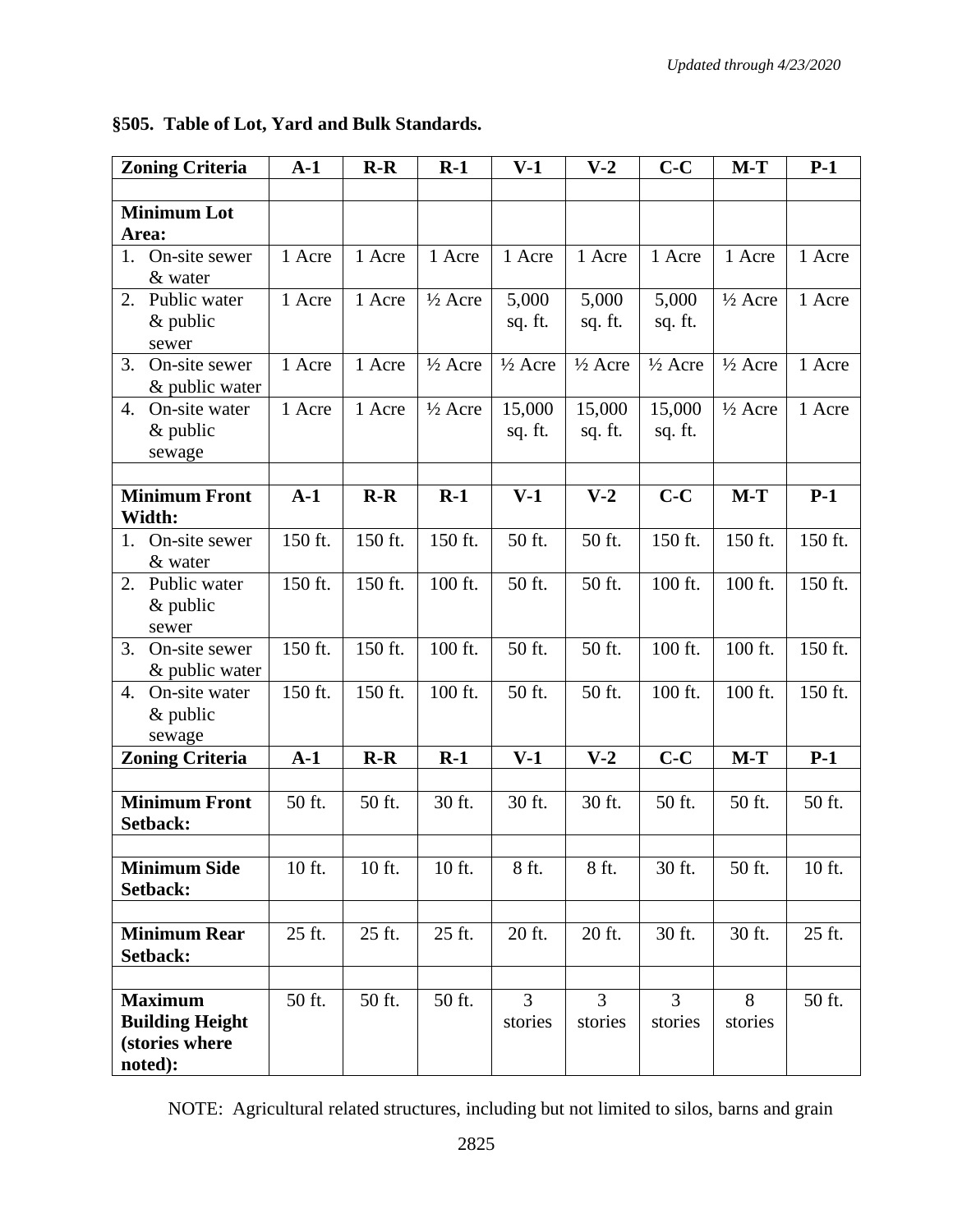facilities shall not be subject to a maximum height restriction.

**§506. Supplemental Building Regulations for the A-1, R-R, R-1, and V-1 Zoning Districts.** In order to promote healthful living conditions and to stabilize the value and character of residential areas, all residential dwelling units shall be erected, altered, moved, maintained or occupied only in accordance with the following:

- A. Required Area. Each dwelling unit shall have a minimum dwelling unit floor area of 700 square feet.
- B. Siting Requirements for Dwellings. All single-family dwellings and two-family dwellings proposed to be located in any district shall comply with the following requirements:
	- 1. The structure shall be installed upon and properly attached to a foundation system that provides adequate support of the structure's vertical and horizontal loads and transfers these and other imposed forces, without failure, from the structure to the undisturbed ground below the frost line in compliance with the requirements of the Pennsylvania Uniform Construction Code.
	- 2. Any hitches, axles, wheels, and conveyance mechanisms from factory-built housing shall be removed from the structure.
	- 3. The lot shall be landscaped at a minimum with ground cover to prevent erosion.
- C. Recreational Area.
	- 1. Every development of forty (40) or more residential units is required to have a recreational area or community center. The recreational area must be part of the development plan and constructed by the developer.
	- 2. The recreational area shall be equal to 1% of the developed area with a five thousand  $(5000 \text{ ft}^2)$  square feet minimum.
	- 3. The recreational area shall be solely under the responsibility of the Homeowners Association as defined by the development plan.
- D. Sidewalks and Streetlights. Every development of ten (10) or more residential units shall include:
	- 1. Concrete handicap accessible sidewalks minimum width of forty-eight (48") inches which parallels the access roads to the development units. The sidewalk setbacks should be thirty-six (36") inches from road curb. Sidewalks shall be constructed by developer.
	- 2. Each residential unit shall include a minimum of one decorative lamppost or street light. Lighting shall be provided by developer.
- E. Transportation.
	- 1. For every development of 25 or more residential units a transportation study must be provided as part of the development plan. The Developer is responsible for any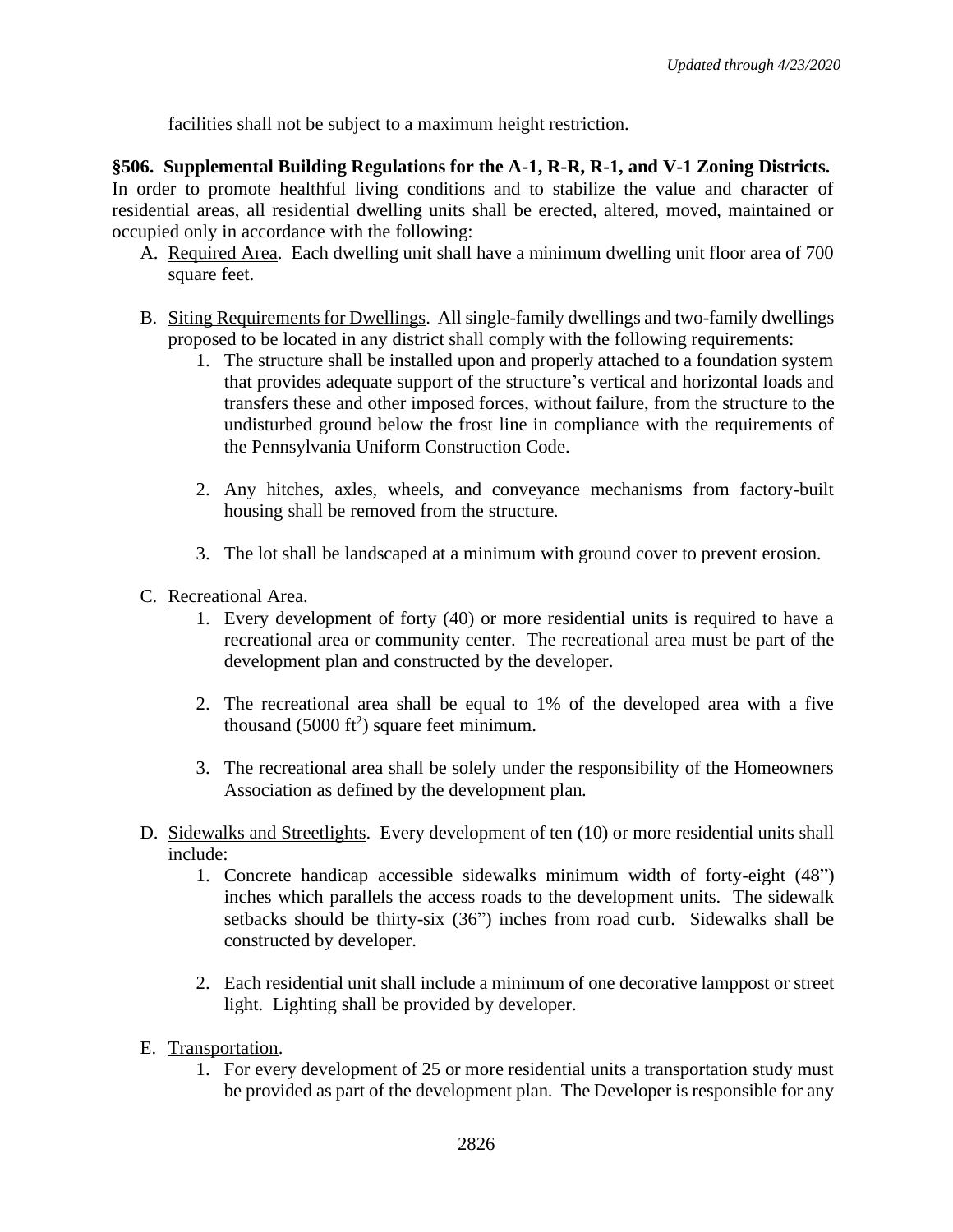upgrades required for existing roadways.

2. Any new roads or rights-of-way must be per State, County and Township standards.

# **§507. Supplemental Use/Building Regulations for the V-2 and C-C Zoning Districts.**

In V-2 and C-C zoning districts, the exterior building walls that face a public street or the main parking area shall include architectural features such as windows, piers, columns, defined bays or an undulation of the building so that such exterior building wall is divided by such feature(s) into segments not more than 20 feet in length.

# **§508. Accessory Use Regulations for Residential Structures in A-1, R-R, R-1, and V-1 and V-2 Districts.**

- A. Intent and Purpose. It is recognized that residential uses may require/contain accessory uses and structures as part of their lot to provide necessary storage of vehicles, lawn care equipment, tools, furniture and other similar items related to a residential dwelling. There is a public interest in establishing standards for these uses and structures to protect the residential character of the neighborhood, and not interfere with the well-being of the neighboring property owners. It is also understood that accessory uses and structures located on larger lots and areas used for agriculture have less impact on neighboring property owners due to the scale of the lot size versus the accessory uses and structures. Accordingly, this section establishes two tiers of standards for accessory uses and structures, as described herein. Accessory uses, buildings and structures permitted for residential use in the A-l, R-R, R-1, V-1 and V-2 zoning districts shall conform to the location and coverage contained in this section.
- B. Minimum Yard Requirements for Accessory Uses. An accessory building or use permitted in a residential district shall be located as set forth herein. However, an accessory use shall only be permitted to the extent such use complies with all other accessory use regulations set forth in the following schedule.

|    |                                                                                                                                   | Yard                 | Front                         | <b>Side</b>                   | Rear                          | <b>Maximum</b> | <b>Maximum</b>                 |
|----|-----------------------------------------------------------------------------------------------------------------------------------|----------------------|-------------------------------|-------------------------------|-------------------------------|----------------|--------------------------------|
|    |                                                                                                                                   | <b>Permitted</b>     | <b>Setback</b>                | <b>Setback</b>                | <b>Setback</b>                | Height         | <b>Size</b>                    |
| 1. | Garage or<br><b>Storage Building</b><br>for Household<br>Items                                                                    | Side, Rear           | Per Zoning<br><b>District</b> | Per Zoning<br><b>District</b> | Per Zoning<br><b>District</b> | 50 feet        | As<br>provided<br>in $$508(D)$ |
| 2. | <b>Swimming Pools</b><br>$(\$509)$ , Tennis<br>Courts, and<br><b>Sports Courts</b><br>Accessory to a<br>Single-Family<br>Dwelling | Side, Rear           | N/A                           | Per Zoning<br><b>District</b> | Per Zoning<br><b>District</b> | N/A            | N/A                            |
| 3. | <b>Outdoor Storage</b><br>of Recreation<br>Vehicles (§803)                                                                        | Rear, Side,<br>Front | Per Zoning<br><b>District</b> | Per Zoning<br><b>District</b> | Per Zoning<br>District        | N/A            | N/A                            |
|    |                                                                                                                                   |                      |                               |                               |                               |                |                                |

C. Standards for Accessory Uses and Structures.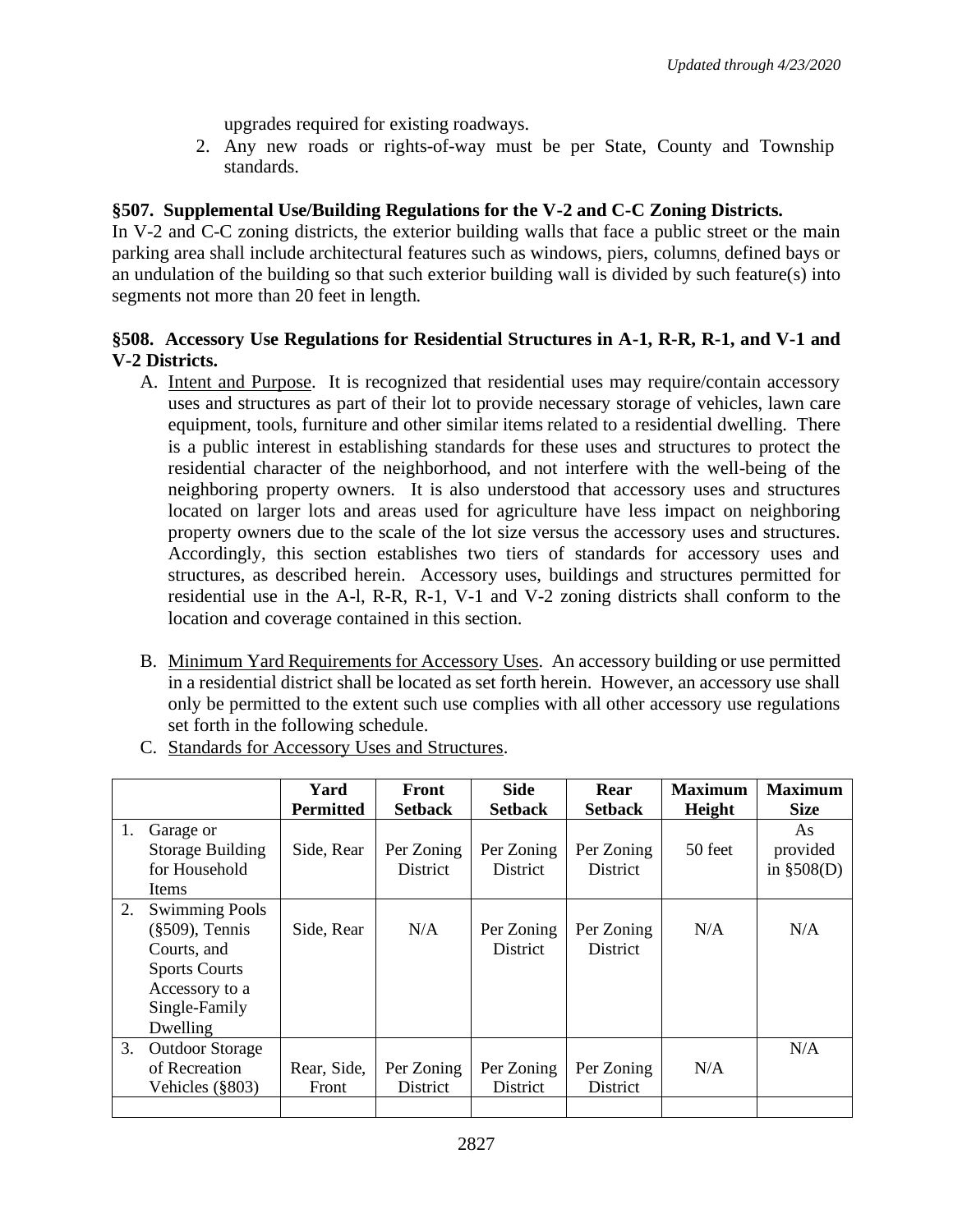|                |                                                                   | Yard<br><b>Permitted</b>      | Front<br><b>Setback</b>                      | <b>Side</b><br><b>Setback</b> | Rear<br><b>Setback</b> | <b>Maximum</b><br>Height                    | <b>Maximum</b><br><b>Size</b> |
|----------------|-------------------------------------------------------------------|-------------------------------|----------------------------------------------|-------------------------------|------------------------|---------------------------------------------|-------------------------------|
| 4.             | Deck or Porch,<br>Greater than 1-<br>foot above<br>ground surface | Front,<br>Rear. Side          | 5 feet into<br>the<br>required<br>front yard | 5 feet                        | 5 feet                 | N/A                                         | N/A                           |
| 5 <sub>1</sub> | Fences, Walls<br>$(\$510)$                                        | Front,<br>Side, Rear          | $\theta$                                     | $\boldsymbol{0}$              | $\theta$               | 6 feet<br>front; 8<br>feet side<br>and rear | N/A                           |
| 6.             | Dish antennas<br>with diameter<br>greater than 39<br>inches       | Rear, Side,<br>Front          | 20 feet                                      | 10 feet                       | 10 feet                | N/A                                         | N/A                           |
| 7.             | Any Agricultural<br>Related<br>Structures (See<br>Table 505)      | Per Zoning<br><b>District</b> | Per Zoning<br><b>District</b>                | Per Zoning<br><b>District</b> | Per Zoning<br>District | Per Zoning<br><b>District</b>               | Per Zoning<br>District        |

- D. Maximum Floor Area of Total Accessory Buildings and Structures. The combined total square footage of all principal structures and all detached residential accessory buildings permitted to be constructed on a parcel shall not exceed fifty (50%) percent of the lot size.
- E. Setbacks for Accessory Structures in Certain Zoning Districts. In zoning districts R-R, R-1, V-1 and V-2, the rear and side yard setbacks for accessory structures up to one hundred  $(100 \text{ ft}^2)$  square feet in size shall be five (5') feet from the property line. For all swimming pools and accessory structures in excess of one hundred  $(100 \text{ ft}^2)$  square feet in size, the rear setback shall be ten (10') feet and the side setback shall remain as set forth for that Zoning District. *(Added by Ordinance 2013-6, adopted 6/19/13).*

# **§509. Swimming Pools.**

Swimming pools may be located in any District provided they comply with the setback and coverage requirements of Section 505 and the following supplemental regulations:

- A. Every pool defined as a structure shall be completely surrounded by a fence or wall not less than 4 feet in height.
- B. Doors and gates shall be equipped with suitable locking devises to prevent unauthorized intrusion.
- C. Above-ground pools having vertical surfaces of at least 4 feet in height shall be required to have fences and gates only where access may be had to the pool.

# **§510. Fences and Walls for R-R, R-1, and V-1 Residential Lots.**

Fences and walls shall comply with the following regulations:

A. Front Yards. In a front yard, fences and walls shall not exceed 6 feet in height above the natural grade.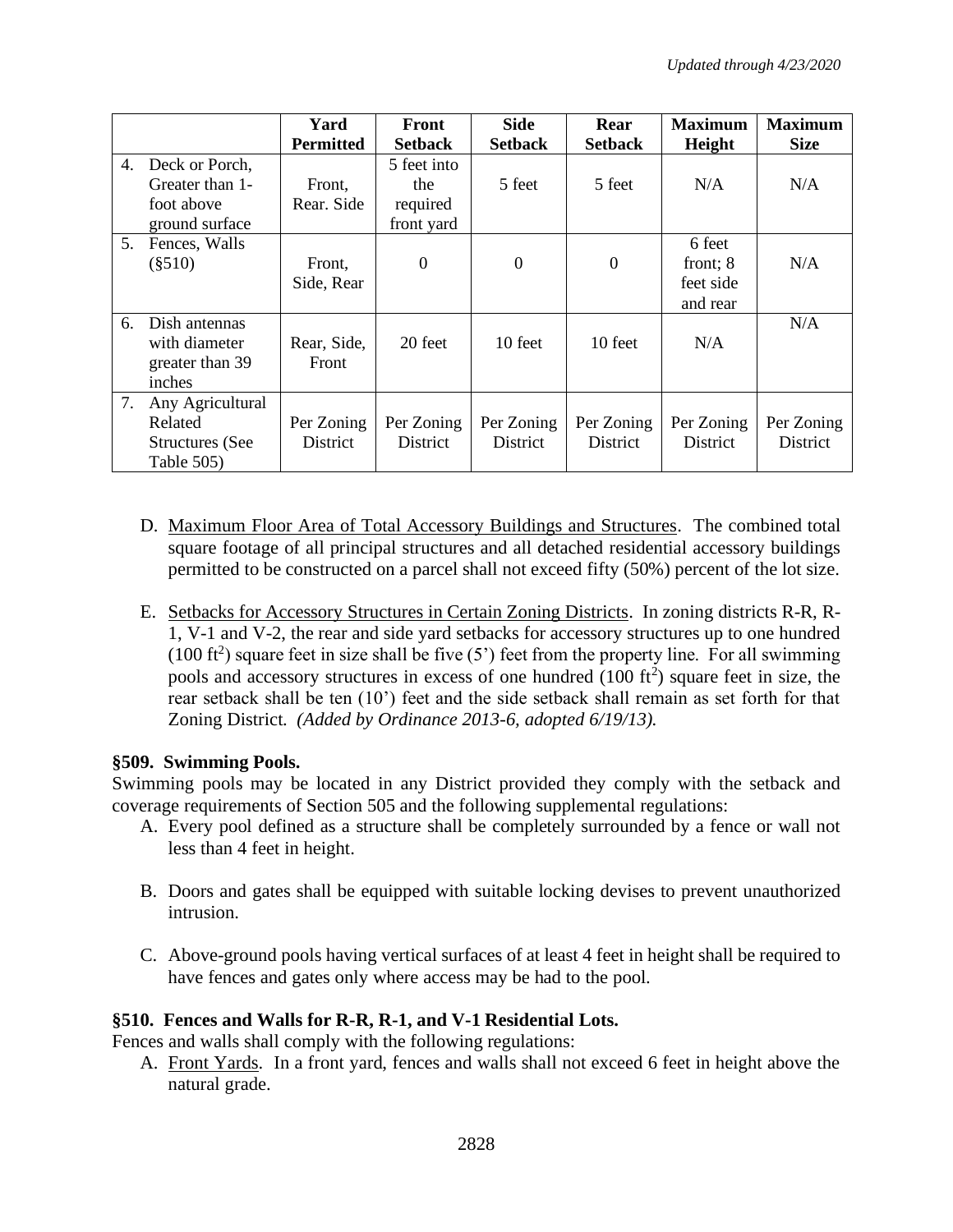- B. Side and Rear Yards. In the side or rear yard, a fence or wall shall not exceed 8 feet in height above the natural grade.
- C. Fence/Wall Exemption for Agricultural Uses. Fences and walls for properties located in the A-1 district or within any zoning district in which the primary use of the parcel is agricultural shall be exempt from the requirements of this section.
- D. No barbed wire and/or electrified fence shall be permitted in any residential district.

# **§511. Accessory Use Regulations for Non-Residential Structures in V-2, C-C and M-T Zoning Districts.**

Accessory uses permitted for non-residential structures in any V-2, C-C and M-T zoning district shall conform to the regulations of this Section.

- A. Accessory Buildings. Accessory buildings shall conform to all lot and setback requirements for principal buildings for the district in which the lot is located.
- B. Fences and Walls. Fences and walls may be erected for non-residential structures in any V-2, C-C and M-T zoning district provided that they shall be of uniform design and shall be well maintained.

#### **§512. Manufactured Homes.**

All manufactured homes shall comply with the following:

- A. Homes shall be constructed of approved materials bearing the required certification seal of, and comply with, the National Manufactured Housing Construction and Safety Standards Act of 1974, the Manufactured Home Construction and Safety Standards, the Pennsylvania manufactured Housing improvement Act and the applicable provisions of the Pennsylvania Construction Act (UCC).
- B. All homes must be properly anchored to resist flotation, collapse, or lateral movement as prescribed by the requirements of the above Acts and the regulations promulgated thereunder, or in the alternative, be placed on a permanent foundation.
- C. All homes must be completely enclosed to grade.

# **§513. Modular Homes.**

All modular homes shall comply with the following:

- A. Homes shall be constructed of approved materials bearing the required certification seal of, and comply with, the National Manufactured Housing Construction and Safety Standards Act of 1974, the Manufactured Home Construction and Safety Standards, the Pennsylvania manufactured Housing improvement Act and the applicable provisions of the Pennsylvania Construction Act (UCC).
- B. All modular homes must be located on a permanent foundation.
- C. All homes must be completely enclosed to grade.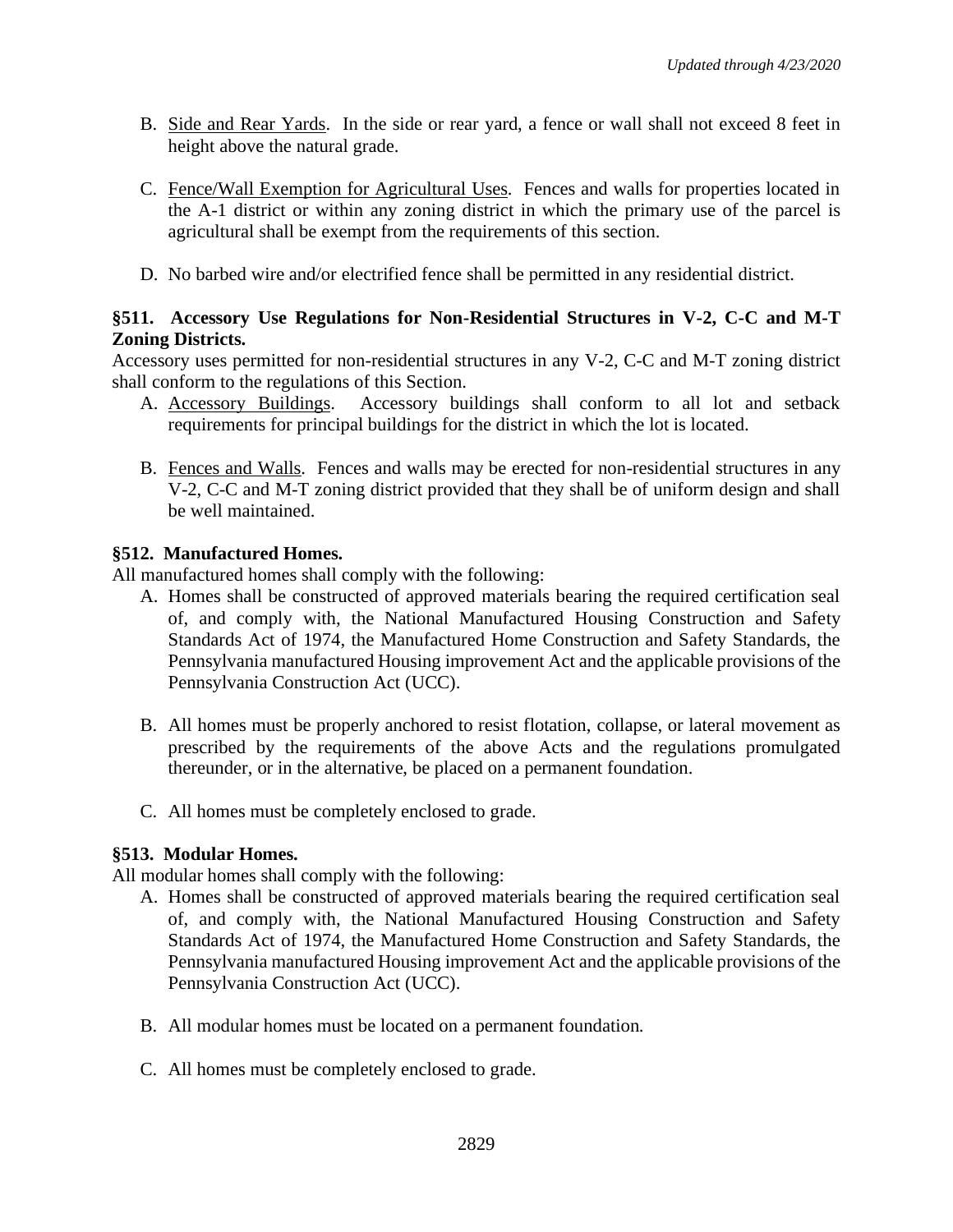# **Article 6 – Special Exceptions**

#### **§601. Special Exception Intent.**

To allow certain uses in the Township to be permitted by special exception procedure so that the Township can provide specific criteria and standards for selected developments.

#### **§602. Procedure for Use by Special Exception.**

The Zoning Hearing Board shall hear and decide requests for special exceptions, in accordance with the procedures of Section 1112 of this Ordinance.

# **§603. General Requirements and Standards for All Special Exceptions.**

The Zoning Hearing Board shall grant a special exception only if it finds adequate evidence that any proposed development or use will meet all of the following general requirements as well as any specific requirements and standards listed elsewhere in this Ordinance as well as in Section 604. The Zoning Hearing Board shall among other things require that any proposed use and location be:

- A. In the best interests of the Township, using the Comprehensive Plan as a guide, the convenience of the community and the public welfare.
- B. Suitable for the property in question, and designed, constructed, operated, and maintained so as to be in harmony with and appropriate in appearance to the existing or intended character of the general vicinity;
- C. In conformance with all applicable requirements of this Ordinance, and all of the Township ordinances; and
- D. Suitable in terms of effects on highway traffic and safety with adequate access arrangements to protect streets from undue congestion and hazard.
- E. General Performance Standards. In additional to the General Standards set forth above and the Specific Standards for particular Special Exception Use set forth hereafter, all special exception uses shall meet the performance standards set forth in this Section.
	- 1. Compliance. No use, land or structure, listed as a special exception in any district, shall involve any element or cause any condition that may be dangerous, injurious or noxious, or cause offensive odor, smoke, dust, dirt, noise, vibration, glare, excessive traffic, attract vermin or rodents or generate nuisance conditions or constitute a nuisance or endanger or be a detriment to the health, safety, morals or general welfare of the community or to any other person or property in the Township if located where proposed. Further, all Special Exception Uses in all districts shall be subject to the standards of development and operation set forth herein.
	- 2. Environmental Performance Standards. The Applicant shall demonstrate that the use does not require extensive earth moving or revisions of existing drainage patterns. The applicant shall demonstrate and establish that any activity that will disturb or affect any natural features on any site proposed for development shall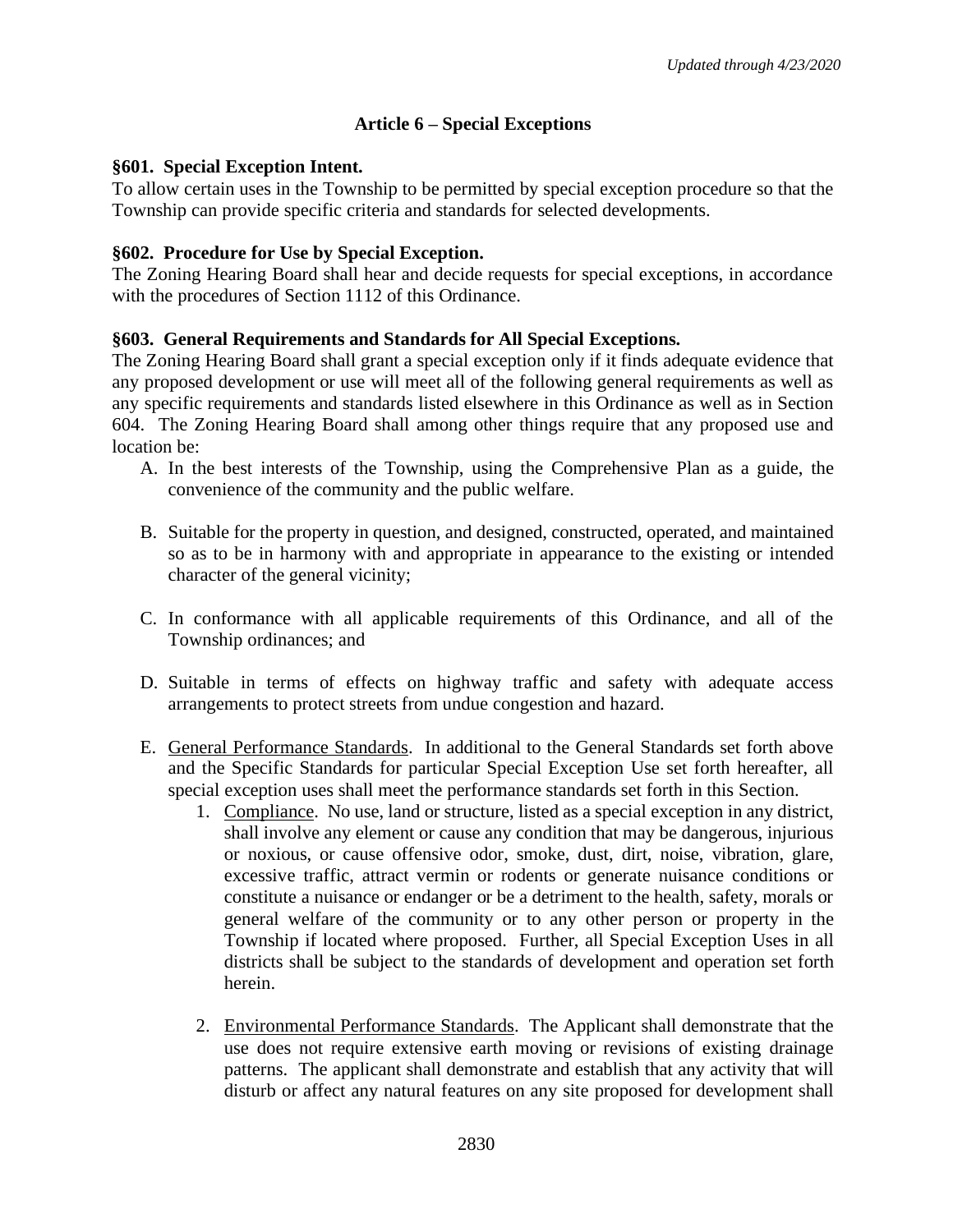only occur and be undertaken in full compliance with any and all Township, State and Federal regulations and standards concerning environmental protection.

- a. Floodway Delineation. The one hundred (100) year floodways shall be delineated on plans for the special exception in accord with the provisions of the current Township flood plain management ordinance. Within the floodway, the following uses and activities having a low flood damage potential and not obstructing flood flows shall be permitted, provided that they are in compliance with the provisions of the underlying District and are not prohibited by any other Ordinance, and do not require structures, fill or storage of materials and equipment:
	- i. Agricultural uses;
	- ii. Public and private recreational uses and activities such as parks, picnic grounds, hiking and horseback riding trails, wildlife and nature preserves, hunting and fishing;
- b. Floodplains. The one hundred (100) year flood plain shall be delineated on plans for the special exception in accord with the provisions of the current Township flood plain management ordinance. Development activities shall be regulated by the provisions of the current Township flood plain management ordinance.
- c. Steep Slopes. In areas of steep slopes, i.e., those above fifteen (15%) percent, the following standards shall apply, unless an exception is approved by the Township Engineer:
	- i.  $16-24\%$  No more than sixty (60%) percent of such areas shall be developed and/or regraded or stripped of vegetation.
	- ii. 25% or more Earth disturbance activities in these areas in preparation for development are restricted unless and except as approved by the Township Engineer.
- d. Forest. No more than fifty (50%) percent of any forest may be cleared or developed, unless trees are the primary crop being harvested.
- e. Ponds, Watercourses or Wetlands. No development, filling, piping or diverting of ponds, watercourses or wetlands shall be permitted except for required roads and utility line extensions, unless permitted by the appropriate State or Federal regulatory agency.
- f. Stormwater Drainage and Management. All plans shall comply with the provisions of Township Stormwater Management Ordinance and all applicable provisions of the Township Subdivision and Land Development Ordinance.
- g. Soil Erosion and Sedimentation. With any earth disturbance there shall be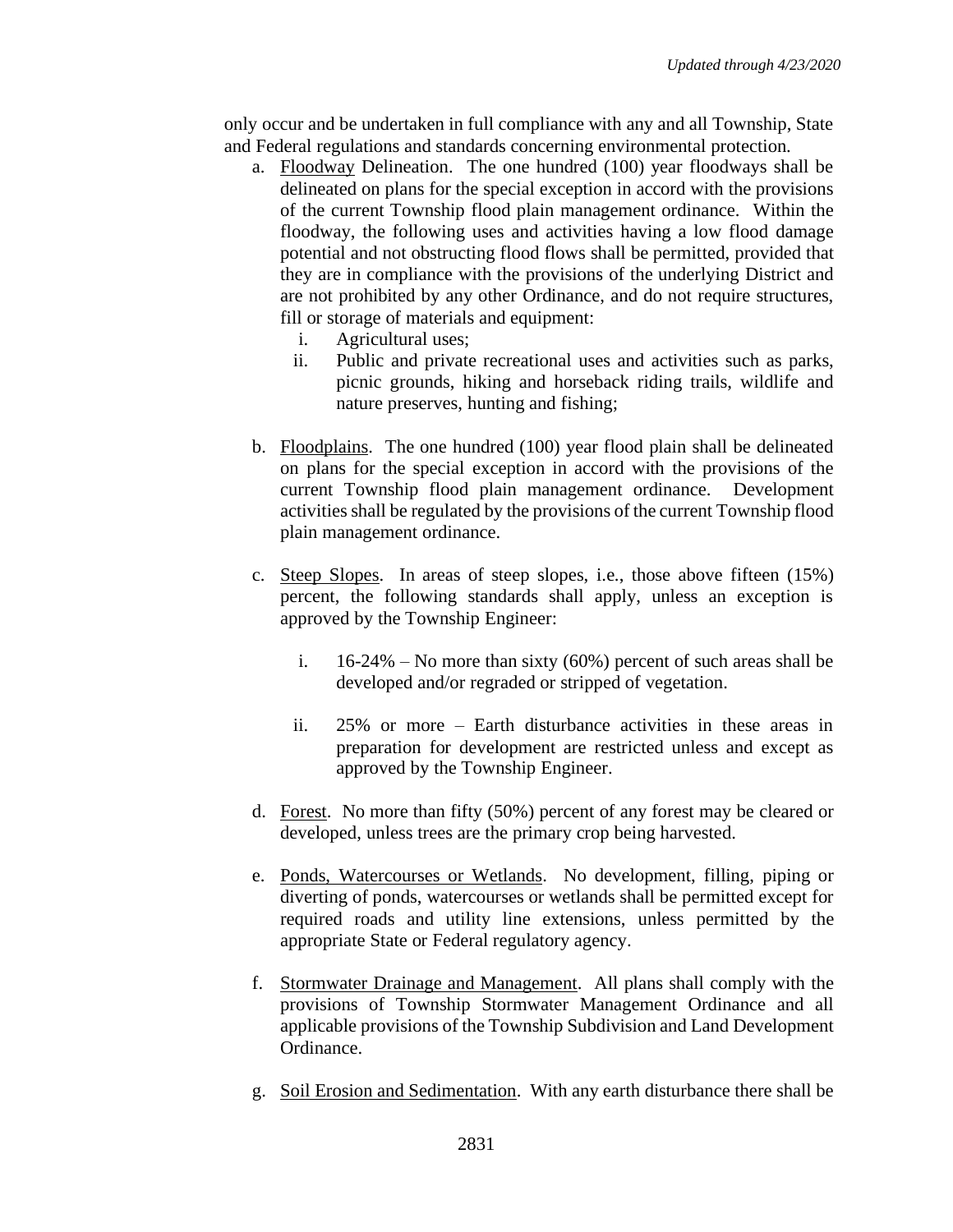control of erosion and the protection of streams and ponds from sedimentation in accordance with the "Clean Streams Law", Chapter 102 of Title 25 of the Pennsylvania Code and the "Soil Erosion and Sedimentation Control Manual" of the Pennsylvania Department of Environmental Protection. In addition, a Soil Erosion and Sediment Control Plan (E & S Plan) shall be required as part of the application for any special exception where earth disturbance or excavation will occur which is subject to State or Federal regulation.

- h. Emissions. Those standards for the control of odorous emissions or pollutants established by the Pennsylvania Department of Environmental Protection (PADEP) shall be applied to all special exceptions in all zoning districts. Where the Township Engineer determines that emissions from a proposed use shall or may violate or exceed environmental standards, the Board may require the applicant to provide additional information and measures and demonstrate compliance with such standards.
- i. Storage and Waste Disposal.
	- i. No flammable, explosive or toxic liquids, solids or gases shall be stored or located on the property, except in full compliance with any and all State and Federal regulatory standards.
	- ii. No materials or wastes shall be deposited upon a lot in such form or manner that they may be transported off the lot by natural causes or forces. No materials or wastes which can contaminate wells, watercourses, or potable water supplies or otherwise render such wells, watercourses, or potable water supplies undesirable or unfit as sources of water supply shall be deposited upon a lot in such form or manner that they may be transported off the lot and onto or into adjacent property, private or public.
- j. Glare. No use shall produce a strong, dazzling light or a reflection of a strong, dazzling light or employ unshielded illumination sources beyond its lot lines or onto any public road. Spillover lighting from parking areas shall not exceed two (2) foot-candles per square foot beyond the property line.
- k. Vibrations. No use shall cause earth vibrations, or concussions detectable beyond its lot lines without the aid of instruments, with the exception of vibration produced as a result of temporary construction activity.
- l. Discharge. The discharge at any point into any public or private sewage disposal system or stream or into the ground, of any substance, item or materials, that by nature, means, manner, concentration or temperature can contaminate any public or private water supply or otherwise cause the emission of dangerous, noxious or objectionable elements, is prohibited.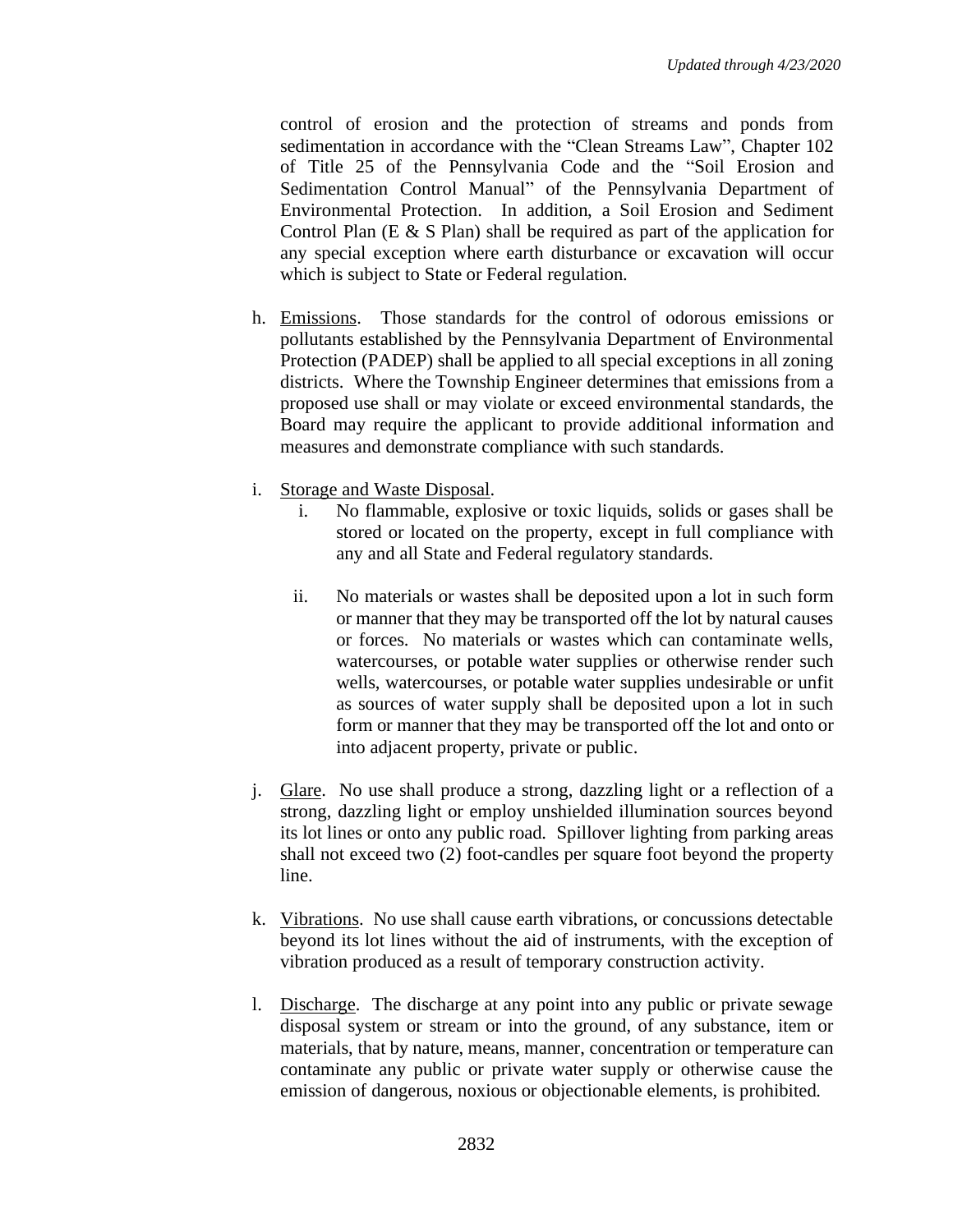- m. Noise. No proposed special exception for a commercial or industrial use will be permitted in any district which by the nature of its use, operation or activity produces noise of objectionable character or volume, as noted by a person of ordinary sensibilities, at the property line of the parcel upon which the commercial or industrial use is located and an adjacent residentially zoned and residentially occupied property. It shall be conclusively established that any noise which meets the following values is of an objectionable character or volume:
	- i. Commercial Uses In excess of ninety (90) dba for more than two (2) hours during a twenty-four (24) hour period.
	- ii. Industrial Uses In excess of ninety (90) dba for two (2) hours during a twenty-four (24) hour period.
- n. Electrical Disturbance or Radioactivity. No activities which emit dangerous radioactivity or continuous cumulative low level radiation, at any point are permitted and no electrical disturbance adversely affecting the operation at any point of any equipment other than that of the creator of such disturbance shall be permitted.
- 3. Variances. The use can be accommodated on the site with no variances required;
- 4. Compatibility. The use is compatible with, or will support the existing uses in the neighborhood of the site;
- 5. Traffic. The use will not create excessive traffic congestion, and that adequate offstreet parking is provided on the same property as the use;
- 6. Landscaping. Areas of the property not to be covered by buildings or paved shall be landscaped and maintained;
- 7. Access Points. Primary access points to the property are located as far as possible from road or street intersections, and that adequate sight distances for the posted speed limits have been met.
- 8. The special exception must not be injurious to the use and enjoyment of other properties in the immediate vicinity for the purposes already permitted nor substantially diminish or impair property values within the neighborhood.

#### **§604. Express Standards and Criteria for Specified Land Uses.**

- A. Adult Entertainment Establishments.
	- 1. Purpose and Legislative Intent. The location of adult entertainment establishments is of vital concern to the Supervisors of Sewickley Township especially when the location is in or near areas where minors may learn, play, pass by, or be exposed to the advertising, window displays or general atmosphere accompanying the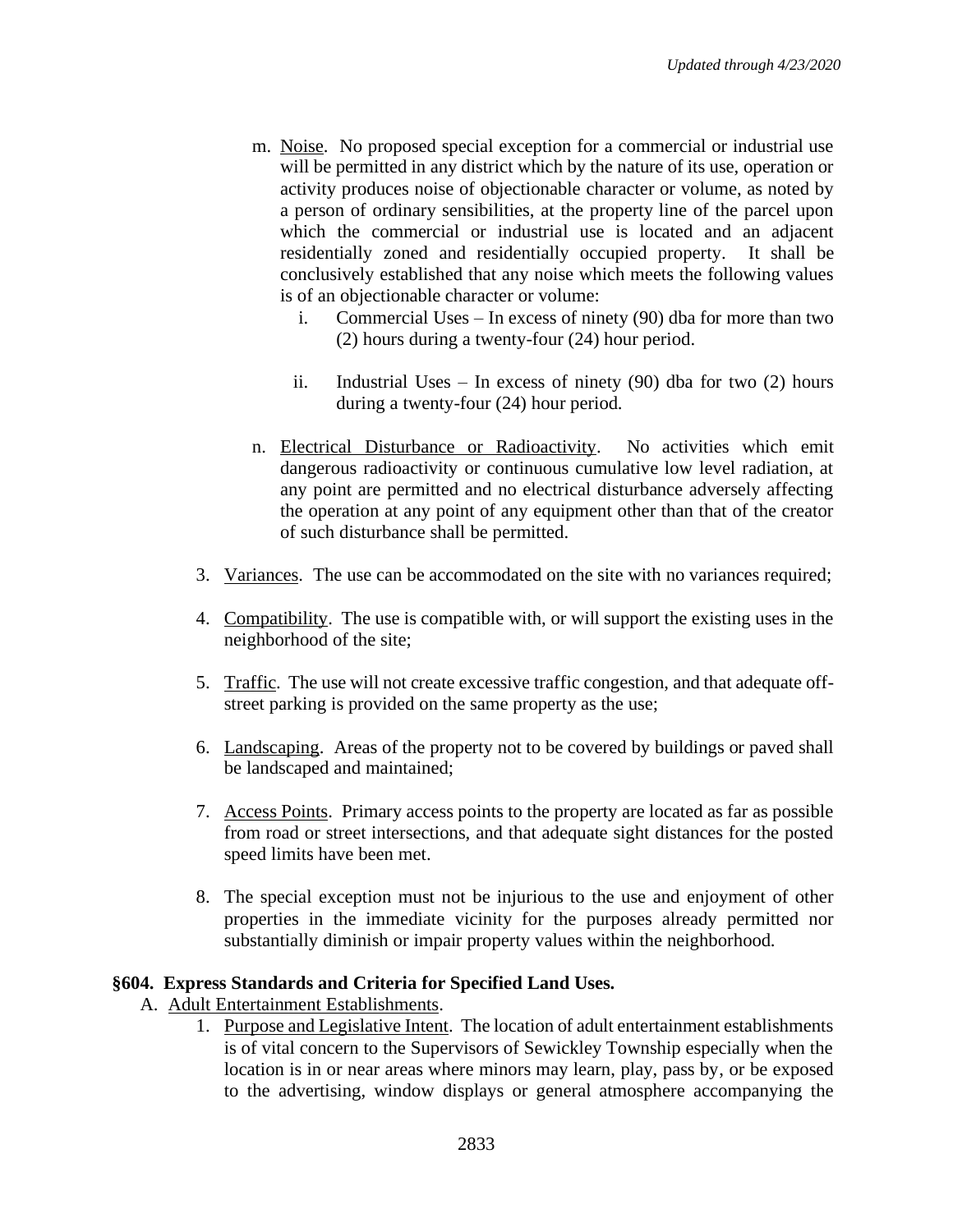operation. Thus, it is a firm belief of the legislative body that it has a vital duty and role to protect the moral fiber and standards of Township residents, in particular the minors of the community. Township Supervisors in enacting these regulations relative to adult entertainment establishments exercise the power that has been granted to them. The Township Supervisors do not attempt or intend to absolutely prohibit adult entertainment establishments in the Township but rather seek to regulate matters to promote, protect and facilitate the public health, safety, morals and general welfare of all of the residents of Sewickley Township. Hours of operation shall be from 8:00 A.M. through 8:00 P.M., Monday through Saturday. Closed Sundays and all State and Federal Holidays. Prohibit the sale and consumption of alcohol at all adult entertainment establishments.

- 2. Definitions. It is the purpose of this subsection, together with its subparagraphs to provide clear and concise definitions of those words, terms and phrases most commonly utilized in the provisions of these regulations in order to assist any interpretations of said provisions and to insure uniformity of application. It is intended that the following words, terms and phrases, whenever used, shall be construed as defined in the following subsections and subparagraphs unless from the context a different meaning is clearly intended. The following definitions are intended to supplement the definitions contained in Article 15.
	- a. Adult Bookstore Any establishment having as a substantial or significant portion (25% or greater) of its stock in: Books, films, magazines or other periodicals or other forms of audio or visual representation which are distinguished or characterized by an emphasis on depiction or description of specified sexual activities or specified anatomical areas or instruments, devices or paraphernalia that are designed for use in connection with specified sexual activities.
	- b. Adult Cabaret  $-(1)$  An establishment devoted to adult entertainment, either with or without a liquor license, presenting material distinguished or characterized by an emphasis on matter depicting, describing, or relating to sexual activities or anatomical genital areas; (2) a cabaret that features topless dancers, go-go dancers, strippers, male or female impersonators, or similar entertainers for observation by patrons.
	- c. Adult Entertainment Establishment any adult bookstore, adult cabaret, adult mini-motion picture theater, adult model studio, adult motel, adult motion picture arcade, adult motion picture theater, adult theater, bath house, body painting studio, massage parlor, out call service activity, sexual encounter center or any other business or establishment which offers its patrons services or entertainment characterized by an emphasis on matter depicting, describing or relating to specified sexual activities or specified anatomical areas.
	- d. Adult Mini Motion Picture Theater An enclosed or unenclosed building with a capacity of more than five (5) but less than fifty (50) persons used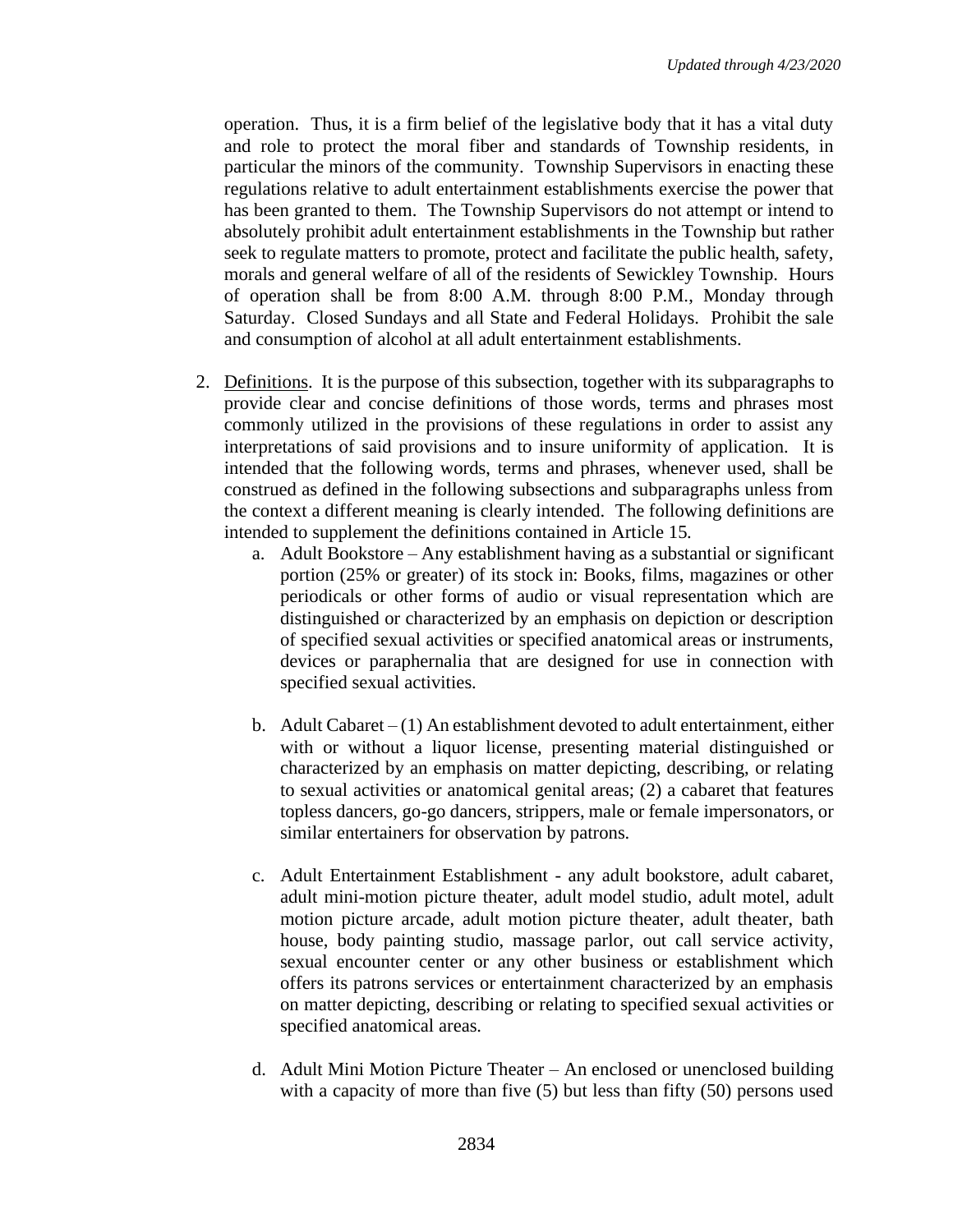for presenting any form of audio or visual material, and in which a substantial portion of the total presentation time measured on an annual basis is devoted to the showing of material which is distinguished or characterized by an emphasis on depiction or description of specified sexual activities or specified anatomical areas.

- e. Adult Model Studio Any place where, for any form of compensation or gratuity, figure models who display specified anatomical areas are provided to be observed, sketched, drawn, painted, sculpted, photographed, or similarly depicted by persons paying such consideration or gratuity, except that this provision shall not apply to any "figure studio" or "school of art" or similar establishment which meets the requirements established in the Education Code of the Commonwealth of Pennsylvania for the issuance of or conferring of, and is in fact authorized thereunder to issue, a diploma.
- f. Adult Motel A motel or similar establishment offering public accommodations for any consideration, which provides patrons with material distinguished or characterized by an emphasis on depiction or descriptions of specified sexual activities or specified anatomical areas.
- g. Adult Motion Picture Arcade An enclosed or unenclosed building with a capacity of fifty (50) or more persons used for presenting any form of audio or visual material, and in which a substantial portion of the total presentation time measured on an annual basis is devoted to the showing of material which is distinguished or characterized by an emphasis on depiction or description of specified sexual activities or specified anatomical areas.
- h. Adult Motion Picture Theater An enclosed or unenclosed building with a capacity of fifty (50) or more persons used for presenting any form of audio or visual material, and in which a substantial portion of the total presentation time measured on an annual basis is devoted to the showing of material which is distinguished or characterized by an emphasis on depiction or description of specified sexual activities or specified anatomical areas.
- i. Adult Theater A theater, concert hall, auditorium or other similar establishment, either indoor or outdoor in nature which regularly features live performances which are distinguished or characterized by an emphasis on specified sexual activities or by exposure of specified anatomical areas for observation by patrons.
- j. Bath House An establishment or business that provides the services of baths of all kind, including all forms and methods of hydrotherapy during which specified anatomical areas are displayed or specified sexual activity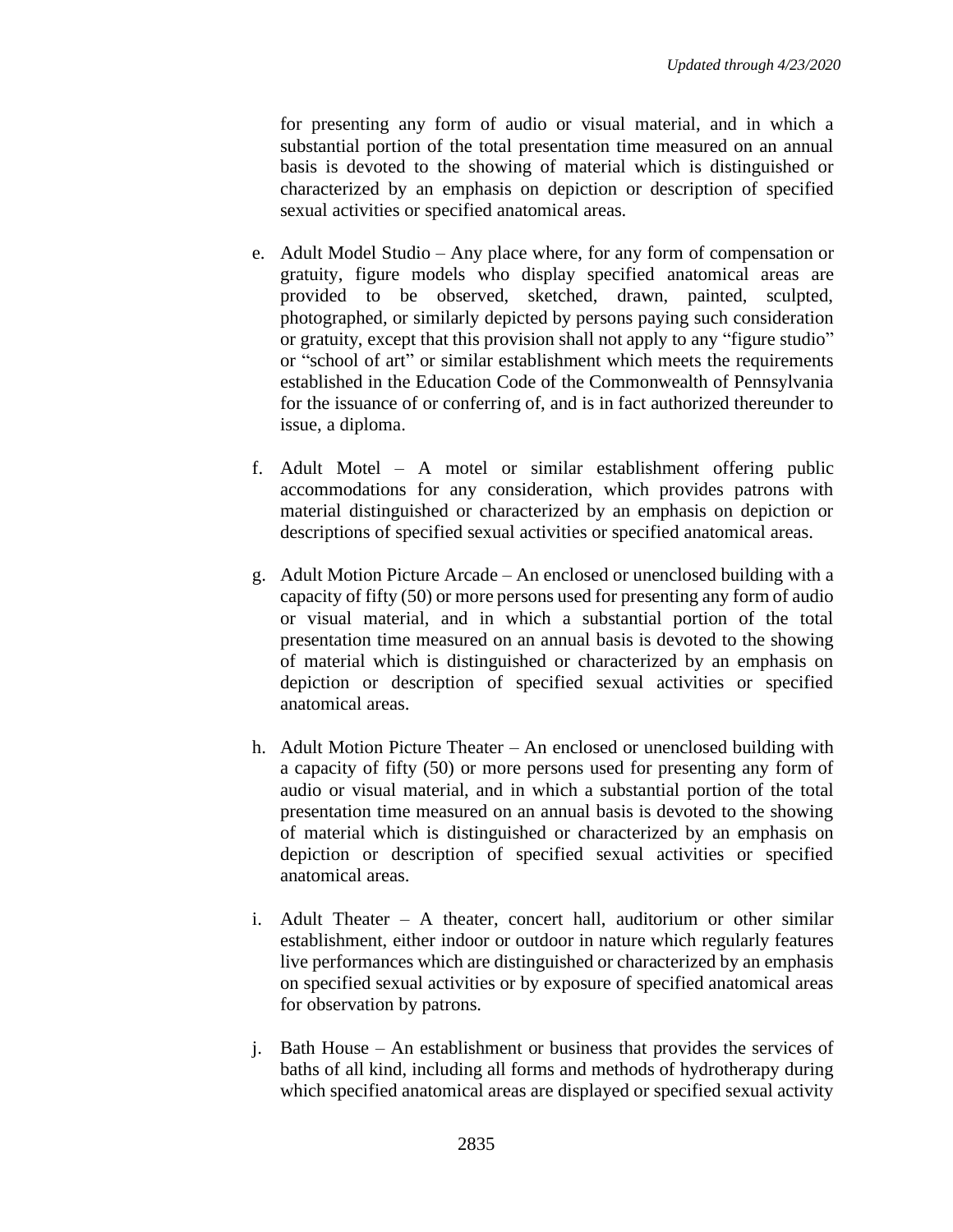occurs. This section shall not apply to hydrotherapy treatment practiced by, or under the supervision of a medical practitioner. A medical practitioner for the purpose of this Ordinance shall be a medical doctor, physician, chiropractor or similar professional licensed by the Commonwealth of Pennsylvania.

- k. Body Painting Studio Any establishment or business that provides the service of applying paint or other substance whether transparent or nontransparent to or on the human body when specified anatomical areas are exposed.
- l. Massage Parlor Any establishment or business which provides the services of massage and body manipulation, including exercises, heat and light treatments of the body, and all forms and methods of physiotherapy, unless operated by medical practitioner, chiropractor or professional physical therapist licensed by the Commonwealth. This definition does not include an athletic club, health club, school, gymnasium, reducing salon, spa or similar establishment where massage or similar manipulation of the human body is offered as an incidental or accessory service.
- m. Out Call Service Activity An establishment or business which provides an out call service which consists of individuals leaving the premises upon request or by appointment to visit other premises for a period of time for the purpose of providing any service during which time specified anatomical areas are displayed or specified sexual activity occurs.
- n. Sexual Encounter Center Any business, agency or person who, for any form of consideration or gratuity, provides a place where two (2) or more persons, not all members of the same family may congregate, assemble, or associate for the purpose of engaging in specified sexual activity or exposing specified anatomical area, excluding psychosexual workshops, operated by a medical practitioner as defined in Subsection j above, licensed by the Commonwealth, to engage in sexual therapy.
- o. Specified Anatomical Areas As used herein shall mean and include any of the following:
	- i. Less than completely and opaquely covered human genitals, pubic region, buttocks, anus or female breasts below a point immediately above the top of the areolae, or
	- ii. Human male genitals in a discernibly turgid state even if completely and opaquely covered.
- p. Specified Sexual Activities Include the following:
	- i. Showing of human genitals in a state of sexual stimulation or arousal;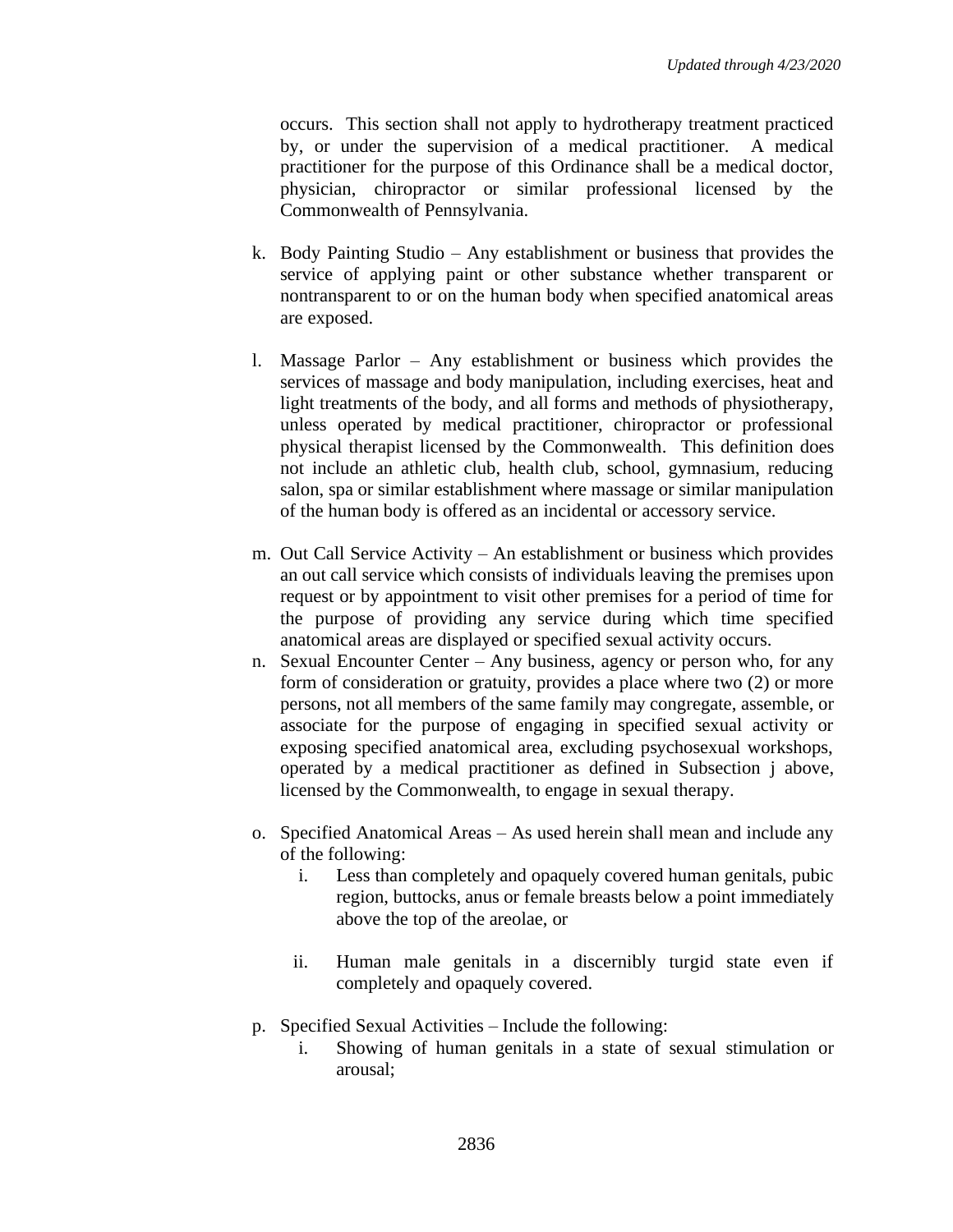- ii. Acts of masturbation, sexual intercourse, sodomy, bestiality, necrophilia, sadomasochistic abuse, fellatio, cunnilingus, or any other specified sexual activity prohibited by law;
- iii. Fondling or erotic touching of human genitals, pubic region, buttock or female breasts.
- 3. Minimum Spacing and Proximity Requirements. No adult entertainment establishment shall be located within 1,000 feet of the following:
	- a. Any other adult entertainment establishment.
	- b. A residential dwelling unit.
	- c. Any parcel of land which contains any one or more of the following specified land uses:
		- i. Amusement park;
		- ii. Camp (for minors' activities);
		- iii. Day Care Center;
		- iv. House of worship;
		- v. Community center;
		- vi. Museum;
		- vii. Park;
		- viii. Playground; or
		- ix. School and school bus stops.
- 4. The distance between any two adult entertainment establishments shall be measured in a straight line, without regard to intervening structures, from the nearest point on the property line of each establishment. The distance between any adult entertainment establishment and any land use specified above shall be measured in a straight line, without regard to intervening structures, from the nearest point on the property line of the adult entertainment establishment to the closest point on the property line of said land use.
- 5. Visibility from the Street. No person operating an adult entertainment establishment shall permit, or cause to be permitted, any stock in trade which depicts, describes or relates to specified sexual activities and/or specified anatomical areas as defined herein, to be viewed from the street, sidewalk or highway.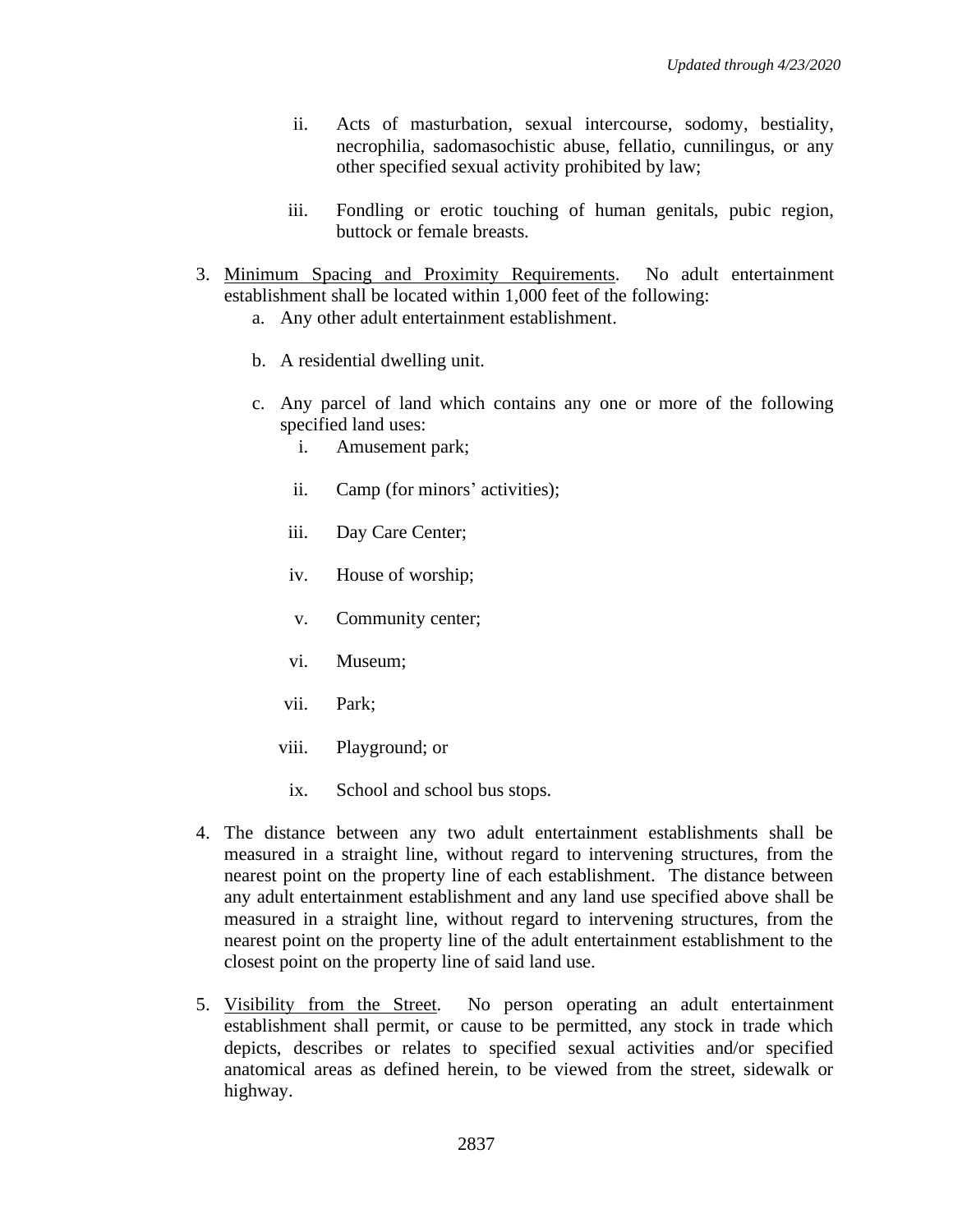- 6. Sign Requirements for Adult Entertainment Establishments.
	- a. All signs shall be flat wall signs.
	- b. The gross surface area of a wall sign shall not exceed five (5%) percent of the area of the wall that such sign is a part of.
	- c. No signs shall be placed in any window. A one and one half square foot sign may be placed on the door to state hours of operation and admittance to adults only.
- 7. The Board of Supervisors may impose such additional requirements and conditions on adult entertainment establishments as the Board may deem necessary for the protection of affected and/or adjacent properties.
- B. Junk Yards. Junk yards maybe permitted as a special exception by the Zoning Hearing Board, subject to the following specific standards and criteria:
	- 1. The minimum site size shall be five (5) acres.
	- 2. The site shall be maintained so as to not constitute a nuisance or a menace to public health and safety.
	- 3. No garbage, organic waste, petroleum products or hazardous waste shall be buried or disposed of on the site.
	- 4. The manner of storage of junk shall be arranged in such a fashion that aisles of a minimum width of twenty-five (25') feet between rows of junk are maintained in order to facilitate access for fire fighting and prevent the accumulation of stagnant water. The proposed layout of the junk yard shall be indicated on the site plan submitted with the application.
	- 5. No junk shall be stored or accumulated and no structure shall be constructed within fifty (50') feet of any dwelling unit or within twenty-five (25') feet of any other parcel line or right-of-way of public street.
	- 6. The site shall be enclosed by a metal chain-link fence not less than eight (8') feet in height supported on steel posts with self-latching gate.
	- 7. The fence shall be supplemented with screening material which creates a visual barrier that is at least 80% opaque.
	- 8. Outdoor lighting, if any, shall be shielded and/or reflected away from adjoining properties.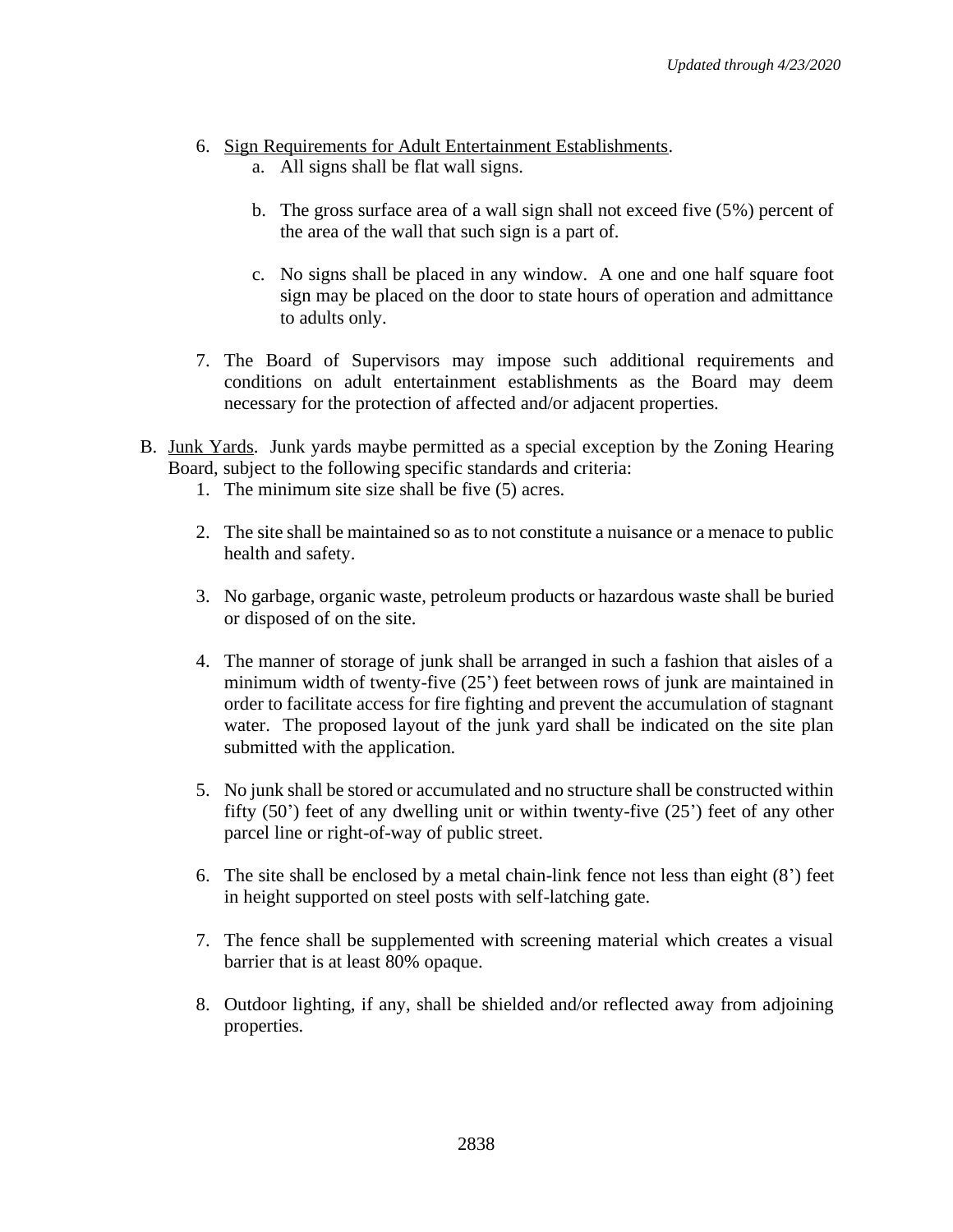- C. Cemetery/Crematorium.
	- 1. All garages, equipment shelters, offices and similar structures shall be screened from adjacent streets and residential properties by appropriate planting or fences.
	- 2. All equipment shall be properly stored when not in use.
- D. Commercial Recreation.
	- 1. The minimum lot area required for outdoor recreation facilities shall be one (1) acre. All indoor facilities shall meet the minimum lot area required for the Zoning District in which the property is located.
	- 2. Any outdoor facility located within 200 feet of an existing dwelling shall cease operations no later than 10:00 p.m.
	- 3. Location of buildings and facilities, traffic circulation on the property and parking areas shall be designed to provide adequate access for emergency medical vehicles and fire-fighting equipment.
	- 4. Any use which includes eating or drinking facilities shall be subject to the parking requirements for that use in addition to the parking requirements for the recreational use.
	- 5. Commercial Recreation Outdoor Events held more than 12 times per year require a special permit.
- E. Comparable Uses Not Specifically Listed.
	- 1. Uses of the same general character as any of the uses authorized as permitted uses by right or uses by special exception in the Zoning District in which the property is located shall be allowed, if the Zoning Hearing Board determines that the impact of the proposed use on the environment and adjacent streets and properties is equal to or less than any use specifically listed in the Zoning District. In making such determination, the Board shall consider the following characteristics of the proposed use:
		- a. The number of employees;
		- b. The floor area of the building or gross area of the lot devoted to the proposed use;
		- c. The type of products, materials and equipment and/or processes involved in the proposed use;
		- d. The magnitude of walk-in trade or maximum number of patrons;
		- e. The traffic and environmental impacts and the ability of the proposed use to comply with the requirements of this Ordinance; and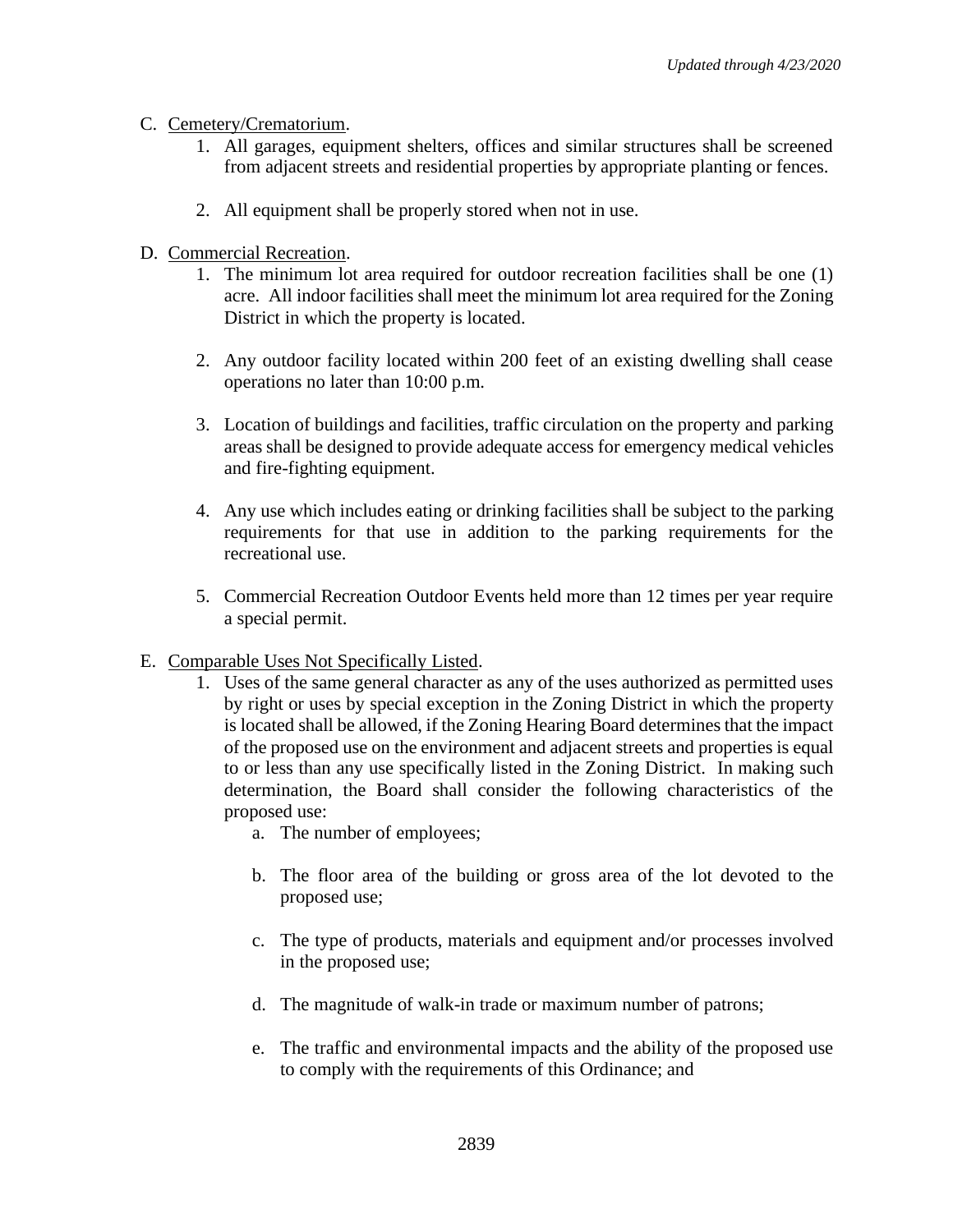- f. For those uses included in the most recent edition of the Standard Industrial Classification Manual published by the Office of Management and Budget, whether the proposed use shares the same NAICS Code or Major Group number as one (1) or more uses that are specifically listed in the Zoning District.
- 2. The proposed use shall comply with all applicable area and bulk regulations of the Zoning District in which it is located.
- 3. The proposed use shall comply with any applicable express standards and criteria specified in this Article for the most nearly comparable use by special exception listed in the Zoning District in which the comparable use is proposed.
- 4. The proposed use shall be consistent with the Purpose Statement for the Zoning District in which it is proposed and shall be consistent with the Community Development Objectives of this Ordinance.
- F. Day Care Centers.
	- 1. The facility shall be registered with or licensed by the Commonwealth of Pennsylvania.
	- 2. Outdoor play areas shall be provided which shall have a minimum area of sixtyfive  $(65 \text{ ft}^2)$  square feet per child and which shall be secured by a fence with selflatching gate. The location of the outdoor play area shall take into account the relationship to adjoining properties.
	- 3. The general safety of the property proposed for a day care center, nursery school or pre-school facility shall meet the needs of small children. There shall be no potential hazards in the outdoor play area and a safe area for dropping off and picking up children shall be provided.
- G. Drug and/or Alcohol Treatment Facilities.
	- 1. Such uses shall be licensed by the appropriate departments and/or agencies of the Commonwealth of Pennsylvania. Said license and all appropriate documentation shall be submitted with the application for such use.
	- 2. Such uses shall be located within the M-T District and be at least 500 feet away from other District and any other school, playground, residential dwelling, day care center or house of worship in the same District.
	- 3. Such uses shall provide one off-street parking space for each employee, plus one off-street parking space for each 200 square feet of gross floor area dedicated to such use.
	- 4. Such uses shall be conducted in a manner that does not violate any provisions of this Ordinance or any other federal, state, county or municipal statute or regulation.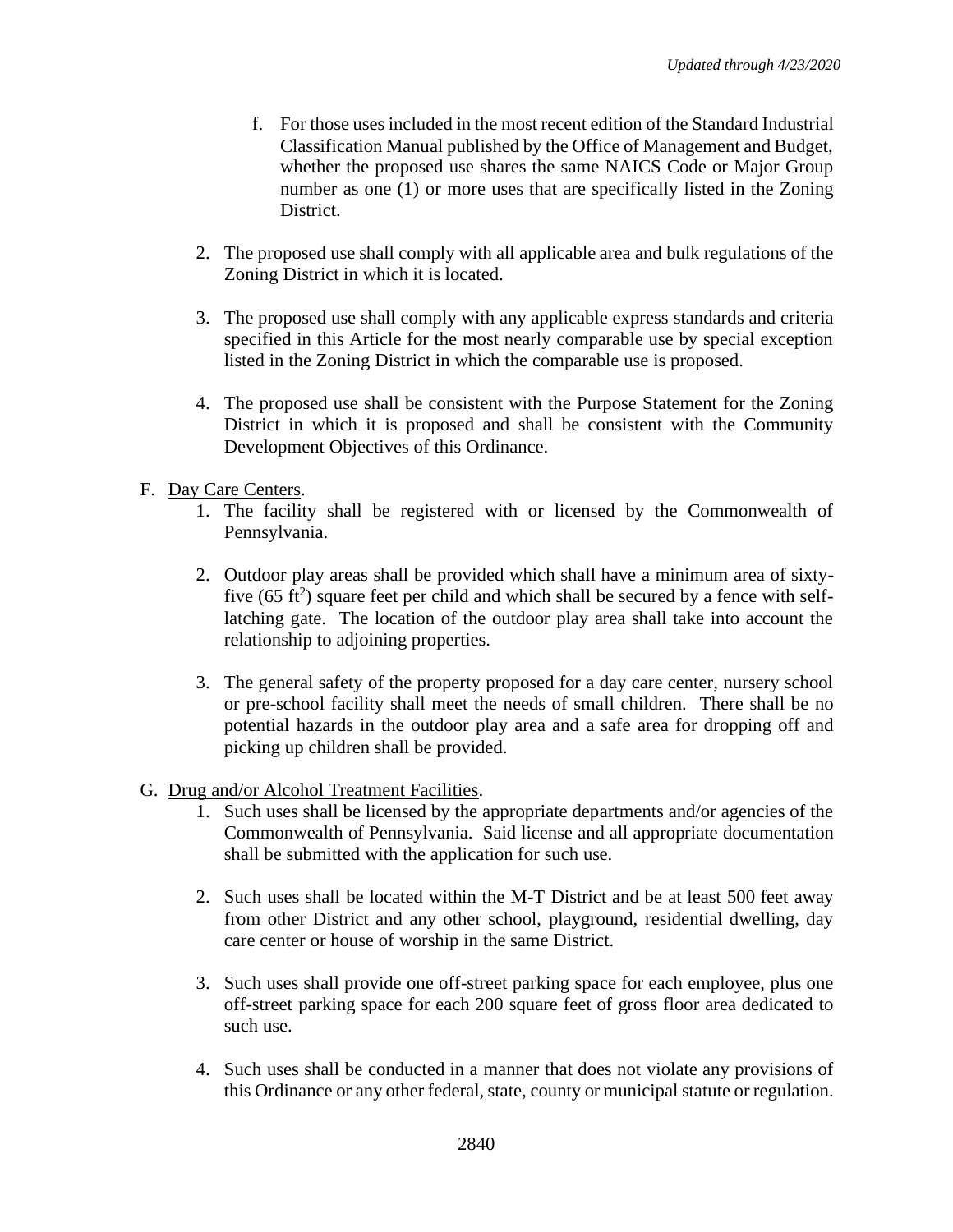- 5. Such uses shall be set back a minimum of 150 feet from any lot line.
- 6. One sign, having a maximum of two square feet is permitted.
- 7. Such uses shall be manned during all hours of operation by personnel licensed by the Pennsylvania Department of Health.
- 8. The Zoning Officer shall have the right to inspect such uses periodically to assure compliance with all conditions of approval. Such inspections shall not be required to be scheduled in advance.
- 9. Violation of any performance standard listed above shall be cause for the suspension of a certificate of occupancy. Within 30 days of suspension of a certificate of occupancy, a hearing shall be conducted by the Zoning Hearing Board to determine if the certificate shall be revoked.
- H. Medical Marijuana Organizations. Medical Marijuana Organizations shall be granted a special exception where in compliance with the following provisions:
	- 1. State Law. Where state law, rules, and/or regulations provide more strict standards, the state law, rules, and/or regulations shall be controlling over this Section 604(H). Should any provision of this Section 604(H) be preempted by state law, rules, and/or regulations, be invalidated, or deemed unconstitutional, that offending provision herein shall be stricken and the remainder of this Section 604(H) shall remain in full force and effect.
	- 2. Definitions. Refer to the definitions in Sewickley Code Chapter 28, Section 1502, as well as the definitions set forth in 35 P.S. §10231.103, as amended. The definitions set forth in §1502 shall be controlling where in conflict with 35 P.S. §10231.103.
	- 3. Intent. It is the intent of the Township of Sewickley to provide reasonable and responsible controls for Medical Marijuana Organizations located within the Township of Sewickley. The Township understands that medical marijuana has the opportunity to provide countless individuals within the Commonwealth and this Township with the treatment and medication that they need. However, the Township of Sewickley must treat Medical Marijuana Organizations like all other land uses within the Township and regulate their operations as permitted by law, in order to maintain and enhance the public health, safety, and welfare.
	- 4. Requirements for all Medical Marijuana Organizations.
		- a. Special Exception Permit Required. Medical Marijuana Organizations shall be permitted to operate within the Township of Sewickley upon issuance of a special exception permit, issued pursuant to and under the conditions of the terms and provisions of this Article 6 of Chapter 28 of the Sewickley Code.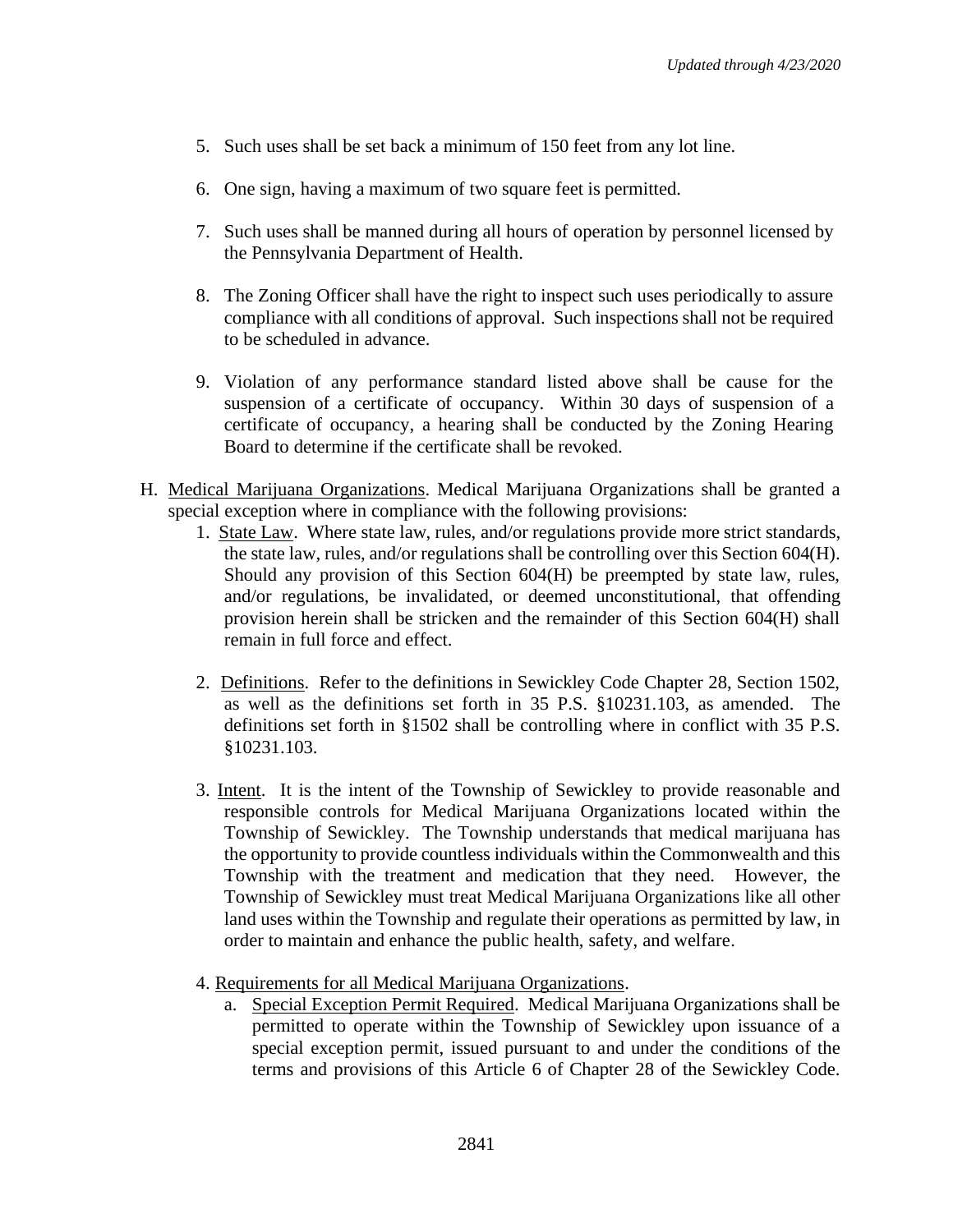- b. Siting. Medical Marijuana Organizations shall not be located within twohundred feet of any dwelling located on property in the Residential-Rural or Residential-Medium Density zone districts. Medical Marijuana Organizations shall not be located within two-hundred feet of the boundary of any property in the Public Lands zone district. Medical Marijuana Organizations shall not be located in nor shall they abut or be adjacent to any building that has any residential tenants at the time of the Medical Marijuana Organization's application for a special exception permit under this Article of the Sewickley Code. Special exception status shall not be rescinded solely because a residential tenant moved into a building abutting, adjacent to, or housing a medical marijuana organization following the filing of a completed application for a special exception.
- c. Home Business. Medical Marijuana Organizations shall not be operated as a home business.
- d. Compliance. Medical Marijuana Organizations shall operate in compliance with the Medical Marijuana Act, Act No. 16 of 2016, as amended, and all regulations promulgated pursuant thereto. Should a Medical Marijuana Organization be in violation of the Medical Marijuana Act, their special exception permit may be revoked upon motion of the Board of Supervisors at a duly noticed public hearing, upon motion of the Zoning Officer.
- e. Permit. Medical Marijuana Organizations may not operate unless and until they have obtained a permit or other authorization issued by the Department of Health of the Commonwealth to conduct activities under the Medical Marijuana Act, Act No. 16 of 2016, as amended. A Medical Marijuana Organization may not apply for a special exception under this Article unless they demonstrate that they are qualified to apply for a permit to be issued by the Department of Health of the Commonwealth under the Medical Marijuana Act, Act No. 16 or 2016.
- f. Indoor Operations. All activities related to Medical Marijuana shall be conducted by Medical Marijuana Organizations inside of a building or fully enclosed structure. No activities related to the dispensing, growing, or processing of medical marijuana shall take place outside the envelope of a building or fully enclosed structure. The transportation of medical marijuana from one location to another shall not be subject to this prohibition.
- g. Signs. Medical Marijuana Organizations shall comply the Township of Sewickley's sign requirements, as set forth in Section 805 of Chapter 28 of the Sewickley Code.
- h. Security. All Medical Marijuana Organizations shall secure their locations.
	- i. All possible methods of egress and ingress shall be locked to the public at all times, with the exception of one public entrance to the location, which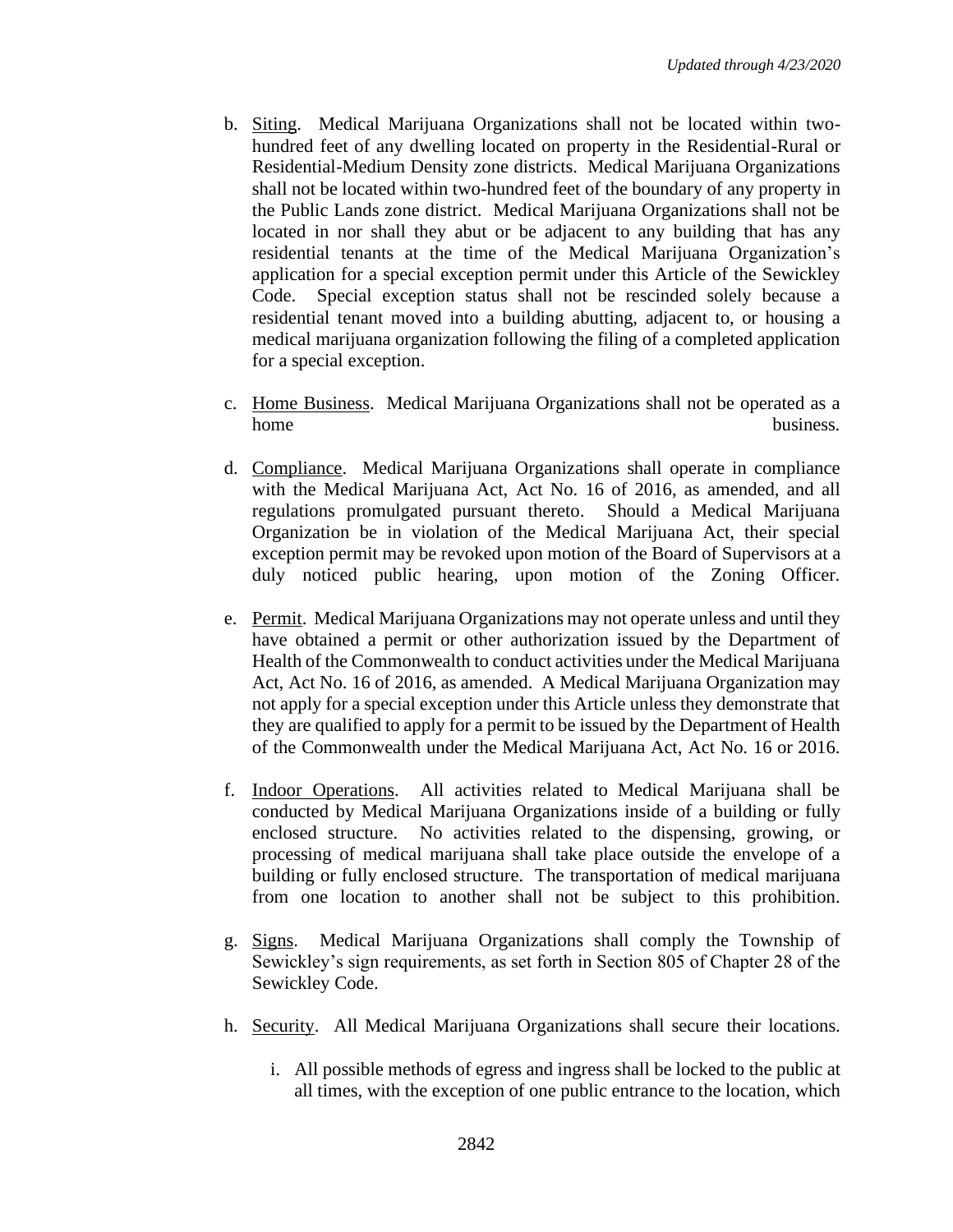may be unlocked during the hours of operation of the facility. The building shall otherwise comply with the Property Maintenance Code, the Fire Code, and all other applicable codes to structures located within the Township of Sewickley to ensure that the structure is safe and provides adequate exits for safety and in the event of an emergency.

- ii. The building must contain a video surveillance system that monitors the area of the building open to the public, the location of all marijuana, processed medical marijuana, and by-product, regardless of form, and all exits and entrances to the building. All exits and entrances to the building shall be illuminated at all times to allow for video surveillance. The video surveillance system shall contain sufficient storage to retain a minimum of seven days worth of footage.
- iii. The building must be covered by a security system that alerts the business owner and law enforcement should there any unauthorized access to the building housing the Medical Marijuana Organization.
- iv. Medical Marijuana Organizations must comply with all electronic security and surveillance requirements as implemented by the Commonwealth and the Department of Health of the Commonwealth, as required by the Medical Marijuana Act, Act No. 16 of 2016, as amended.
- 5. Requirements Specific to Medical Marijuana Dispensaries
	- a. Medical Marijuana. All medical marijuana shall be stored in a locked location not accessible or visible to the public. Excepted from this requirement is medical marijuana on display for purchase. Medical marijuana on display for purchase must be secured in a locked case. Medical marijuana can be in a locked display case during the dispensary's hours of operation, plus a reasonable period of time before and after the store is open. An employee for the Medical Marijuana Dispensary shall be in the room housing the medical display case at all times when the case is housing medical marijuana and the dispensary is open to the public. Medical marijuana shall only be removed from the display case when it is being dispensed to a patient holding a certification issued pursuant to the Medical Marijuana Act, Act No. 16 of 2016, as amended, or it is being transported to or from the secure medical marijuana storage location in the building or another Medical Marijuana Organization.
	- b. Location. In addition to the requirements of Chapter 28, Section  $604(H)(4)$ herein, Medical Marijuana Dispensaries shall:
		- i. Only be located in the Rural Village High Density (V-1), Mixed-Use Village – High Density (V-2), Community Commercial Center (C-C), and Manufacturing and Technology (M-T) Zone Districts.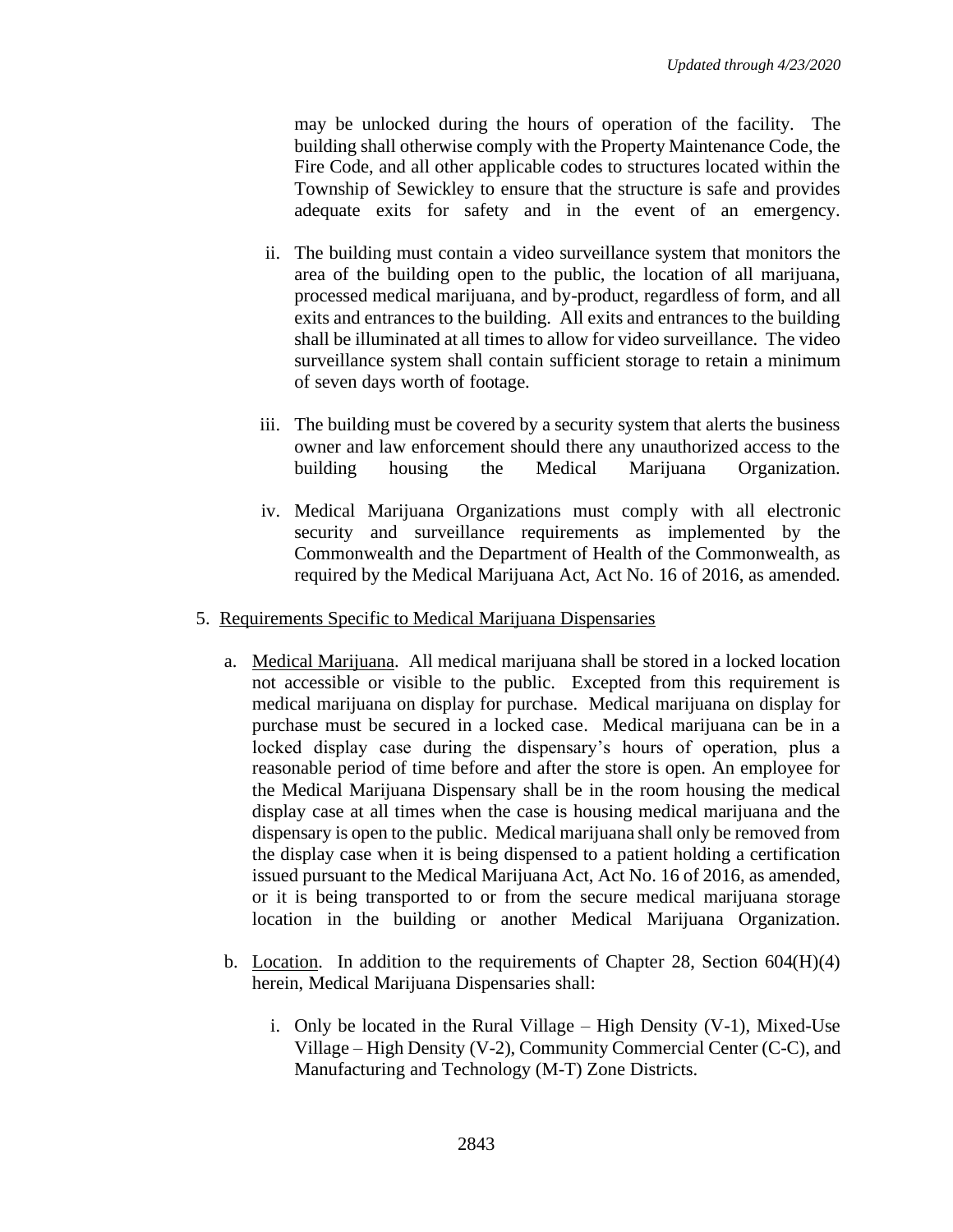- ii. Shall not be located within one thousand (1,000) feet of any public, private, or parochial school (kindergarten through twelfth grade) or day care center. This prohibition does not apply to any post secondary educational facilities.
- iii. Medical Marijuana Dispensaries may be located on the same site as a Medical Marijuana Grower/Processer.
- c. Services and Supplies*.*
	- i. Medical Marijuana Dispensaries may sell medical devices and instruments which are needed to administer medical marijuana under the Medical Marijuana Act.
	- ii. Medical Marijuana Dispensaries may sell services approved by the Department of Health of the Commonwealth related to the use of medical marijuana.
	- iii. Medical Marijuana may be consumed on-site, if the Medical Marijuana Dispensary provides a private space within the building for on-site consumption. This private space must have water available to the patient free of charge. The on-site physician, pharmacist, physician assistant or certified registered nurse practitioner must consent to the on-site consumption prior to the same, which can be denied due to any medical or safety concern. If on-site consumption is permitted, the Medical Marijuana Dispensary shall also have a restroom available for public use.
- 6. Requirements Specific to Medical Marijuana Growers/Processors
	- a. Marijuana.
		- i. All marijuana, whether in seed form, a living plant, a plant that is being processed, a plant that has been processed, medical marijuana (as defined by 35 P.S. §10231.103), the remains of the plant following processing, or any other forms, shall be kept at all times in a locked location not open to the public. Medical marijuana being transported to or from any other Medical Marijuana Organization pursuant to the Medical Marijuana Act, Act No. 16 of 2016, shall be exempt from this requirement.
		- ii. All refuse generated from the growing and production of medical marijuana shall be stored in a locked location not open to the public. It shall be disposed of in such a manner that the refuse is not accessible to the public at large.
	- b. Location. In addition to the requirements of Chapter 28, Section  $604(H)(4)$ herein, Medical Marijuana Growers/Processors shall: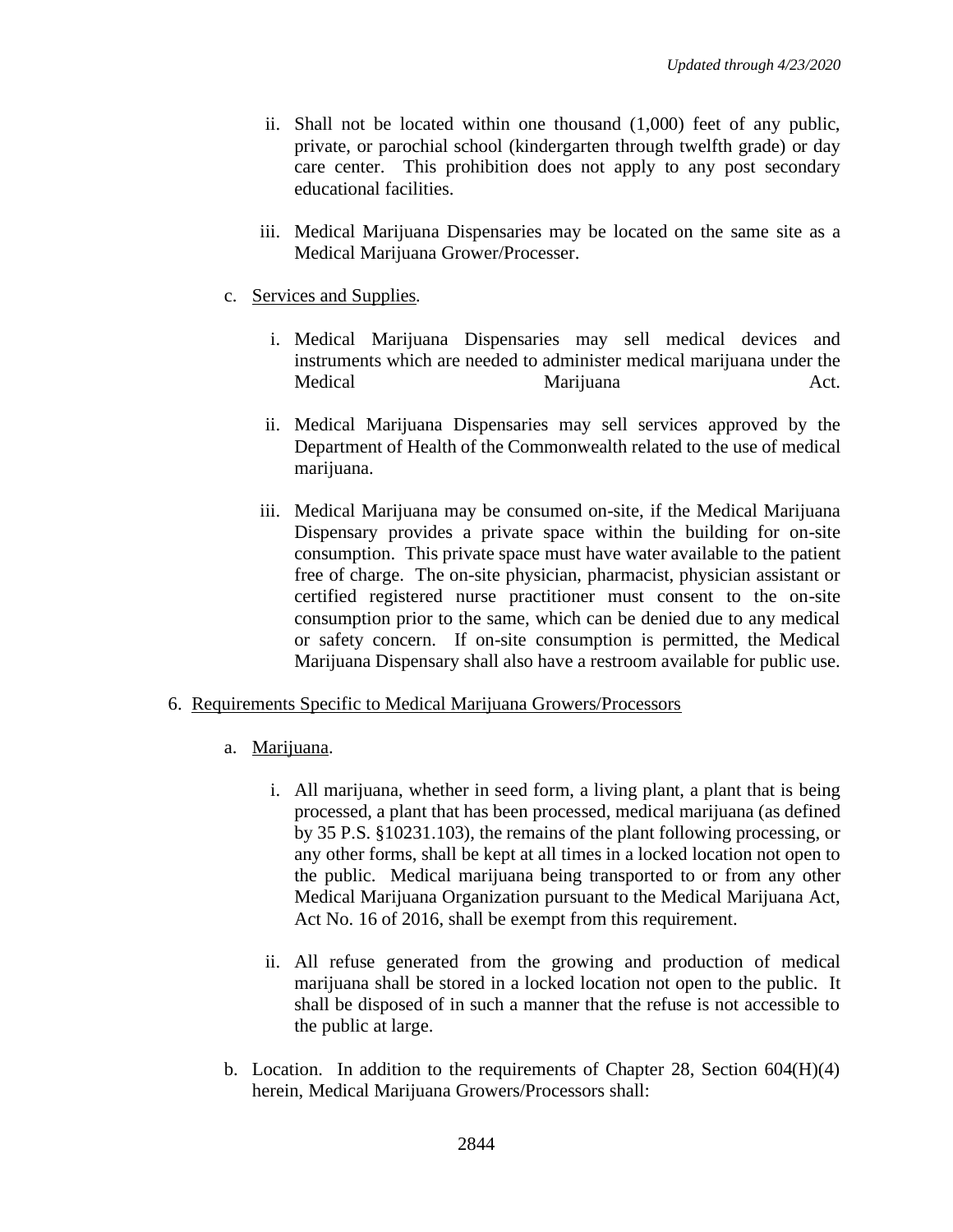- i. Only be located in the Agricultural (A-1), Community Commercial Center (C-C), and the Manufacturing and Technology (M-T) zone districts.
- ii. Medical Marijuana Growers/Processors may be located on the same site as a Medical Marijuana Dispensary.
- I. Entertainment Facilities. Entertainment facilities shall meet the specific standards set forth above for Commercial Recreation.
- J. Mineral Extraction.
	- 1. The applicant for a mining special exception permit shall submit the following information to the Zoning Board:
		- a. Evidence of compliance with all State and Federal laws applicable to the process for which the permit is sought;
		- b. A description of the character, timing and duration of the proposed operation, including maps and plans showing the area and extent of the proposed activity, the location and design of all structures, depth of the excavation, areas for storage of soil materials areas for the deposit of coal waste, and facilities for processing, loading and transportation of minerals;
		- c. The location of all structures and land uses which may be affected by the proposed operation and measures which will be taken to protect all structures and uses and overlay zoning features from adverse impacts from mining;
		- d. Measures which will be taken to insure that any loss, diminution or pollution of water supplies in areas affected by mining will be corrected or replaced;
		- e. Measures which will be taken to insure that the performance standards contained in all sections of this Ordinance shall be met;
		- f. Description of plans for the transportation of the mined product, including routes of travel, number and weight of vehicles and measures which will be taken to maintain all roads within the Township which are used to transport minerals and to repair any damages which may result from the use of roads for loads and volumes of traffic which are in excess of their use by vehicles associated with permitted uses in the concerned district; and
		- g. Plans for the restoration and reclamation of all land affected by the extractive operation to a condition which will support agriculture or other uses which are permitted by right or as special exceptions in the' concerned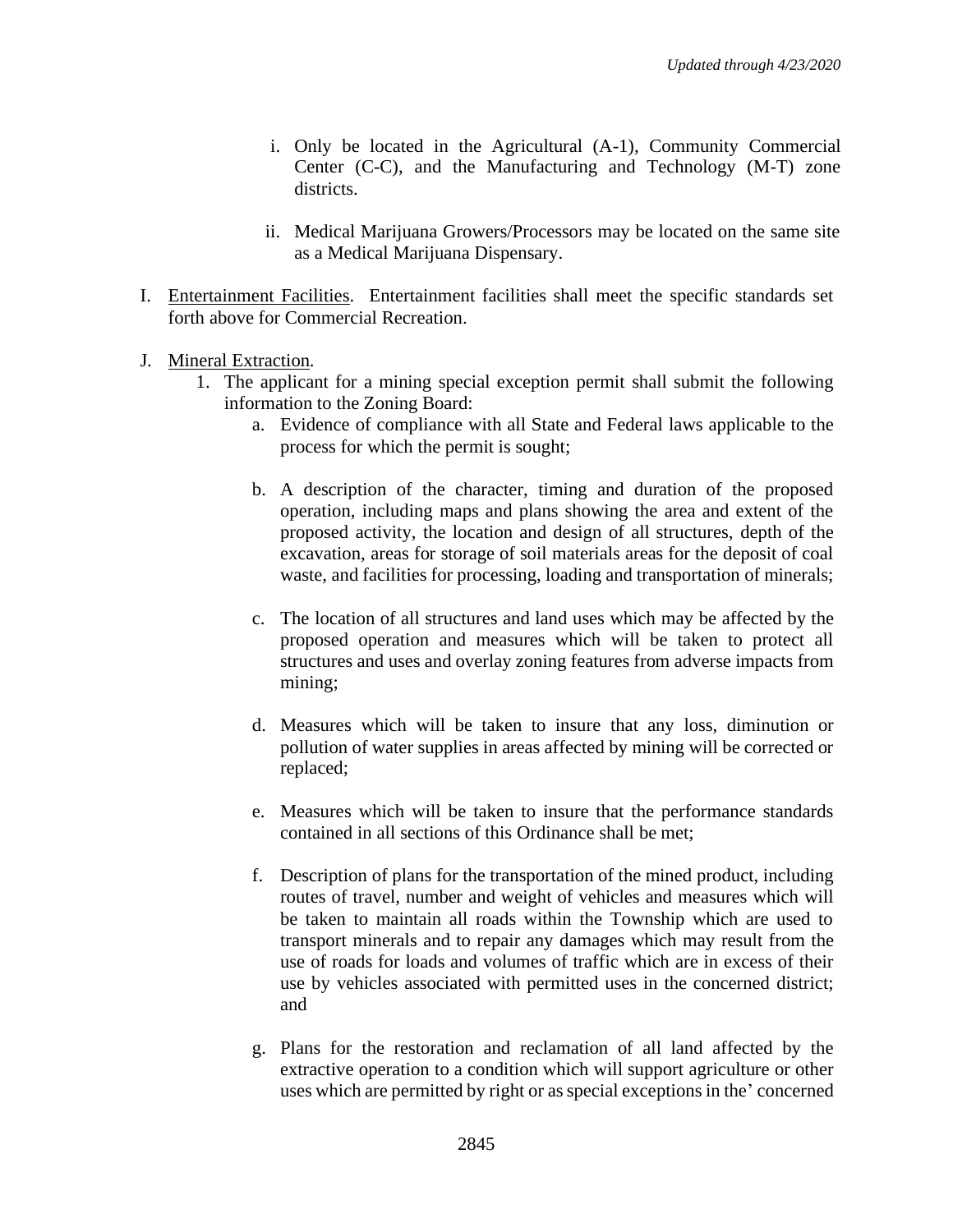district.

- 2. In deciding upon an initial application for a special exception permit for extraction or processing, the Zoning Hearing Board shall evaluate the impact of the proposed activity upon adjacent areas and upon the community at large and shall approve granting of a permit only if they find that:
	- a. The scale, pace and duration of the proposed activity are reasonable in relationship to the ability of other portions of the community to maintain normal patterns of activity while mining activities are ongoing;
	- b. Adequate safeguards are provided to insure that damage will not be done to property elsewhere in the Township or to the natural environment;
	- c. The proposed plan for reclamation and reuse of land is acceptable. If the proposed reclamation plan is for agriculture, forestry or other undeveloped use, grading drainage and vegetation are compatible with other such use areas in the Township. If the proposed reclamation is for development, the proposed development should be compatible with this ordinance and in conformance with the purposes and regulations of the district in which it is located.
	- d. In deciding upon an application for any expansion or change in a mining or processing application, the Board of Supervisors shall consider all of the factors listed above and in addition shall grant a special exception Permit only if the following conditions are met:
		- i. The performance of the applicant to date has been in conformance with all of the agreements made at the time of the initial special exception approval; and
		- ii. No expansion in area of a mining operation shall be permitted until mining activities have been completed on an equivalent area of land and the land shall have been graded and vegetation established in accordance with the approved plan for reclamation of the site.
- K. New and Used Motor Vehicle Display.
	- 1. Purpose. Motor vehicle sales, rental, and leasing establishments are unique and different from any other uses in the Township's commercial zoning districts. Motor vehicle dealerships require permanent vehicle display on-site. Motor vehicle dealerships also require permanent outdoor vehicle storage on-site. The following standards are intended to promote compatibility of these outdoor display and storage areas with adjoining residential and business uses so as not to detract from nor negatively impact the operation, use or enjoyment of surrounding properties.
	- 2. Applicability. Standards for motor vehicle display and storage shall be applied to all new and used motor vehicle dealerships, new motor vehicle leasing operations,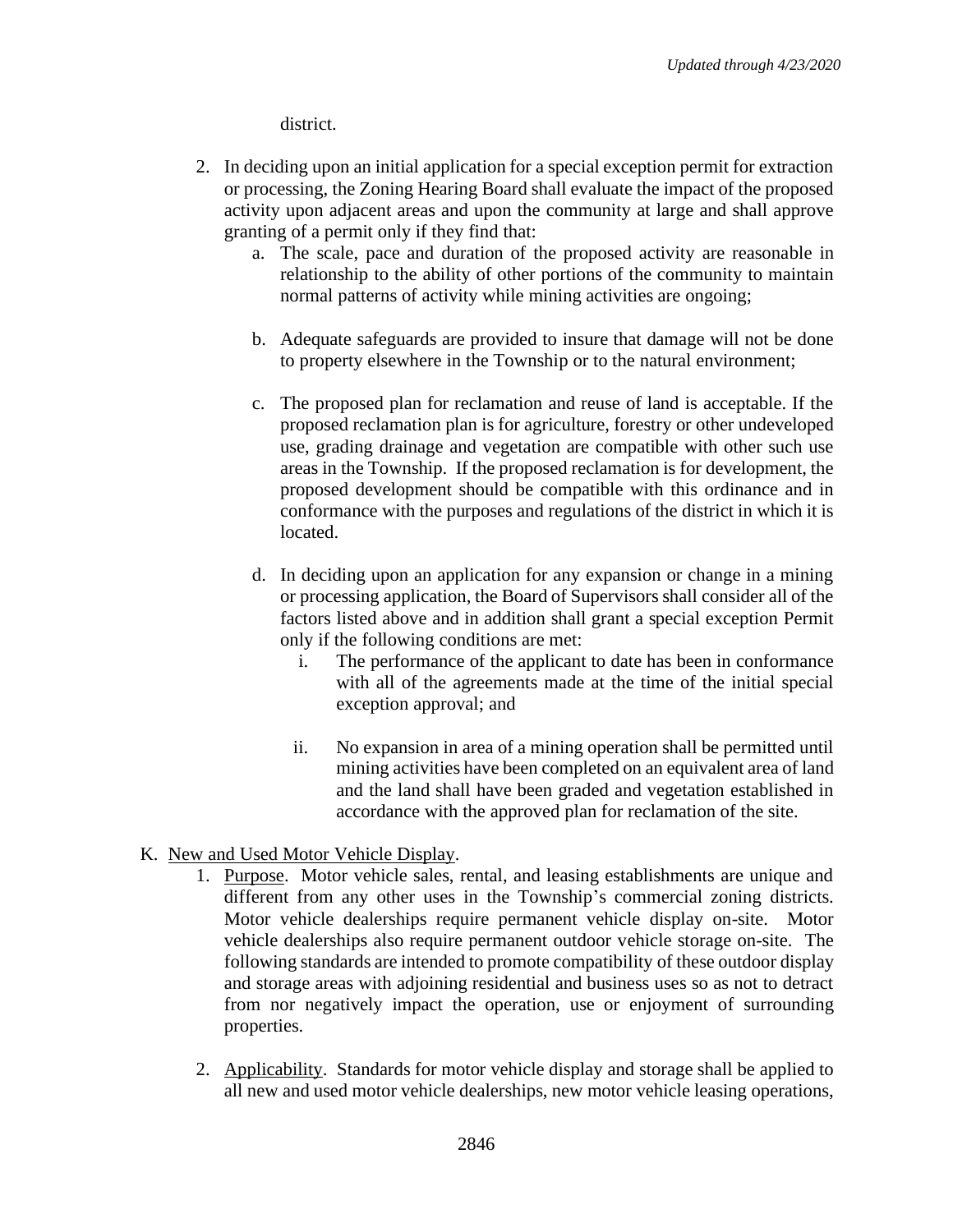and new and used vehicle rental operations.

- 3. Standards for Motor Vehicle Display.
	- a. Vehicle quality. All new or used motor vehicles parked or displayed outdoors on a zoning lot shall conform to all requirements of the Commonwealth of Pennsylvania Motor Vehicle Code; shall be operable; shall include all engine, muffler, brakes, and operating parts; shall be equipped with all exterior body parts as if new (for a passenger vehicle, truck or van, this shall mean four tires, all doors, windows, head lamps and grill work, mirrors, fenders, hood, trunk, lids, body panels and moldings, etc. or if a boat, all windshields, safety railings, hulls, trailer, etc.); shall be uniformly and wholly painted; and shall be free from having any loose or damaged exterior parts.
	- b. Parking and Landscaping. Parking and landscaping requirements for all motor vehicle display areas shall conform to the regulations set forth in Article 8 of this Ordinance as well as the standards contained herein.
	- c. Placement of vehicles. Motor vehicle display areas shall be allowed in the front, side and rear yards. All motor vehicles parked or displayed in the open on a zoning lot must be parked in a standard parking stall unless a permanent concrete, aggregate, marble, or comparable material podium, terrace, building apron, pad, or other special parking design such as double rows of display vehicles has been allowed as part of an approved site plan.
	- d. Elevated displays. The use of elevated displays, lifts, metal or mechanical structures used in conjunction with the display of motor vehicles shall be permitted only within those area specifically designated upon the site plan. Said structures shall be uniformly and wholly painted and shall be free from major rust or damage.
	- e. Vehicle height restrictions. The height of any motor vehicle displayed or parked upon the lot shall not exceed 15 feet in height unless the vehicle itself with its wheels at grade or when located on a required trailer exceeds this height. No vehicles shall be displayed on any lawn or unapproved surface, nor shall any boat or other similar vehicle be allowed to be displayed on other than a trailer made for the hauling of such vehicles.
	- f. Customer and specialty parking placement. Customer parking shall be clearly striped and signed and shall be clearly illustrated upon the approved site plan. Customer parking shall be clustered wherever feasible and shall read as a separate group from the display area. Parking spaces for all employees, disabled persons and company vehicles shall be clearly delineated on the approved site plan in addition to customer parking and vehicle display areas.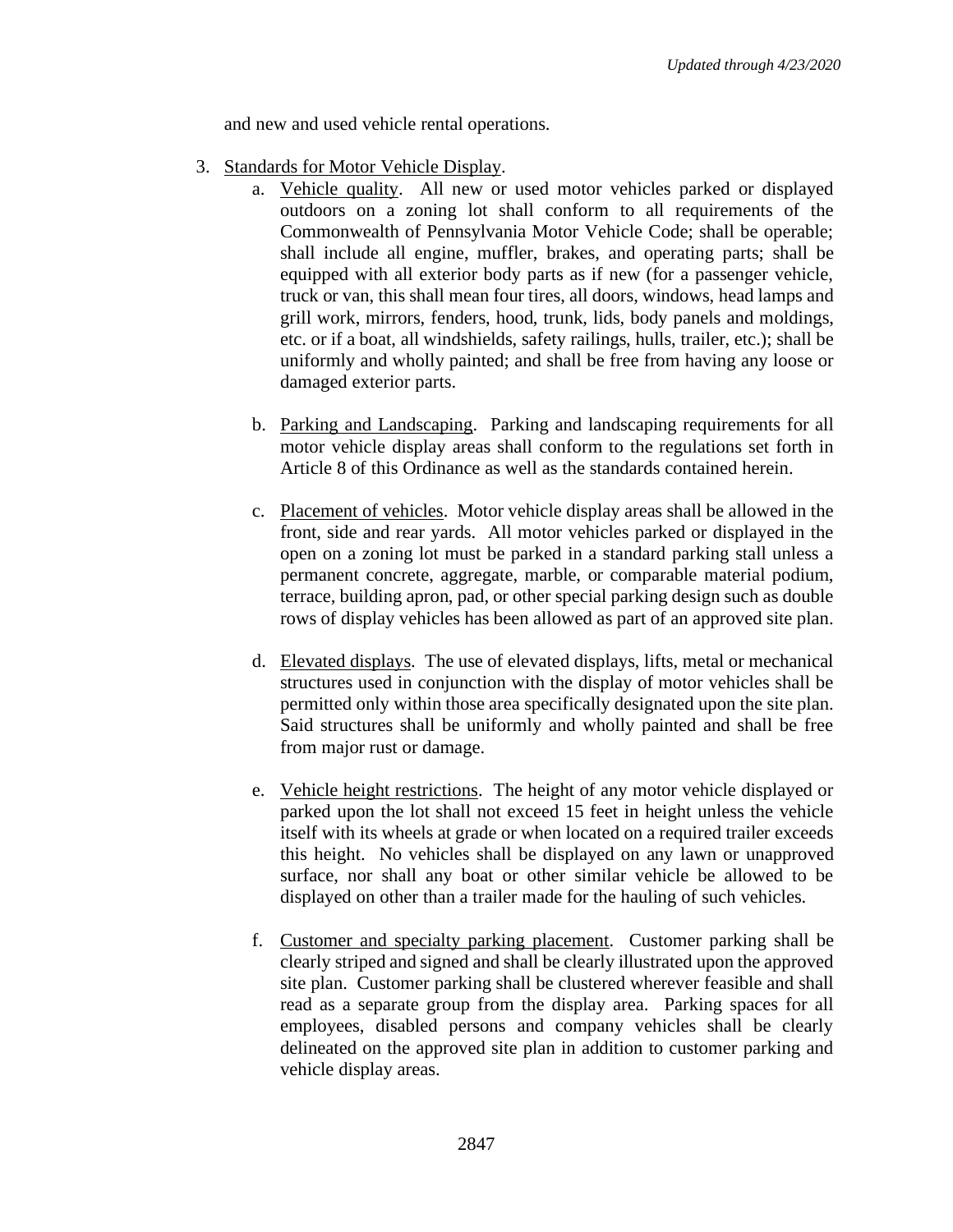- L. Schools, Public and Private.
	- 1. Schools shall be limited to public and private schools whose primary purpose is the education and training of children and youths.
	- 2. School setbacks in all Districts are 100 feet.
	- 3. Public schools may provide a day care center as an accessory use.
	- 4. Any school, which provides a day care center shall also meet the express standards and criteria for a day care center as mandated by the state.
	- 5. Ingress and egress provisions shall be adequate to minimize congestion on adjacent highways and local streets during peak use period.
	- 6. All off-street parking lots shall be suitably paved and screened from adjoining residential properties by appropriate plant material or structures as approved by the Zoning Hearing Board.
	- 7. Fire and safety provisions shall be adequate to meet local and state requirements.
- M. Telecommunication Towers.
	- 1. In addition to minimum yard requirements in the zoning district, telecommunications towers shall be set back from lot lines a minimum of twenty (20%) percent of the height of the tower or the distance between the tower base and the guy wire anchors or the minimum yard or perimeter setback requirement, whichever is greater.
	- 2. Maximum height: Two-hundred (200') feet.
	- 3. The telecommunications tower shall be designed to have the least practical adverse visual effect on the residential areas which can view it, as evidenced by compliance with the following:
		- a. The tower shall comply with Federal Aviation Administration and Pennsylvania Bureau of Aviation painting and lighting standards.
		- b. The tower shall not be artificially lighted unless required by the Federal Aviation Administration or Pennsylvania Bureau of Aviation.
		- c. Existing on-site vegetation shall be preserved to the maximum extent possible.
		- d. Where a site abuts a residential zoning district, public property or street, a buffer area shall be provided at the site perimeter. The buffer area shall include a row of evergreen trees a minimum of six (6') feet in height.
		- e. The proposed use shall comply with applicable Federal and State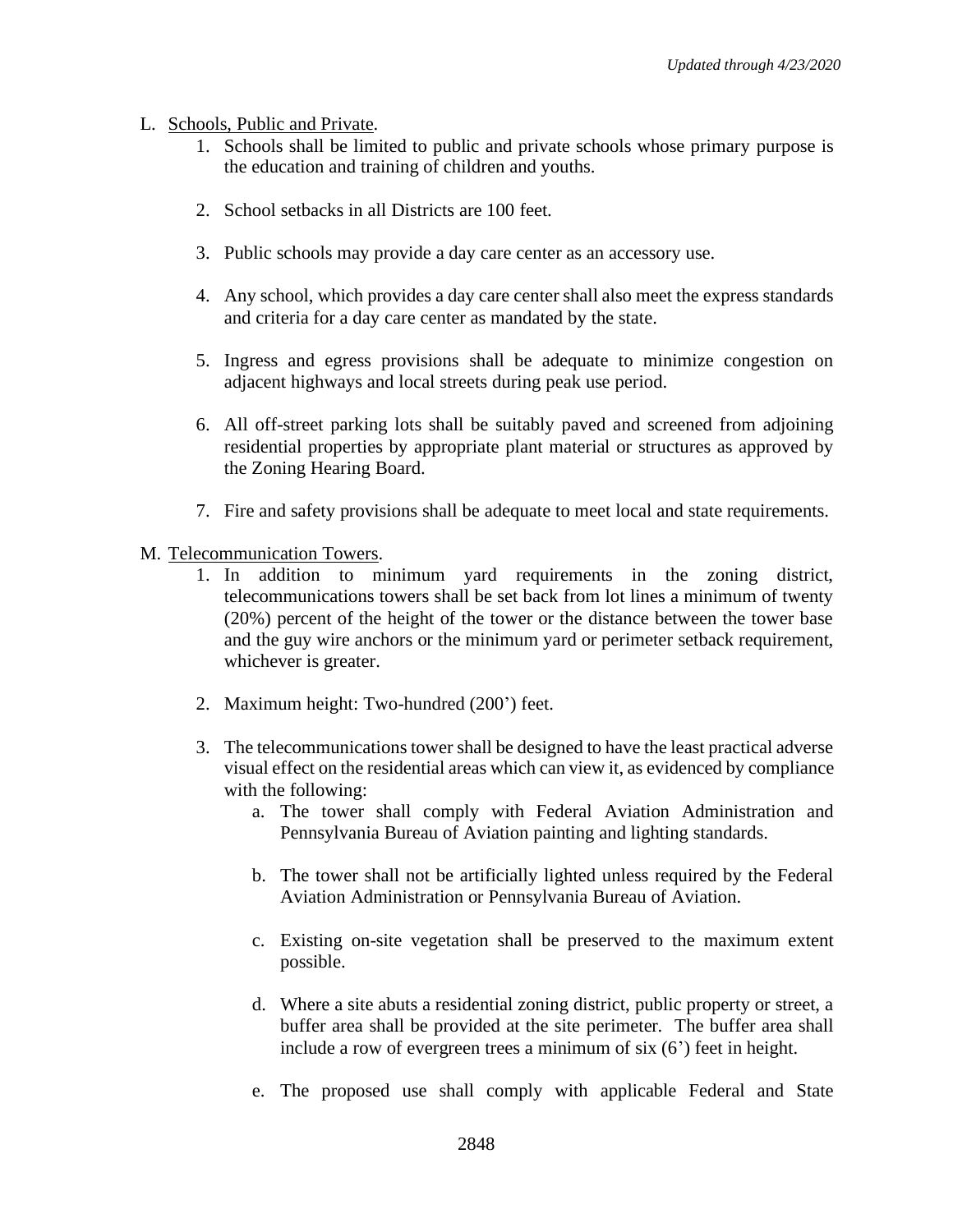regulations. The applicant shall request a written statement of compliance from the Federal Aviation Administration, Federal Communications Commission, and other regulatory agencies, such statement to be sent by the agency to the Supervisors of the Township. The applicant shall provide to the Township a copy of the appropriate form submitted to each such agency, copy of a written request to each agency for a written statement of compliance, and a return receipt from each agency for delivery at least thirty (30) days prior to the hearing before the Zoning Hearing Board of such application and of such request for a written statement of compliance.

f. The tower shall be securely anchored in a fixed location of the ground and the applicant shall provide qualified evidence that the proposed structure withstand wind and other natural forces.

## **§605. Vehicle and Equipment Maintenance and Repair in C-C and M-T Zoning Districts.**

In C-C and M-T zoned areas, all vehicles and movable equipment repair done on the property shall be performed within an enclosed building, except that minor maintenance activities may be completed on the exterior of a lot where space has been provided for the temporary parking or storage of vehicles and movable equipment.

## **§606. Buffers in C-C and M-T Zoning Districts.**

Any proposed commercial or industrial use on a lot in a C-C or M-T zoned area adjacent to a residentially occupied property or adjacent to a Residentially zoned property, shall provide a setback from any such residential property of a distance equal to two (2) times the minimum required setback for the District; and, when required by the Zoning Hearing Board, shall also provide a fencing or landscaping barrier between such properties to eliminate and/or decrease the adverse impacts or such commercial or industrial use upon the use of the adjacent residential property.

## **Article 7 – Land Conservation Subdivisions**

## **§701. Purposes.**

- A. To provide for the preservation of open space.
- B. To provide a residential zoning district that permits flexibility of design in order to promote environmentally sensitive and efficient uses of the land.
- C. To preserve in perpetuity unique or sensitive natural resources such as groundwater, flood plains, wetlands, streams, steep slopes, woodlands and wildlife habitat.
- D. To permit clustering of houses and structures on less environmentally sensitive soils which will reduce the amount of infrastructure, including paved surfaces and utility easements, necessary for residential development.
- E. To reduce erosion and sedimentation by minimizing land disturbance and removal of vegetation in residential development.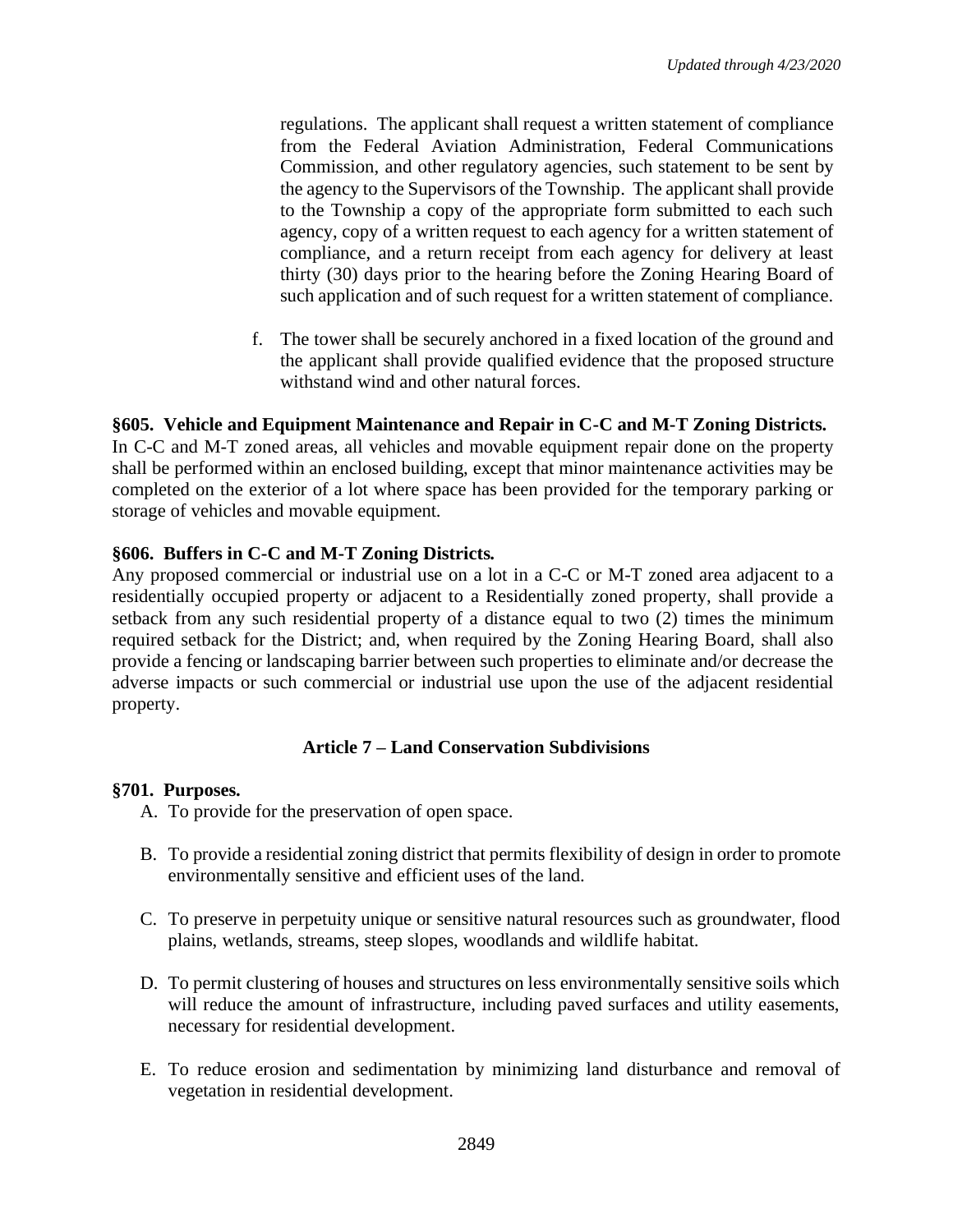F. To conserve scenic views and reduce perceived density by maximizing the number of houses with direct access to and view of open space.

## **§702. General Regulations.**

- A. Applicability of Regulations. This Land Conservation Subdivision shall apply to all zoning districts. The applicant shall comply with all other provisions of this Ordinance and the Subdivision and Land Development Ordinance of the Township; provided however, that where such provisions are inconsistent with the provisions contained in this Article, then the provisions of this Article shall supersede them. See §402 Table of Uses.
- B. Ownership of Development Site. The tract of land to be subdivided may be held in single and separate ownership or in multiple ownerships. If held in multiple ownerships, however, the site shall he developed according to a single plan with common authority and common responsibility.
- C. Maximum Dwelling Unit Determination. The maximum number of dwelling units in the Land Conservation Subdivision shall be determined using the following calculation method:

The maximum number of lots is determined by dividing the area of the tract of land by the minimum lot size specified in the underlying zoning. In making this calculation, the following shall not be included in the net acreage of the parcel:

- 1. Land having slopes over 25 percent of at least 5,000 square feet contiguous area;
- 2. Land located in the 100-year flood plain;
- 3. Bodies of open water over 5,000 square feet contiguous area; and
- 4. Wetlands that meet the definition of the Army Corps of Engineers pursuant to the Clean Water Act.

Subtract the sum of lands described under subsections 1, 2, 3, and 4 above from the gross acreage of the site and round this number to the next number to determine the allowable number of dwelling units.

D. Development Standards.

| Minimum Tract Size                    | 10 Acres               |
|---------------------------------------|------------------------|
| Minimum Lot Size                      | 10,000 ft <sup>2</sup> |
| Minimum Front Yard Setback            | 25 feet                |
| Minimum Side Yard Setback             | 10 feet                |
| Minimum Rear Yard Setback             | 20 feet                |
| Minimum Lot Width                     | 50 Feet                |
| Minimum Access Easement to Open Space | 16 feet                |
| Minimum Open Space Required           | 25% Gross Land Area    |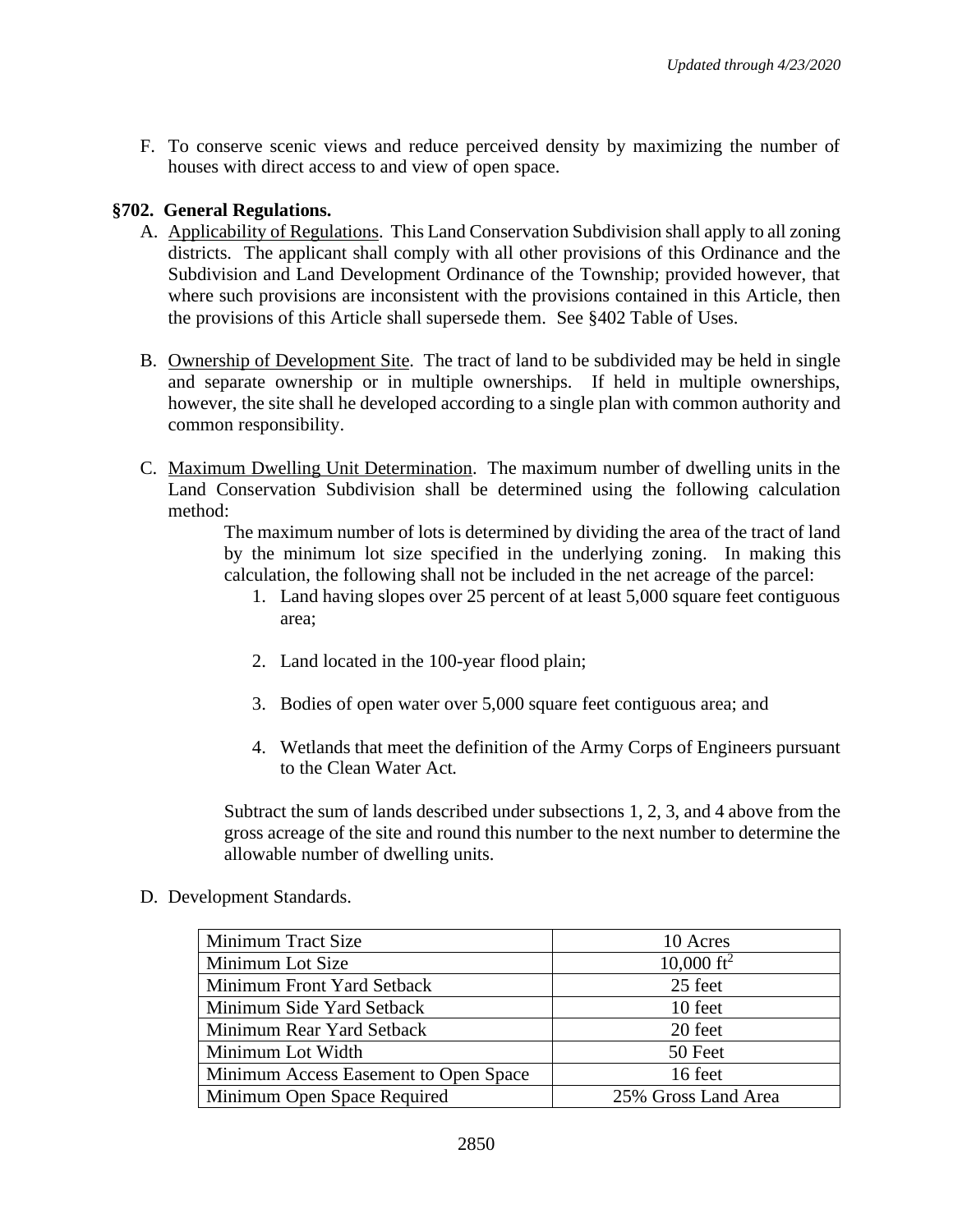# **§703. Application Submission Requirements.**

- A. Applicability of Subdivision and Land Development Ordinance. The applicant shall follow all requirements for application for a preliminary and final subdivision as stated in the Sewickley Township Subdivision and Land Development Ordinance, in addition to the requirements stated in this section; provided however, that where such provisions are inconsistent with the provisions contained in this section, then the provisions of this section shall supersede them.
- B. Drafting Standards for Preliminary Subdivision.
	- 1. The plan shall be drawn to a scale of either 1 inch = 100 feet or 1 inch = 200 feet, whichever would fit best on a standard size sheet (24 inches x 36 inches), unless otherwise approved by the Planning Commission.
	- 2. Dimensions shall be set in feet.
	- 3. Each sheet shall be numbered and the plan shall provide an adequate legend indicating clearly which features are existing and which are proposed.
	- 4. All plans submitted shall be made on sheets no larger than 34 inches x 44 inches and no smaller than 17 inches x 22 inches.
- C. Plan and Map Requirements. The following plans and maps shall bear the name, signature, address, and telephone number of the engineer, land surveyor, or landscape architect responsible for preparing the plan or map.
	- 1. Site Context Map. A map showing the location of the proposed subdivision within its neighborhood context shall be submitted. For sites under 100 acres, such maps shall be at a scale not less than  $1$  inch  $= 200$  feet, and shall show the relationship of the subject property to natural and human-made features existing within 1,000 feet of the site. For sites of 100 acres or more, the scale shall be 1 inch  $=$  400 feet, and shall show the above relationships within 2,000 feet of the site. The features that shall be shown on Site Context Maps include topography (from USGS maps), stream valleys, wetland complexes (from maps published by the U.S. Fish & Wildlife Service or the USDA Natural Resources Conservation Service), woodlands over one-half acre in area (from aerial photographs) ridge lines, public roads and trails, utility easements and rights-of-way, public land, and land protected under conservation easements.
	- 2. Existing Resources and Site Analysis Map. For all subdivisions an Existing Resources and Site Analysis Map shall be prepared to provide the developer and the Township with a comprehensive analysis of existing conditions both on the proposed development site and within 500 feet of the site. Conditions beyond the parcel boundaries may be described on the basis of existing published data available from governmental agencies and from aerial photographs. The Township shall review the Map to assess its accuracy, conformance with municipal ordinances, and likely impact upon the natural and cultural resources on the property. Unless otherwise specified by the Planning Commission, such maps shall generally be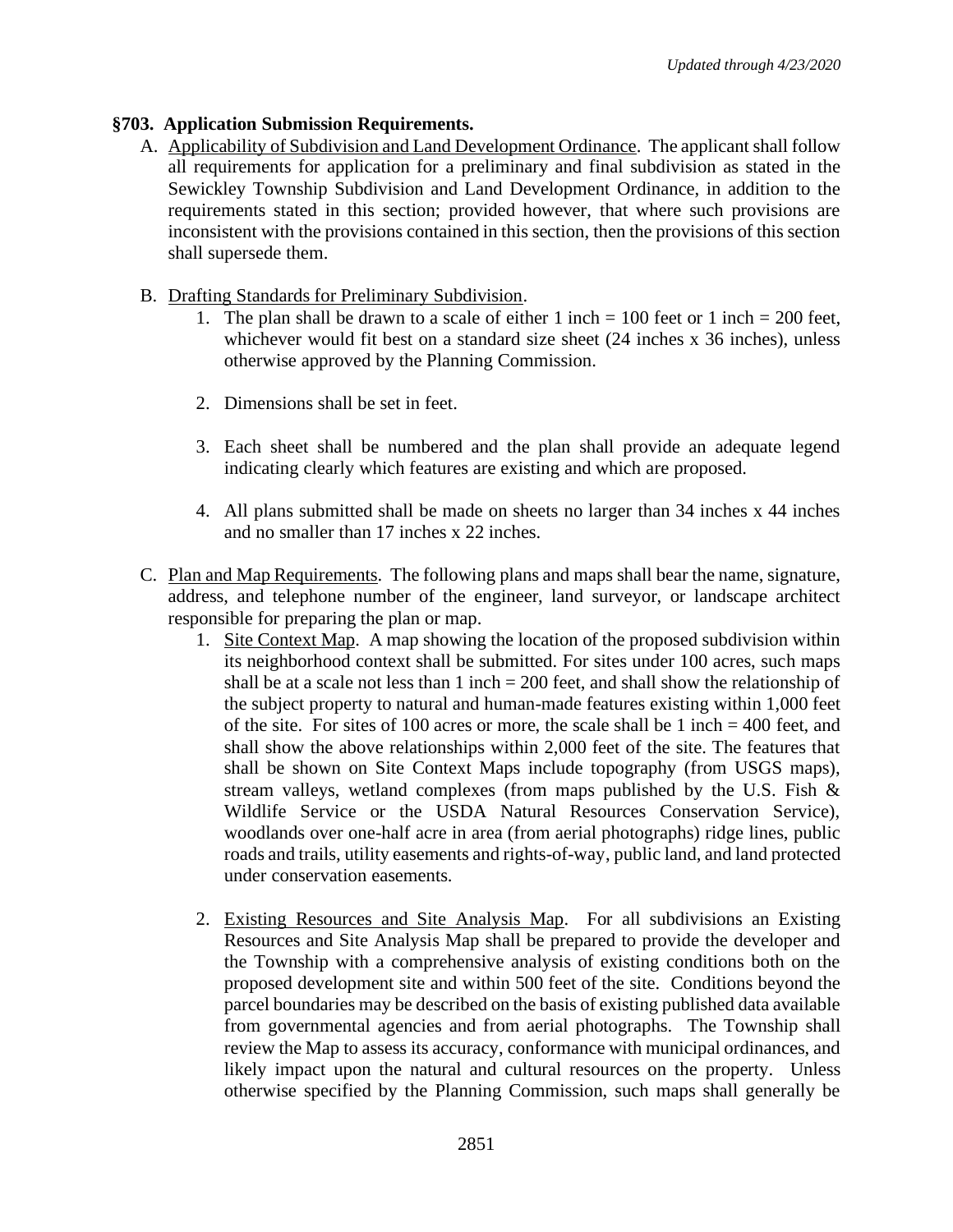prepared at the scale of 1 inch  $=100$  feet or 1 inch  $=200$  feet, whichever would fit best on a single standard size sheet (24 inches x 36 inches). The following information shall be included on this Map:

- a. A vertical aerial photograph enlarged to a scale not less detailed than 1 inch  $= 400$  feet, with the site boundaries clearly marked.
- b. Topography, the contour lines of which shall generally be at two-foot intervals, determined by photogrammetry (although ten-foot intervals are permissible beyond the parcel boundaries, interpolated from USGS published maps). The determination of appropriate contour intervals shall be made by the Planning Commission, which may specify greater or lesser intervals on exceptionally steep or flat sites. Slopes between 15 and 25 percent and those exceeding 25 percent shall be clearly indicated.
- c. The location and delineation of ponds, streams, ditches, drains, and natural drainage swales, as well as the 100-year flood plains and wetland.
- d. Vegetative cover conditions on the property according to general cover type, including cultivated land, permanent grassland, meadow, pasture, old field, hedgerow, woodland and wetland, trees with a caliper in excess of 15 inches, the actual canopy line of existing trees and woodlands.
- 3. Four-Step Design Process for Land Conservation Subdivisions. The application for preliminary approval for a land conservation subdivision shall include documentation of a four-step design process, as described below, in determining the layout of proposed open space lands, house sites, and streets and lot lines.
	- a. Step 1: Delineation of Open Space Lands.
		- i. The minimum percentage and acreage of required open shall be calculated by the applicant and submitted as part of the Preliminary Plan in accordance with the provisions of this ordinance.
		- ii. Open space lands shall include all Primary Conservation Areas and those parts of the remaining buildable lands with the highest resource significance, as described below.
		- iii. The Township's Map of Potential Conservation Lands shall also be referenced and considered. Primary Conservation Areas shall be delineated as those comprising flood plains, wetlands, slopes over 25 percent and those other features set forth in §705 below. In delineating Secondary Conservation Areas in accordance with §705 below, the applicant shall prioritize natural and cultural resources on the tract in terms of their highest to least suitability for inclusion in the proposed open space, in consultation with the Planning Commission.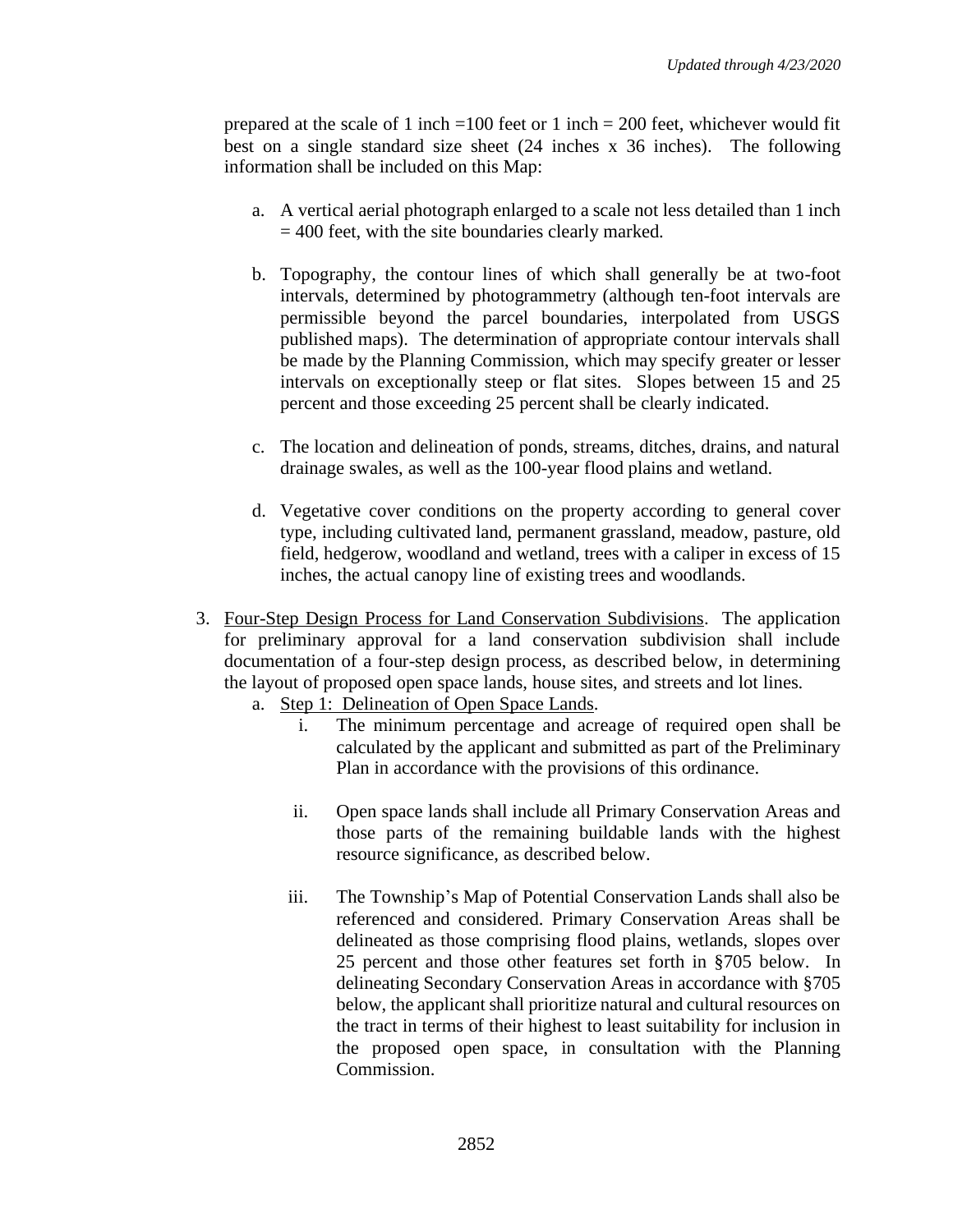- iv. On the basis of those priorities and practical considerations given to the tract's configuration, its context in relation to resource areas on adjoining and neighboring properties, and the applicant's subdivision objectives, Secondary Conservation Areas shall be delineated to meet at least the minimum area percentage requirements for open space lands and in a manner clearly indicating their boundaries as well as the types of resources included within them.
- b. Step 2: Location of House Sites. Potential house sites shall be tentatively located using the proposed open space lands as a base map as well as other relevant data on the Existing Resources and Site Analysis Map, such as topography and soils. House sites should generally be located not closer than 100 feet from Primary Conservation Areas and 50 feet from Secondary Conservation Areas, taking into consideration the potential negative impacts of residential development on such areas as well as the potential positive benefits of such locations to provide attractive views and visual settings for residences.
- c. Step 3: Alignment of Streets and Trails. Upon designating the house sites, a street plan shall be designed to provide vehicular access to each house, complying with the standards in Article 7 herein and bearing a logical relationship to topographic conditions. Impacts of the street plan on proposed open space lands shall be minimized, particularly with respect to crossing environmentally sensitive areas such as wetlands and traversing slopes exceeding 15 percent. Two forms of egress are preferable when possible.
- d. Step 4: Drawing in the Lot Lines. Upon completion of the preceding three steps, lot lines shall be drawn as required to delineate the boundaries of individual residential lots.
- 4. Preliminary Improvements Plan. This plan shall include the following items:
	- a. Existing and approximate proposed lot lines, lot areas, any existing easements and rights-of-way.
	- b. The boundaries of open space lands shall be indicated.
	- c. A delineation of the proposed phases and a schedule of deadlines within which applications for final approval of each phase are intended to be filed.
	- d. Typical street cross-section drawing(s) for all proposed streets shall be shown, including details relating to thickness, crowning, and construction materials.
	- e. Exact locations of existing utility easements and approximate locations of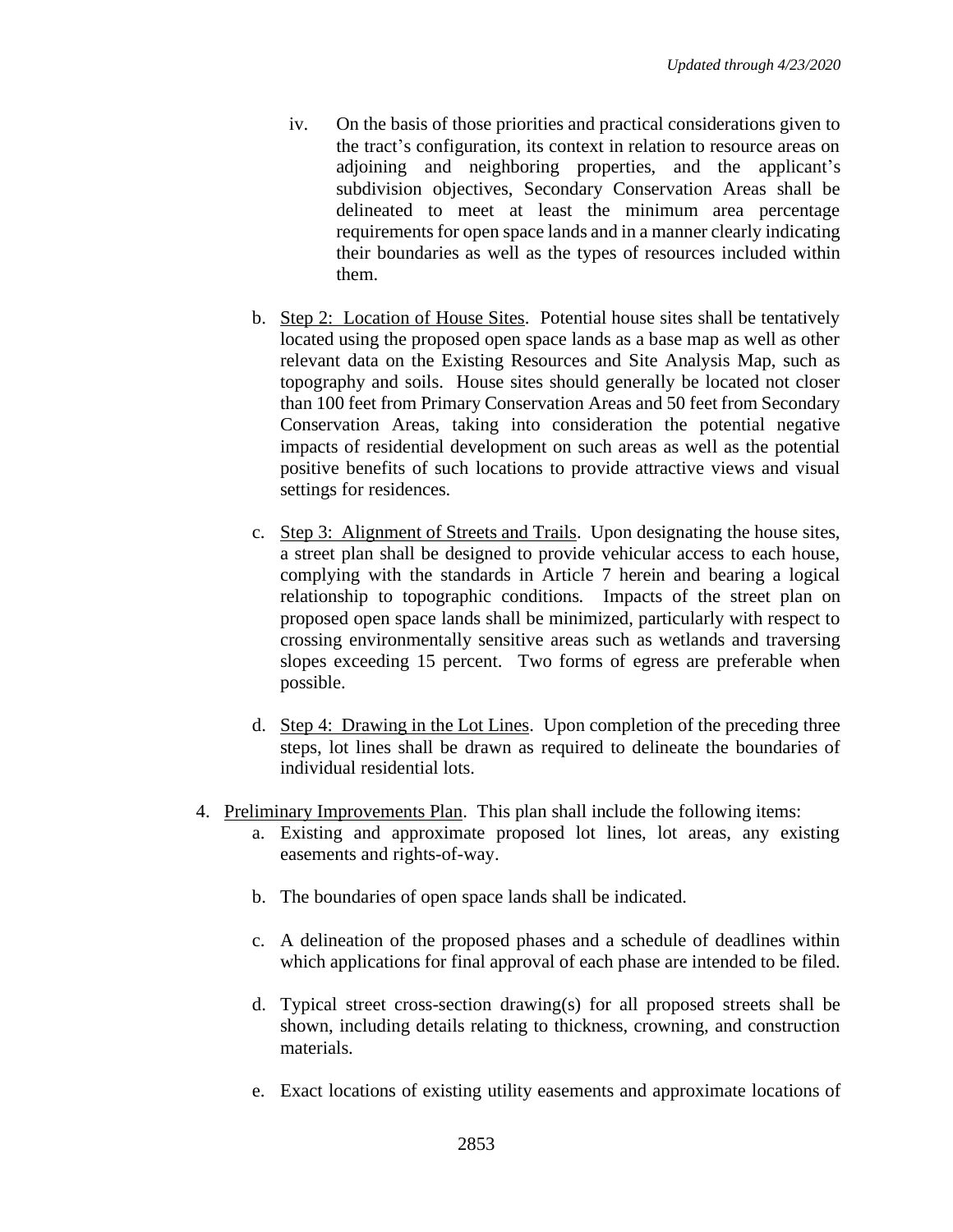proposed utility easements.

- f. Approximate layout of all proposed sanitary and storm sewers and location of all inlets and culverts and any proposed connections with existing facilities. (These data may be on a separate plan.)
- g. Approximate location of proposed shade trees, plus locations of existing vegetation to be retained.
- 5. Improvements Plan Preliminary Studies and Reports. In cases involving proposals with more than 25 lots or smaller development plans where the Planning Commission believes that potential impacts could be significant, the Preliminary Plan submission shall include one or more of the following studies to assist in determination of the impact of the application on municipal services and facilities:
	- a. Sewer and Water Feasibility Report.
	- b. Groundwater Protection and Replenishment Study.
	- c. Erosion and Sedimentation Control Plan.
	- d. Traffic Study of the Impacts of the Plan on the roads directly servicing the plan and intersections within one (1) mile of the plan.
- 6. Community Association Document. A Community Association Document, also known as a Homeowner Association Document or a Condominium Association Document, shall be provided for all subdivision and land development applications that propose lands or facilities to be used or owned in common by all the residents of that subdivision or land development and not deeded to the Township. The elements of the Community Association Document shall include but shall not necessarily be limited to the following:
	- a. A description of all lands and facilities to be owned by the Community Association. This description shall include a map of the proposal highlighting the precise location of those lands and facilities.
	- b. Statements setting forth the powers, duties, and responsibilities of the Community Association, including the services to be provided.
	- c. A Declaration of Covenants, Conditions, and Restrictions, giving perpetual easement to the lands and facilities owned by the Community Association. The Declaration shall be a legal document that also provides for automatic Association membership for all owners in the subdivision or land development and shall describe the mechanism by which owners participate in the Association, including voting, elections, and meetings. Furthermore, it shall give power to the Association to own and maintain the common property and to make and enforce rules.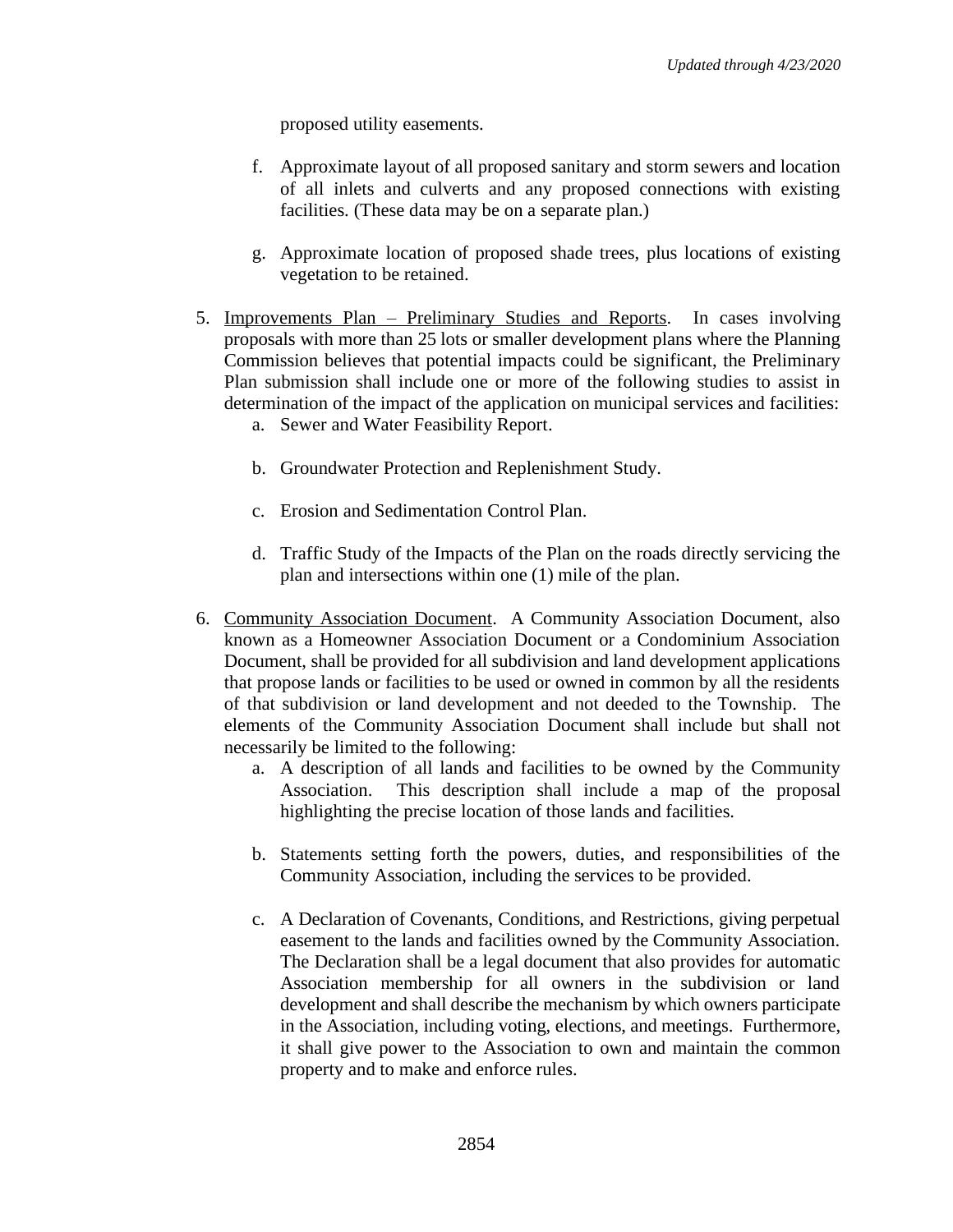- d. Statements prescribing the process by which Community Association decisions are reached and setting forth the authority to act.
- e. Statements requiring each owner within the subdivision or land development to become a member of the Community Association. Statements setting cross covenants or contractual terms binding each owner to all other owners for mutual benefit and enforcement.
- f. Requirements for all owners to provide a pro rata share of the cost of the operations of the Community Association.
- g. A process of collection and enforcement to obtain (ands from owners who fail to comply.
- h. A process for transition of control of the Community Association from the developer to the unit owners.
- i. Statements describing how the lands and facilities of the Community Association will be insured, including limit of liability.
- j. Open space shall never be developed.
- D. Preliminary Engineering Certification. Prior to approval of the Preliminary Plan, the applicant shall submit to the Planning Commission a "Preliminary Engineering Certification" verifying that the approximate layout of proposed streets, house lots, and open space lands complies with the Township's zoning and subdivision ordinances, particularly those sections governing the design of subdivision streets and stormwater management facilities. This certification requirement is meant to provide the Planning Commission with assurance that the proposed plan is able to be accomplished within the Township's current regulations. The certification shall also note any waivers needed to implement the plan as drawn.

## **§704. Permitted Uses.**

- A. Single-family dwellings.
- B. Multi-family dwellings for two, three, or four households Maximum of 50% of total dwelling units.
- C. Greenways.
- D. All agricultural uses: horticultural, wholesale nurseries, raising of crops, livestock, and related buildings.
- E. Open space, woodland preserve, game preserve, wildlife sanctuary, or other similar conservation use.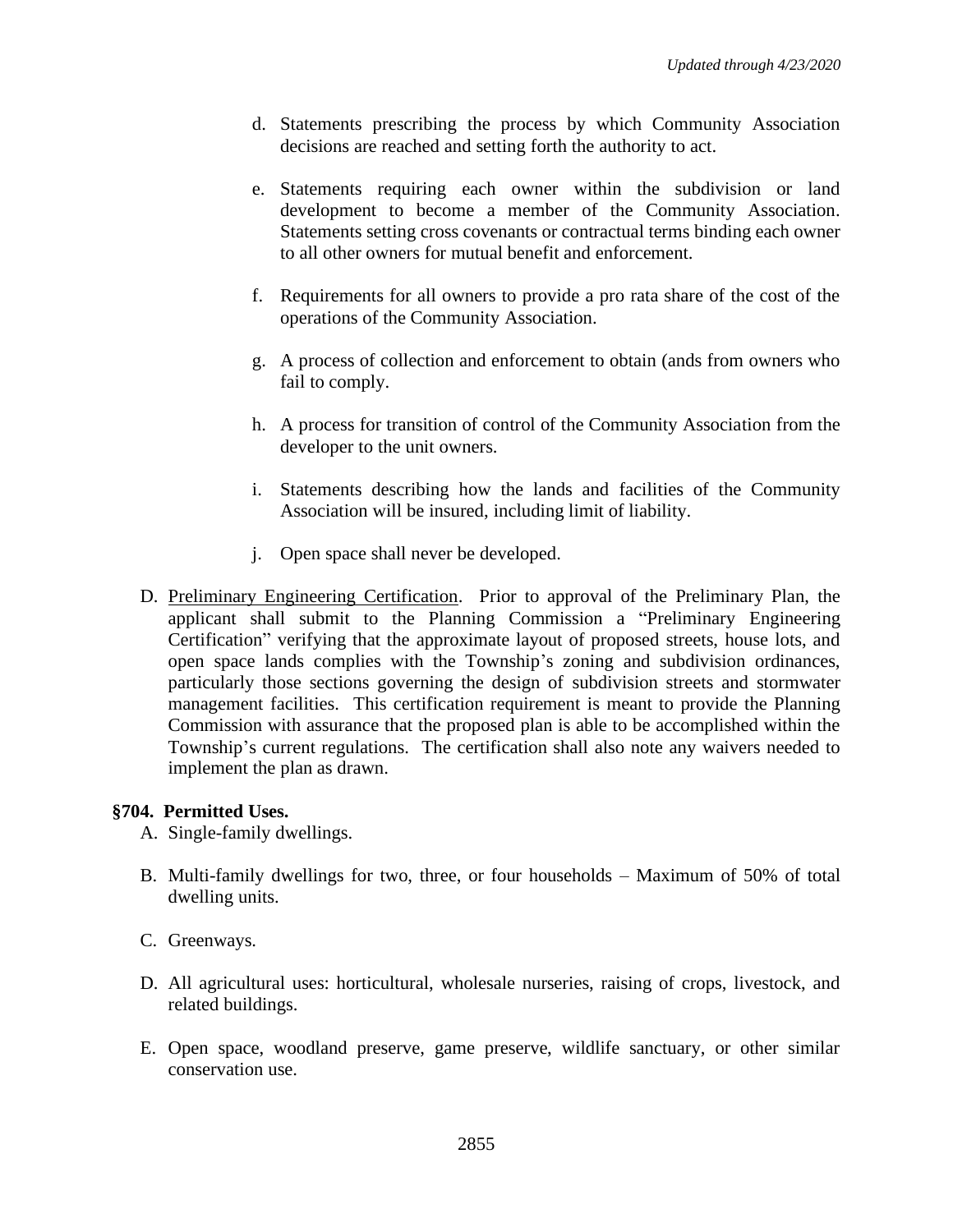- F. Forestry.
- G. No Impact Home Occupations.
- H. Accessory Uses to Permitted Uses.
- I. Municipal or public use: public, private, non-profit owned and operated park or recreation area; and government or public utility building or use; not to include business facilities, storage of materials, trucking or repair facilities, the housing of repair crews, private or municipal sanitary land fill.

### **§705. Open Space.**

- A. Definition. Open space within a conservation subdivision is the portion of the conservation subdivision that has been set aside for permanent protection. Activities within the open space are restricted in perpetuity through the use of an approved legal instrument.
- B. Standards to Determine Open Space.
	- 1. The minimum restricted open space shall comprise 25% of the gross tract area.
	- 2. The following are considered Primary Conservation Areas and are required to be included within the open space, unless the Applicant demonstrates that this provision would constitute an unusual hardship.
		- a. The regulatory 100-year flood plain;
		- b. Buffer zones of at least 75 feet width along all perennial and intermittent streams;
		- c. Slopes above 25 percent of at least 5,000 square feet contiguous area;
		- d. Wetlands that meet the definition used by the Army Corps of Engineers pursuant to the Clean Water Act;
		- e. Habitats for endangered or threatened species;
		- f. Archaeological sites, cemeteries and burial grounds; and
		- g. Prime agricultural lands of at least five acres contiguous area.
	- 3. The following are considered Secondary Conservation Areas and may be included within the open space area:
		- a. Important historic sites;
		- b. Existing healthy, native forests of at least one acre contiguous area;
		- c. Individual existing healthy trees greater than 8 inches caliper, as measured from their outermost drip line;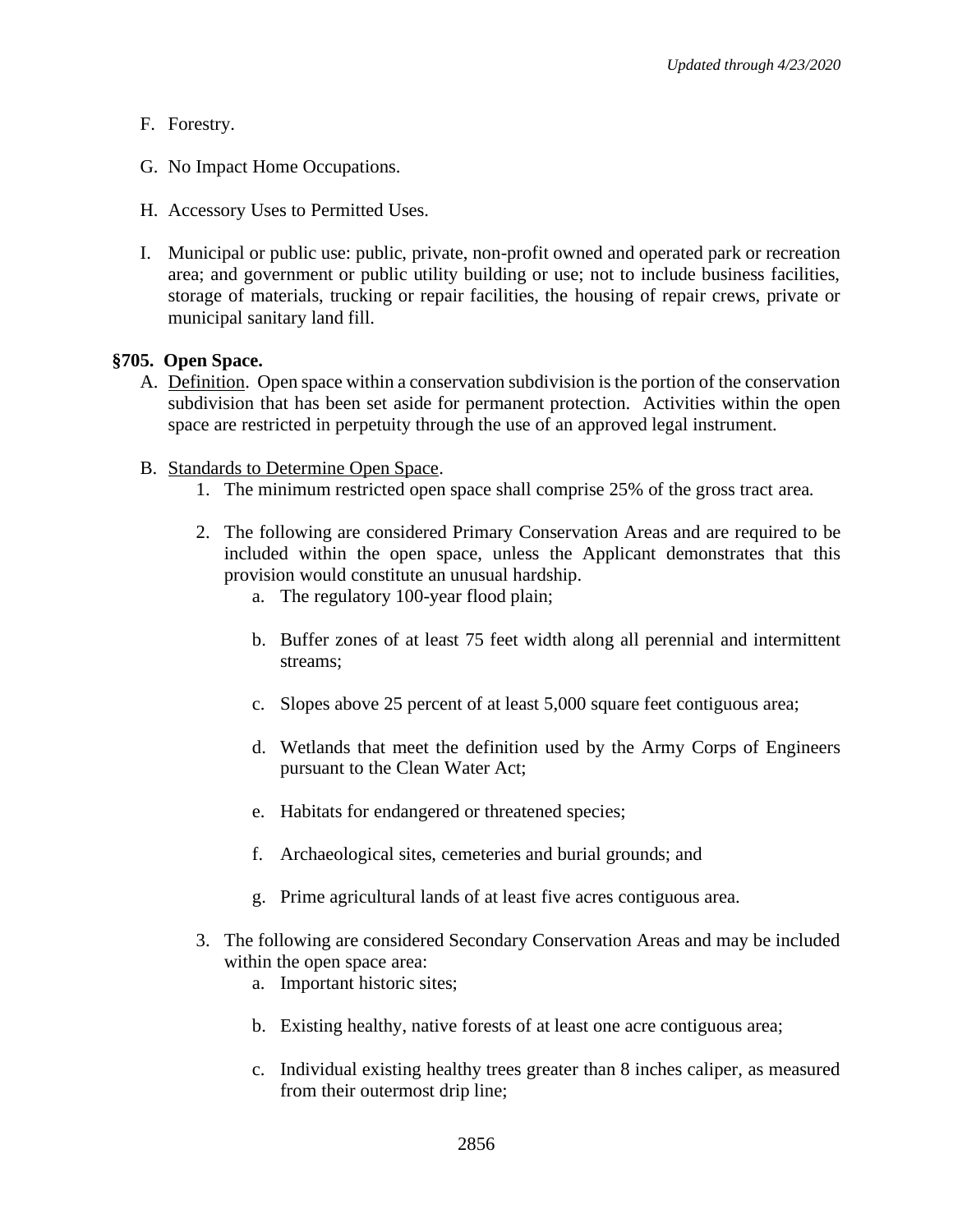- d. Other significant natural features and scenic viewsheds such as ridge lines, peaks and rock outcroppings, particularly those that can be seen from public roads;
- e. Existing trails that connect the tract to neighboring areas.
- 4. Above-ground utility rights-of-way and small areas of impervious surface may be included within the protected open space but cannot be counted towards the 25 percent maximum area requirement (exception: historic structures and existing trails may be counted). Large areas of impervious surface shall be excluded from the open space.
- 5. A minimum of 50% of the required 25% open space shall be in a contiguous tract. The open space should adjoin any neighboring areas of open space, other protected areas, and non-protected natural areas that would be candidates for inclusion as part of a future area of protected open space.
- 6. The open space shall be directly accessible to the largest practicable number of lots within the subdivision. Non-adjoining lots shall be provided with safe, convenient access to the open space.
- C. Permitted Uses of Open Space. Uses of open space may include the following:
	- 1. Conservation of natural, archaeological or historical resources;
	- 2. Meadows, woodlands, wetlands, wildlife corridors, game preserves, or similar conservation-oriented areas;
	- 3. Walking or bicycle trails, provided they are constructed of porous paving materials;
	- 4. Passive recreation areas;
	- 5. Agriculture, horticulture or silviculture;
	- 6. Nonstructural stormwater management practices;
	- 7. Easements for drainage, access, and underground utility lines; or
	- 8. Other conservation-oriented uses compatible with the purposes of this ordinance.
	- 9. Active recreation areas, provided that they are limited to no more than ten (10%) percent of the total open space and are not located within primary conservation areas. Active recreation areas may include impervious surfaces. Active recreation areas in excess of this limit must be located outside of protected open space.
- D. Prohibited uses of Open Space.
	- 1. Roads, parking lots and impervious surfaces, except as specifically authorized in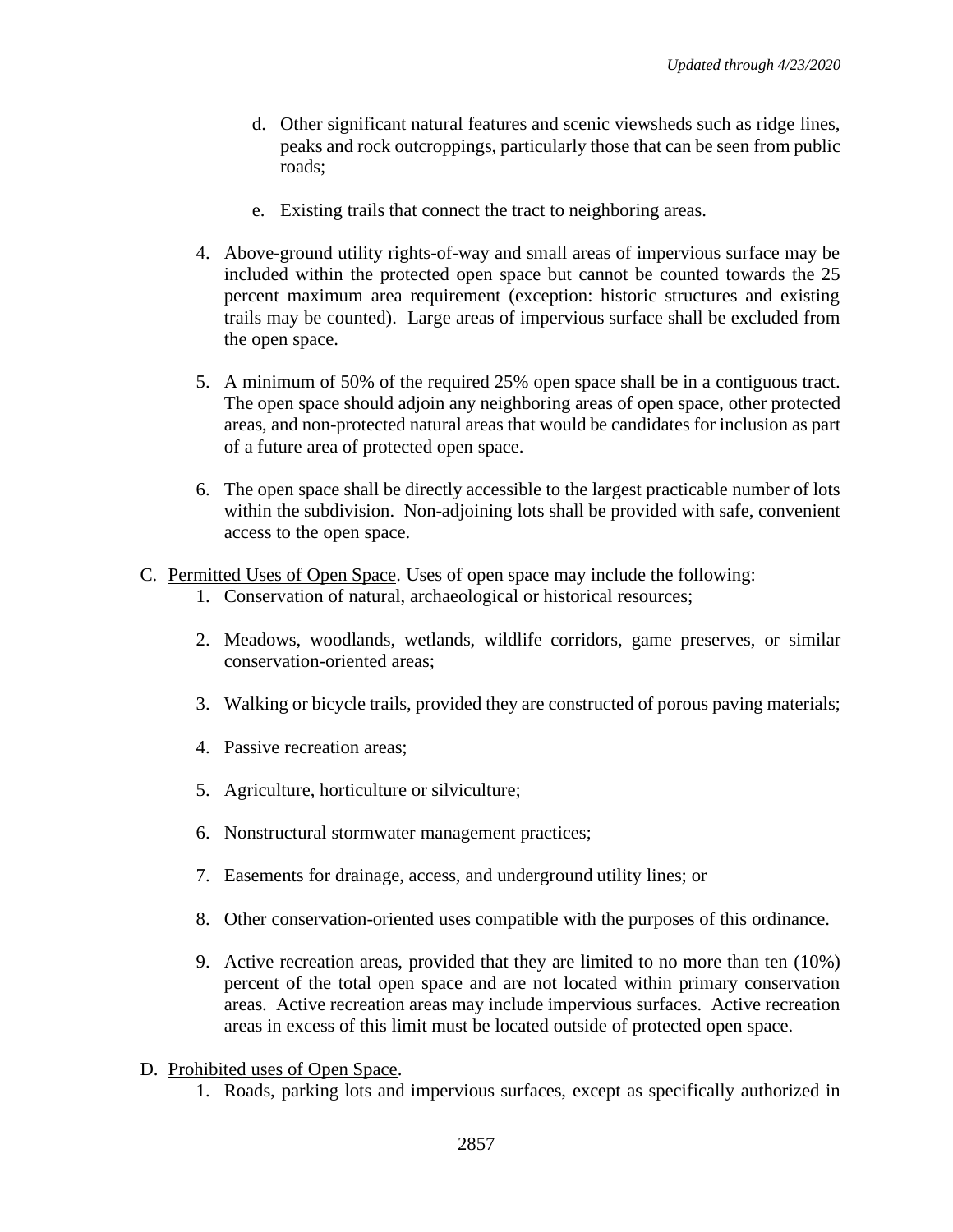the previous sections; and

- 2. Other activities as determined by the applicant and recorded on the legal instrument providing for permanent protection.
- 3. Golf courses.

### **§706. Ownership and Maintenance of Open Space Land and Common Facilities.**

- A. All open space land shall be permanently restricted from future subdivision and development. Under no circumstances shall any development be permitted in the open space at any time.
- B. Ownership Options. The following methods may be used, either individually or in combination, to own common facilities. Common facilities shall not be transferred to another entity except for transfer to another method of ownership permitted under this section, and then only when there is no change in the common facilities or in the open space ration of the overall development. Ownership methods shall conform to the following:
	- 1. Condominium Association. Common facilities may be controlled through the use of condominium agreements. Such agreements shall be in accordance with relevant state law. All open land and common facilities shall be held as "common element."
	- 2. Homeowners' Association. Common facilities may be held in common ownership by a homeowners' association, subject to all of the provisions for homeowners' associations set forth in state regulations and statutes. In addition, the following regulations shall be met:
		- a. The applicant shall provide the Township a description of the organization of the proposed association, including its by-laws, and all documents governing ownership, maintenance, and use restrictions for common facilities.
		- b. The proposed association shall be established by the owner or applicant and shall be operating (with financial subsidization by the owner or applicant, if necessary) before the sale of any dwelling units in the development.
		- c. Membership in the association shall he automatic (mandatory) for all purchasers of dwelling units therein and their successors in title.
		- d. The association shall be responsible for maintenance and insurance of common facilities.
		- e. The by-laws shall confer legal authority on the association to place a lien on the real property of any member who falls delinquent in his or her dues. Such dues shall be paid with the accrued interest before the lien may be lifted.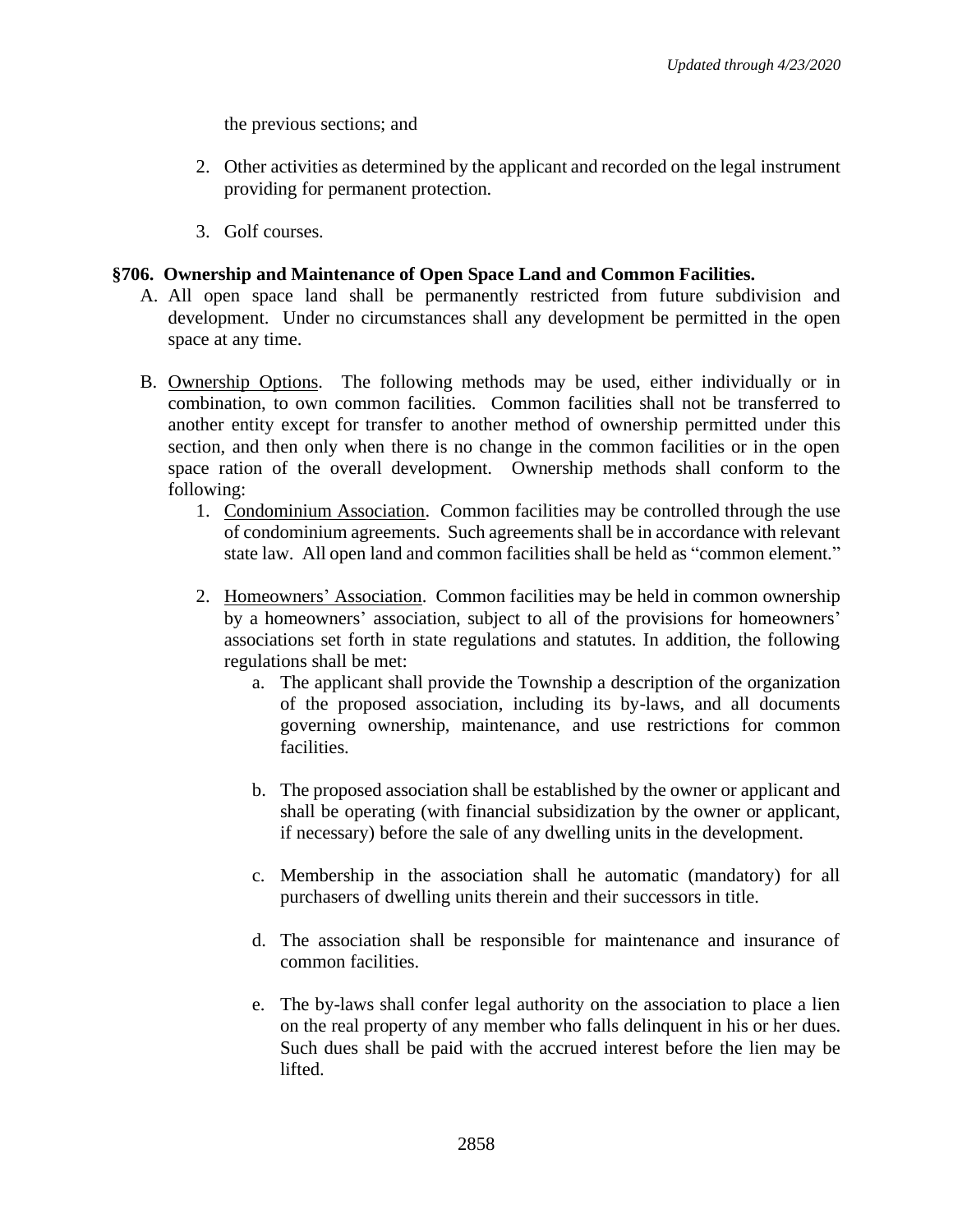- f. Written notice of any proposed transfer of common facilities by the association or the assumption of maintenance for common facilities must be given to all members of the association and to the Township no less than thirty days prior to such event.
- g. The association shall have adequate staff to administer, maintain, and operate such common facilities.
- 3. Private Conservation Organizations. With permission of the Township, an owner may transfer either fee simple title of the open space or easements on the open space to a private non-profit conservation organization provided that:
	- a. The conservation organization is a bona fide conservation organization intended to exist indefinitely;
	- b. The conveyance contains appropriate provisions for proper reverter or retransfers in the event that the organization becomes unwilling or unable to continue carrying out its functions.
	- c. The open space land is permanently restricted from future development through a conservation easement and the Zoning Board is given the ability to enforce these restrictions; and,
	- d. A maintenance agreement acceptable to the Zoning Board is established between the owner and organization or County.
- 4. Non-Common Private Ownership. Up to 80 percent of the required open space land maybe included within one or more large "conservancy lots" of at least 10 acres provided the open space is permanently restricted from future development through a conservation easement and the Township is given the ability to enforce these restrictions.

### C. Maintenance.

- 1. Unless otherwise agreed to by the Board, the cost and responsibility of maintaining common facilities and open space land shall be borne by the condominium association, homeowners' association, or conservation organization.
- 2. The applicant shall, at the time of preliminary plan submission, provide a Plan for Maintenance of Open Space Lands and Operation of Common Facilities in accordance with the following requirements.
	- a. The Plan shall define ownership;
	- b. The Plan shall establish necessary regular and periodic operation and maintenance responsibilities for the various kinds of open space (i.e. playing fields, meadows, woodlands, etc.);
	- c. The Plan shall estimate staffing needs, insurance requirements, and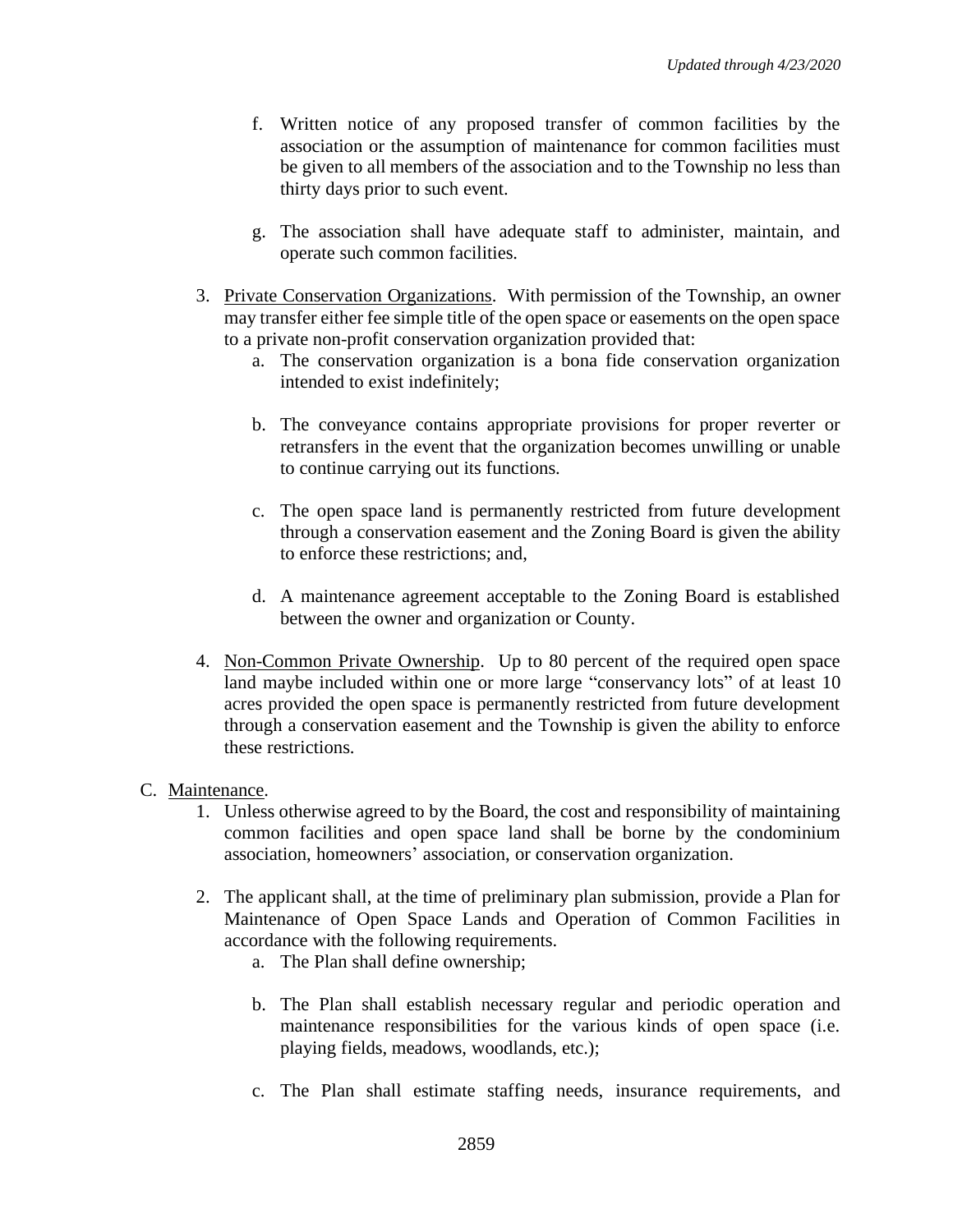associated costs, and define the means for funding the maintenance of the open space land and operation of any common facilities on an on-going basis. Such funding plans shall include the means for funding long-term capital improvements as well as regular yearly operating and maintenance costs;

d. In the event that the organization established to maintain the open space lands and the common facilities, or any successor organization thereto, fails to maintain all or any portion thereof in reasonable order and condition the Township may enter the premises and take corrective action, including extended maintenance. The costs of such corrective action may be charged to the property owner, condominium association, homeowners association, conservation organization, or individual property owners who make up a condominium or homeowners' association and may include administrative costs and penalties. The Township shall impose liens upon property owners within the plan for maintenance costs.

## **Article 8 – Supplemental Regulations**

## **§801. Off-Street Parking Facility Requirements.**

- A. New Use of a Structure and/or Land. Parking and/or loading facilities shall be provided in accordance with the following standards for the use of any structure constructed and any use of land established after the effective date of this Zoning Ordinance. Off-street parking space(s) with a proper and safe access shall be provided within a structure or in the open to serve adequately the uses on each lot within the district.
- B. Increase in Intensity of Use of a Structure and/or Land. Parking shall be provided in accordance with the following standards for the increase in intensity of the use of a structure and/or land through the addition of dwelling units, rooming units, gross floor area, lot area or other units of measurement.
- C. Change in Use of Structure and/or Land. Parking and/or loading facilities shall be provided as required in the following standards for any change of or new use of an existing structure and/or land.
- D. Location of Parking Spaces. Off-street parking spaces may be located on any required site, front, side or rear yard, but not within the street right-of-way.
- E. Surface and Grading. Except when provided for single family or semidetached dwelling units, off-street parking areas shall be surfaced with a minimum of four (4) inches of stone base and shall be properly graded and drained to dispose of all surface water in a manner prescribed by the Township's Storm Water Management Regulations.
- F. Arrangement and Lighting. Commercial and industrial parking areas shall be arranged and marked for the orderly and safe movement, loading, parking and storage of vehicles and shall be adequately illuminated if designed for use by more than ten (10) cars after dusk.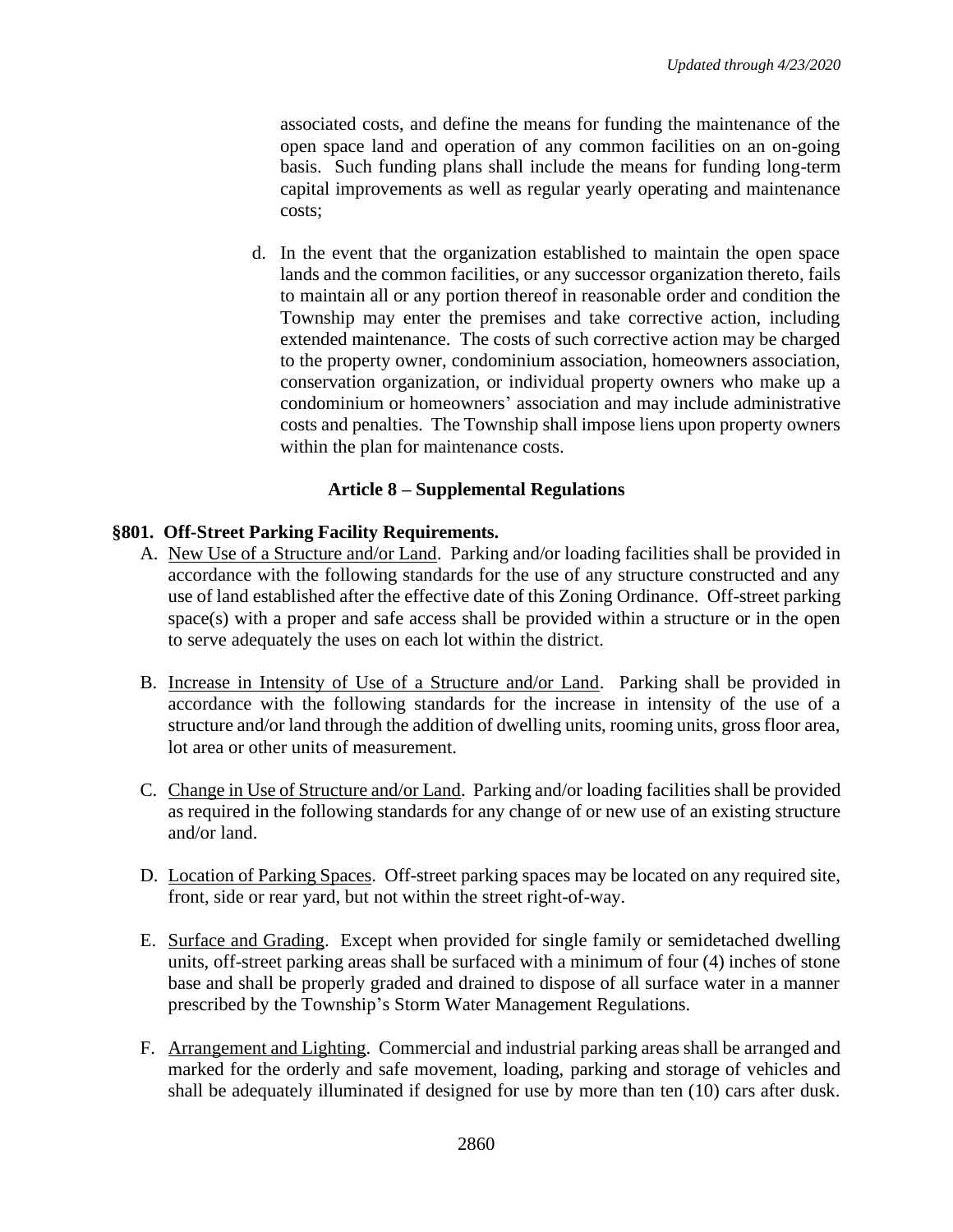All parking areas in Business and Industrial Districts shall be suitably illuminated for night use. Any lighting used to illuminate off-street parking areas shall be directed away from property in a residential district. All lights shall be shielded to prevent spillover.

- G. Screening. Commercial and industrial parking areas which provide more than five (5) parking spaces shall be screened from any abutting property used for residential purposes. Screening may be accomplished by the placement of adequate buildings, a solid fence high enough to provide screening and/or provision and maintenance of solid planting in the form of contiguous evergreen shrubs or other suitable landscaping as approved by the Planning Commission or Board of Supervisors.
- H. Landscaping. Per §804.
- I. Computation. When determination of off-street parking results in a requirement of a fractional space, any fraction shall be counted as one parking space.
- J. Delineation. Parking spaces shall be clearly delineated by painted lines or markers.
- K. Bumper Guards. Stalls shall be provided with bumper guards or wheel stops when necessary for safety or protection to adjacent structures or landscaped areas.
- L. Parking Space Size. A required off-street parking space shall be at least nine (9') feet wide by twenty (20') feet in length, exclusive of drives, aisles, or ramps.
- M. Handicap Parking. Handicap parking shall be provided according to regulations of the Americans with Disabilities Act.
- N. Required Number of Spaces by Use. The number of spaces to be provided shall be governed by the following standards:
	- 1. Offices, Retail Businesses and Service Establishments one (1) space for each three hundred  $(300 \text{ ft}^2)$  square feet of gross floor area.
	- 2. Restaurants and Taverns one (1) space for every 2.5 seats and one (1) for each employee.
	- 3. Motels, Hotels One and one-half (1.5) spaces for each sleeping room and one (1) for each employee on the shift employing the maximum number of employees.
	- 4. Theaters, Arenas and Auditoriums one (1) space for every 2.5 seats.
	- 5. Social Halls, Clubs, and Lodges one (1) space for each two hundred  $(200 \text{ ft}^2)$ square feet of floor area.
	- 6. Bowling Alleys two  $(2)$  spaces for each alley and one  $(1)$  for each employee.
	- 7. Funeral Homes one (1) space for each five (5) seats.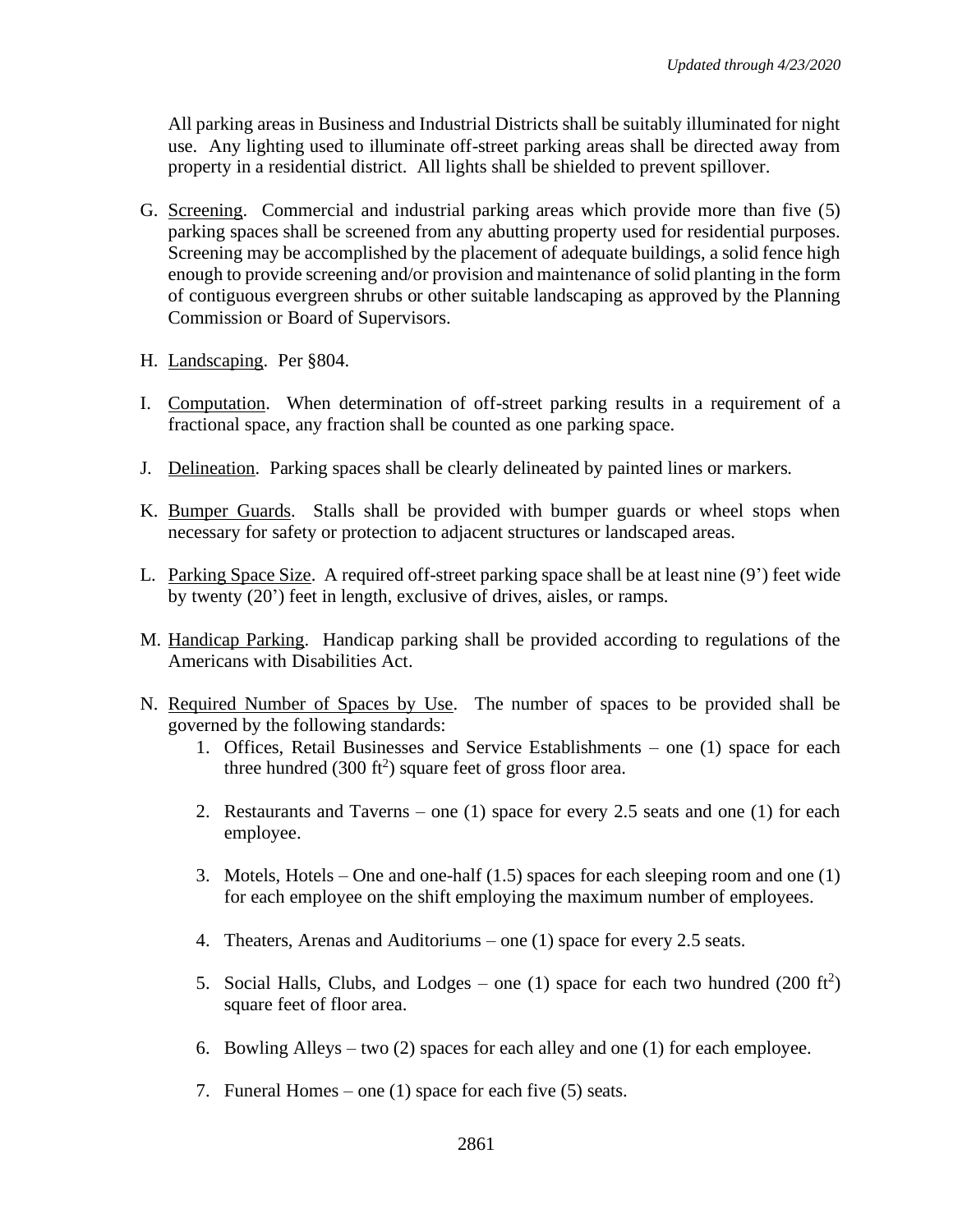- 8. Rooming Houses and Dormitories one (1) space for each two (2) beds.
- 9. Manufacturing Plants and Laboratories one (1) space for every three (3) employees.
- 10. Wholesale Businesses and Warehousing one (1) space for every two (2) employees.
- 11. Houses of Worship one (1) space for every 3.5 seats.
- 12. Barber and Beauty Shops two (2) spaces for each service chair, and one (1) space for each employee.
- 13. Residential Uses two (2) spaces per dwelling unit.
- 14. Automobile service stations one (1) space for every two (2) employees.
- 15. Automobile sale yards one (1) space for every two (2) employees and one (1) additional space for every 1,000 square feet of sale area (indoor and outdoor) or fraction thereof.
- 16. Medical and dental offices and clinics one (1) space for every two (2) employees plus four (4) spaces per doctor.
- 17. Recreation buildings, or community centers one (1) space for every three (3) employees.
- 18. Schools one (1) space for every fifteen (15) students in elementary schools, 10 classroom seats in other schools or for each four (4) seats of auditorium space provided, whichever is greater.
- 19. Amusement centers or facilities one (1) space for every fifty (50  $ft^2$ ) square feet of floor area.
- 20. Other Uses For other uses not covered herein, parking spaces shall be provided as determined by the Zoning Hearing Board basing the parking requirements for similar uses as listed above.

#### **§802. Loading Requirements.**

- A. Loading and Unloading Space.
	- 1. All commercial and industrial establishments shall provide loading and unloading and commercial vehicle storage space adequate for their needs. This required space will be provided in addition to established requirements for patron and employee parking. In no case where a building is erected, converted, or enlarged for commercial, manufacturing, or business purposes shall the public right-of-way be used for loading or unloading of materials.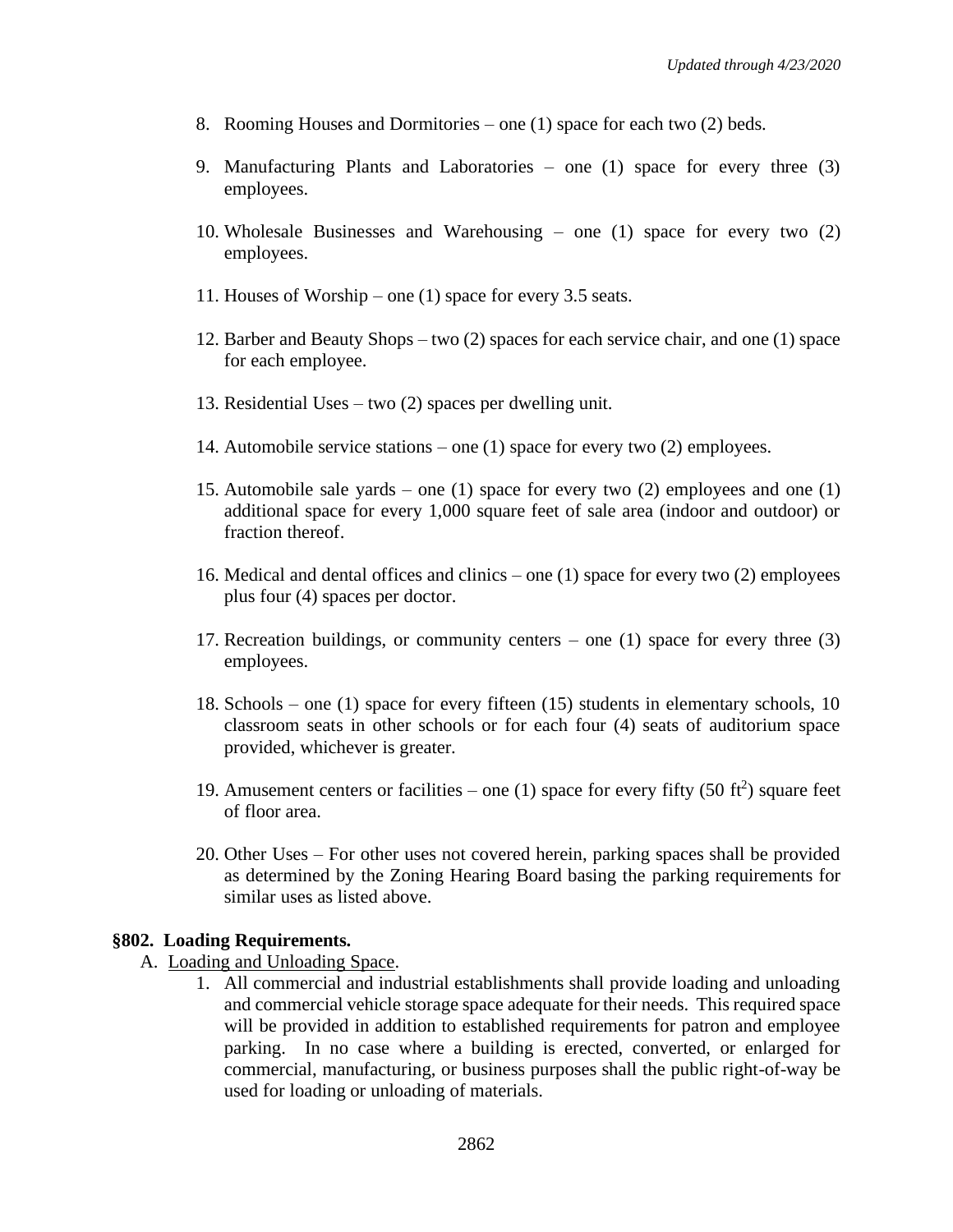2. The minimum size loading space shall be seventy-five (75') feet in depth and twelve (12') feet in width, with an overhead clearance of fourteen (14') feet.

### **§803. Parking or Storage of Recreational and Commercial Vehicles and Equipment.**

- A. Parking or Storage of Recreational Vehicles and Equipment. Any recreational vehicle, camper, or boat, on or off wheels, shall be either stored wholly within a garage or outdoors in compliance with the following regulations for lots of one (1) acre or less:
	- 1. Recreational vehicles, campers or boats can be stored outdoors.
	- 2. Recreational vehicles, campers, and boats shall not be used as a dwelling, office, or other business structure, or for storage of any material. Neither shall they have any permanent connections to electric, telephone, water, sewer, gas or a fuel source.
	- 3. Any recreational vehicle or boat stored outdoors shall be maintained in an operating condition and shall bear a current valid license and/or registration if required by law.
	- 4. The storage of the vehicle shall comply with the setback requirements in §505.
- B. Parking of Commercial Vehicle. The outdoor parking of commercial vehicles shall be permitted on a residential lot of one (1) acre or less in compliance with the following:
	- 1. The commercial vehicles on lots of one (1) acre or less shall be limited to a vehicle used on a regular basis by the resident for the resident's occupation.
	- 2. The storage of the vehicle shall comply with the setback requirements in §505.
	- 3. Extended running beyond 30 minutes is not permitted.
- C. Derelicts. No major recreational equipment or non-agricultural commercial vehicle shall be parked and/or stored out of doors on residential premises unless it is in condition for safe and effective performance for the function for which it is intended, or can be made so at a cost not exceeding the current market value of the equipment or vehicle. In no case shall any equipment or vehicle be so parked and/or stored for a period of more than six (6) months if not in condition for safe and efficient performance for the function for which it was intended.

## **§804. Landscaping and Buffering.**

- A. Landscaping Requirements for C-C, M-T AND V-2 Zoning Districts. Uses and/or developments shall provide landscaping in accordance with the following paragraphs in order to minimize nuisances and protect patrons from dirt, litter, pollution, noise, and glare of lights, and excessive heat. These requirements shall apply where a new use/development is proposed on vacant land, an existing use/development will be expanded in gross floor area by 50% or greater, or an existing use/development is removed and a new use/development is proposed.
	- 1. Any part or portion of a lot developed for non-residential use in the C-C, M-T or V-2 Zoning Districts which is not used for buildings, other structures, parking or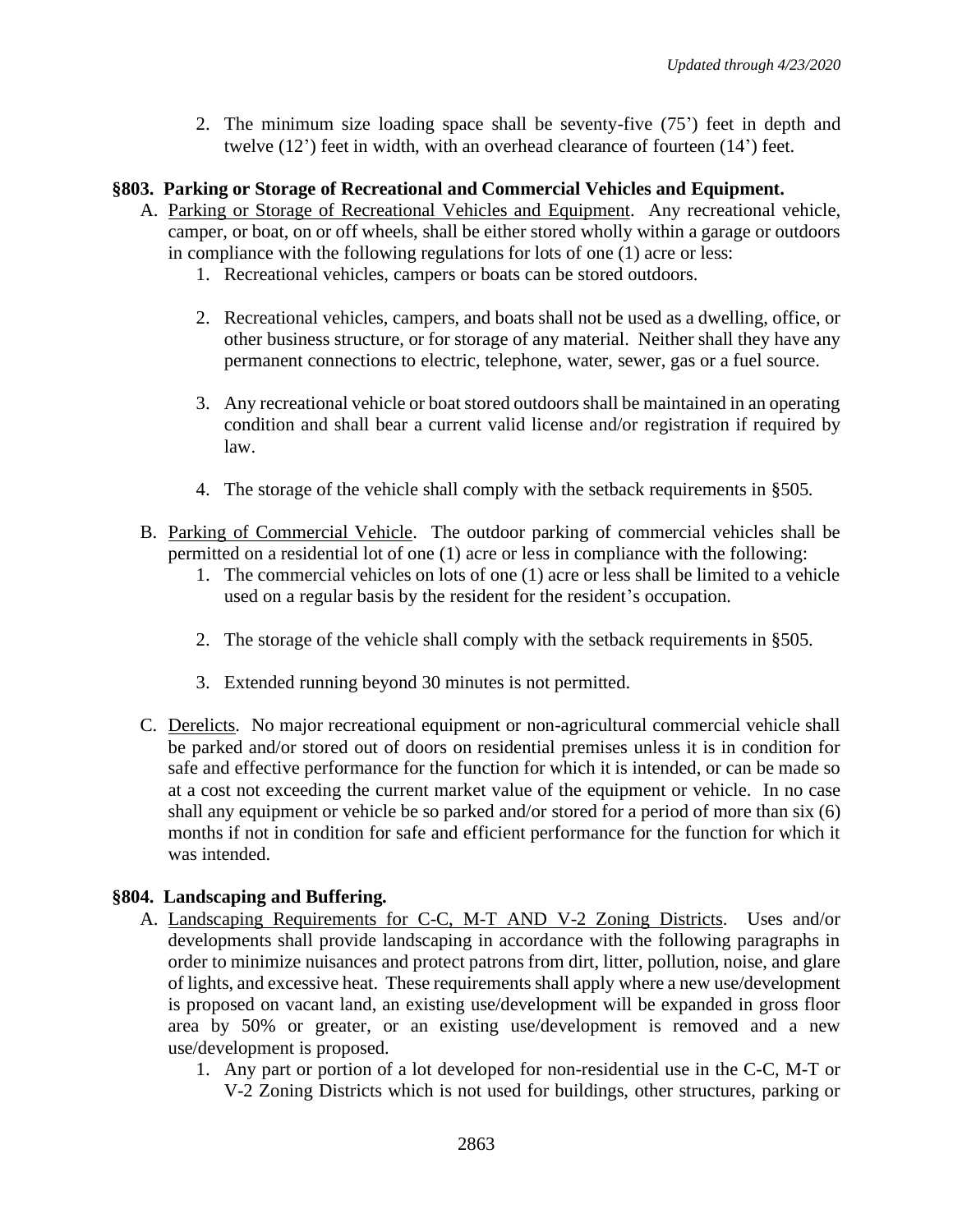loading spaces, or aisles, driveways, sidewalks, and designated storage areas shall be planted and maintained with grass or other all season groundcover vegetation. Grass shall be kept neatly mowed. Landscaping with trees and shrubs is permitted and encouraged.

- 2. Off-street parking areas shall provide landscaping as follows:
	- a. Minimum five (5') foot wide, not to exceed 12" in height at maturity, landscape planting strip shall be provided where the parking area abuts a public street. The edges of said landscape planting strip shall be curbed. The planting strip may be interrupted only for permitted entrances or access driveways.
	- b. At least 5% of the interior parking area shall be landscaped with plantings, and at least one tree for each ten (10) parking spaces shall be installed. Interior parking lot plantings are required exclusive of other planting requirements. At least 50% of all planting shall occur between the front face of the structure(s) and the street on which the structure(s) fronts.
	- c. Landscaping shall be located in protected areas such as along walkways, in center islands, at the end of parking bays, or between parking spaces. All landscaping shall be placed so that it does not obstruct the sight distance for automobiles moving within the parking area or entering or exiting the parking area.
	- d. Plant types shall include a mixture of evergreen and deciduous trees. Evergreens should be used along the perimeter of the parking area for screening and deciduous trees should be used for shade within the parking area.
- B. Buffer and Screening Requirements for Non-Residential Uses in C-C, M-T, and V-2 Districts. Where any C-C, M-T or V-2 district permitted principal and/or accessory use abuts any land zoned A-1, R-R. R-1 or V-1, the following buffer and screening shall be required. These requirements shall apply in instances where such use is being newly developed on vacant land, expanded in floor area by 50% or greater, or removed and a new use developed.
	- 1. A buffer strip at least twenty (20') feet wide shall be provided and maintained along the entire length of a side or rear yard where it abuts an A-1, R-R, R-l or V-1 Zoning District. Buffer strips shall not be used for parking, storage of vehicles, equipment, or materials, nor for any other use incompatible with their purpose as a visual, noise, dust, and pollution barrier.
	- 2. The buffer strip shall contain suitable screening, defined as either of the following:
		- a. A solid fence or wall, architecturally compatible with existing structures in the area, no less than four (4') feet nor more than six (6') feet in height; or
		- b. A sight-obscuring planting of evergreens, not less than four (4') feet in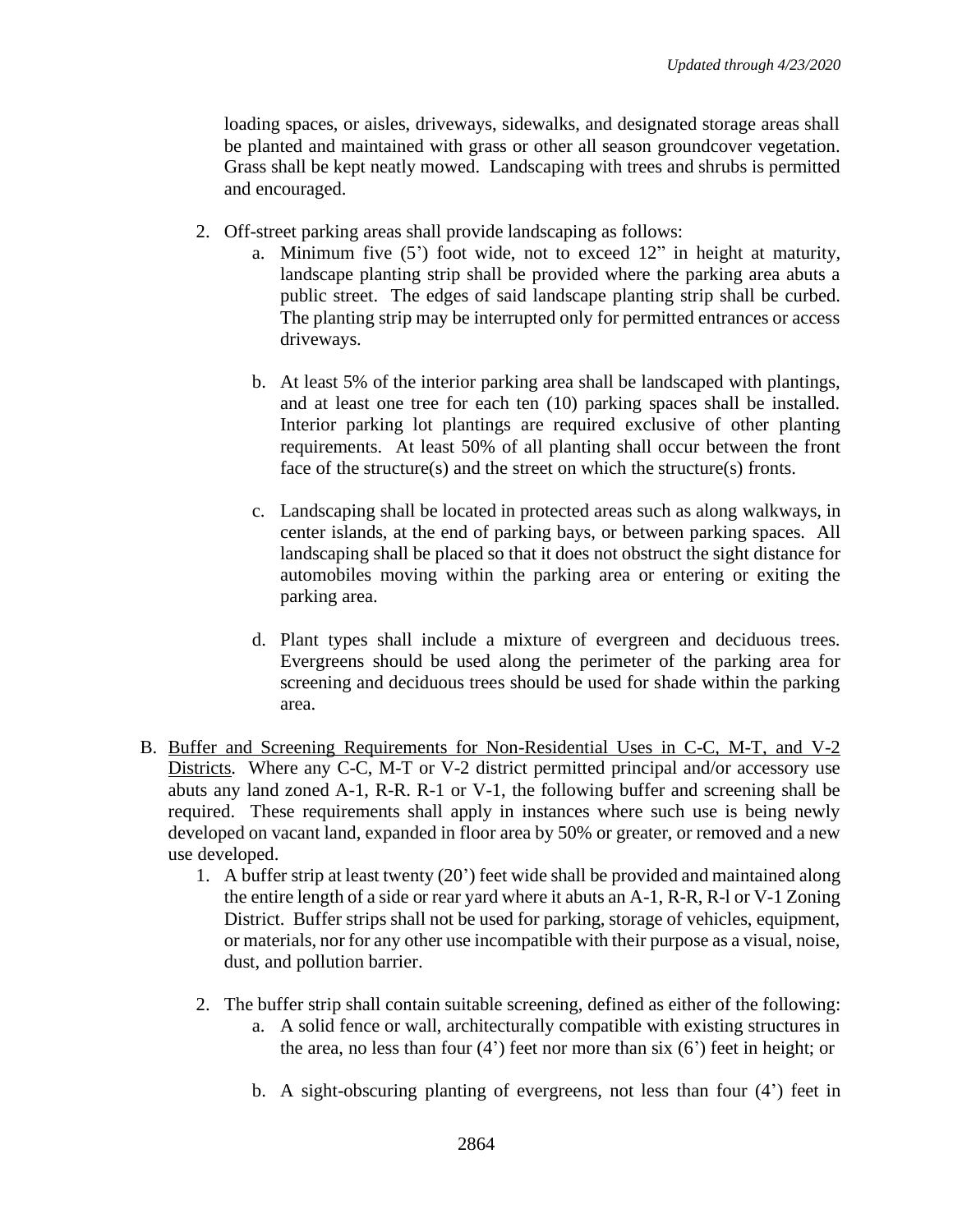height at the time of planting and of a variety that will maintain full, dense growth from the ground up to a height of not less than six (6') feet upon maturity, planted at a spacing of the lesser of eight (8') feet or the diameter of a mature specimen of the species being planted.

- c. Areas of the buffer strip not covered with a fence, wall, or screening plantings, shall be planted with grass or other appropriate ground cover vegetation.
- C. Installation and Maintenance. Installation and maintenance of the buffer and screening and other landscaping required by this Section shall be the responsibility of the owner of the property on which the permitted use is located.
	- 1. Installation must be completed prior to issuance of an Occupancy Permit by the Zoning Officer. In the event that the planting season does not coincide with the desired occupancy, the Zoning Officer shall have the authority to grant a Temporary Occupancy Permit for a period of no more than six (6) months. Failure to install required landscaping shall be grounds for revocation of the occupancy permit.
	- 2. Fences or walls must be maintained in safe and structurally sound condition.
	- 3. Dead or diseased plants shall be removed and replaced in a timely manner.
	- 4. Grass shall be kept neatly mowed.

## **§805. Signs.**

- A. Purpose. To determine for the benefit of the public that all signs within Sewickley Township provide for the health, safety and welfare of the citizens and visitors of Sewickley Township while allowing for the efficient use of the signs for the benefit of the property.
- B. Signs Allowed in All Districts.
	- 1. An address identification sign for the purpose of street number identification for all buildings.
	- 2. Federal or State Historic Markers or monuments.
	- 3. Institutional or bulletin board signs signs of permanent character or structure having changeable words or numbers indicating the services or events to be conducted upon the premises where the sign is located. Typically used by schools or houses of worship.
	- 4. Signs posting no trespassing, hunting or fishing, and signs indicating the private use of a driveway, road, or premises.
- C. Temporary Signs Permitted in All Districts.
	- 1. Real estate signs eight  $(8 \text{ ft}^2)$  square feet, promoting the sale or rental of property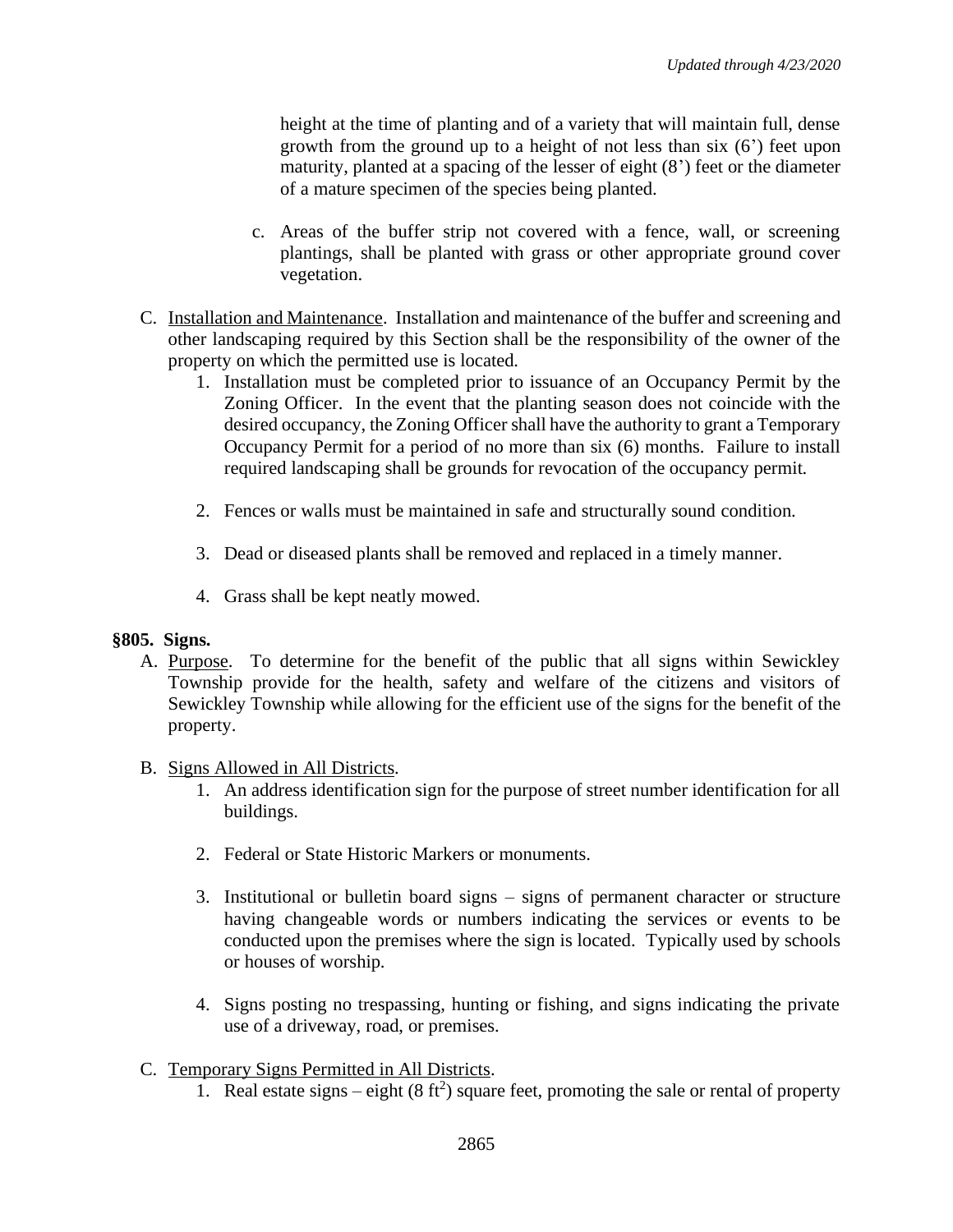and removed within seven (7) days of closing or rental of the property.

- 2. Development signs 24 square feet for developments of three (3) or more lots, removed within seven (7) days of project completion.
- 3. Work being performed signs  $-$  eight (8 ft<sup>2</sup>) square feet, removed within seven (7) days after completion of work or expiration or revoking of building permit.
- 4. Political signs.
- 5. Announcement signs, banners, or special displays 20 square feet, maximum time of display 35 days.
- 6. Temporary signs two  $(2 \text{ ft}^2)$  square feet or smaller advertising garage sales or similar events, maximum time of display ten (10) days, may not be attached to utility poles or traffic sign supports.
- 7. Sandwich boards six  $(6 \text{ ft}^2)$  square feet/side, placement must not impede pedestrian or vehicular access, and signs may be used during normal business hours for the business it is advertising.
- D. Signs in Residential Districts. In residential districts designated as A-1, R-R, R-1 and V-1 and for residential uses in the V-2 district, the following non-flashing, non-illuminated signs are permitted under the following conditions:

Name Plates and/or identification signs are subject to the following:

- 1. There shall be no more than one (1) name plate not exceeding two  $(2 \text{ ft}^2)$  square foot in area for each dwelling unit, indicating the name or address of the occupant or a permitted home occupation, except that on a corner lot two (2) such signs, one (1) facing each street shall be permitted.
- 2. For all other buildings, a single identification sign not exceeding eight (8) square feet in area and indicating only the name and address of the building and the name of the management thereof shall be displayed except that on a corner lot such signs, one facing each street shall be permitted.
- 3. No sign shall project beyond the property line into a public right-of-way.
- 4. No sign shall project higher than eight (8') feet above the level of the ground over which it is located.
- E. Classifications of Signs. Signs shall be classified by function or purpose based on the following:
	- 1. Building Identification Sign.
		- a. Awning Sign Any sign that is part of or attached to an awning, canopy, or other fabric, plastic, or structural protective cover over a door, entrance, window, or outdoor service area identifying the name of the owner and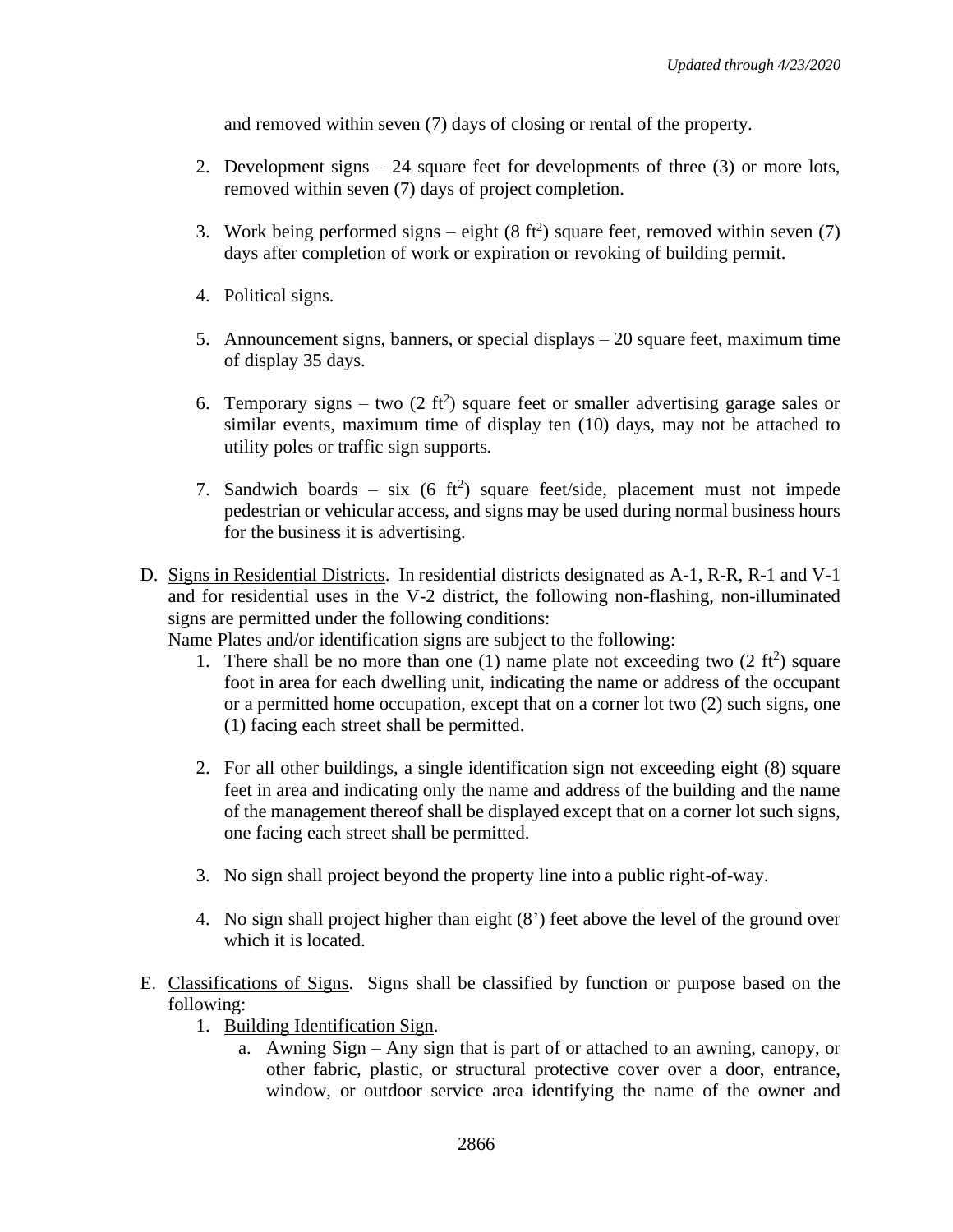business, industry or pursuit conducted within the premises.

- b. Banner Sign Any sign of lightweight fabric or similar material that is mounted to a building at one or more edges. National flags, state or the official flag of any institution or business shall not be considered banners.
- c. Changeable Copy Sign  $A$  sign such as a bulletin board or announcement board, where the message or graphics are not permanently affixed to the structure, framing or background and may be periodically replaced or covered over either manually or by electronic or mechanical devices.
- d. Freestanding  $Sign A$  sign that is supported from the ground on a structure other than a building.
- e. Wall Sign A sign erected parallel to, or painted on the surface or on the outside wall of any building, and not extending more than 12 inches therefrom, and which does not project above the roof line or beyond the corner of the building.
- f. Window Sign A sign on the inside of a building affixed to or near a window for the purpose of being visible to and read from the outside of the building.
- F. Computations. The following principals shall control the computation of sign area and sign height:
	- 1. Determining Sign Area or Dimension.
		- a. For a sign that is framed, outlined, painted or otherwise prepared and intended to provide a background for a sign display, the sign area or dimensions shall include the entire portion within such background or frame.
		- b. For a sign comprised of individual letters, figures or elements on a wall or an irregular shaped freestanding sign, the area of the sign shall encompass a regular, or a combination of regular geometric shapes that form or approximate the perimeter of all the elements in the display. When separate elements are organized to form a single sign, but the elements are separated by open space, the area shall be calculated by determining one or more geometric forms that comprise the entire display area, including the space between the elements.
		- c. The sign area shall include the frame but shall not include the pole or other structural support unless such pole or structural support is illuminated or otherwise so designated to constitute a display device.
		- d. The area for a sign with more than one face shall be computed by adding together the area of all sign faces visible from any one point. When two identical sign faces are placed back to back so that both faces cannot be viewed from any point at the same time, and when such sign faces are part of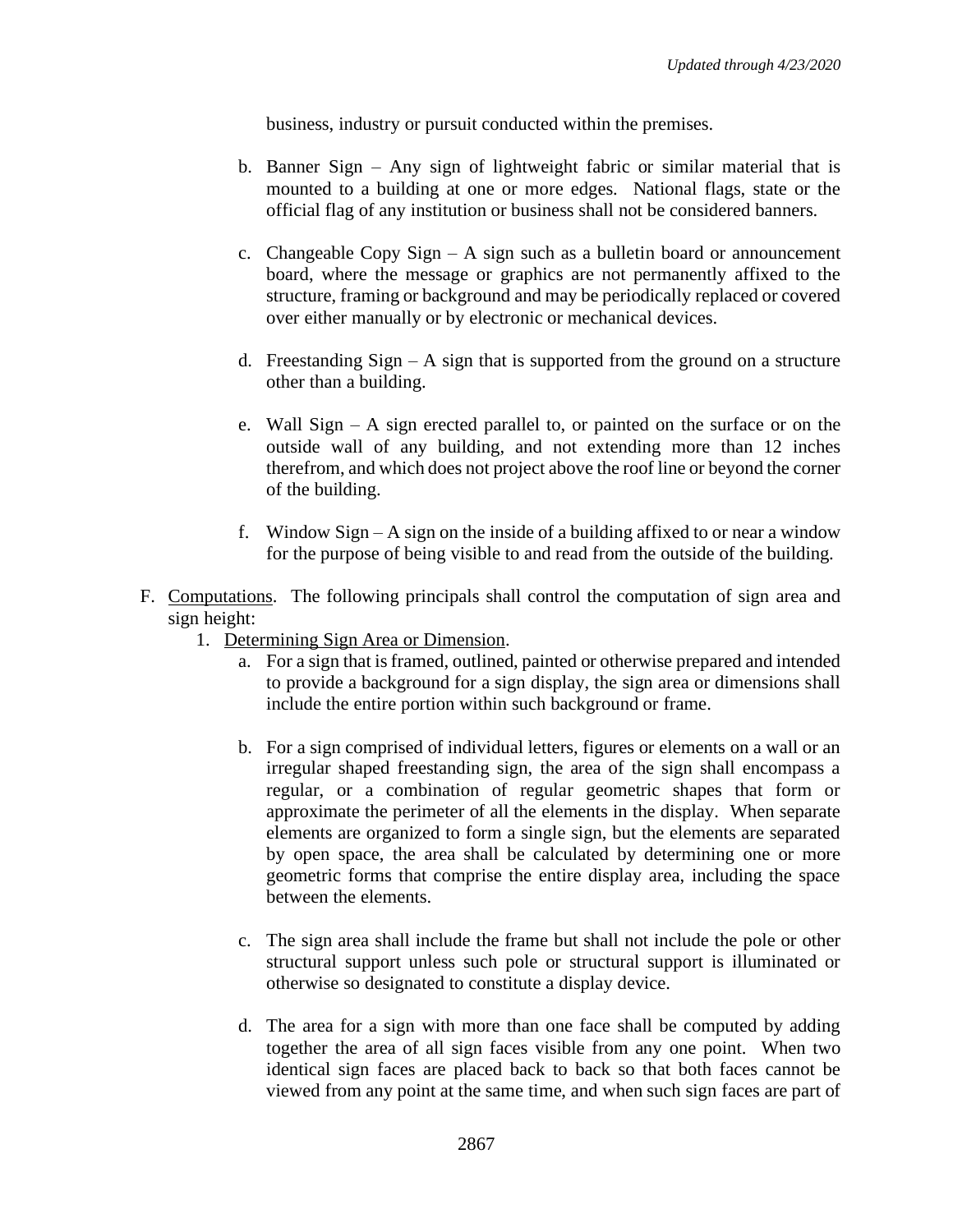the same sign structure and are not more than 42 inches apart, the sign area shall be computed by the measurement of one of the faces.

- e. In the event there is a dispute in determining the sign area or any sign dimension, the Zoning Officer shall have the responsibility for making such determination.
- 2. Determining Sign Height. The height of a sign shall be measured from the base of the sign or supportive structure at its point of attachment to the ground to the highest element of the sign. A freestanding sign on a man-made base, including a graded earth mound, shall be measured from the grade of the nearest street, drive or parking area.
	- a. Determining Building Frontage and Building Unit. The building wall that faces the principal street or building wall that contains the main entrance to the uses therein shall be considered the building frontage.
	- b. The building frontage shall be measured along the length of the front wall between the exterior faces of the exterior side walls.
	- c. In the case of an irregular wall surface, a straight line extended along such wall surface shall be used to measure the length.
	- d. For lots fronting on two or more streets, or where the building has its main entrance on a wall other than the wall that faces the street, the building frontage shall be calculated separately for each building wall facing a street or having a main entrance. The sign area that is located on a particular building wall shall not exceed the area permitted for such building wall.
	- e. For multi-tenant buildings, the portion of a building that is owned or leased by a single tenant shall be considered a building unit. The building frontage for a building unit shall be measured from the centerline of the party walls defining the building unit.
- G. Maximum Sign Area. Signs as permitted in the respective zoning districts shall conform to the maximum area limitations set forth in this Section.
	- 1. Business Identification Signs in the V-2, C-C and M-T Districts. The maximum permitted area for business identification signs in the V-2, C-C and M-T districts shall comply with the following:
		- a. Signs Attached to Buildings. The maximum area for signs attached to a building shall be computed by applying the formula of one  $(1 \text{ ft}^2)$  square foot of signage permitted for each lineal foot of frontage for the lot. This maximum area shall be the sum of the areas of all signs attached to the building, including awning and canopy signs. Notwithstanding the above standard, each building shall be permitted a minimum of 30 square feet of identification signs attached to the building. No sign shall exceed 200 square feet.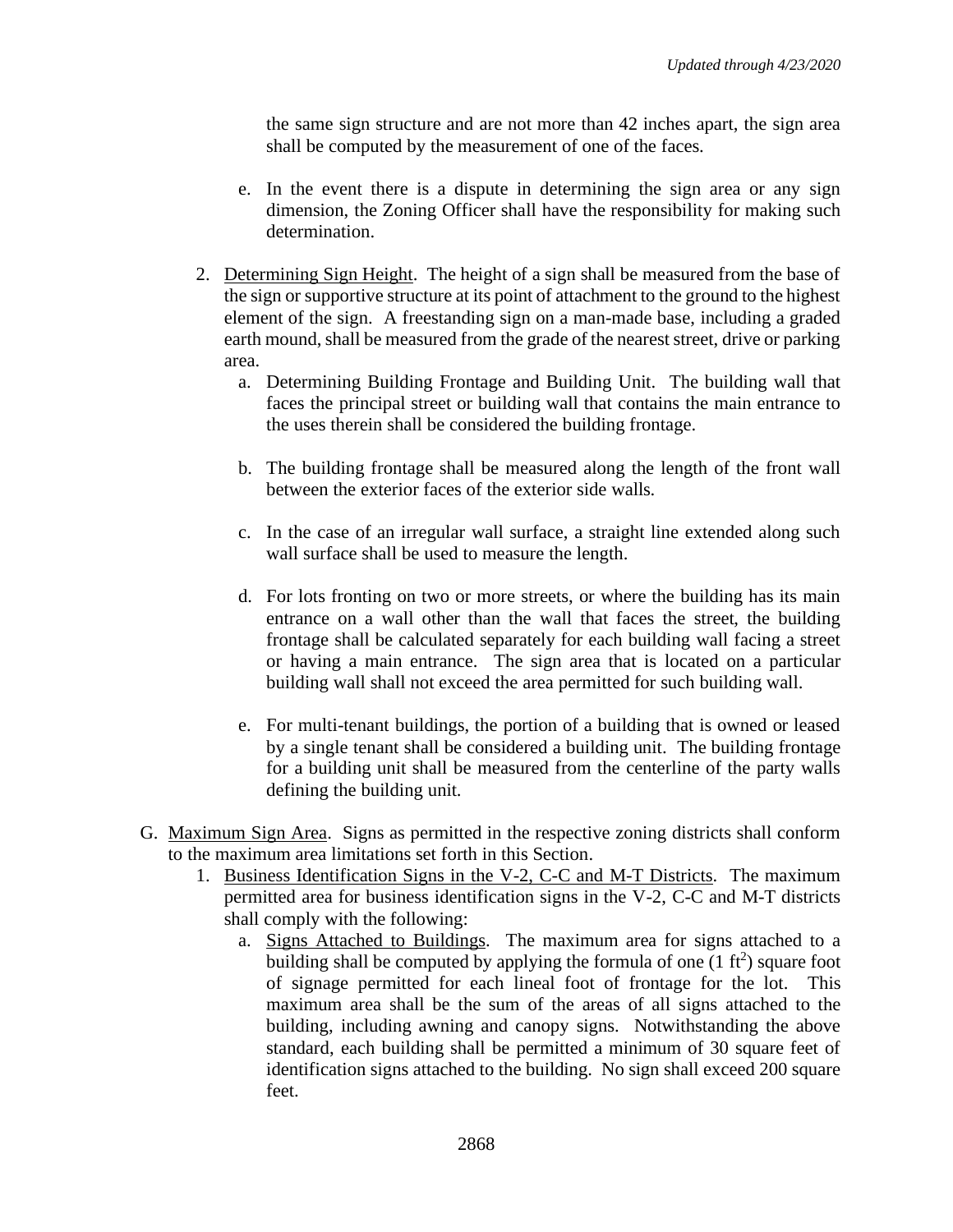- b. Freestanding Identification Signs. The maximum area for freestanding identification signs shall comply with the following standards:
	- i. C-C and M-T Zoning Districts. 1 square foot of signage for each lineal foot of building frontage, with a maximum of fifty  $(50 \text{ ft}^2)$  square feet.
	- ii. V-2 Zoning District. 1 square foot of signage for each lineal foot of building frontage, with a maximum of thirty two  $(32 \text{ ft}^2)$  square feet.
- 2. Bonus Sign Area for C-C and M-T Zoning Districts and Non-Residential Uses in the V-2 District. Additional area for identification signs attached to buildings shall be permitted for non-residential lots in the V-2, C-C and M-T Districts that meet the following requirements.
	- a. Corner Lots and Side and Rear Entrances. The maximum allowable area for building identification signs attached to a building shall be increased beyond the allowable area set forth in compliance with the following:
		- i. Additional area shall be permitted when a building has a secondary frontage because of one or more of the following characteristics:
			- (1) Has frontage on more than one street; or
			- (2) Has a customer entrance facing a parking lot and such parking lot does not face the main street.
		- ii. The sign area for each secondary building frontage shall be 50 percent of the area computed using the formula set forth in  $\S 805(G)(I)$  based on the length of the secondary building frontage provided that:
			- (1) The additional sign area is utilized only on the secondary building frontage; and
			- (2) The sign area permitted on the principal building frontage may, however, be redistributed along the secondary building frontage(s) provided that the total sign area facing the secondary street(s) or parking lot, does not exceed the formula set forth in §805 (G) (1) based on the length of the building frontage.
	- b. Large Building Setbacks. The maximum allowable area for building identification wall sign may be increased by one-half square foot of sign area for each foot of building frontage when the principal building is set back more than 200 feet from the principal street on which the building is located. The sign area may also be increased by one-half square foot of sign area for each lineal foot for that portion of the building which is more than 200 feet from the street and facing such street when the additional sign area is included in a sign placed on that portion of the building.
- H. Regulations for Freestanding Signs.
	- 1. Freestanding Identification Signs in C-C, M-T and for Non-Residential Uses in the V-2 Zoning Districts. Freestanding identification signs shall be permitted only in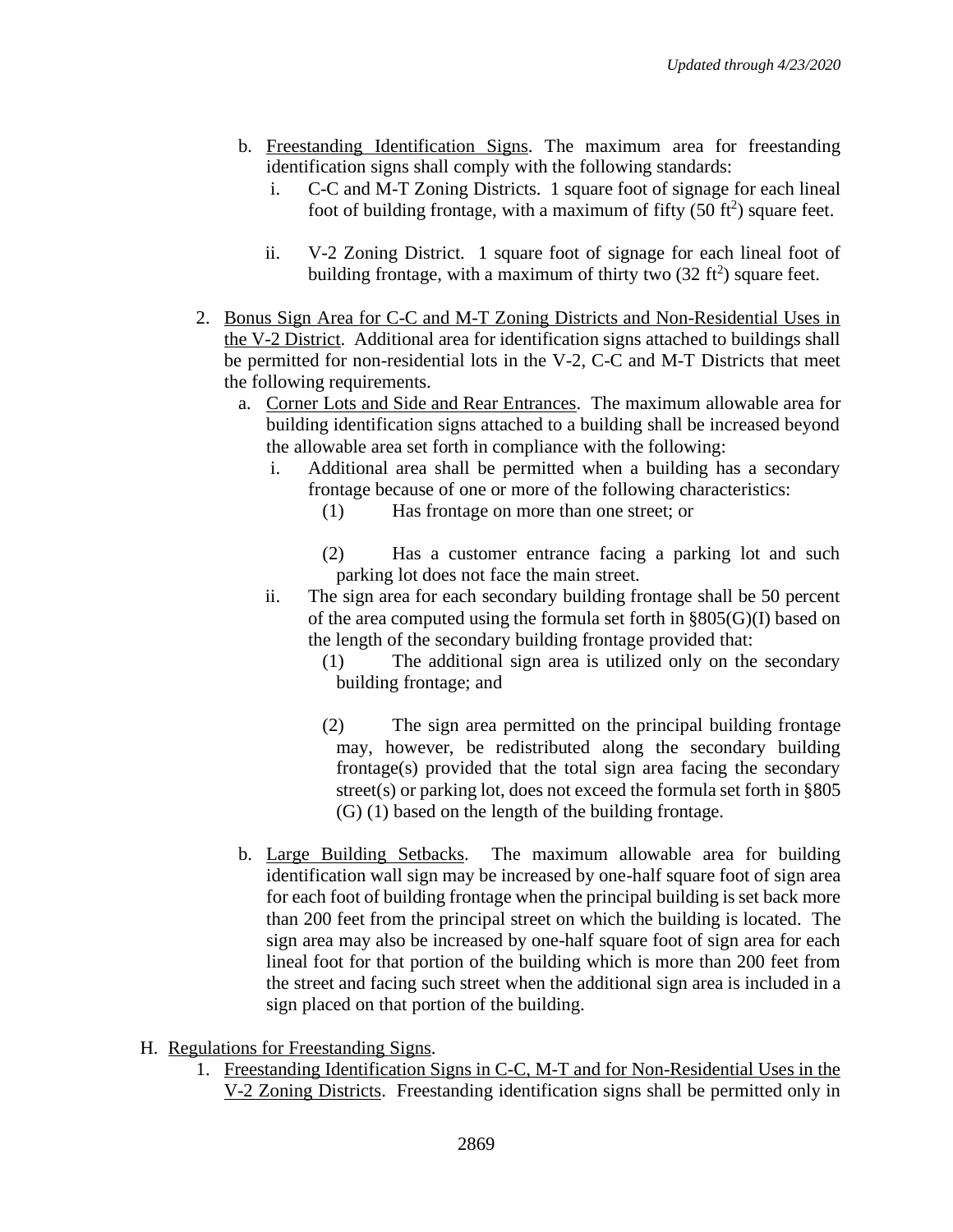compliance with the following requirements.

- a. Minimum Building Setback and Lot Width. Freestanding signs are permitted only when the principal building is set back from the street rightof-way a minimum of 25 feet.
- b. Maximum Number of Freestanding Signs. One freestanding sign shall be permitted per building or development, except for facilities on corner lots, or those that qualify for bonuses pursuant to  $\S 805(G)$  (2).
- c. Minimum Sign Setback from Street. Freestanding identification signs shall be located no closer than 10 feet from the street right-of-way line, or a distance equal to one half the height of the sign, whichever is greater, and shall be placed so as not to obstruct sight lines for vehicles or pedestrians. On corner lots, freestanding signs shall be erected no closer than 50 feet to any intersection.
- d. Minimum Sign Setback From Side Lot Lines. Freestanding signs shall be located no closer than 10 feet from any side lot line, except that when a side lot line coincides with a residential zoning district boundary line, the minimum setback shall be 25 feet.
- e. Landscaping. Freestanding signs shall be erected in a landscaped setting and not on sidewalks, drives or in parking lots.
- f. Multi-Tenant Facilities. When a freestanding sign is permitted on a site that has more than one tenant, it is the property owner's responsibility to determine if the sign area shall be devoted to identification of the building(s), the anchor tenant, all tenants, or some combination thereof.
- g. Additional Area for Corner Lots. One additional freestanding sign may be permitted for a corner lot provided that:
	- i. The total lot frontage of both streets is not less than 200 feet;
	- ii. The area of each freestanding identification sign complies with the requirements of  $\S 805(G)(1)$ , and the total area of both freestanding signs shall not exceed 175 percent of the maximum area permitted for a single sign;
	- iii. The second freestanding sign is clearly located to provide identification along the secondary street; and
	- iv. The two signs may be aggregated into a single sign at the corner provided that the area of any freestanding sign.
- 2. Freestanding Billboard. Freestanding billboard signs are regulated as a business use and are permitted by special exception in the C-C and M-T Zoning Districts and on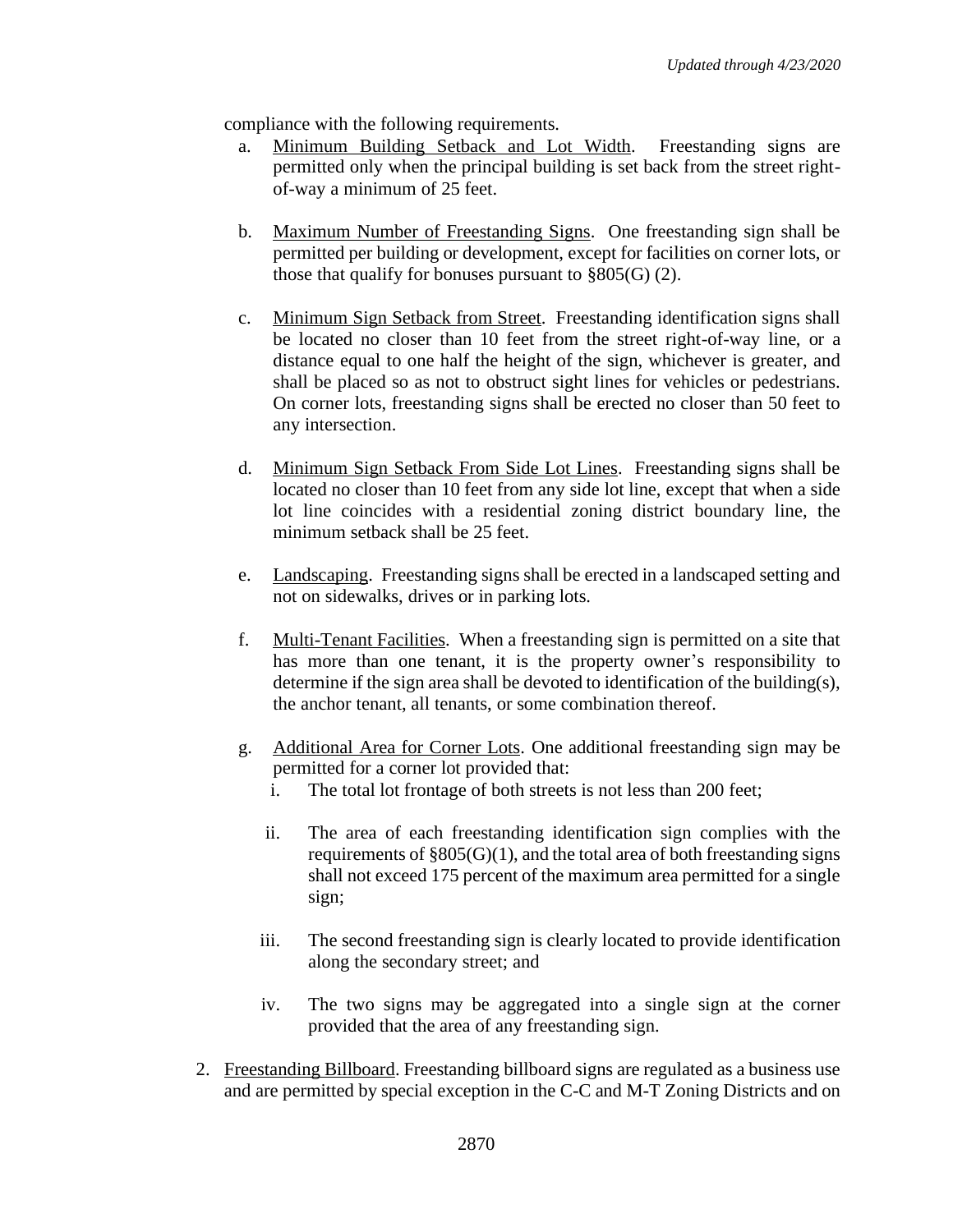lands used for agricultural purposes and shall be permitted only in compliance with the following requirements:

- a. Not more than one billboard sign shall be erected on a lot.
- b. On a vacant lot in a C-C or M-T zoning district or on land used for agricultural purposes, a billboard sign shall not exceed 72 square feet in area and 12 feet in height and shall be located a minimum of 20 feet from the street right-ofway and 25 feet from side and rear property lines.
- c. When located on a lot in combination with another business use in a C-C or M-T district, a billboard sign shall comply with the area, height and setback regulations for accessory freestanding business identification signs set forth in this section. The billboard sign shall take the place of the permitted freestanding identification sign.
- 3. Maximum Heights of Freestanding Signs. The maximum height of freestanding signs are as follows:
	- a. C-C, M-T Zoning District Thirty (30') feet.
	- b. V-2 Zoning District Twenty (20') feet
	- c. V-1, P-1, A-1, R-R, R-1 Zoning Districts Not Permitted.
- I. Section Signs Exempt From Regulation. The following signs shall be exempt from regulation under the Zoning Ordinance.
	- 1. Any public notice or warning required by a valid and applicable federal, state or local law, regulation or Ordinance.
	- 2. Any sign inside a building, not attached to a window or door, that is not legible from a distance of more than 3 feet beyond the building in which such sign is located.
	- 3. Religious symbols, and other holiday lights and decorations.
	- 4. Flags of the United States, the state, and any other flag adopted or sanctioned by an elected legislative body of competent jurisdiction. These flags must be flown in accordance with protocol established by the Congress of the United States for the Stars and Stripes. Any flag not meeting these conditions shall be considered a sign and shall be subject to regulations as such.
- J. Prohibited Signs. All signs not expressly permitted in this Section or exempt from regulation are prohibited in the Township. Such signs include but are not limited to the following:
	- 1. Signs on temporarily placed vehicles;
	- 2. Signs containing any words or symbols that would cause confusion because of their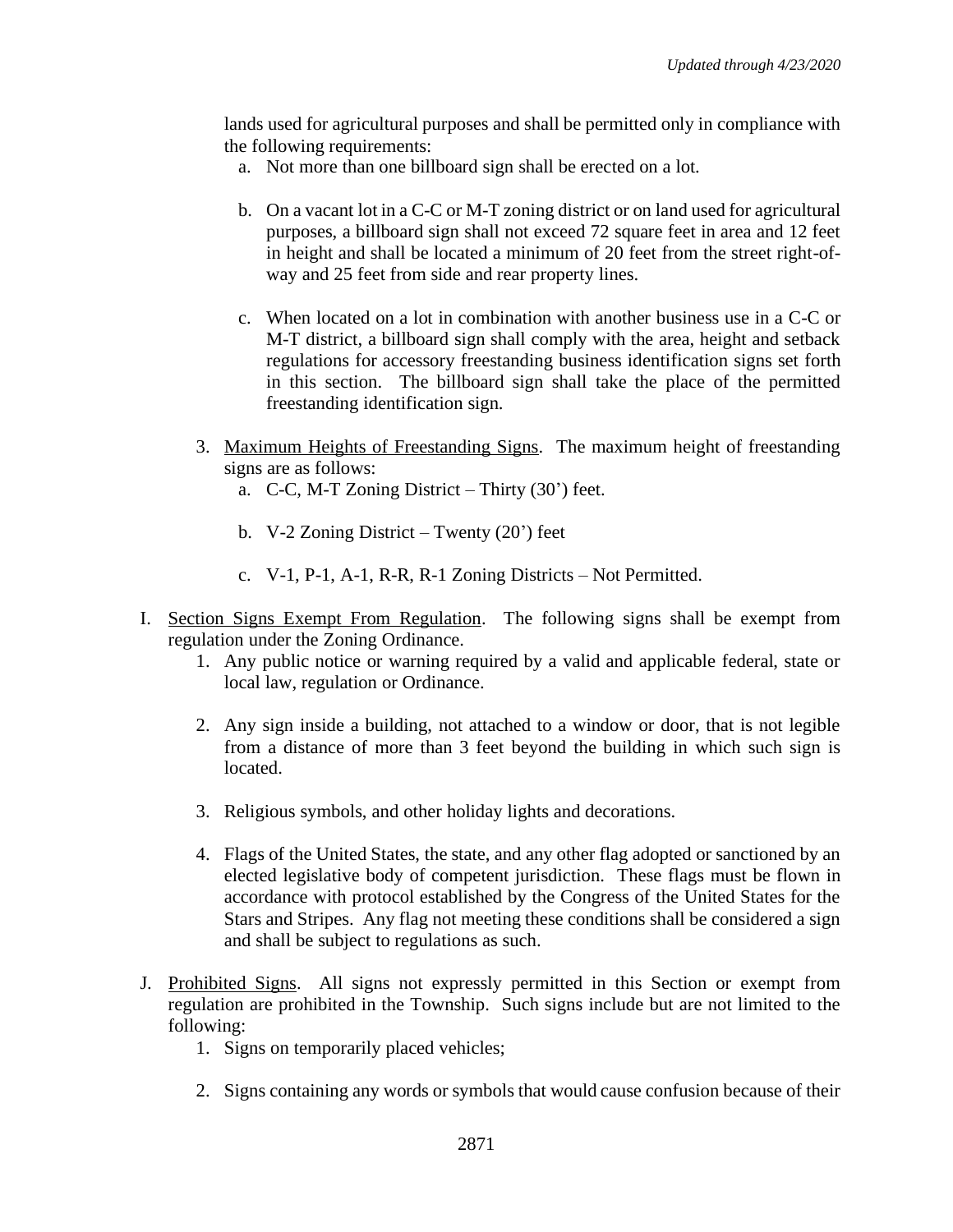resemblance to highway traffic control or direction signals.

- 3. Merchandise, equipment, products, vehicles or other items not themselves for sale and placed for attention getting, identification or advertising purposes.
- K. Administration Procedures.
	- 1. Permit Requirements. A building identification sign shall require a permit prior to the erection or alteration of the sign.
	- 2. Application Requirements. The following shall be submitted with the permit application.
		- a. Two copies of the proposed sign; one copy depicting the actual colors of the building and sign, either drawing or photo, with the second copy at eight and one half by eleven size and suitable for reproduction. The application shall present the sign in a manner which best illustrates how the sign shall be experienced by the public after it is erected on the site.
		- b. A complete building sketch or photograph showing the location of the sign and its relationship to the building, the site, the adjacent parcels and parking lots, drives and sidewalks.
		- c. Detailed drawings showing the design of the sign, including size, content, style of lettering, logo and other graphic features, colors of the applied lettering and background, and materials of the sign and the frame or structure.
		- d. Construction, erection or fastening details.
		- e. Application Fee. The application fee for a sign permit shall be in such amount as may be set from time to time by Resolution of the Board of Supervisors.

### **§806. Attached Multi-Family Dwelling Regulations.**

The regulations set forth in this section qualify or supplement, as the case may be, the district regulations elsewhere in this ordinance.

- A. When more than one multifamily dwelling building is erected upon a single lot or tract, the minimum distances between main buildings shall be the following:
	- 1. Front to Front seventy  $(70)$  feet.
	- 2. Front to rear  $-$  sixty (60') feet.
	- 3. Side to side twenty  $(20')$  feet.
	- 4. Front to side thirty  $(30^{\circ})$  feet.
	- 5. Rear to side thirty  $(30^{\circ})$  feet.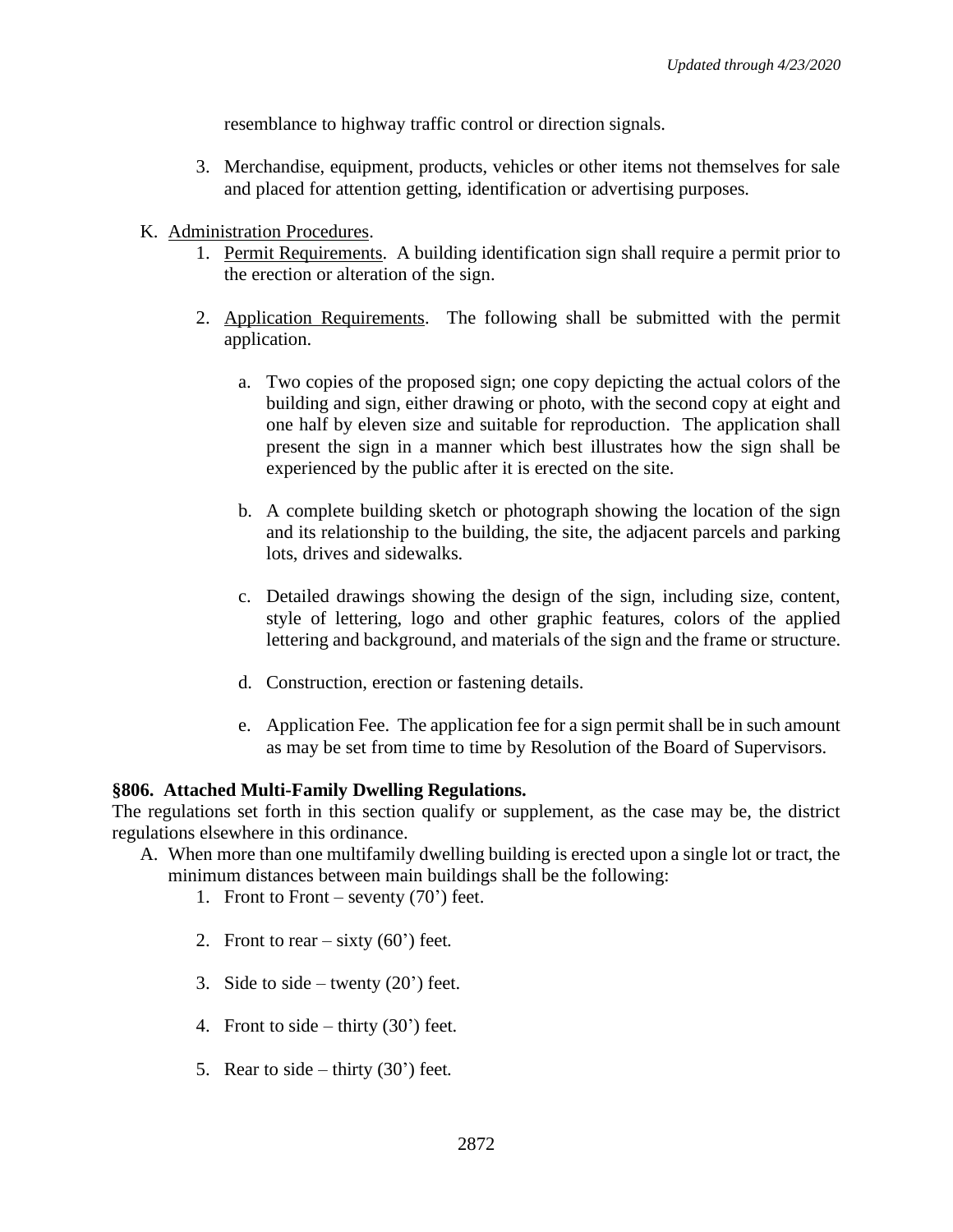- 6. Rear to rear fifty  $(50^{\circ})$  feet.
- B. Where multifamily dwelling units are designed to face upon an open or common access court rather than upon a public street, this open court shall meet the following minimum width requirements:
	- 1. Court width (no parking) 22 feet.
	- 2. Court width (parking one side) 42 feet.
	- 3. Court width (parking two sides)  $62$  feet.
- C. Where a multifamily dwelling unit building is erected with the intent that the attached units are to be sold as separate dwelling units, the following regulations shall apply:
	- 1. The number of dwelling units per acre shall be governed by the applicable provisions of the zoning district in which the prospective development shall occur.
	- 2. The following height, area, yard and bulk regulations shall apply to the individual attached dwelling units which are intended to be sold. Each dwelling unit shall have as a minimum the following requirements:
		- a. Lot area a minimum of 2,000 sq. ft. per dwelling unit.
		- b. Lot width at building line a minimum of twenty  $(20')$  feet.
		- c. Front yard setback as per the applicable zoning district.
		- d. Rear yard setback as per the applicable zoning district.
		- e. Height as per the applicable zoning district.
		- f. Lot coverage as per the applicable zoning district.
		- g. A minimum two (2) parking spaces shall be required for each unit. When an attached dwelling unit contains an integral garage, this may be considered as one parking space toward the requirement of two per dwelling unit.
		- h. Where multifamily dwelling unit lots are designed to face upon an open or common access court, the front setback line or building line shall be measured from the edge of the common access court. The front setback line or building line shall meet the requirements of the zoning district where the development is located.

#### **§807. Exotic Animals.**

Exotic animals such as lions, tigers, bears, et cetera, shall be permitted in A-I and R-R Zoning District and according to Dept. of Agriculture and Game Commission Guidelines as a special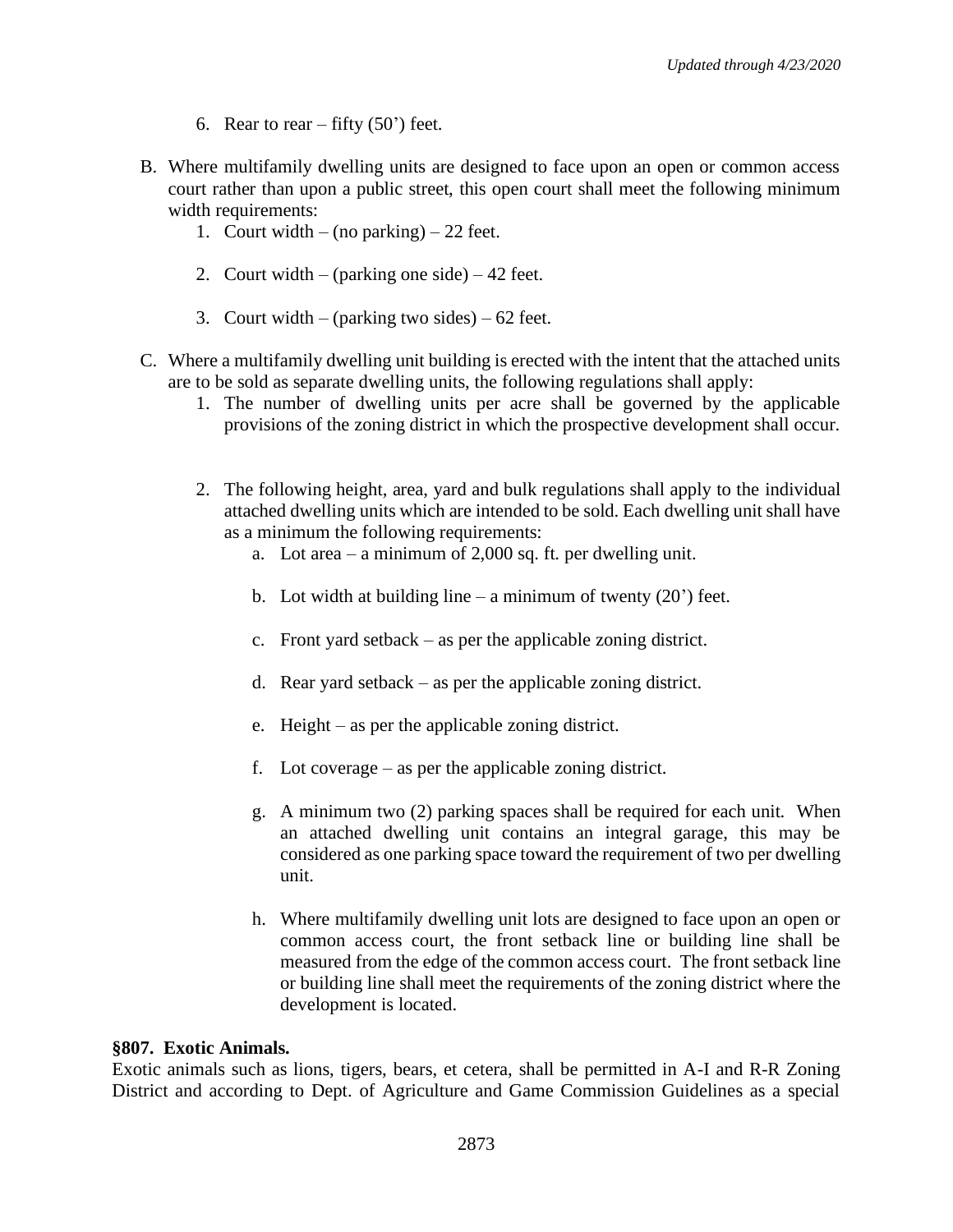exception.

### **§808. Home Occupations.**

Home Occupations are categorized as either No Impact Home Occupations or Major Home Occupations according to the standards within this section.Home Based Businesses are approved per the following conditions:

### A. Minor Home Occupations.

- 1. The business activity shall be compatible with the residential use of the property and surrounding residential uses.
- 2. Shall not employ more than one (1) employee who is not a member of the family.
- 3. There shall be no outside appearance of a business use, including, but not limited to parking, signs or lights.
- 4. The business activity shall be conducted only within the dwelling and may not occupy more than 25% of the habitable floor area.
- 5. The business may not involve any illegal or elicit activity.
- 6. No on-site parking of commercially identified vehicles greater than 5 tons shall be permitted.
- 7. The business activity may not sue any equipment or process which creates noise, vibration, glare, fumes, odors, or electrical or electronic interference, including interference with radio or television reception, which is detectable in the neighborhood.
- 8. Reference Table 402 Section D.4.
- B. Major Home Occupations.
	- 1. The home occupation shall be carried on by a member of the family residing in the dwelling unit. No more than five (5) individuals who are not residents of the dwelling unit may be employed. An off-street parking space must be provided for each employee.
	- 2. In the R-1, V-1 and V-2 Districts, accessory building cannot exceed 25% of the home structure. An accessory building maybe used for storage.
	- 3. In the Al and R-R District, the accessory building used for storage only shall not exceed 25% of the home structure.
	- 4. No more than fifty (50%) percent of the gross floor area of the principal dwelling shall be devoted to the conduct of the home occupation.
	- 5. In the R-1, V-1 and V-2 Districts there shall be no display on the premises of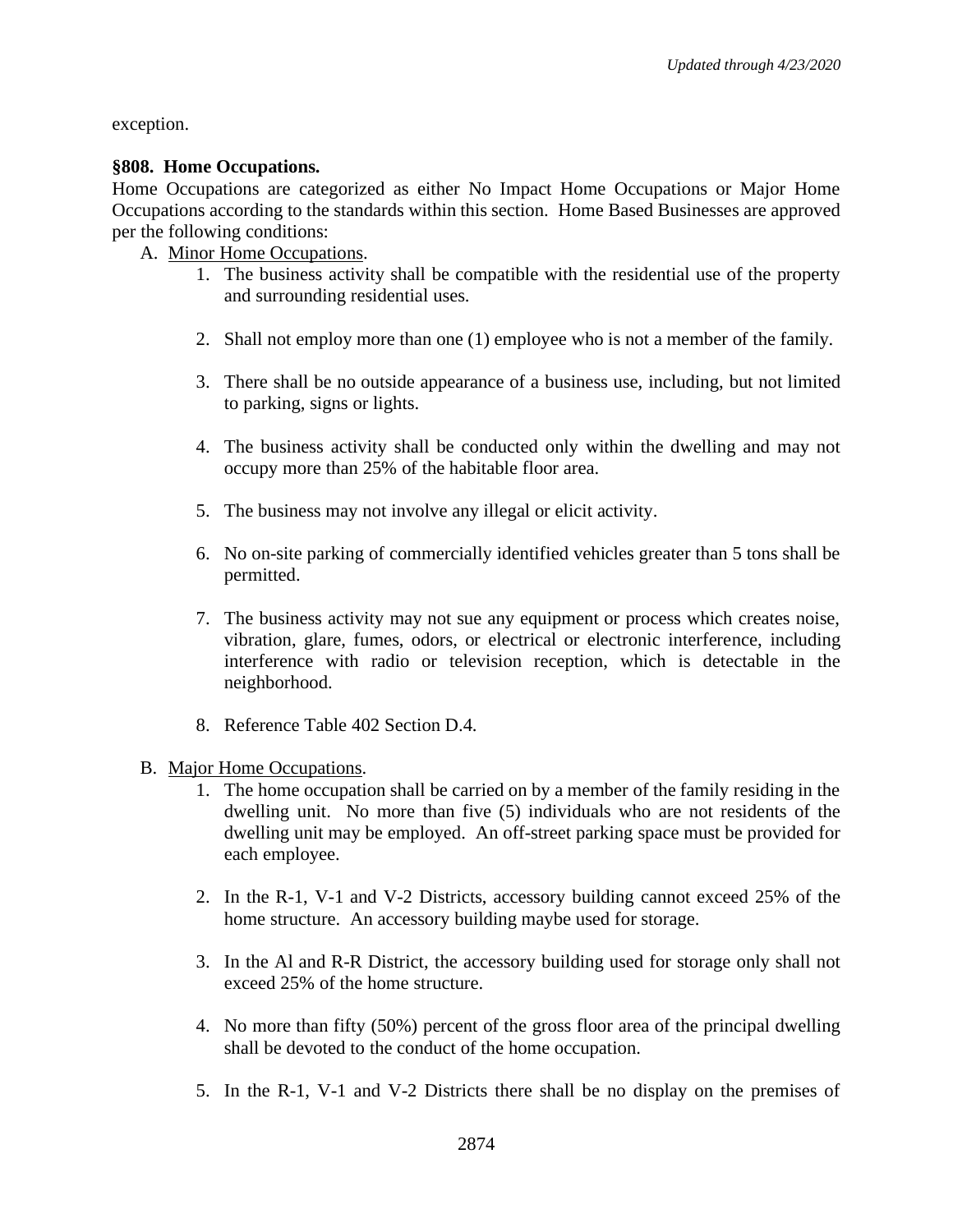merchandise available for sale which has been produced off the premises: however, merchandise maybe stored on the premises for delivery off the premises, such as Amway, Tupperware or similar products stored.

- 6. Reference Table 402 Section D.5.
- C. No-Impact Home-Based Business. A no-impact home-based business is a business or commercial activity administered or conducted as an accessory use which is clearly secondary to the use as a residential dwelling and which involves no customer, client or patient traffic, whether vehicular or pedestrian, pickup, delivery or removal functions to or from the premises, in excess of those normally associated with residential use. The business or commercial activity must satisfy the following requirements:
	- 1. The business activity shall be compatible with the residential use of the property and surrounding residential uses.
	- 2. The business shall employ no employees other than family members residing in the dwelling.
	- 3. There shall be no display or sale of retail goods and no stockpiling or inventory of a substantial nature.
	- 4. There shall be no outside appearance of a business use, including, but not limited to, parking, signs or lights.
	- 5. The business may not use any equipment or process which creates noise, vibration, glare, fumes, odors or electrical or electronic interference, including interference with radio or television reception, which is detectable in the neighborhood.
	- 6. The business activity may not generate any solid waste or sewage discharge, in volume or type, which is not normally associated with residential use in the neighborhood.
	- 7. The business activity shall be conducted only within the dwelling and may not occupy more than 25% of the habitable floor area.
	- 8. The business may not involve any illegal activity.
	- 9. Reference Table 402 Section D.6.

#### **§809. Temporary Outdoor Activities.**

A. No person shall conduct or allow to be conducted any temporary outdoor activity as defined in Part 15 (including those specifically listed herein) for more than twelve (12) times per calendar year without first obtaining a temporary use permit therefor, in compliance with the terms of this Part. Any person conducting or allowing to be conducted twelve (12) or fewer temporary outdoor activities as defined in Part 15 in a calendar year shall not be required to obtain any permit from the Township under this Part.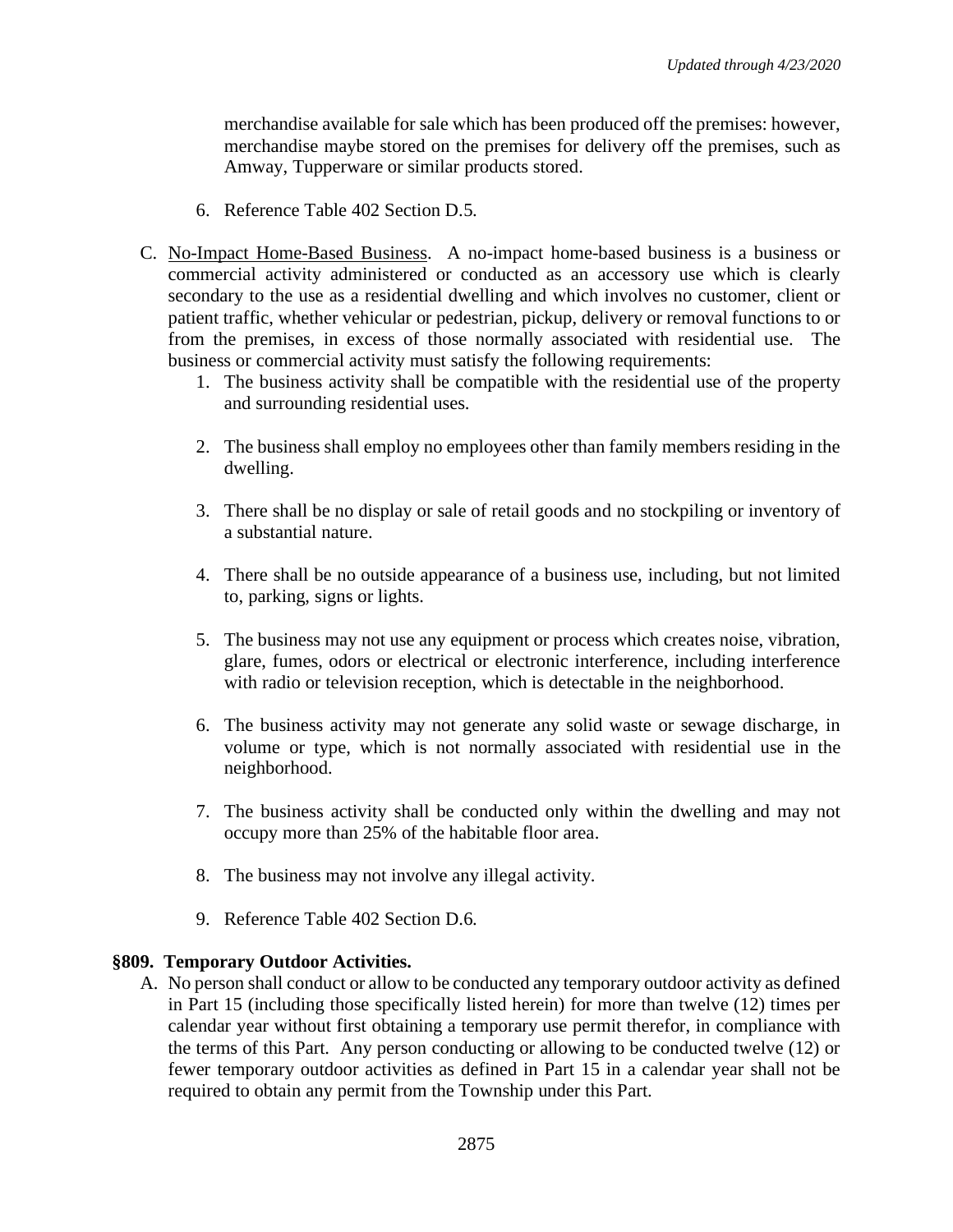- B. If a permit is required under this Part a signed application on a form furnished by the municipality shall be filed with the Zoning Officer ten (10) working days prior to the commencement of the temporary outdoor activity requiring a permit under this Part.
- C. All temporary outdoor activities requiring a permit under this Part shall require review and approval by the Zoning Officer and issuance of a Temporary Use Permit.
- D. Conditions for All Temporary Use Permits:
	- 1. All temporary outdoor activities requiring a permit under this Part shall be compatible with other uses permitted in the zoning district in which the use is proposed.
	- 2. The temporary outdoor activity shall not involve the construction or alteration of any permanent structure.
	- 3. If the activity involves the construction or placement of a temporary structure, the structure shall be removed within forty-eight (48) hours of the expiration of the designated time period for the approved temporary activity use or upon the completion of the construction project for which it is erected.
	- 4. The temporary outdoor activity shall not involve the creation of any nuisance to adjoining properties or public or private roads, including excessive noise, odors, glare or vibrations. Items which will be considered in making this determination will be: projected hours of operations; volume of traffic; available parking, projected traffic patterns; and type of activity.
	- 5. No person shall, in order to promote the sale or promotion of any goods, wares, merchandise or services, or in connection with any trade or business operate from any premises, building, vehicle or on any street any horn, bell, chimes, loudspeaker or any other sound device. No applicant shall permit the following on the permitted premises:
		- a. Excessive shouting or crying out.
		- b. Activity or conduct in violation of any municipal, state or federal laws or duly enacted ordinances or regulations.
	- 6. Except for sidewalk sales and temporary structures and construction trailers, the temporary activity permit shall be issued for a period of no more than seven (7) consecutive days. Any temporary activity permit may contain conditions which the Zoning Officer may deem necessary to minimize inconvenience to the public. Such conditions may include, but are not limited to, the hours during which the temporary outdoor activity may operate and the duration of said activity and traffic safety measures. Further, the Zoning Officer may require the applicant to make arrangements with the State Police for traffic and crowd control. All costs for said control measures shall be borne entirely by the applicant. Violation of the conditions of the permit shall render the permit null and void, constitute a violation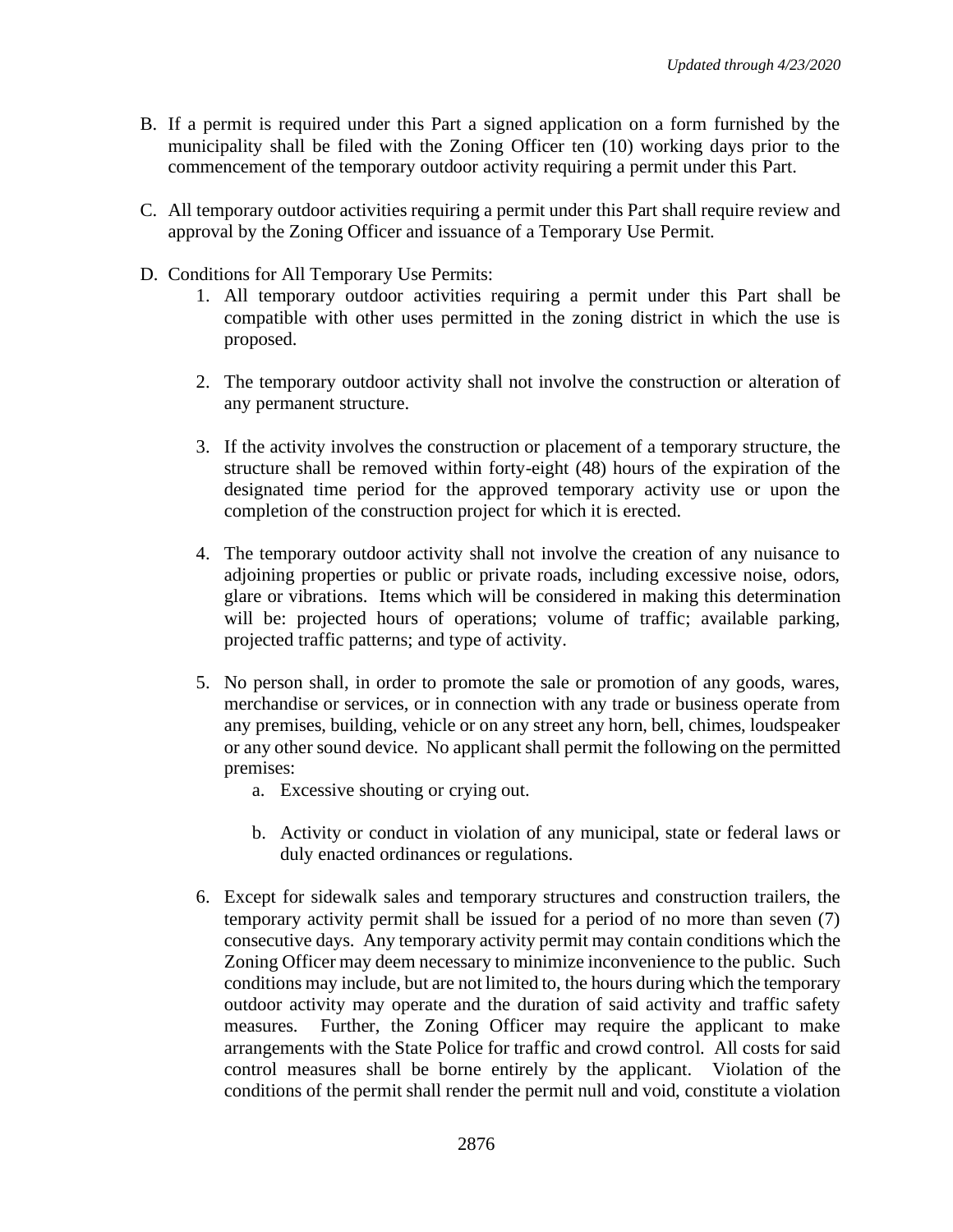of this Part and subject the applicant to the penalties provided for in this Chapter.

- 7. Upon application, the Zoning Officer may renew and extend the permit for a period of not more than seven (7) days. The permit shall be maintained on the property where the subject temporary outdoor activity is conducted at all times and shall be available on demand for inspection and review by any municipal official, representative or employee.
- E. Temporary Structures and Construction Trailers. The Zoning Officer shall issue a temporary use permit for occupancy of temporary structures only when they are incidental to permitted nonresidential uses, such as outdoor display or sales areas, or construction trailers, sales offices or other temporary business offices to be maintained during construction of any permanent structure or structures for which a zoning/building permit has been issued, provided that all of the following requirements have been met:
	- 1. Temporary use permits for temporary structures as herein defined shall be granted for a period of not to exceed twelve (12) months.
	- 2. The temporary use permit for temporary structures shall be canceled upon written notice by the Zoning Officer or a designated agent of the Township of Sewickley, if construction of the permanent structure is not diligently pursued or if the existing use is discontinued.
	- 3. All temporary structures shall be located at least eighteen (18') feet from any property lines.
	- 4. All temporary structures which are proposed to be accessible to the public shall be located at least one (100') hundred feet from any construction entrance or from the foundation of any structures which is under construction.
	- 5. Vehicular access to all temporary structures which are proposed to be accessible to the public shall be designed to ensure pedestrian safety.
	- 6. The construction of said temporary structure shall comply with the Township's Building Code.

## **§810. Noise.**

- A. No use in any zone district, which by the nature of its use, operation or activity, shall produce noise above the maximum decibel levels per zone district, as follows:
	- 1. R-R, R-1, V-1, V-2 Zone Districts:
		- a. In excess of 60 dBA (decibel) for any period of time between the hours of 8:00 p.m. and 7:00 a.m.
		- b. In excess of 80 dBA for any period of time between the hours of 7:01 a.m. and 7:59 p.m.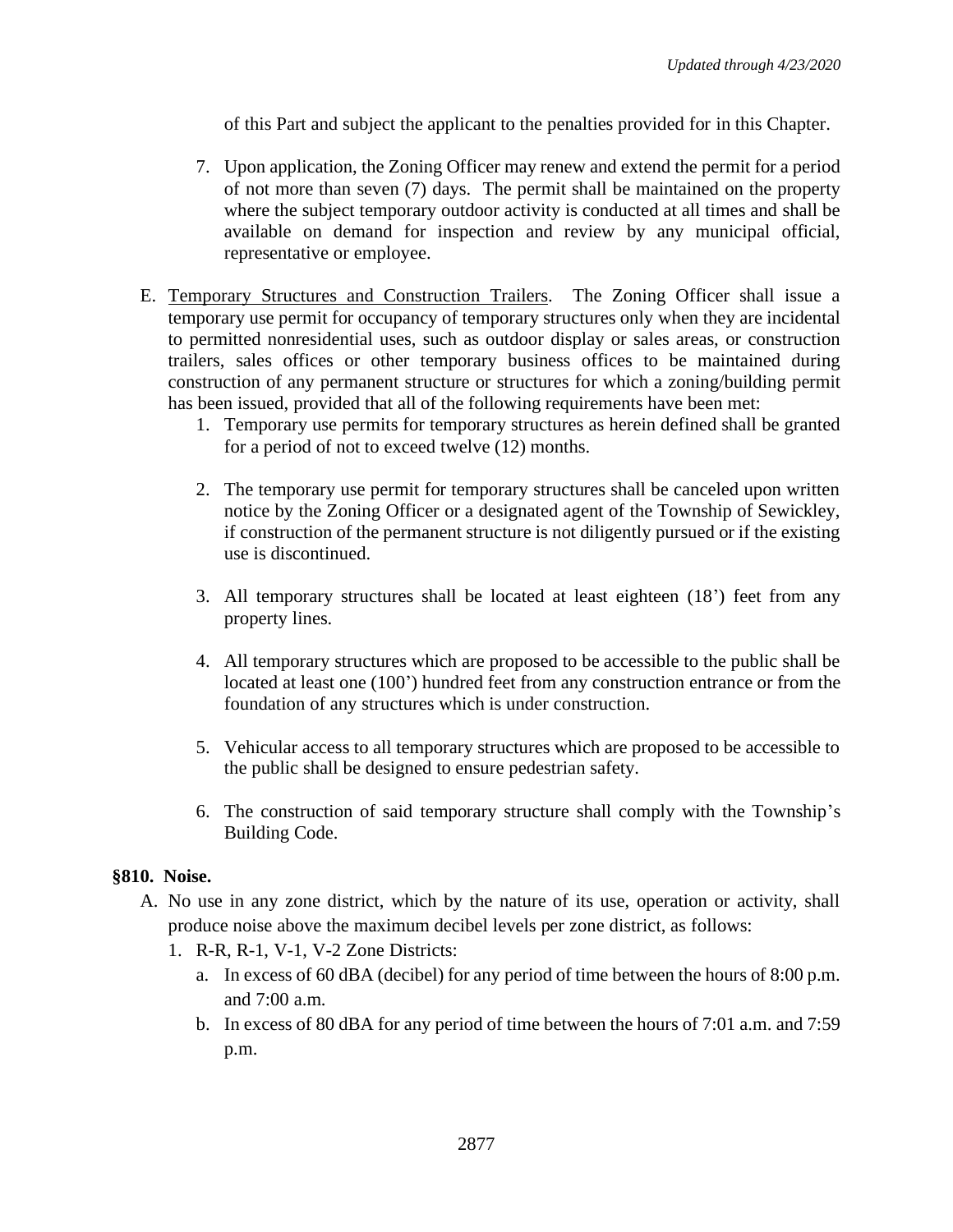- c. The use of maintenance equipment including, but not limited to, power mowers, on a temporary basis, in residentially zoned districts shall be exempt from the standards in this section.
- 2. C-C, A-1, P-1 Zone Districts: In excess of 90 dBA for more than two hours during a twenty-four-hour period, with noise not to exceed 110 dBA for any period of time.
- 3. M-T Zone District: In excess of 90 dBA for four hours during a twenty-four-hour period, with noise not to exceed 115 dBA for any period of time.
- B. Noise which is determined by a designated Township representative to be in violation of the standards of this Section shall be muffled or otherwise, through any and all appropriate devices, enclosures or processes.
- C. Noise shall be measured on a decibel or sound-level meter of standard quality and design operated on the A-weighting scale at a distance of 25 feet from any property line of the property on which the noise source is located, or near the exterior wall of any occupied structure on an adjacent property, which ever is closer. A noise study and/or specification documentation, where appropriate, shall be provided with any building permit application, subdivision or land development application, or any other permit application, where the Building Code Inspector, Township Engineer or any other Township representative determines that such study or documentation is necessary to ensure compliance with this section. The applicant shall bear the cost of the Township's retention of an appropriate professional(s) to analyze the applicant's study and/or documentation.
- D. [Exemptions and special provisions.](https://ecode360.com/11536360#11536454)
	- 1. Exemptions. Exempted from the requirements of this Section are those noises:
		- a. Covered explicitly by state or federal laws and regulations for noise; or
		- b. Needed to maintain community health, safety (including public safety), and welfare.
	- 2. The intrusive noise level limits are not applicable to the following situations:
		- a. Noise regulated by the Federal Aviation Administration, FAA, and originating from FAA-regulated aircraft, helicopters, and airships in flight within controlled airspace or landing or departing FAA or Department of Transportation, DOT, sanctioned or regulated airports or helipads. Engine- or motor-powered hang gliders and related devices, ultra-light aircraft and other devices capable of powered flight that are not regulated by the FAA are subject to compliance with this Section.
		- b. Sound originating from safety and protective devices where noise suppression would defeat the safety intent of the device when it is being used for its intended purpose.
		- c. Sound originating from a warning device used for its intended purpose.
		- d. Sound originating from emergency equipment and emergency work necessary in the interest of law enforcement or of the health, safety or welfare of the community.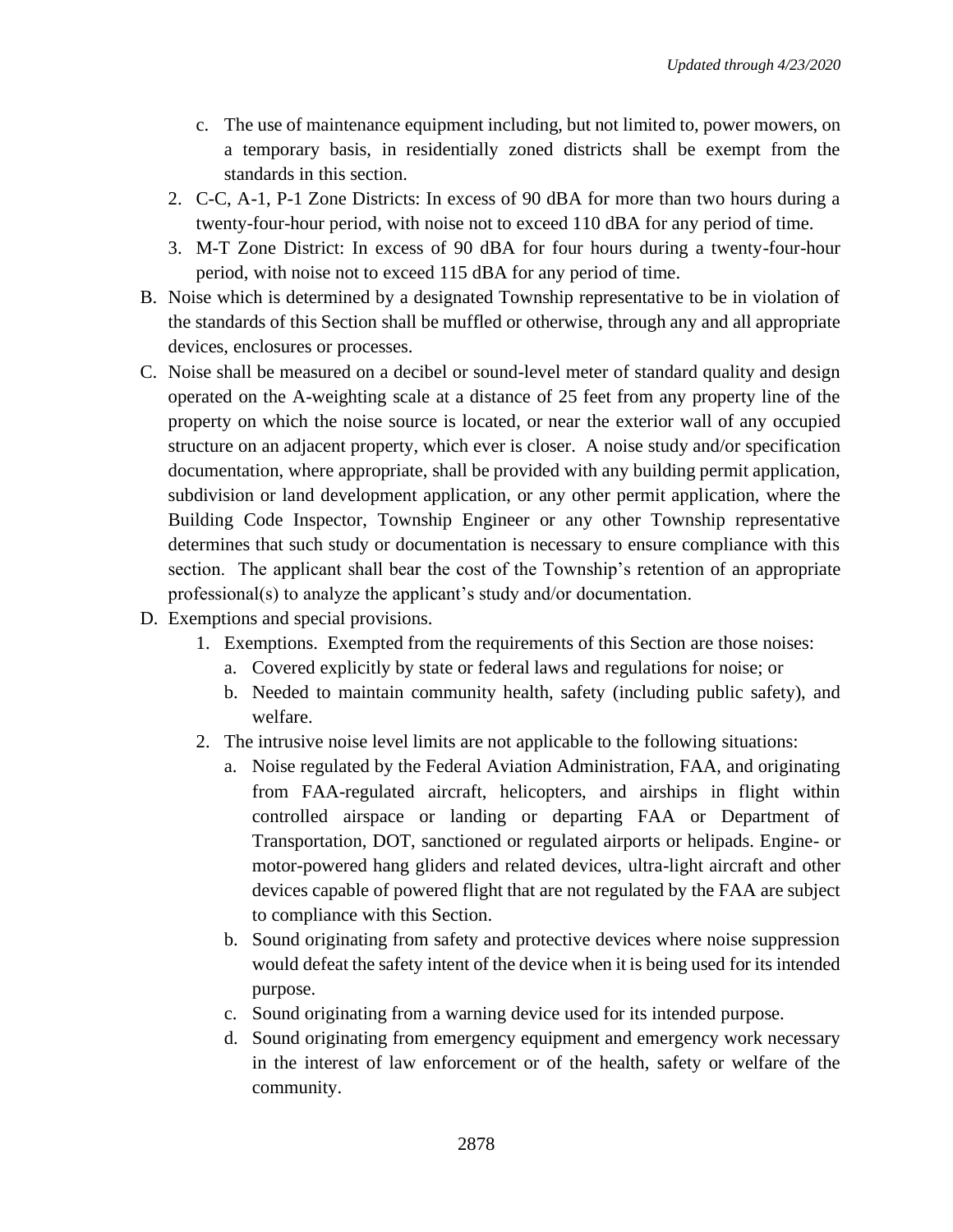- e. Sound originating from all state, county and municipal snow removal equipment. The noise of privately owned snow removal equipment is exempted from this Section during periods of snowfall and immediately thereafter until such time as both private and public roads, sidewalks, and parking lots are cleared so as to prevent a hazard to citizens.
- f. Sound originating from emergency standby generators during emergency use. The sound of routine testing of generators shall comply with the intrusive noise level limits, unless such testing occurs during daytime hours, during which time the generators can exceed the intrusive noise level limits by no more than 20 dBA for one cumulative hour or less per seven-calendar-day period. Noisecontrol devices such as mufflers, silencers, and noise enclosures will be used as necessary to achieve compliance with this Section.
- g. Noise of trains regulated by the Federal Railroad Administration (FRA).
- h. Sounds of motor vehicles, including cars and trucks and motorcycles, being operated legally and in compliance with the noise regulations of the Pennsylvania Department of Transportation. Any of these operating with nonapproved mufflers and producing excessive noise will be in violation of this Section. No exemption or exclusion is made for recreational vehicles of all types that are not licensed for use on public roads and subject to state vehicle inspection laws and rules. These include but are not limited to ATVs, quads, UTVs, snowmobiles, dirt-bike motorcycles, dune buggies, racing-type tractors, dragsters, formula one cars, closed-circuit cars of all types, stock cars, sprint cars, race cars or vehicles of all types, boats, drag boats, and air boats.
- 3. Special provisions.
	- a. These special provisions are intended to make provisions for normal community sounds that occur for reasonable sound levels and time durations so as not to create a hardship for members of the community, both private and commercial. Most provisions are intended to cover situations with existing equipment but go on to promote the use of quieter equipment when replacing, upgrading, or buying new equipment and devices. Other special provisions are made for situations of a short-term nature or construction activities.
	- b. All existing HVAC equipment, fans of all types, compressors of all types, and fluid-moving devices, including those of the commercial and residential type, may exceed the intrusive noise level limits if the equipment is in good operating condition and working order, meets the manufacturer's original noise level, and was placed in operation on the source property before the enactment of this Section. Existing equipment will not be subject to any time restriction but must not be excessively loud. New, replacement, or upgrades of existing equipment, which will include but not be limited to HVAC equipment, fans, compressors, and fluid-moving devices, must comply with the intrusive noise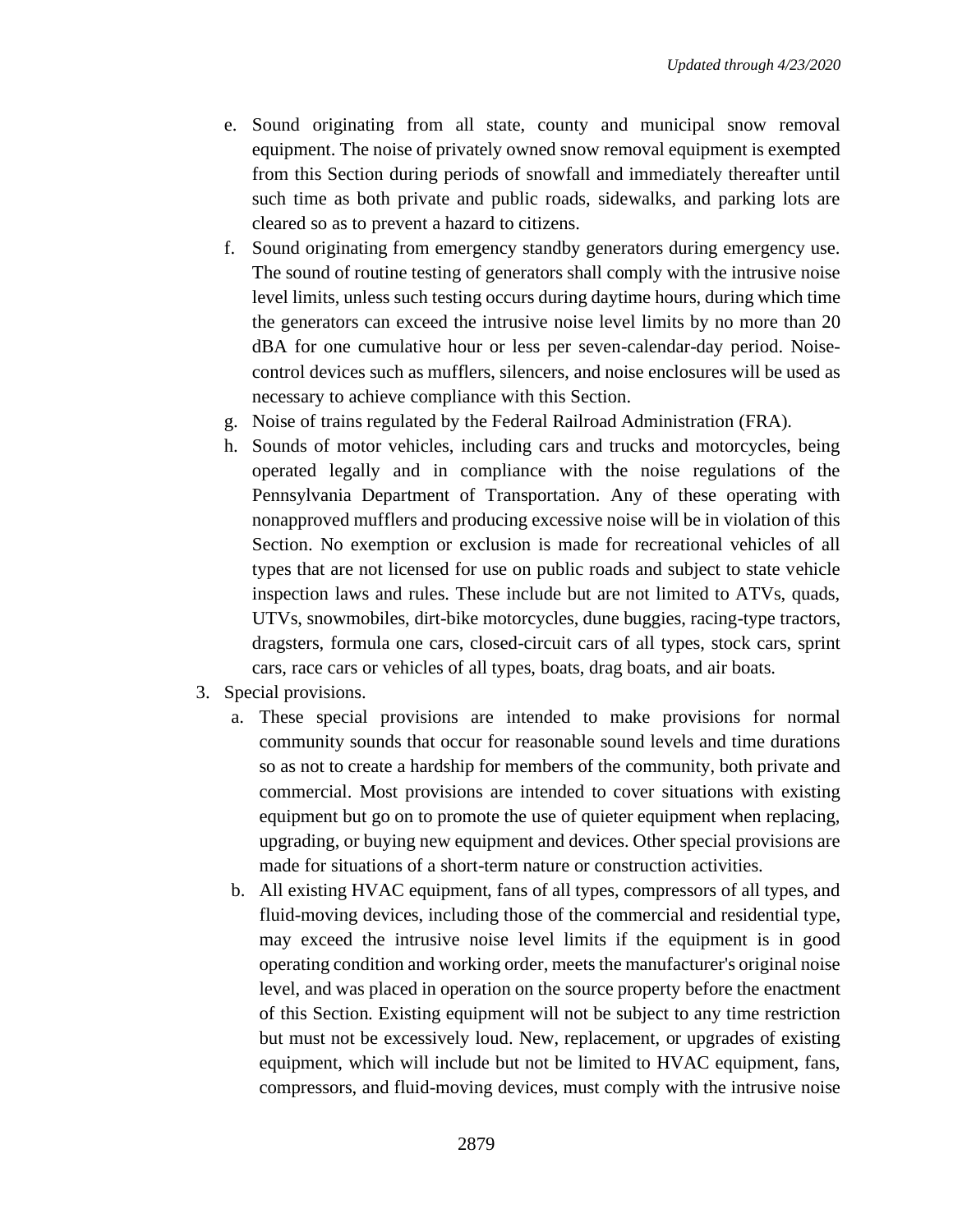level limits. Noise-control devices will be used as necessary to achieve compliance with this Section for all equipment put into service after enactment of this Section.

- c. The noise of construction activities may exceed the intrusive noise level limits only on weekdays during daytime hours (7:00 AM through 8:00 PM), provided that earnest efforts are made to minimize the noise generated by these efforts. Noise control will include proper muffling of all engines, motors, or turbinedriven equipment. Other noise controls will be used as appropriate, such as noise enclosures on excessively loud engines, earthen berms, barriers, lagging, properly muffled pneumatic devices, noise-enclosed air compressors and noise-enclosed generators. Construction noise includes:
	- (1) Construction of all types, that is to include but not be limited to buildings, houses, commercial and industrial facilities, and related activities.
	- (2) Oil and gas development, including site development and the construction of all facilities. This includes site development activities on that specific site only and does not include the operation of the oil and or gas site.
	- (3) Mining development, including site development and the construction of all facilities. This includes site development activities on the specific site only and does not include the operation of the mine.
	- (4) Demolition of buildings and structures.
	- (5) Site development of all types, to include but not be limited to housing developments, commercial developments, landfills, mining, and any other development as defined by the Township's Subdivision and Land Development Ordinance.

(6) The use of construction equipment.

- d. The sounds of nonprofit events, including but not limited to those requiring permits issued by the Township, will be excluded from the intrusive noise level limits for the duration of the event. All for-profit events are subject to the intrusive noise level limits.
- e. The normally occurring sounds of events sponsored by nonprofit organizations, such as nonprofit sports teams, community associations and groups, churches, schools, and colleges are excluded from the intrusive noise limits, provided that they are not excessively loud in the context of the event. Cheering crowds, referee voices, whistles, bands and music directly associated with these events are considered normal community sounds. External activities, such as tailgate parties and parking lot activities, are not exempt and are subject to the intrusive noise level limits as measured at any real receiving property that might be affected by the event.
- f. Existing equipment used for commercial farming, nurseries, and golf courses is excluded from this Section, provided that the equipment is in good working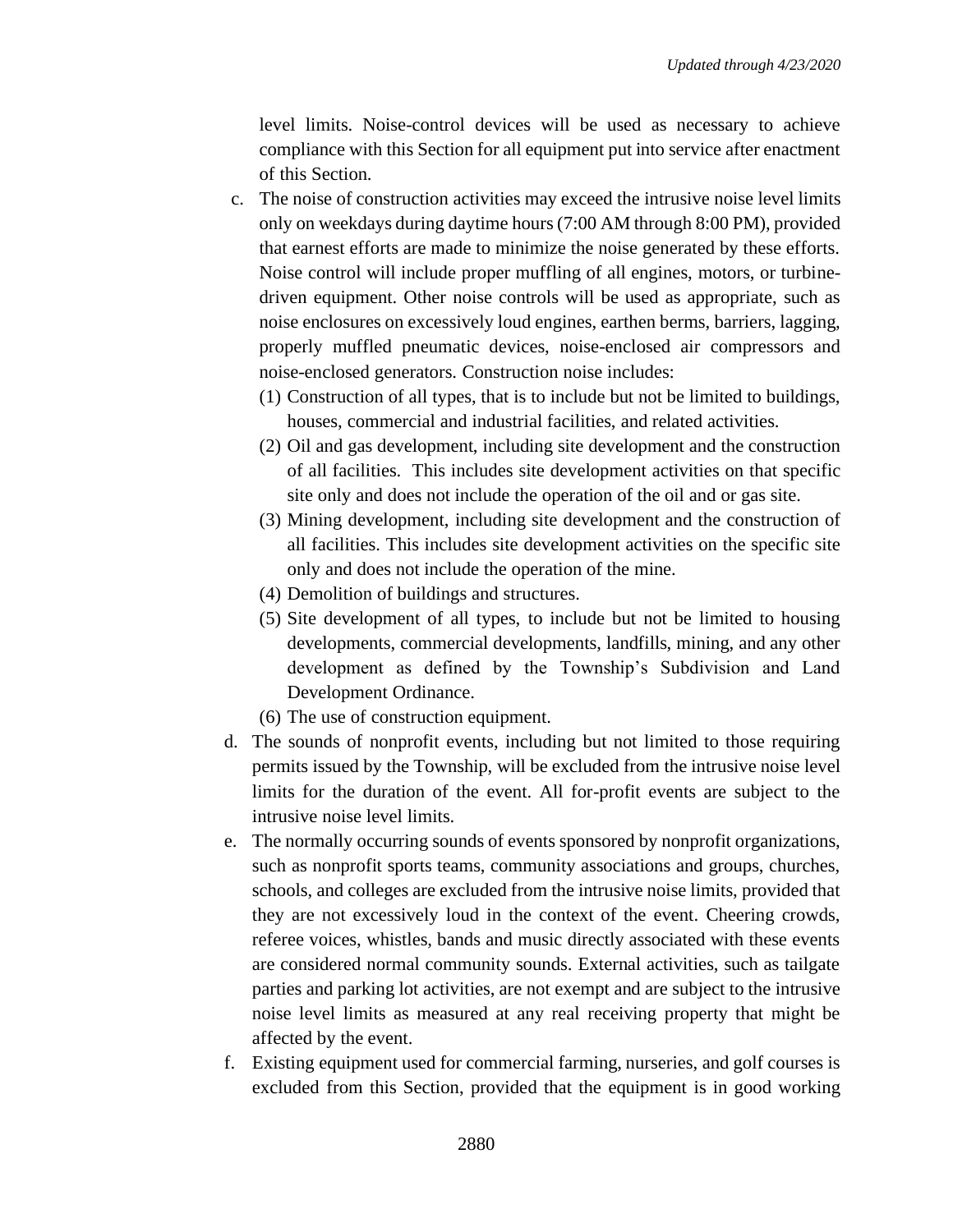order and it meets the original sound levels of the equipment when originally manufactured for that make and model. New, replacement, or upgrades to this equipment made after the enactment of this Section must meet the intrusive noise level limits.

- g. Pulsating, intermittent, impulsive, impact, or fluctuating noises and combinations thereof, especially those with a tonal nature which are clearly audible in the presence of natural environmental sounds and normal community sounds, are not permitted during the nighttime (8:00 PM through 7:00 AM) hours. Examples include but are not limited to backup alarms, bells, whistles, horns, blasting, gunfire, hammer blows, and pile driving.
- h. The sounds of farm livestock and fowl located on a privately owned farm located in an agricultural zone or other permitted districts are exempt from the intrusive noise level limits. Privately owned animals, mammals, fowl, and reptiles, especially dogs and cats, are subject to the intrusive noise level limits. The noise of commercial farms, commercial kennels, dog breeding and daycare facilities, and animal facilities are subject to the intrusive noise level limits.
- i. Oil and gas development and mining development is subject to the construction provisions of this noise Section. Oil and gas operations and mining operations are subject to the intrusive noise level limits. If doubt exists, as to whether development or operations is occurring, operations will be assumed, and the intrusive noise level limits will be used for compliance with this Section.
- j. Sounds originating from church bells or electronically generated bell sounds used for commonly accepted purposes based on the time of day and the day of the week are excluded. The excessive uses of bells or electronically generated bell sounds is not permitted. The time of day and day of the week will be factors in determining whether the sounds are excessive. "Excessive" will be sounds that are too loud and/or frequent with long durations per bell operation episode.
- E. Administration and Enforcement.
	- 1. Responsibility.
		- a. It shall be the duty of the Building Code Inspector, Ordinance Officer and/or any other Township Employee, Official and/or designee to administer and enforce the provisions of this Section.
		- b. Township personnel or their designees trained in the use of sound-measuring equipment shall be permitted to take measurements at any source of noise.
	- 2. Administration. In administering the provisions of this Section, the Township may, with appropriate authorization, undertake any of the following actions:
		- a. Conduct studies related to public annoyance due to noise and monitor sound levels in the Township.
		- b. Review public and private projects for the purpose of determining whether such projects are in compliance with this Section, how such projects intend to remain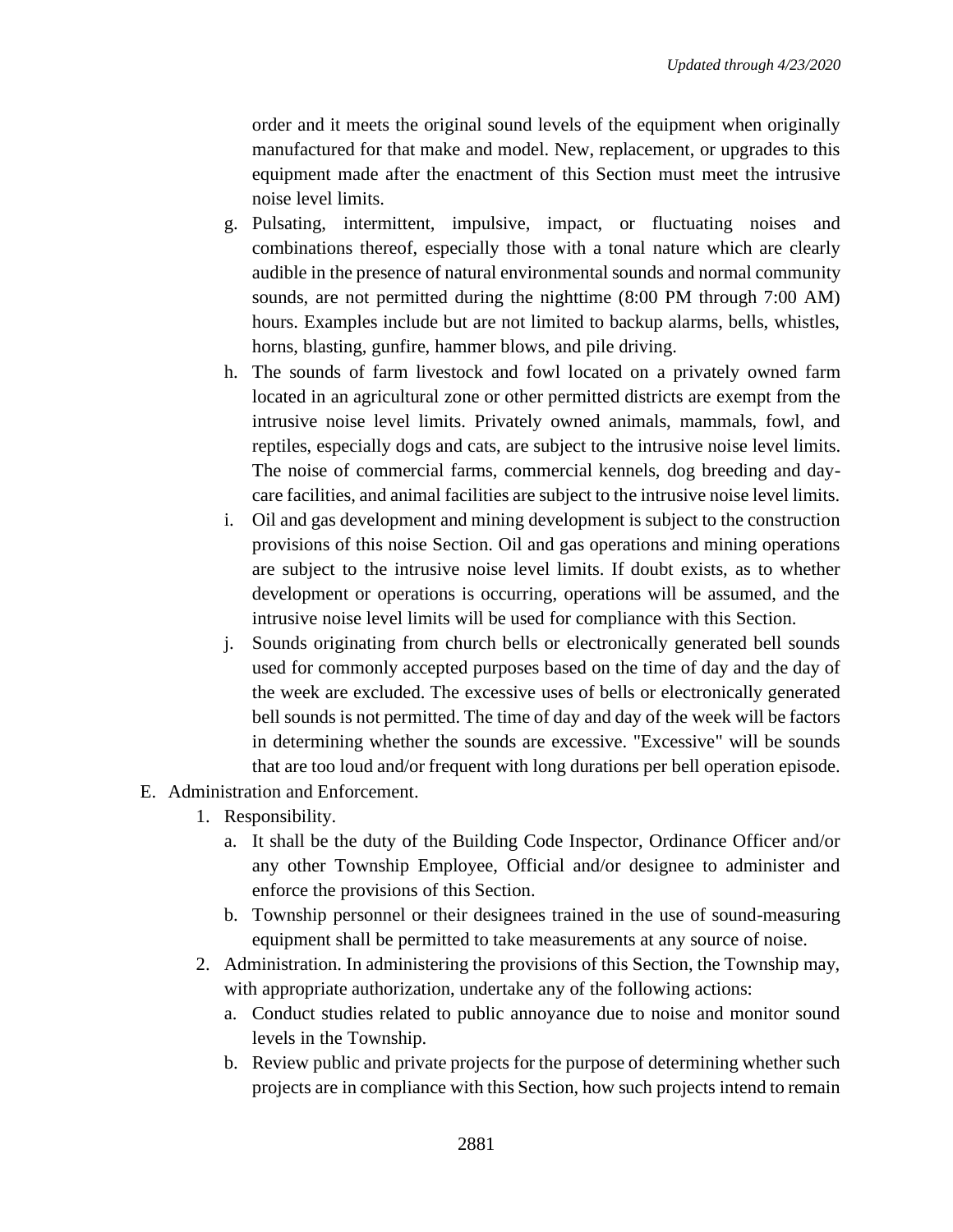in compliance with this Section, and determination of the adequacy of any acoustic screening proposed to control noise. Any costs incurred by the Township in review of such projects shall be borne by the applicant for project approval.

- c. Conduct inspections upon any location, site or premises which may be the source of noise which violates the provisions of this Section pursuant to all due process requirements of the Commonwealth of Pennsylvania or the United States of America.
- d. Stop moving vehicles to inspect them and, if necessary, to issue a notice of complaint to the driver of such vehicle if found to be in violation of the provisions of this Section.
- e. Require any owner or operator to make measurements (at their own expense) of sound levels from any source, according to methods and procedures specified by the Township, and to furnish the Township with reports of such measurements.
- F. Need for corrective action.
	- 1. If the Township determines at any time that noise levels specified in this Section have been exceeded, the applicant/developer/owner or any others shall be advised of corrective measures required within a period of time set by the Township. For nonstationary sources of noise, the required period of time may be an immediate correction. For stationary sources of noise, the required period of time shall be a minimum of eight hours.
	- 2. If such measures are not taken by the owner or any others within the designated period of time, the Township may cause the work to be done and lien all costs against the property.
	- 3. The following actions or causing thereof are prohibited:
		- a. The removal or rendering inoperative by any person, other than for purposes of maintenance, repair, or replacement, of any noise-control device or element of design or noise label of any product used in the control of noise, which results in noise being generated that violates the compliance metrics.
		- b. The knowing use of a product which has had a noise-control device or element of design or noise label removed or rendered inoperative that results in noise being generated.

## G. Penalties.

1. Anyone violating the terms of this Section shall be guilty of a summary offense and, upon conviction, shall be subject to a fine or penalty of not more than \$300 for each and every violation. All costs incurred by the Township in the enforcement and abatement of any violation of this Section shall be recoverable upon conviction of a summary offense. Each day that the violation continues after proper notification (notice of complaint) shall be a separate offense.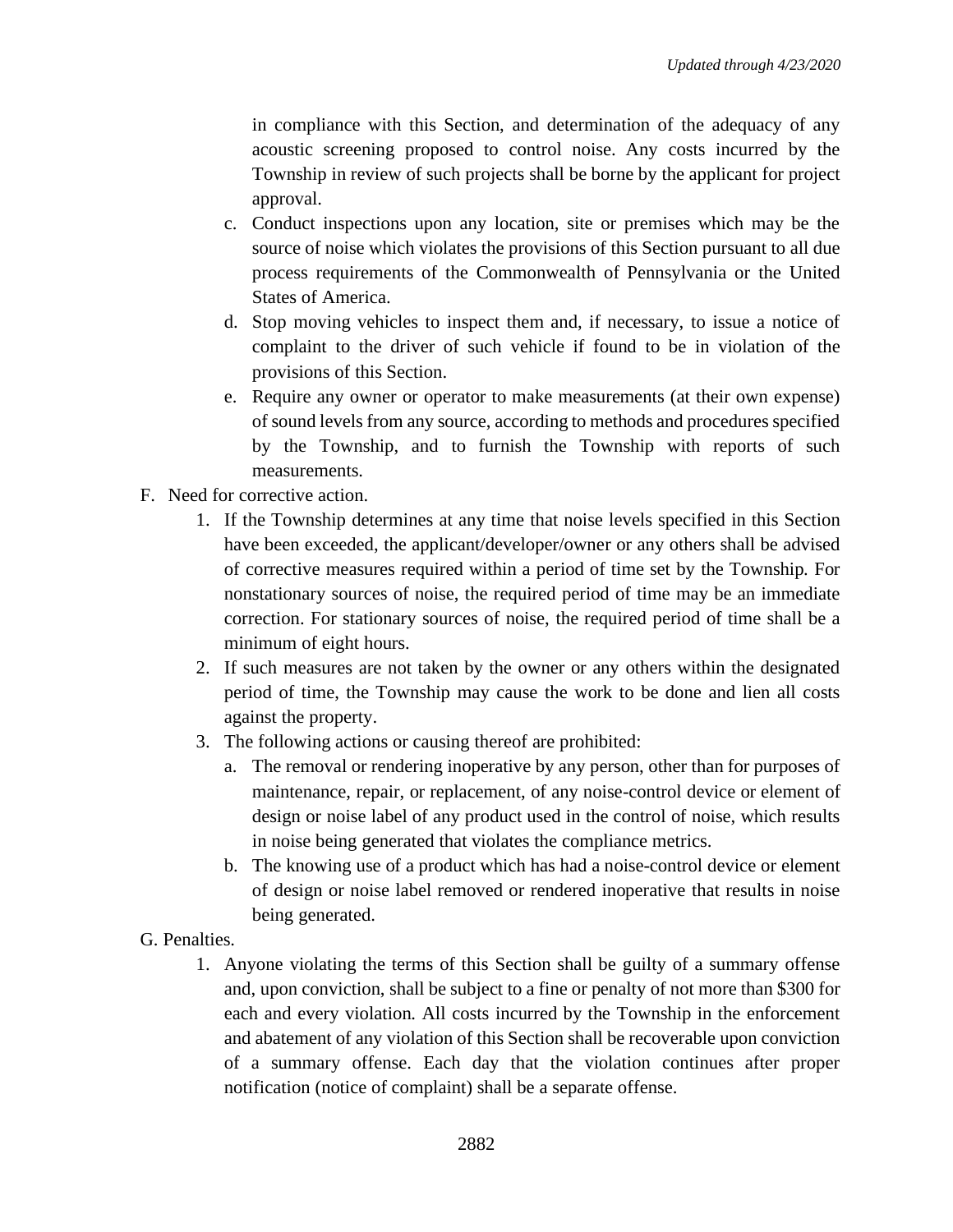- 2. The Township may lien any property of any person convicted of a summary offense to collect all court-ordered fines and recoverable costs.
- 3. In addition thereto, the Township may institute injunctive, mandamus or any other appropriate action or proceeding at law or equity for the enforcement of this Section or to correct violations of this Sections, and any court of competent jurisdiction shall have the right to issue restraining orders, temporary or permanent injunctions or mandamus or other appropriate forms of remedy or relief.

## **Article 9 – Nonconforming Uses, Structures and Lots**

## **§901. Intent and Standards.**

Within the districts established by this Ordinance or by amendments to this Ordinance, there may exist buildings, structures, uses or lots of record which were lawful before this ordinance or any amendment became effective.

- A. Any building, structure, uses or lot of record which lawfully existed prior to the effective date of this Ordinance or any amendment of this Ordinance may continue in perpetuity regardless of ownership until such use is abandoned.
- B. Non-conforming structures or buildings may be enlarged and expanded within the confines of the original non-conforming property. Any enlargements or expansions beyond the original non-conforming property shall meet the use requirements for that type of use.
- C. Nothing in this ordinance shall be deemed to require a change in the plans, construction, or designated use of any building on which actual construction was lawfully begun prior to the effective date of adoption or amendment of this ordinance and upon which actual building construction has been diligently carried on. Actual construction is defined to include the placing of construction materials in permanent position and fastened in a permanent manner, and demolition, elimination, and removal of an existing structure in connection with such construction, provided that actual construction work shall be diligently carried on until the completion of the building involved.

## **§902. Nonconforming Lots of Record.**

A. In any district in which single-family dwellings are permitted, notwithstanding limitations imposed by other provisions of this ordinance, a single-family dwelling and customary accessory buildings may be erected on any single lot of record at the effective date of adoption or amendment of this ordinance. Such lot must be in separate ownership and not of continuous frontage with other lots in the same ownership. This provision shall apply even though such lots fail to meet the requirements for area or width, or both, that are applicable in the district, provided that yard dimensions and other requirements not involving area or width, or both, of lot shall conform to the regulations for the district in which such lot is located. Variance of yard requirements and other requirements not involving area or width, or both, of lot shall be obtained only through action of the Zoning Hearing Board.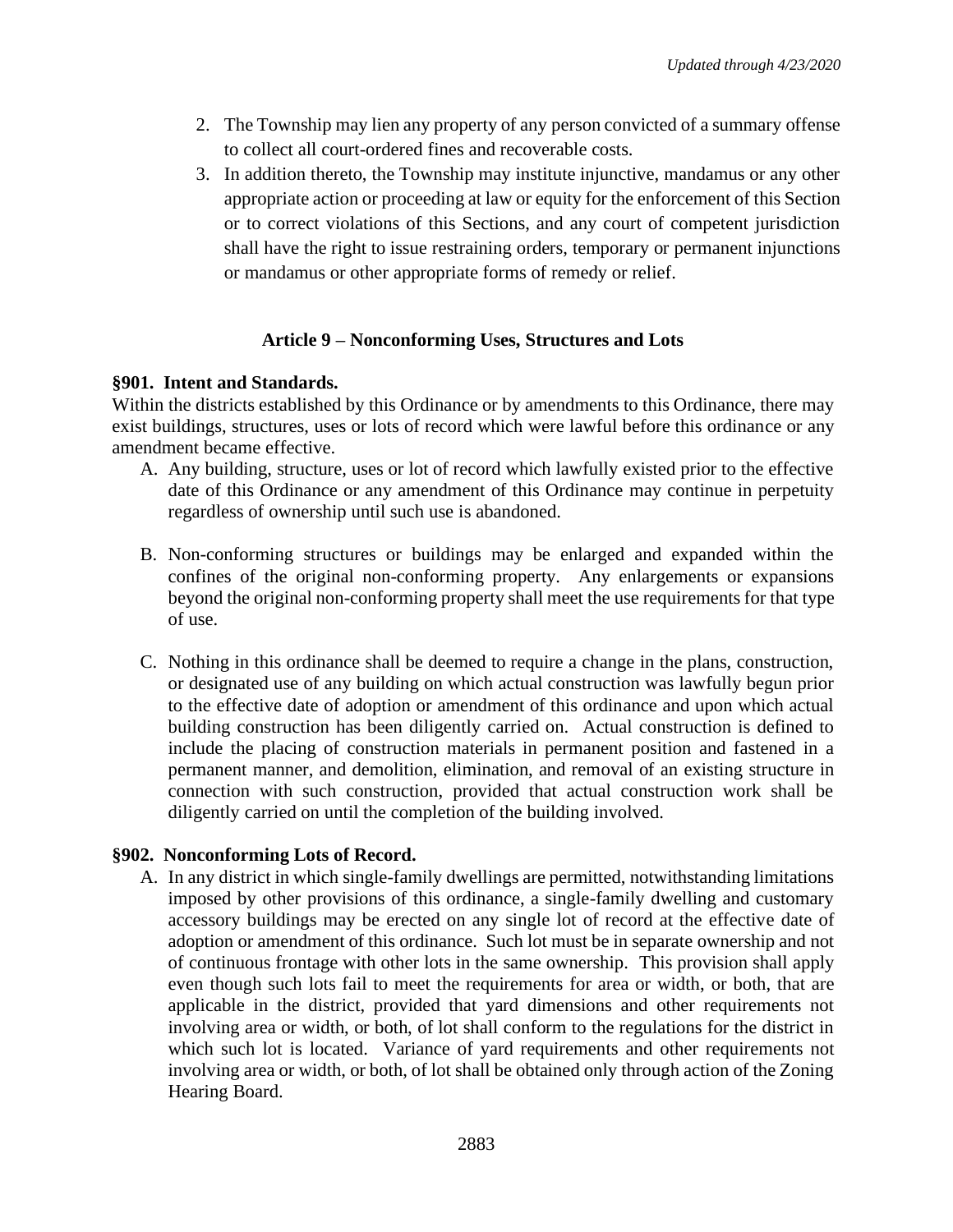B. If two or more lots or combinations of lots and portions of lots with continuous frontage in single ownership are of record at the time of passage or amendment of this ordinance, and if all or part of the lots do not meet the requirements for lot width and area in the respective district, the lands involved shall be considered to be an undivided parcel for the purpose of this ordinance, and no portion of said parcel shall be used or sold which does not meet lot width and area requirements established by this ordinance, nor shall any division of the parcel be made which leaves remaining any lot with width or area below the requirements stated in this ordinance.

### **§903. Nonconforming Uses of Land.**

Where, at the effective date of adoption or amendment of this ordinance, lawful use of land exists that is made no longer permissible under the terms of this ordinance as enacted or amended, such use may be continued.

#### **§904. Nonconforming Structures.**

Where a lawful structure exists at the effective date of adoption or amendment of this ordinance that could not be built under the terms of this ordinance by reason of restrictions on areas, lot coverage, height, yards, or other characteristics of the structure or its location on the lot, such structure may be continued.

### **§905. Nonconforming Uses of Structures.**

If a lawful use of a structure, or of a structure and premises in combination, exists at the effective date of adoption or amendment of this ordinance the use may be continued.

#### **§906. Repairs and Maintenance.**

On any building, devoted in whole or in part to any nonconforming use, work maybe done on any repairs or replacement.

## **Article 10 – The Zoning Officer**

#### **§1001. Creation of Position.**

The position of Zoning Officer is hereby created.

#### **§1002. Appointment.**

The Zoning Officer shall be appointed by the Board of Supervisors as prescribed by the Pennsylvania Municipalities Planning Code (Act 247 of 1968, as amended). The Board of Supervisors shall establish qualifications for the position of Zoning Officer, which shall require candidates to demonstrate knowledge of municipal zoning to the satisfaction of the Supervisors. The Zoning Officer shall be required to attend a class, seminar or conference on zoning within six (6) months of his or her appointment.

## **§1003. Official Records.**

- A. An official record shall be kept of all business and activity of the Zoning Officer and shall be open to public inspection.
- B. All forms must be accounted for on a monthly basis and a written report by the Zoning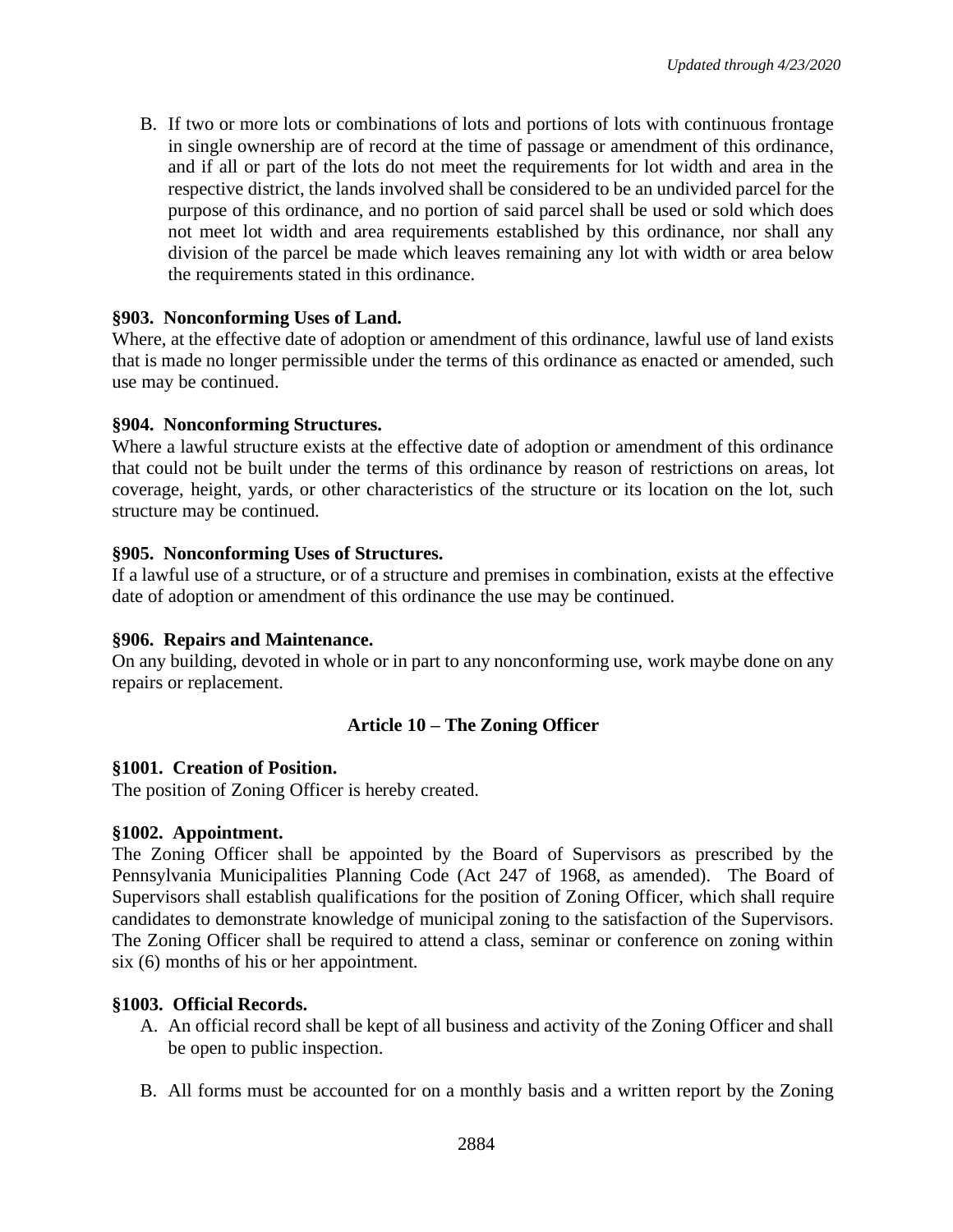Officer shall be presented to the Board of Supervisors at or prior to the regular monthly meeting.

### **§1004. Compensation of the Zoning Officer.**

The compensation of the Zoning Officer shall be as determined by the Board of Supervisors.

### **§1005. Zoning Officer Powers and Duties.**

The Zoning Officer shall have all the powers and duties conferred upon him by this Ordinance and the Pennsylvania Municipalities Planning Code. The Zoning Officer's duties shall include the following:

- A. Receive and examine all applications for zoning approval, building permits and certificates of occupancy.
- B. Notify applicants in writing of any deficiencies in applications and request additional information.
- C. Process applications for zoning approval, building permits and certificates of occupancy for all permitted uses.
- D. Receive applications for uses by special exception and variances and forward these applications to the Zoning Hearing Board for action prior to considering issuance of zoning approval, building permits or certificates of occupancy for the proposed use.
- E. Convey all decisions to the applicant.
- F. Issue permits only where there is compliance with the provision of this Ordinance, with other Township ordinances and the law of the Commonwealth.
- G. Issue denials as set forth by Zoning Board, building permit or certificate of occupancy and refer any appeal of the denial to the Zoning Hearing Board for action thereon.
- H. Conduct inspections and surveys to determine compliance or noncompliance with this Ordinance with just cause.
- I. The Zoning Officer shall identify and register and make available upon request to the public a list of all nonconforming uses in all Zoning Districts that: (1) existed at the time the Ordinance was adopted or (2) are created by subsequent amendments to this Zoning Ordinance.
- J. Revoke or suspend any order or permit issued under a mistake of fact or contrary to the law or the provisions of this Ordinance.
- K. Issue notices of violation in accordance with the re<sup>q</sup>uirements of Article 12.
- L. Record and file all applications for zoning approvals, building permits and certificates of occupancy with accompanying plans and documents, and maintain those files as a public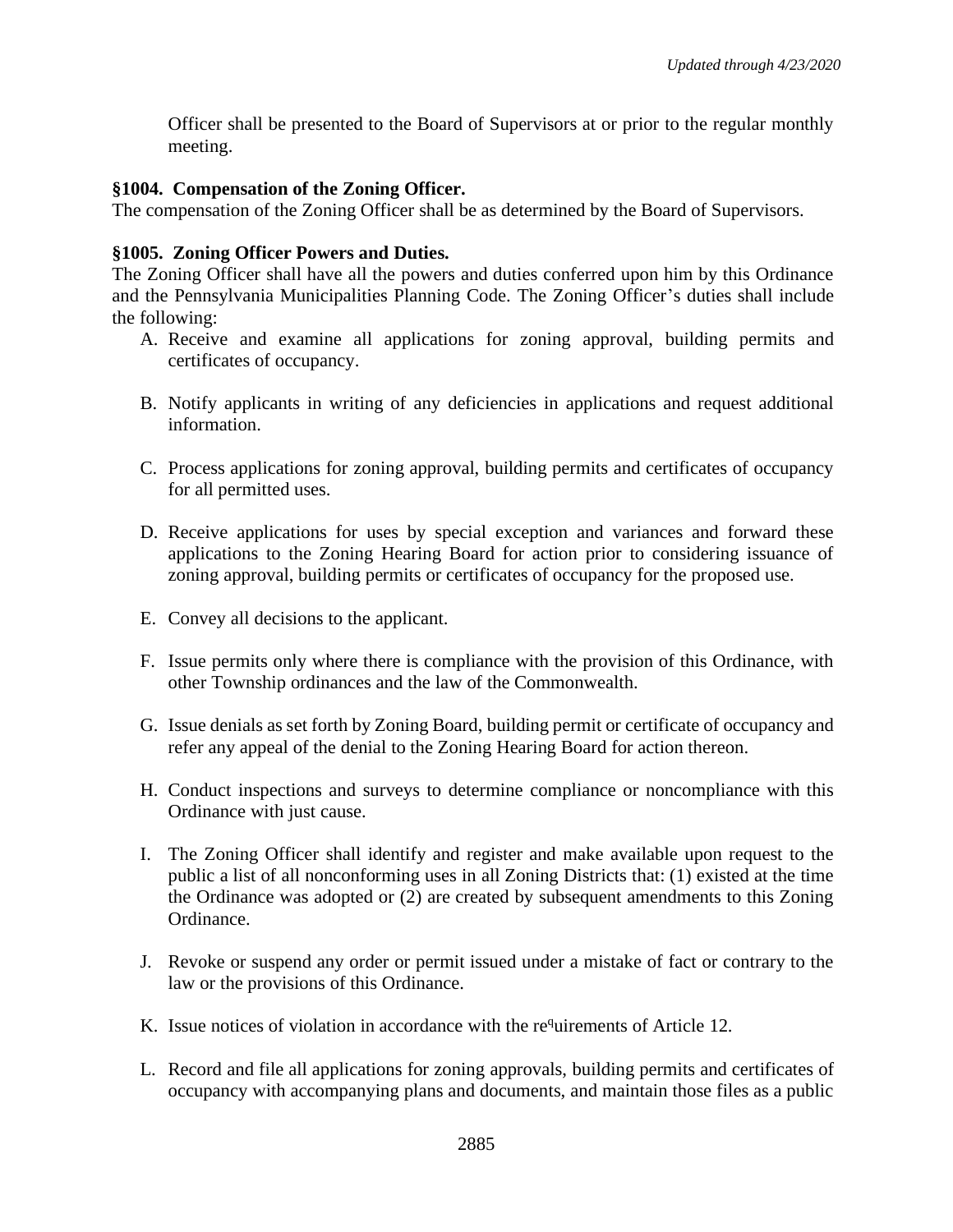record.

- M. Activities of the Zoning Officer must be reported to the Board of Supervisors, in writing, on a monthly basis, which will become part of the Board's minutes.
- N. Maintain the Zoning District Map for the Township.
- O. The Zoning Officer shall have the authority to examine, for just cause all structures and/or land for which an active or pending application for a building permit and/or certificate of occupancy has been filed for purposes of enforcing this zoning ordinance. Visual inspections may be legally made from any public right-of-way, sidewalk, or public place. The Zoning Officer may enter upon property of a private home or business from time to time during construction only during daylight hours between 8:00 a.m. and 8:00 p.m. and only after obtaining permission from a responsible adult upon presentation of proper identification. The right of inspection conferred herein shall be written out on every building permit issued and an acknowledgement that it has been read and accepted shall be signed by the applicant before a building permit may be issued.

### **Article 11 – Zoning Hearing Board and Variances.**

#### **§1101. Creation of Board.**

The Supervisors shall create a Zoning Hearing Board.

#### **§1102. Membership of Board.**

- A. The membership of the Zoning Hearing Board shall consist of five (5) residents of the Township appointed by the Supervisors. Their terms of office shall be five (5) years and shall be so fixed that the term of office of one (1) member shall expire each year. The Zoning Hearing Board members shall be required to attend a class, seminar or conference on zoning within six (6) months of his or her appointment. The Board shall promptly notify the Supervisors when vacancies occur. Appointments to fill vacancies shall be only for the unexpired portion of the term. Members of the Board shall hold no other office in the Township, including membership on the Planning Commission and Zoning Officer.
- B. In order to qualify for an appointment to and continuing membership on the Zoning Hearing Board a person must be a resident and own real property in Sewickley Township.

#### **§1103. Appointment of Alternate Members.**

- A. The Supervisors may appoint by resolution at least one (1), but no more than three (3), residents of the Township to serve as alternate members of the Board. The term of office of an alternate member shall be three (3) years. Alternates shall hold no other office in the Township, including membership on the Planning Commission and Zoning Officer.
- B. Any alternate may participate in any proceeding or discussion of the Board but shall not be entitled to vote as a member of the Board unless designated as a voting alternate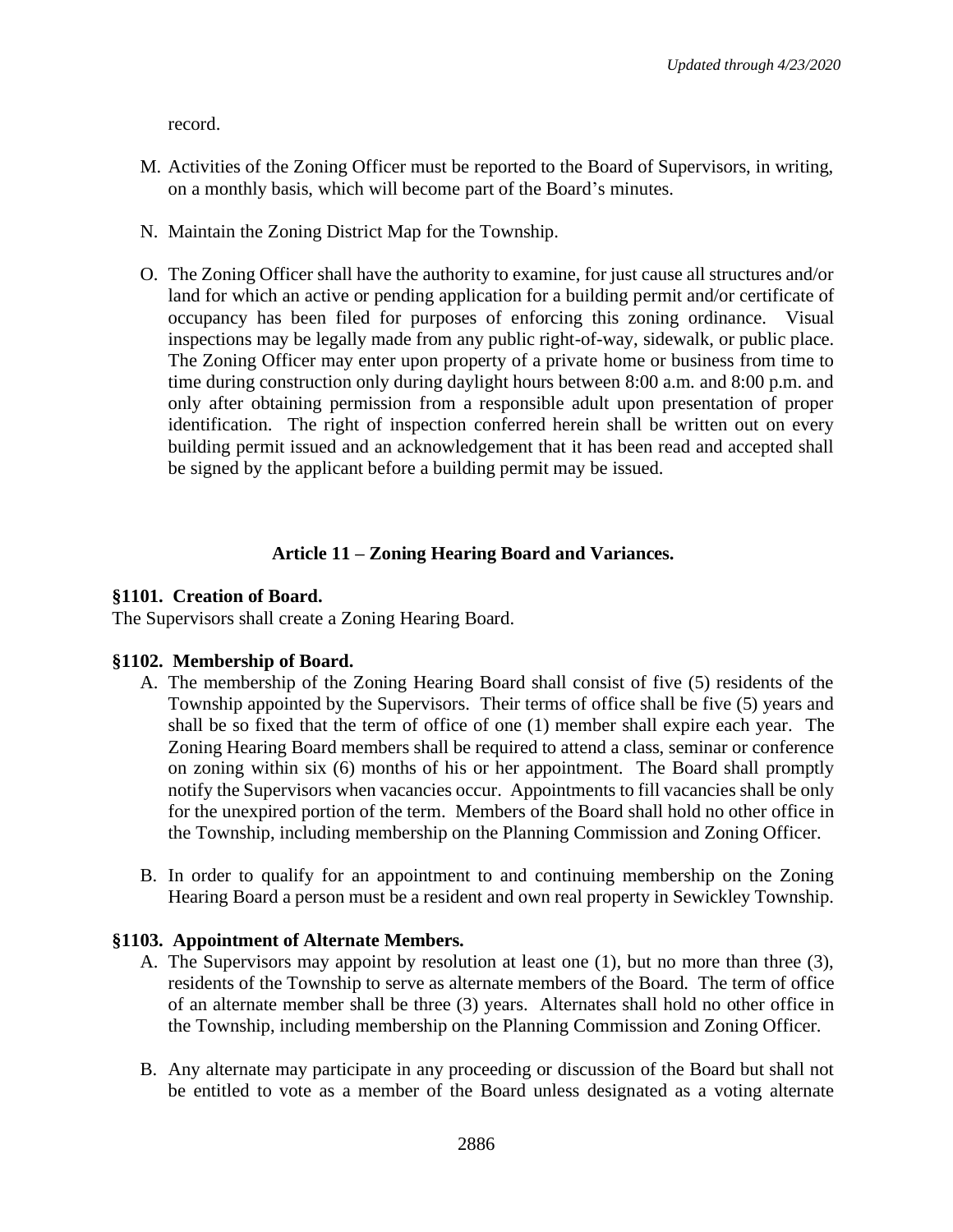member pursuant to §1104 of this Ordinance.

- C. Prerequisite for Alternate Zoning Board Members are required to attend a class, seminar or conference on zoning within six (6) months of his or her appointment.
- D. Prerequisite for Alternate Zoning Board Members are a resident of and own real property in Sewickley Township.

### **§1104. Participation by Alternate Members.**

If, by reason of absence or disqualification of a member, a quorum is not reached, the Chairman of the Board shall designate as many alternate members of the Board to sit on the Board as may be needed to provide a quorum. Any alternate member of the Board shall continue to serve on the Board in all proceedings involving the matter or case for which the alternate was initially appointed until the Board has made a final determination of the matter or case. Designation of an alternate pursuant to this subsection shall be made on a case by case basis in rotation according to declining seniority among all alternates.

#### **§1105. Removal of Members.**

Any Zoning Hearing Board member may be removed for malfeasance, misfeasance or nonfeasance in the office or for other just cause by a majority vote of the Supervisors taken after the member has received fifteen (15) days advance notice of the intent to take such vote. A hearing shall be held in connection with the vote if the member shall request it in writing.

#### **§1106. Officers.**

The Zoning Hearing Board shall elect from its own membership its officers, who shall serve annual terms as such and may succeed themselves. Officers shall include a Chairperson, Vice-Chairperson and Secretary.

#### **§1107. Quorum.**

For the conduct of any hearing and the taking of any action a quorum shall be not less than a majority of all members of the Zoning Hearing Board; provided however, when member(s) of the Zoning Hearing Board are disqualified to act in a particular matter, alternate members shall be appointed to provide a quorum.

#### **§1108. Files and Annual Report.**

The Zoning Hearing Board shall keep full public records of its business, and shall submit a report of its activities to the Supervisors monthly. A report shall be in written form and due by the following meeting. It must be approved or submitted with necessary changes before submitting to the Township Supervisors to be included with the township's next monthly meeting. No report shall be submitted more than 45 days after the ZHB meeting to the Township Supervisors.

#### **§1109. Jurisdiction of the Board.**

The Zoning Hearing Board shall have exclusive jurisdiction to hear and render final adjudication in the following matters:

A. Substantive challenges to the validity of any land use ordinance, except curative amendments brought before the Supervisors.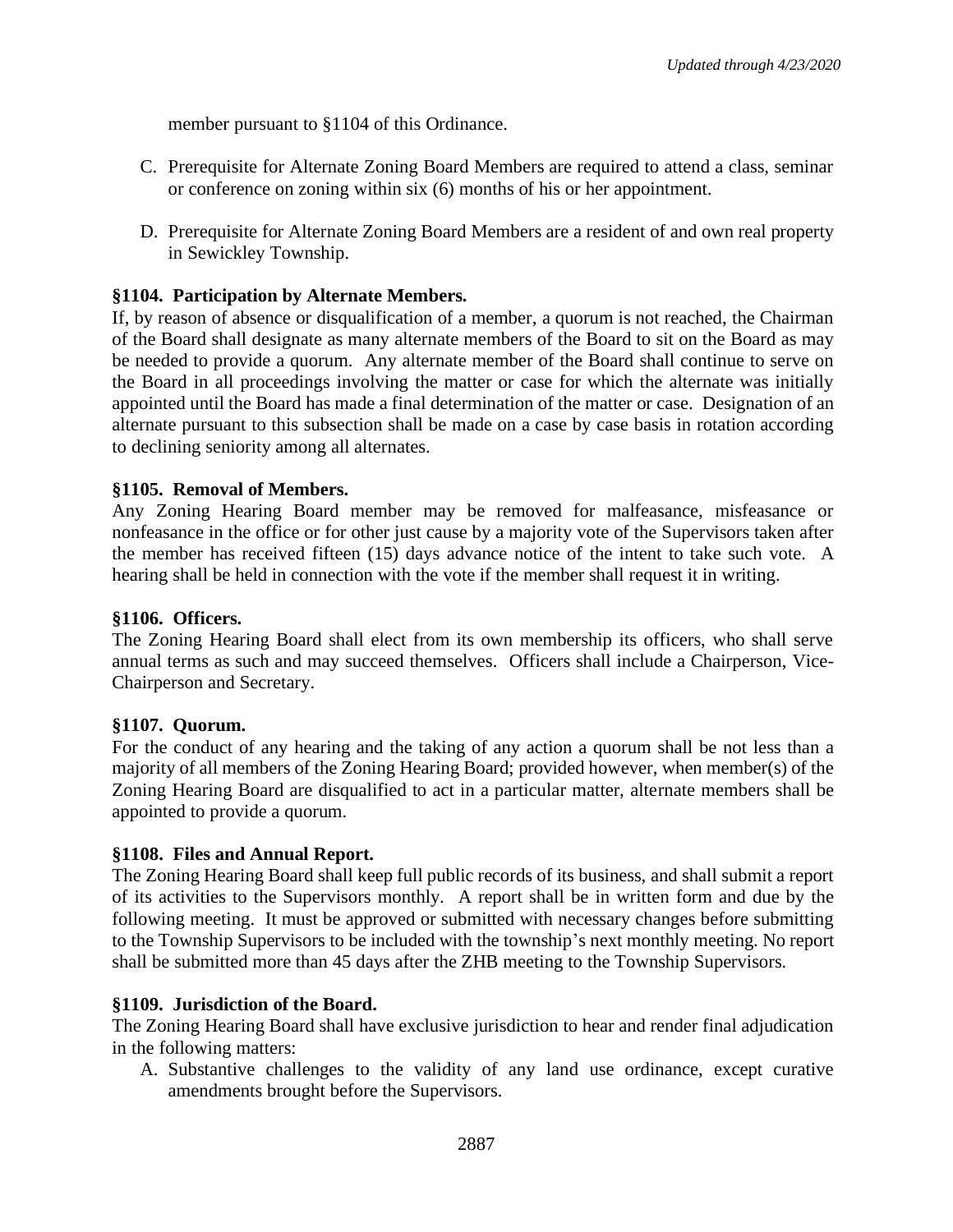- B. Challenges to the validity of a land use ordinance raising procedural questions or alleged defects in the process of enactment or adoption which challenges shall be raised by an appeal taken within thirty (30) days after the effective date of the ordinance.
- C. Appeals from the determination of the Zoning Officer, including, but not limited to, the granting or denial of any permit, or failure to act on the application therefore, the issuance of any cease and desist order, and the registration or refusal to register any nonconforming use, structure or lot.
- D. Appeals from a determination by the Township Engineer or the Zoning Officer with reference to the administration of any flood plain or flood hazard ordinance or such provisions within a land use ordinance.
- E. Applications for variances from the terms of this Ordinance.
- F. Applications for uses by special exception under this Ordinance.
- G. Appeals from the determination of the Zoning Officer or Township Engineer in the administration of any land use ordinance or provision thereof with reference to sedimentation and erosion control and storm water management insofar as the same relate to development not involving subdivision and land development or planned residential development.
- H. Revoke any order or permit issued under a mistake of fact or contrary to the law or the provision of this ordinance after an appeal.
- I. Appeals from the Zoning Officer's determination under Section 916.2 of the Pennsylvania Municipalities Planning Code (Act 247. as amended).

#### **§1110. Granting of Variances.**

The Board, upon appeal, shall have the power to authorize variances from the requirements of this Ordinance, and to attach such conditions to the variance as it deems necessary to assure compliance with the purposes of this Ordinance. A variance may be granted if all of the following findings are made where relevant in a given case:

- A. That there are unique physical circumstances or conditions, including irregularity, narrowness or shallowness of lot size or shape, or exceptional topographical or other physical conditions peculiar to the particular property and that the unnecessary hardship is due to such conditions and not the circumstances or conditions generally created by the provisions of this Ordinance in the neighborhood or district in which the property is located.
- B. That because of such physical circumstances or conditions, there is no possibility that the property can be developed in strict conformity with the provisions of this Ordinance and that the authorization of a variance is therefore necessary to enable the reasonable use of the property.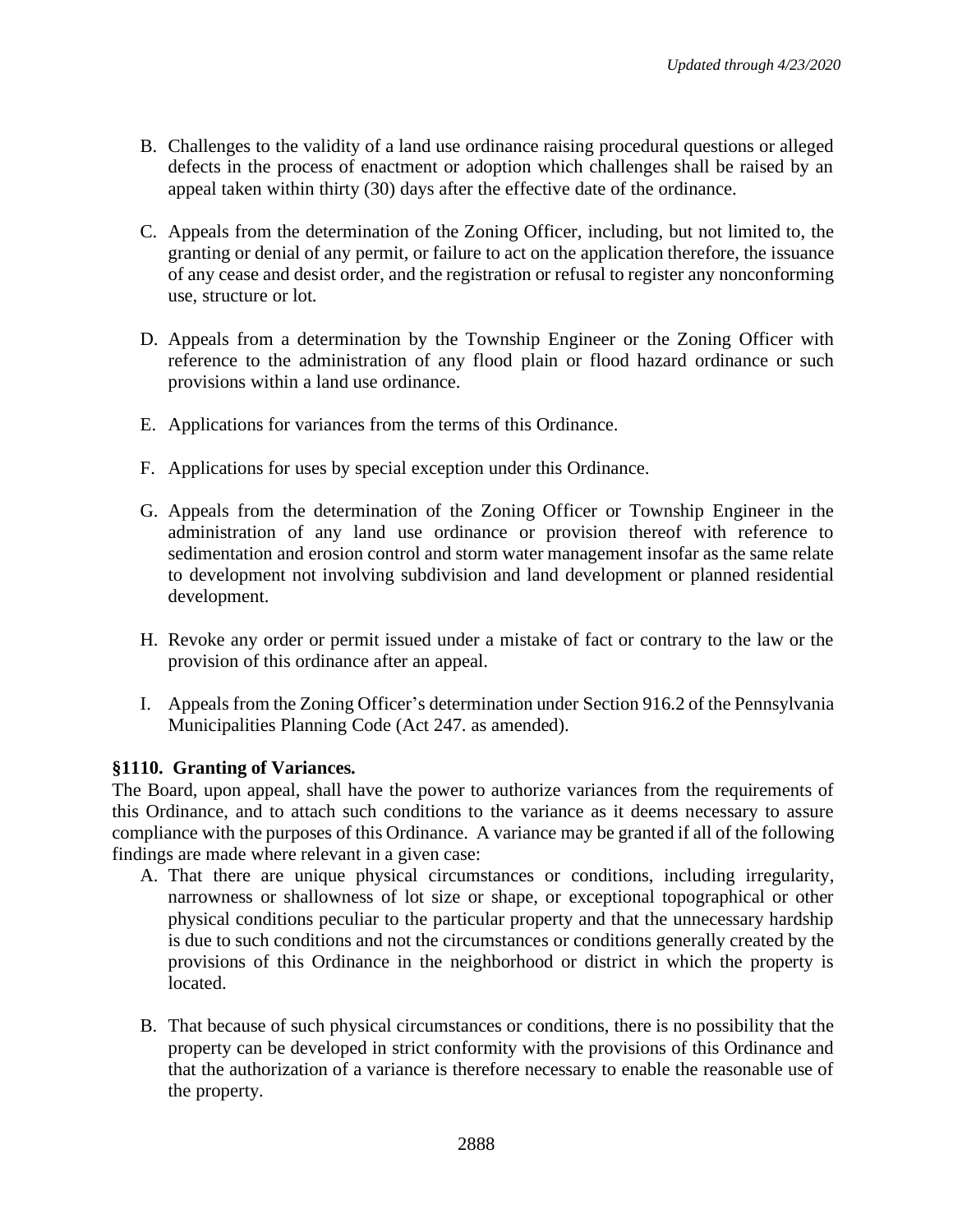- C. That such unnecessary hardship has not been created by the appellant.
- D. That the variance, if authorized, will not alter the essential character of the neighborhood or district in which the property is located, nor substantially or permanently impair the appropriate use or development of adjacent property, nor be detrimental to the public welfare.
- E. That the variance, if authorized, will represent the minimum variance necessary to afford relief and will represent the least modification possible of the regulation in issue.

### **§1111. Notice and Conduct of Hearings.**

### A. Notice.

- 1. Written notice of the hearing on any matter before the Zoning Hearing Board shall be given at least two (2) weeks prior to the public hearing, to the applicant, the Township Board of Supervisors and to any person who has made timely request for the same.
- 2. Public notice, as defined herein shall be given for the public hearing. In addition, written notice of said hearing shall be conspicuously posted on the affected tract or tracts of land or water body at least one (2) weeks prior to the public hearing.
- B. Conduct of Hearing. The Board shall conduct hearings in accordance with the following requirements:
	- 1. The hearing shall be held within sixty (60) days from the date of the applicant's request, unless the applicant has agreed in writing to an extension of time.
	- 2. The hearings shall be conducted by the Zoning Board. The decision, or, where no decision is called for, the findings, shall be made by the Board.
	- 3. The hearing shall be open to the public. The Board shall have power to require that all persons who wish to be considered parties enter appearances in writing on forms provided by the Board for that purpose.
	- 4. The chairman or acting chairman of the Board presiding shall have power to administer oaths and issue subpoenas to compel the attendance of witnesses and the production of relevant documents and papers, including witnesses and documents requested by the parties.
	- 5. The parties shall have the right to be represented by counsel and shall be afforded the opportunity to respond and present evidence and argument and cross-examine adverse witnesses on all relevant issues.
	- 6. Formal rules of evidence shall not apply, but irrelevant, immaterial or unduly repetitious evidence may be excluded.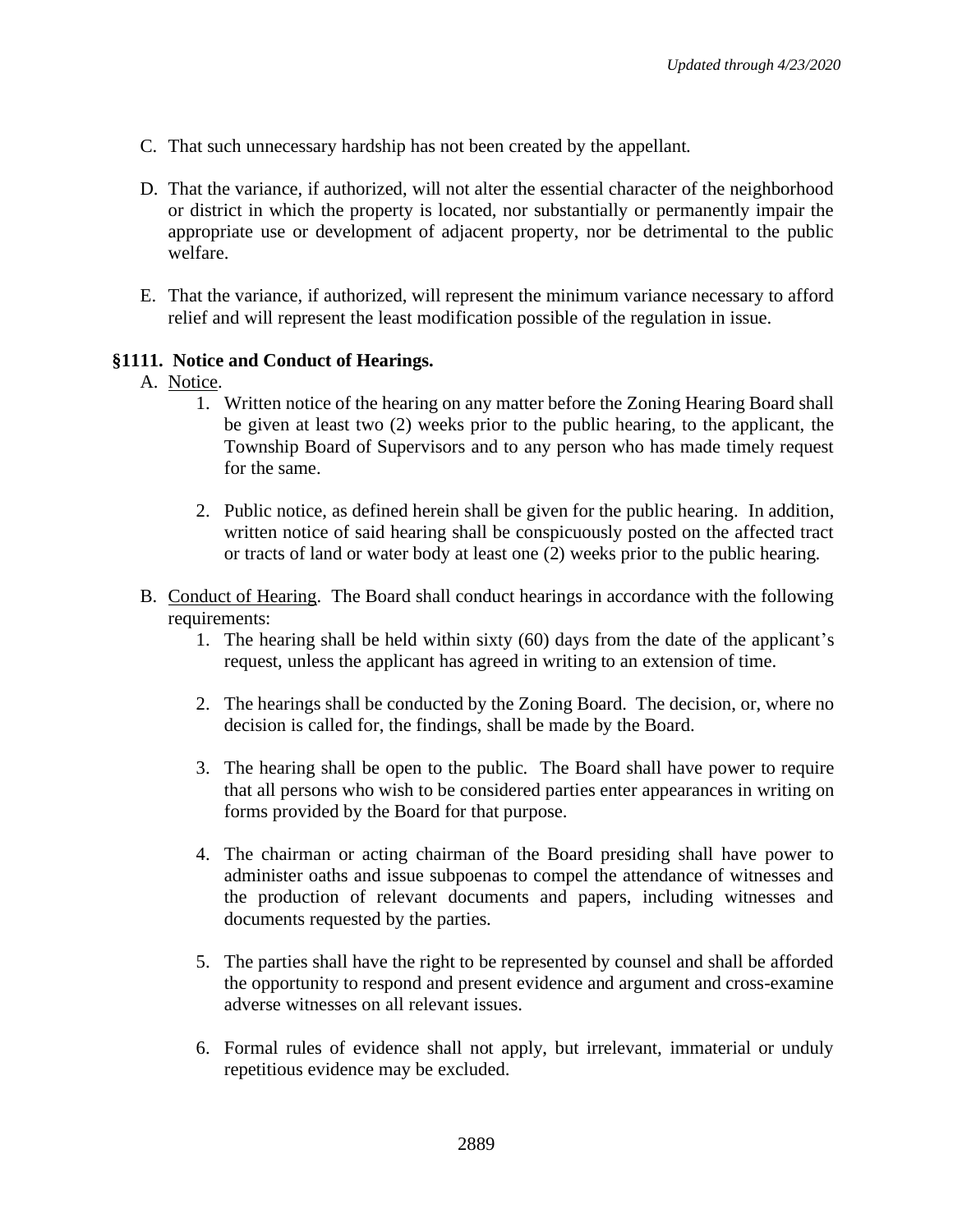- 7. The Board shall keep a stenographic record and a voice recording of its proceedings for a minimum period of two (2) years and a permanent record of its decisions.
- 8. The Board shall not communicate, directly or indirectly, with any party or his representatives in connection with any issue involved except upon notice and opportunity for all parties to participate, shall not take notice of any communication, reports, staff memoranda or other materials, except advice from their solicitor, unless the parties are afforded an opportunity to contest the material so noticed and shall not inspect the site or its surroundings after the commencement of hearings with any party or his representative unless all parties are given an opportunity to be present.
- 9. The Board shall render a written decision or, when no decision is called for, make written findings on the application within 45 days after the last hearing before the Board on that subject matter. Where the application is contested or denied, each decision shall be accompanied by findings of fact and conclusions based thereon together with the reasons therefore. Conclusions based on any provisions of any ordinance, rule or regulation shall contain a reference to the provision relied on and the reasons why the conclusion is deemed appropriate in the light of the facts found.

## **§1112. Rendering a Decision.**

The Board will render a decision within 45 days. The Board must hold the required appellate hearing within sixty (60) days of the applicant's request for a hearing. Notice of the Board's decision shall be a public record.

## **§1113. Fees.**

The Supervisors may prescribe reasonable fees with respect to hearings before the Zoning Hearing Board. Fees for said hearings may include compensation for the secretary, notice and advertising costs connected with the hearing. The costs, however, shall not include expenses of the Zoning Hearing Board for engineering, architectural or other technical consultants or expert witness costs. The fees for matters before the Zoning Hearing Board shall be established by Resolution adopted by the Board of Supervisors.

## **§1114. Stenographer's Appearance Fee and Transcripts.**

The board or the hearing officer, as the case may be, shall keep a stenographic record of the proceedings. The appearance fee for a stenographer shall be shared equally by the applicant and the board. The cost of the original transcript shall be paid by the board if the transcript is ordered by the board or hearing officer or shall be paid by the person appealing from the decision of the board if such appeal is made, and in either event the cost of additional copies shall be paid by the person requesting such copy or copies. In other cases the party requesting the original transcript shall bear the cost thereof.

## **§1115. Expenditures.**

Members of the Zoning Hearing Board may receive compensation for training and reimbursement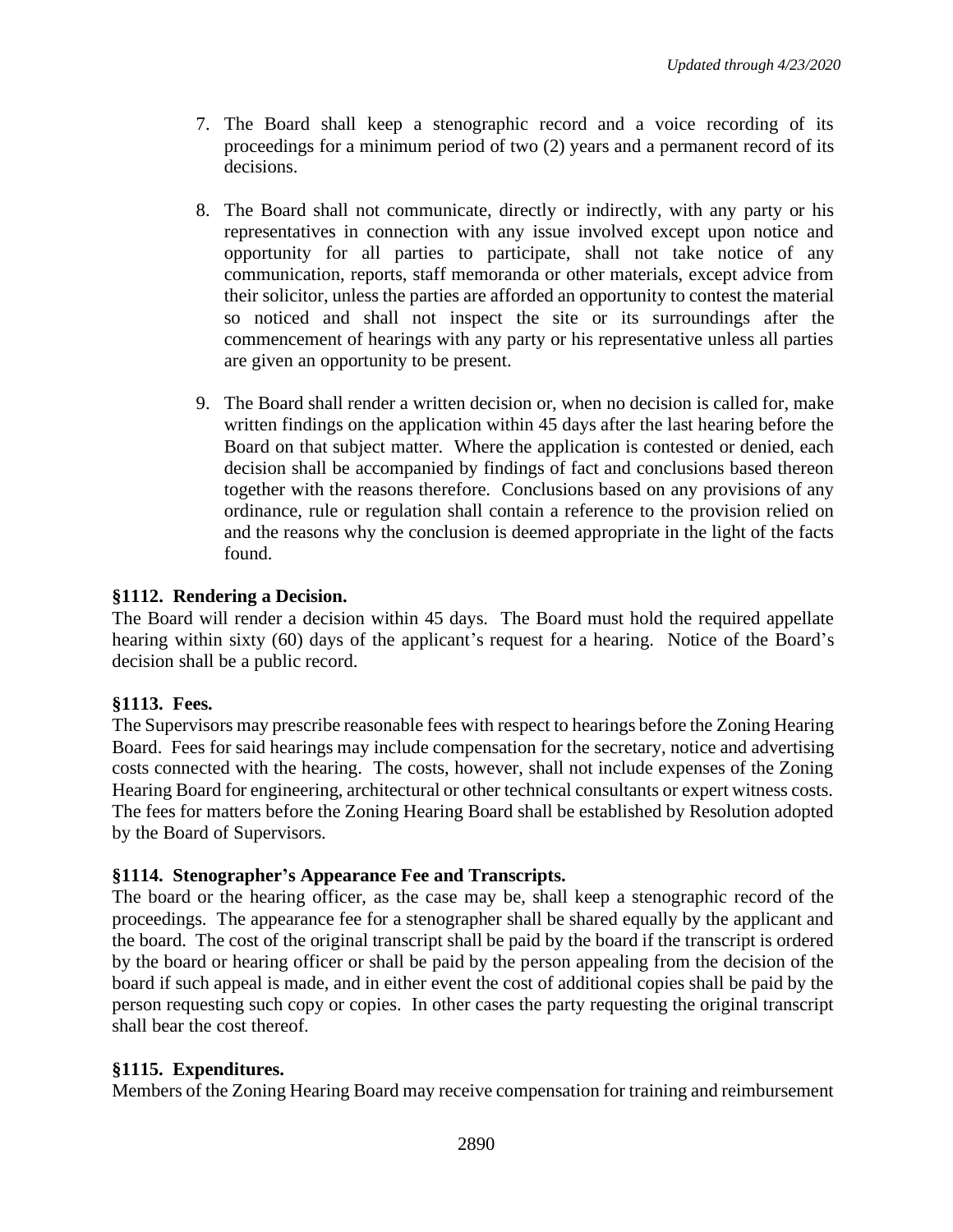of mileage. This rate will be set by the Township Board of Supervisors. Within the limits of funds appropriated by the Board of Supervisors, the Board may employ or contract for secretaries, clerks, legal counsel, consultants and other technical services.

## **§1116. Stay of Proceedings.**

Upon filing of any proceeding and during its pendency before the Board, all land development pursuant to any challenged ordinance of any agency or body, and all official action thereunder shall be stayed unless the Zoning Hearing Board or any other appropriate agency or body certifies to the Board, facts indicating that such stay would cause imminent peril to life or property, in which case the development or official action shall not be stayed otherwise than by a restraining order, which may be granted by the Board or by the Court having jurisdiction of zoning appeals on petition after notice to the Zoning Hearing Board or other appropriate agency or body. When an application for development, preliminary or final, has been duly approved and proceedings designed to reverse or limit the approval are filed with the Board by persons other than the applicant, the applicant may petition the Court haying jurisdiction of the zoning appeals to order such persons to post bond as a condition to continuing the proceedings before the Board. The question whether or not such petition should be granted and the amount of the bond shall be within the sound discretion of the Court.

## **§1117. Appeals.**

All appeals from decisions rendered by the Zoning Hearing Board shall be taken to the Westmoreland County Court of Common Pleas and shall be filed within thirty (30) days after the entry of the decision or in the case of a deemed decision, within thirty (30) days after the date upon which notice of said deemed decision is given as required by Subsection 908(9) of the Pennsylvania Municipalities Planning Code (Act 247, as amended).

## **Article 12 – Enforcement**

## **§1201. Violations.**

Failure to comply with any provisions of this Ordinance; failure to secure zoning approval or a building permit prior to the erection, construction, extension, structural alteration, addition or occupancy of a building or structure; or failure to secure a certificate of occupancy for the use or change of use or occupancy of structures or land, shall be a violation of this Ordinance.

## **§1202. Enforcement Notice.**

The Enforcement Notice shall contain the following information:

- A. The name of the owner of record and any other person against whom the Township intends to take action.
- B. The location of the property in violation.
- C. The specific violation with a description of the requirements which have not been met citing in each instance the applicable provisions of this Ordinance.
- D. The date before which steps for compliance must be commenced and the date before which the steps must be completed.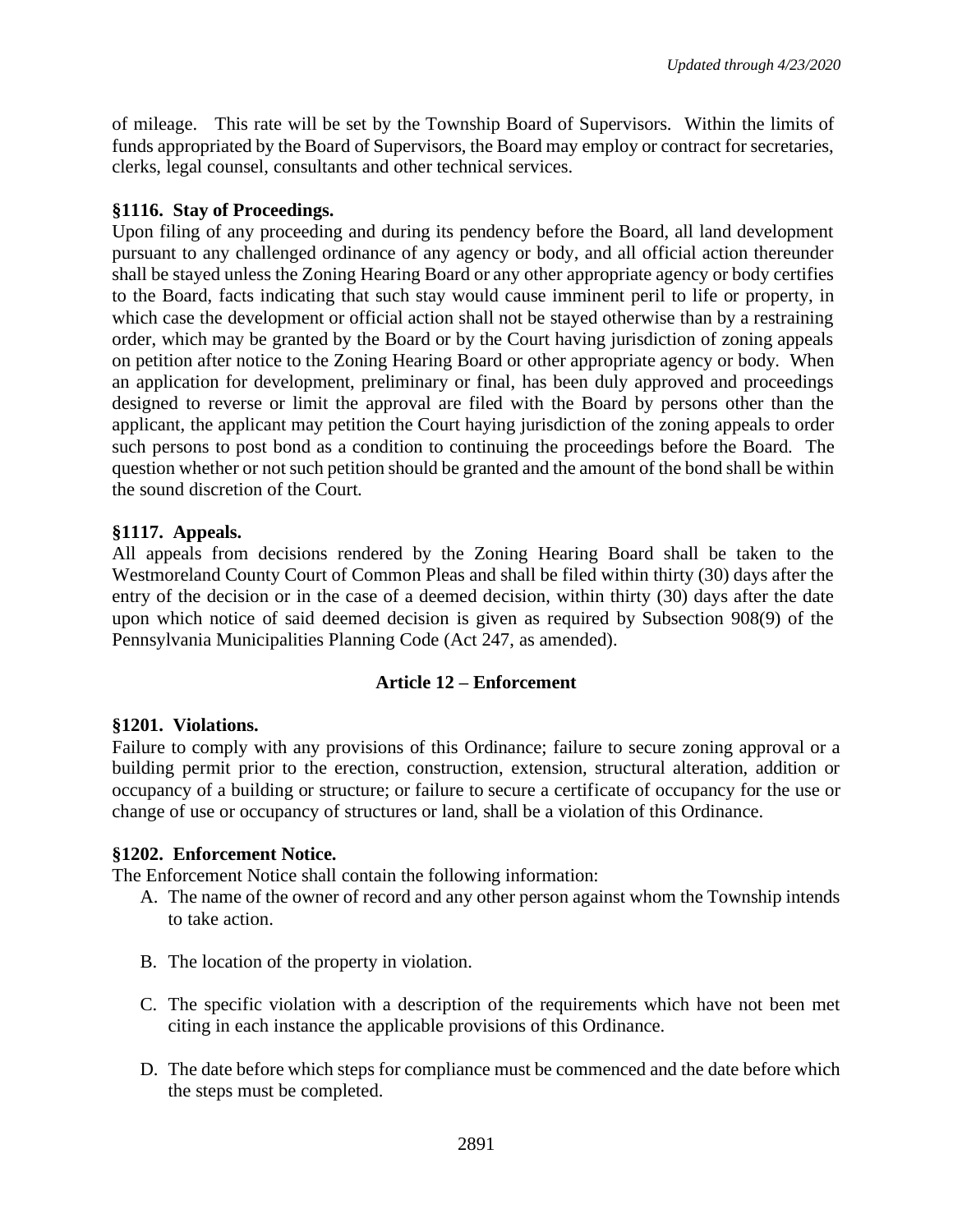- E. That the recipient of the notice has the right to appeal to the Zoning Hearing Board within a prescribed period of time in accordance with the procedures set forth in this Ordinance.
- F. That failure to comply with the notice within the time specified, unless extended by appeal to the Zoning Hearing Board, constitutes a violation, with possible sanctions clearly described.

# **§1203. Enforcement Remedies.**

- A. Any person, partnership or corporation who or which has violated or permitted the violation of the provisions of this Ordinance shall, upon being found liable therefore in a civil enforcement proceeding commenced by the Township, pay a judgment plus all court costs, including reasonable attorney fees incurred by the Township as a result thereof. No judgment shall commence or be imposed, levied or be payable until the date of the determination of a violation by the District Justice. If the defendant neither pays nor, timely appeals the judgment, the Township may enforce the judgment pursuant to the applicable rules of civil procedure.
- B. Each day that a violation continues shall constitute a separate violation, unless the District Justice, determining that there has been a violation, further determines that there was a good faith basis for the person, partnership or corporation violating this Ordinance to have believed that there was no such violation, in which event there shall be deemed to have been only one (1) such violation until the fifth  $(5<sup>th</sup>)$  day following the date of the determination of a violation by the District Justice and thereafter each day that a violation continues shall constitute a separate violation. All judgments, costs and reasonable attorney fees collected for the violation of this Ordinance shall be paid over to the Township.
- C. The Court of Common Pleas, upon petition, may grant an order of stay, upon cause shown, tolling the per diem fine pending a final adjudication of the violation and judgment.
- D. Nothing contained in this section shall be construed or interpreted to grant to any persons or entity other than the Board of Supervisors and/or the Zoning Officer the right to commence any action for initial enforcement pursuant to this action. If the Zoning Officer fails to enforce an action the Board of Supervisors has the right to pursue enforcement.

## **§1204. Causes of Action.**

In case any building, structure, landscaping or land is, or is proposed to be, erected, constructed, reconstructed, altered, converted, maintained or used in violation of any ordinance enacted under this act or prior enabling laws, the governing body or, with the approval of the governing body, an officer of the municipality, or any aggrieved owner or tenant of real property who shows that his property or person will be substantially affected by the alleged violation, in addition to other remedies, may institute any appropriate action or proceeding to prevent, restrain, correct or abate such building, structure, landscaping or land, or to prevent, in or about such premises, any act, conduct, business or use constituting a violation. When any such action is instituted by a landowner or tenant, notice of that action shall be served upon the municipality at least 30 days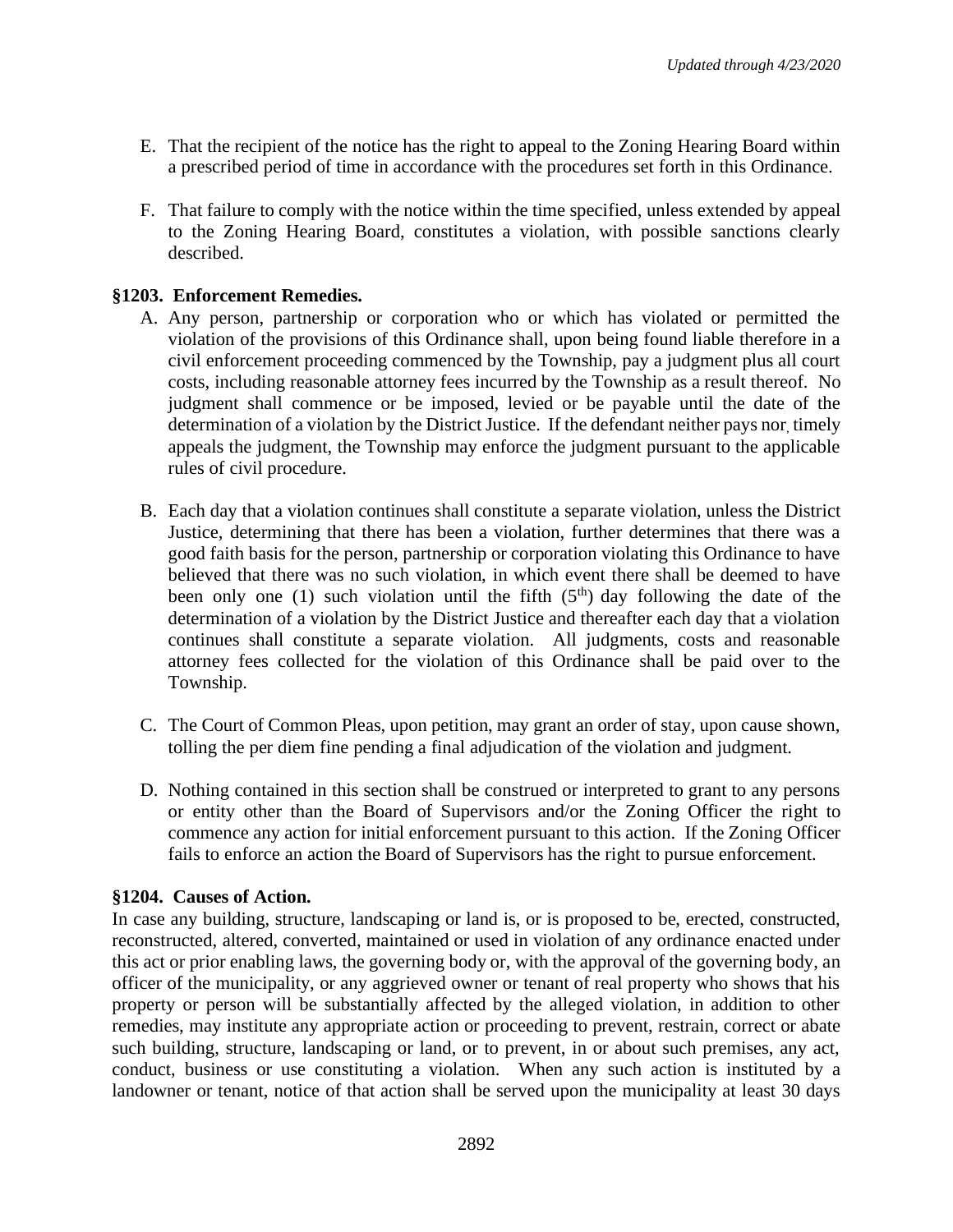prior to the time the action is begun by serving a copy of the complaint on the governing body of the municipality. No such action may be maintained until such notice has been given.

### **§1205. Applications for Permits; Coordination.**

In all cases, any application for a permit of any of the types described in this Ordinance shall be decided not only on the basis of compliance with this Zoning Ordinance, but also on the basis of compliance with all other applicable Township ordinances and all other applicable rules and regulations of the various Township authorities and agencies which might be concerned, as well as State and Federal requirements and permits.

### **§1206. Prosecution of Violation.**

If the Enforcement Notice is not complied with, the Zoning Officer or the Board of Supervisors shall request the Township Solicitor to institute appropriate proceedings to correct such violations. Such proceedings are provided for and shall be in accordance with Article VI of the Planning Code (Act 247 of 1968, as amended).

# **Article 13 – Building Permits and Certificates of Occupancy**

### **§1301. When Required.**

- A. New construction cannot commence until a zoning certificate has been issued by the Zoning Officer.
- B. In the instances where a building permit is required and applied for, a zoning certificate shall be prerequisite to the building permit. In those instances where no building permit is required, an application for a certificate for a new or changed use of land or structure shall include an application for a zoning certificate.
- C. In the case of a use by special exception, the Zoning Officer shall refer the application to the Zoning Hearing Board, for a decision granting zoning approval, prior to issuing a zoning certificate. Whenever the approval of a use by special exception includes conditions attached to the approval, said conditions shall be incorporated into the zoning certificate.
- D. In the case of a permitted use, the Zoning Officer shall not issue the zoning certificate unless and until all applicable regulations of this Ordinance have been met and, in the case of a use for which land development plan approval is required by the Township Subdivision and Land Development Ordinance, unless and until final approval of the land development plan has been granted by a decision of the Supervisors. Whenever final approval of a land development plan is subject to conditions, those conditions shall be incorporated into the zoning certificate.

## **§1302. Application for Zoning Certificate.**

All applications for zoning certificates shall be made in writing by the owner or his authorized agency on a form furnished by the Township and shall include a statement of the agency on a form furnished by the Township. Applications shall also include a statement of the intended use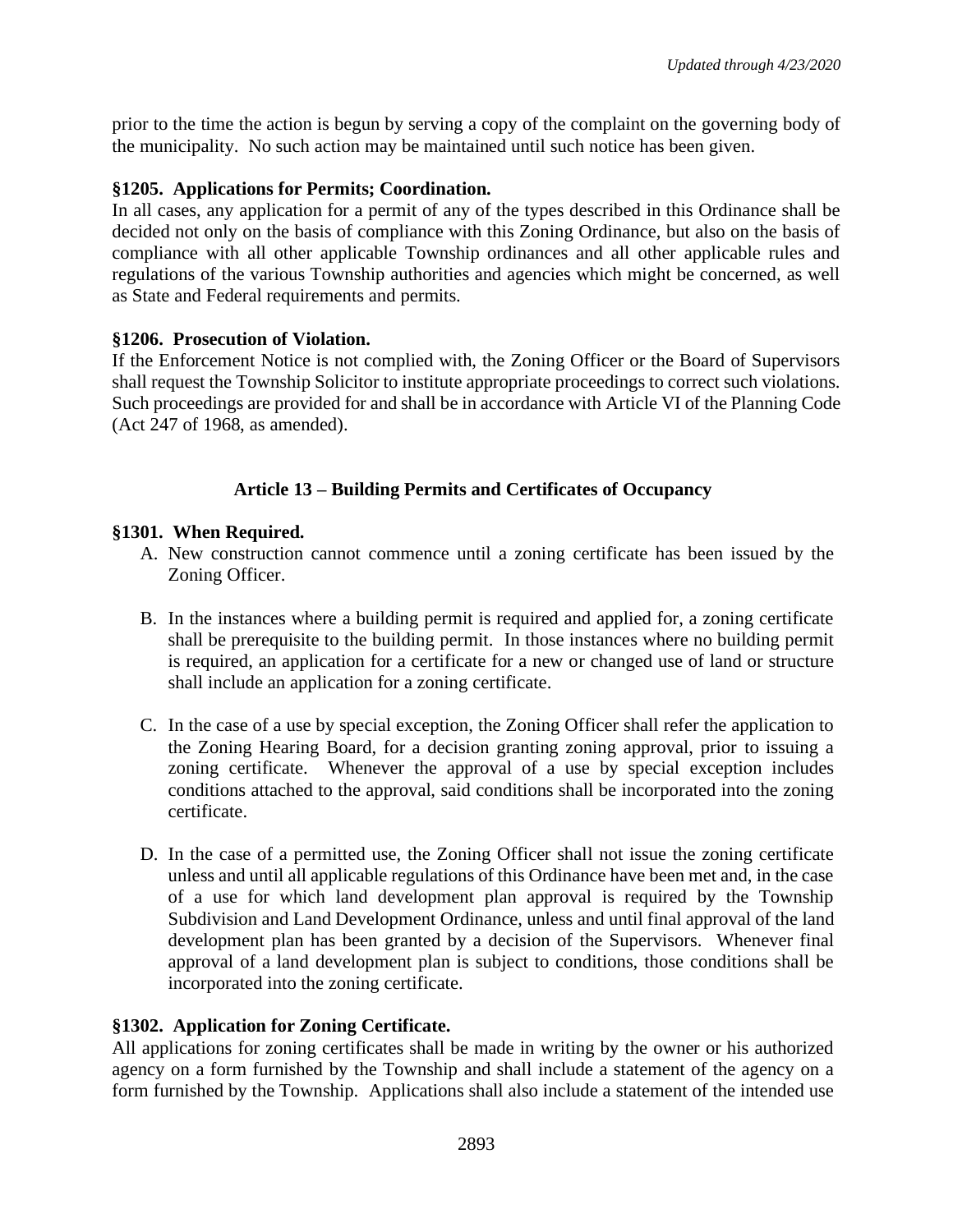of the building, a property survey, and copies of all required County, State and/or Federal permits as approved by the appropriate agency. At a minimum, applications shall include the following:

- A. The property survey shall be drawn to scale, showing: key location map; graphic scale; North arrow; closest intersecting public road; exact dimensions and total acreage of the lot(s) or parcel; zoning of lots and zoning of all abutting properties; exact location and exterior dimensions of the existing and proposed building(s) or other structure(s); exact location and area of all existing and proposed water courses, drainage ways, rights-of-way and easements; exact location of existing and proposed driveways, streets and roads within, adjacent and opposite to the lot(s)or parcel; exact location of existing and proposed off-street parking and loading; exact dimensions of front, side and rear yards for all principal and accessory uses; and any other additional data as may be deemed necessary and be requested by the Zoning Officer to determine compliance with this Ordinance.
- B. The Zoning Officer may require an applicant to furnish a survey of the property by a Pennsylvania Registered Land Surveyor when complete and accurate information is not readily available from existing records.
- C. All applications for a zoning certificate shall be accompanied by a fee. The fee is established for a zoning certificate by Resolution of the Board of Supervisors.

## **§1303. Approval of Zoning Certificate.**

Upon approval of the application for a zoning certificate, one (1) copy of the approved Certificate shall be returned to the applicant. One (1) copy of such Certificate shall be kept on file in the Township Office.

## **§1304. Denial of Zoning Certificate.**

In the event of a denial, the Zoning Officer shall state in writing the reason(s) for such denial including the citation of the specific section(s) of this or other pertinent ordinances that have not been met.

## **§1305. Inspection.**

The Zoning Officer may make inspections on the property for which an application for a zoning certificate has been submitted or issued.

## **§1306. Failure to Obtain Zoning Certificate.**

Failure to obtain a zoning certificate shall be a violation of this Ordinance and shall be subject to the enforcement remedies of this Ordinance.

## **§1307. Certificate of Occupancy.**

A certificate of occupancy indicating compliance with the provisions of this Ordinance shall be required prior to:

- A. Occupancy of any structure governed by an approved building permit.
- B. A change in the use of an existing building, structure, water body or land area except for the same use operated by a different owner.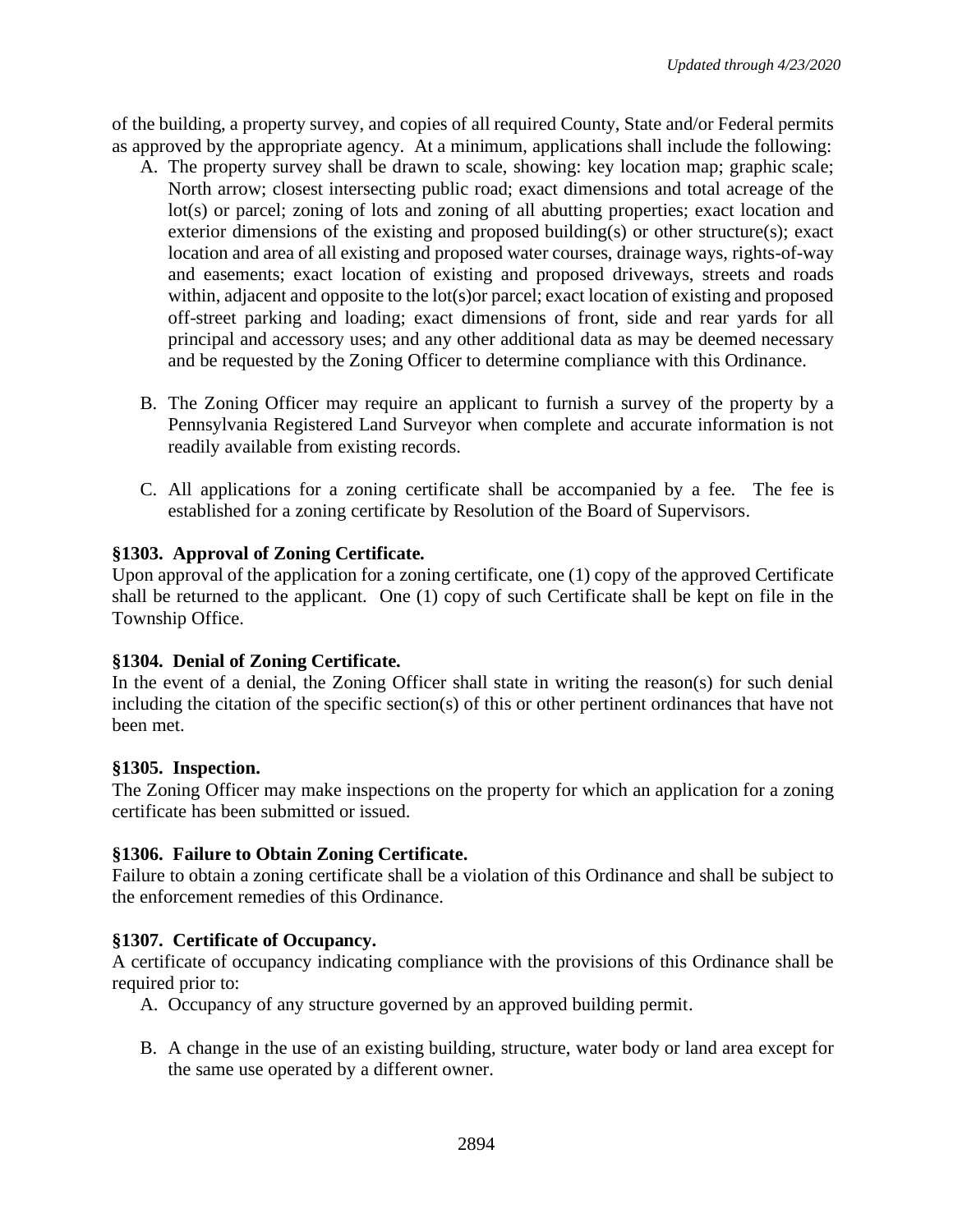# **§1308. Application for Certificate of Occupancy.**

All requests for a certificate of occupancy shall be made in writing, on a form furnished by the Township, completed by the owner, or other authorized agent and shall include a statement of the type of proposed use intended for the building, structure, land or water body.

- A. A certificate of occupancy for a change of use in an existing building or structure shall be applied for and shall be issued before the new use is established.
- B. It shall be the duty of the Zoning Officer to review the application to determine if all necessary information has been submitted, to request more information of the applicant or officially receive the application.
- C. All applications for certificate of occupancy shall be accompanied by a fee as set forth by Resolution.

## **§1309. Issuance of Certificate of Occupancy.**

Applications for a certificate of occupancy shall be reviewed by the Zoning Officer. The Zoning Officer shall issue the findings or approval of the application. Upon approval of the request for a certificate of occupancy, one (1) copy of the certificate shall be given to the applicant, and one (1) copy of the certificate shall be kept on file in the Township Office.

### **§1310. Denial of Certificate of Occupancy.**

In the event of denial, the Zoning Officer shall forward to the applicant, a written statement containing the reason(s) for such denial and shall cite the specific requirements of this Ordinance that have not been met.

#### **§1311. Time Limitations.**

A certificate of occupancy shall remain valid for as long as the structure or building is used in the manner the certificate has been issued for.

## **§1312. Temporary Certificate of Occupancy.**

A temporary certificate of occupancy may be issued by the Zoning Officer for a period not exceeding 12 months to permit partial occupancy of a residential single family dwelling while work is being completed, provided such temporary certificate of occupancy may require such conditions and safeguards as may be warranted, including posting of surety, to protect the health and safety of the occupants and the public and guarantee compliance with the provisions of this Ordinance or any conditions attached to the zoning certificate.

## **§1313. Failure to Obtain a Certificate of Occupancy.**

Failure to obtain a certificate of occupancy shall be a violation of this Ordinance and shall be subject to enforcement remedies as provided in this Ordinance.

## **Article 14 – Amendment to the Ordinance**

## **§1401. Procedure for Amendments.**

The regulations of this Ordinance and the Zoning District Map may be amended from time to time,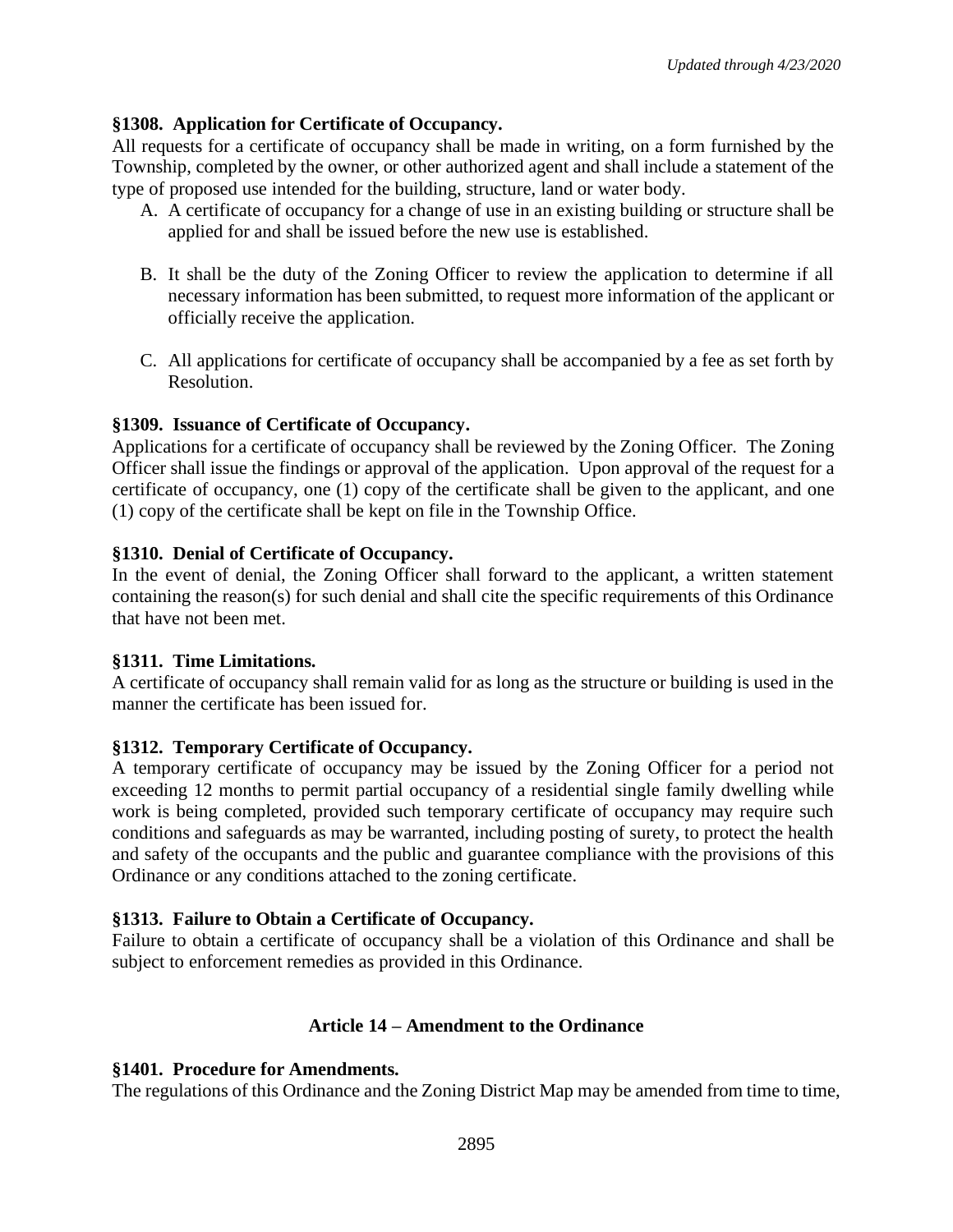either upon recommendation of the Planning Commission, upon the initiation of the Supervisors or upon petition of landowners to the Supervisors. Any amendment to this ordinance shall be considered by the Board of Supervisors following a public hearing after public notice has been given in accordance with the procedures set forth in the Pennsylvania Municipalities Planning Code. Costs of advertising shall be paid by the Township except in the case of a petition by landowners when the costs shall be the responsibility of the applicant. (Amended by Ordinance No. 2013-8, adopted 11/20/13).

### **§1402. Petitions by a Landowner.**

Petitions for amendments shall be filed with the Township at twenty one (21) days prior to the Planning Commission meeting at which the petition is to be heard. In the case of a petition for reclassification of property, the petitioners, upon such filing, shall submit a legal description of the property proposed to be rezoned. All petitions shall include a statement justifying the request and a filing fee. The Planning Commission shall review the proposed amendment and report its findings and recommendations in writing to the Supervisors.

### **§1403. Amendment Initiated by the Planning Commission.**

In the event that a proposed amendment to the Zoning Ordinance is initiated by the Planning Commission, such recommendation shall be forwarded to the Township Supervisors within thirty (30) days of the meeting in which the proposed amendment was considered.

### **§1404. Referral to the Westmoreland County Planning Department.**

Any proposed amendment shall be presented to the Westmoreland County Planning Department for review, written findings and recommendations at least thirty (30) days prior to the public hearing of the Supervisors. The Supervisors shall not hold a public hearing upon such amendments until the required reviews are received or the expiration of thirty (30) days from the date of referral, whichever comes first. A public hearing must be held within thirty (30) days of Westmoreland County's findings. Such amendment shall be sent by Certified Mail to the County Planning Department, return receipt requested, or by personal delivery by a Township representative to the County Planning Department.

#### **§1405. Posting of Property and Mailed Notices to Property Owners.**

If the proposed amendment involves a change to the Zoning District Map, notice of the public hearing shall be conspicuously posted by the Township at points along the boundary of the affected property at points deemed sufficient to notify potentially interested citizens. Said posting shall occur at least one week prior to the date of the hearing. As additional notice to potentially interested citizens, notice of the public hearing providing the date, time and place and the nature of the application for the change in the Zoning District Map shall be mailed to all adjacent property owners and all property owners within two-hundred (200) feet of the property lines of the area being requested for rezoning. The Township shall utilize the latest tax mailing addresses for this mailing. Costs of advertising shall be paid by the Township except in the case of a petition by landowners when the costs shall be the responsibility of the applicant. (Amended by Ordinance No. 2013-8, adopted 11/20/13).

#### **§1406. Public Notice and Public Hearing.**

Before acting on any proposed amendment, the Supervisors shall hold a public hearing thereon.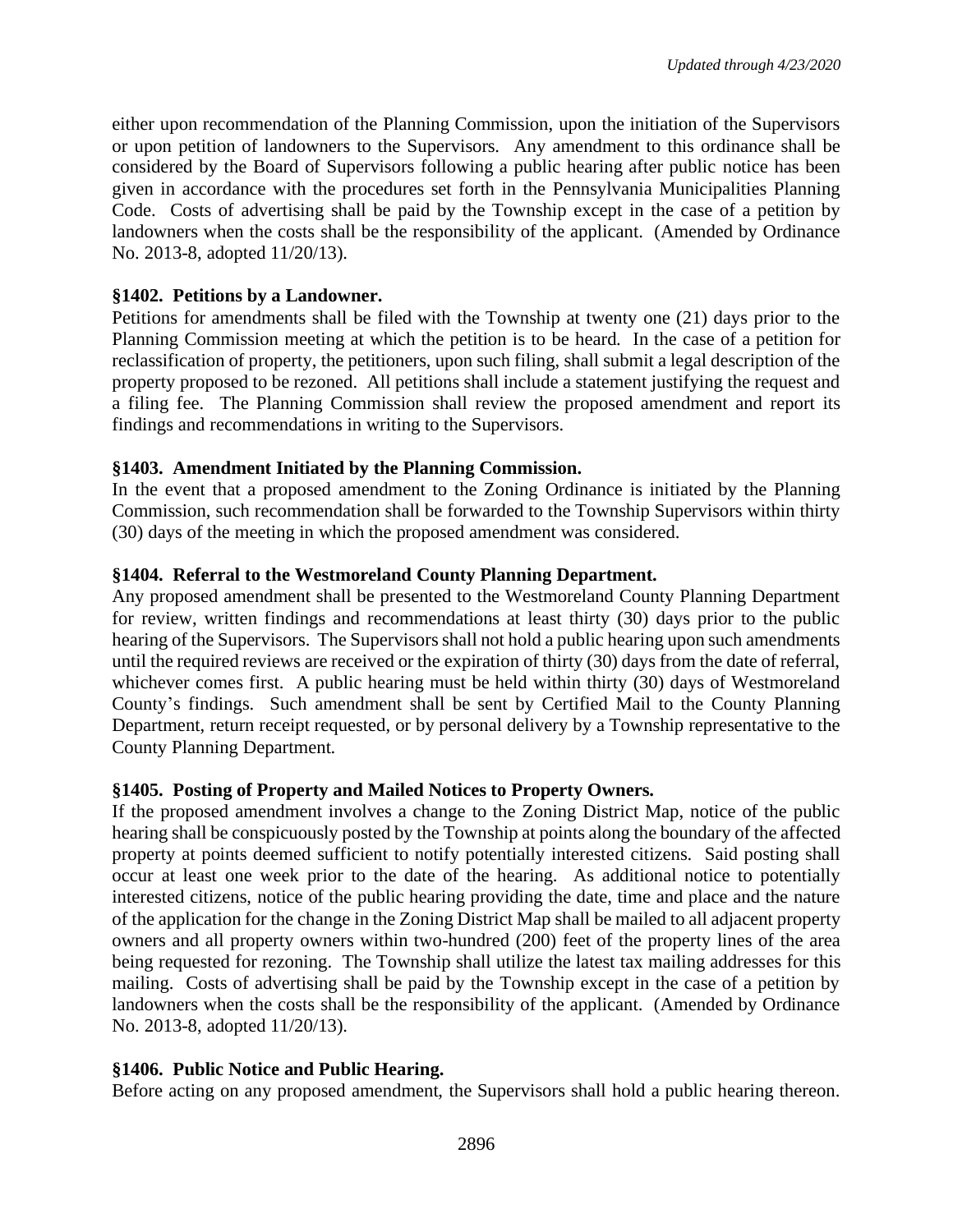Public Notice, as defined by this Ordinance, shall be given containing a brief summary of the proposed amendment and reference to the place where copies of the same may be examined.

### **§1407. Re-Advertisement.**

If after any public hearing is held upon a proposed amendment, the amendment is substantially changed or revised to include land not previously affected by the amendment, the Board of Supervisors shall hold another public hearing, pursuant to public notice, before proceeding to vote on the amendment.

**§1408. Reserved.** (Amended by Ordinance No. 2013-8, adopted 11/20/13).

### **§1409. Filing Amendment with County Planning Commission.**

Within thirty (30) days after enactment, a copy of the amendment to this Ordinance shall be forwarded to the Westmoreland County Planning Department.

### **§1410. Landowner Curative Amendments.**

A landowner who desires to challenge on substantive grounds the validity of this Ordinance of the Zoning District Map or any provision of this Ordinance, which prohibits or restricts the use of development of land in which he has an interest, may submit an application for curative amendment and substantive challenge to the validity of the Zoning Ordinance to the Supervisors. Such application shall include the following:

- A. All items required for a zoning amendment set forth in Article 14;
- B. A written request that the challenge and proposed amendment be heard and decided as provided in Section 916.1 of the MPC, and including the reasons for the challenge;
- C. Plans and explanatory materials describing the use of development proposed by the landowner in lieu of the use or development permitted by the challenged ordinance or map. Such plans or other materials shall not be required to meet the standards prescribed for preliminary, tentative or final approval or for the issuance of a zoning approval, so long as they provide reasonable notice of the proposed use or development and a sufficient basis for evaluating the challenged ordinance or map in light thereof;
- D. An amendment or amendments to the ordinance proposed by the landowner to cure the alleged defects in this Ordinance.

## **Article 15 – Definitions**

#### **§1501. General Interpretation.**

For the purpose of the Zoning Ordinance, certain terms, phrases and words shall have the meaning given herein. Words used in the present tense include the future, words in the singular includes the plural, the word "used" shall be construed as though followed by the words "or intended or designed to be used", the words "building", "structure", and "land" or "premises" shall be construed as though followed by the words "or any portion thereof', and the word "structure" includes the word "building". The word "shall" is always mandatory and not merely directory.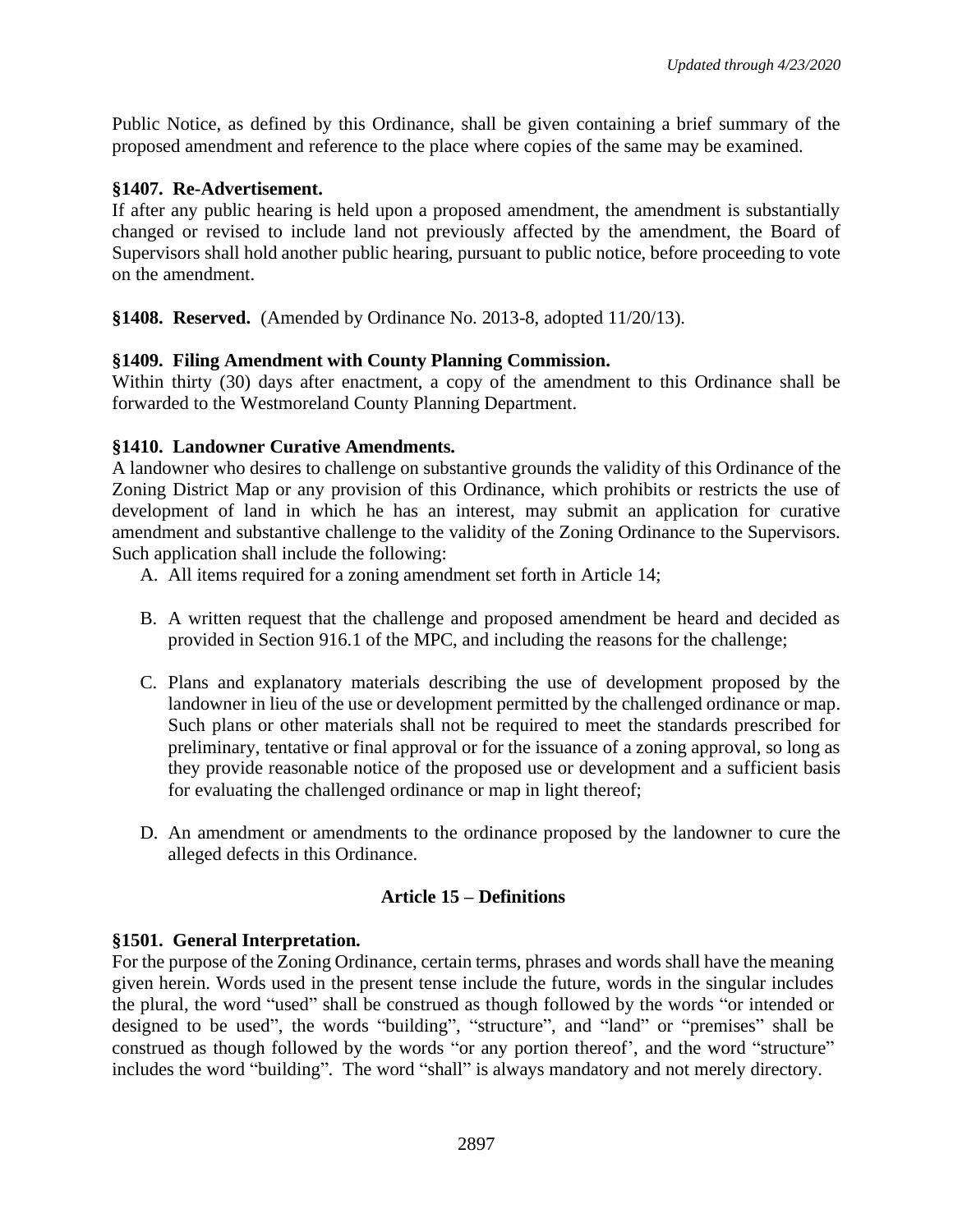## **§1502. Definition of Terms.**

- A. ABANDONMENT The surrender, relinquishment, disclaimer, or cession of property or of rights. Voluntary relinquishment of all right, title, claim and possession with the intention of not reclaiming it.
- B. ACCESSORY BUILDING A use or structure, located on the same lot with the principal use or structure, that is subordinate and incidental to the principal structure or use of the property and which may occupy a separate structure and/or area on or in the ground, including, but not limited to storage sheds, barns, detached garages or other storage structures, off-street parking, signs, off-street loading, gazebos, children's playhouses, greenhouses for personal use, garages, swimming pools, decks, fences, patios and similar structures.
- C. ACCESSORY USE A use of land or of a building or portion thereof customarily incidental and subordinate to the principal use of the land or building and located on the same lot with the principal use. An accessory use has the characteristics of being commonly, habitually, and by long established practice reasonably associated with the principal or primary use.
- D. ADULT DAY CARE The care, supervision, and guidance of an adult over the age of eighteen (18) years, for periods of less than 24 hours, but not including personal care homes or nursing homes.
- E. AGRICULTURE Any principal or accessory use of land or water, used for farming, horticulture, floriculture, arboriculture or aquaculture and silviculture. These include the customary and generally accepted activities, practices and procedures that farmers adopt, use or engage in year after year in the production and preparation for market for poultry, livestock and their products. The term Agriculture also includes any use of land or water, formerly used for agricultural purposes, as defined above, but which is currently fallow or is being conserved for future agricultural use. The term Agriculture does not include animal husbandry as defined herein.

This municipality encourages the continuity, development and viability of agricultural operations within its jurisdiction. This municipality prohibits public nuisances but excludes from the definition of such nuisance any agricultural operations so long as the agricultural operation does not have a direct adverse effect on the public health and safety.

- F. AGRICULTURAL BUSINESS Any business establishment related to the processing and/or sale of agricultural products or supplies.
- G. ANIMAL HOSPITAL An establishment for the medical or surgical treatment of animals, including the boarding of hospitalized animals.
- H. ANIMAL HUSBANDRY The breeding, raising or care of animals or livestock, including fowl and aquatic animals, but not including household pets as defined in this Ordinance.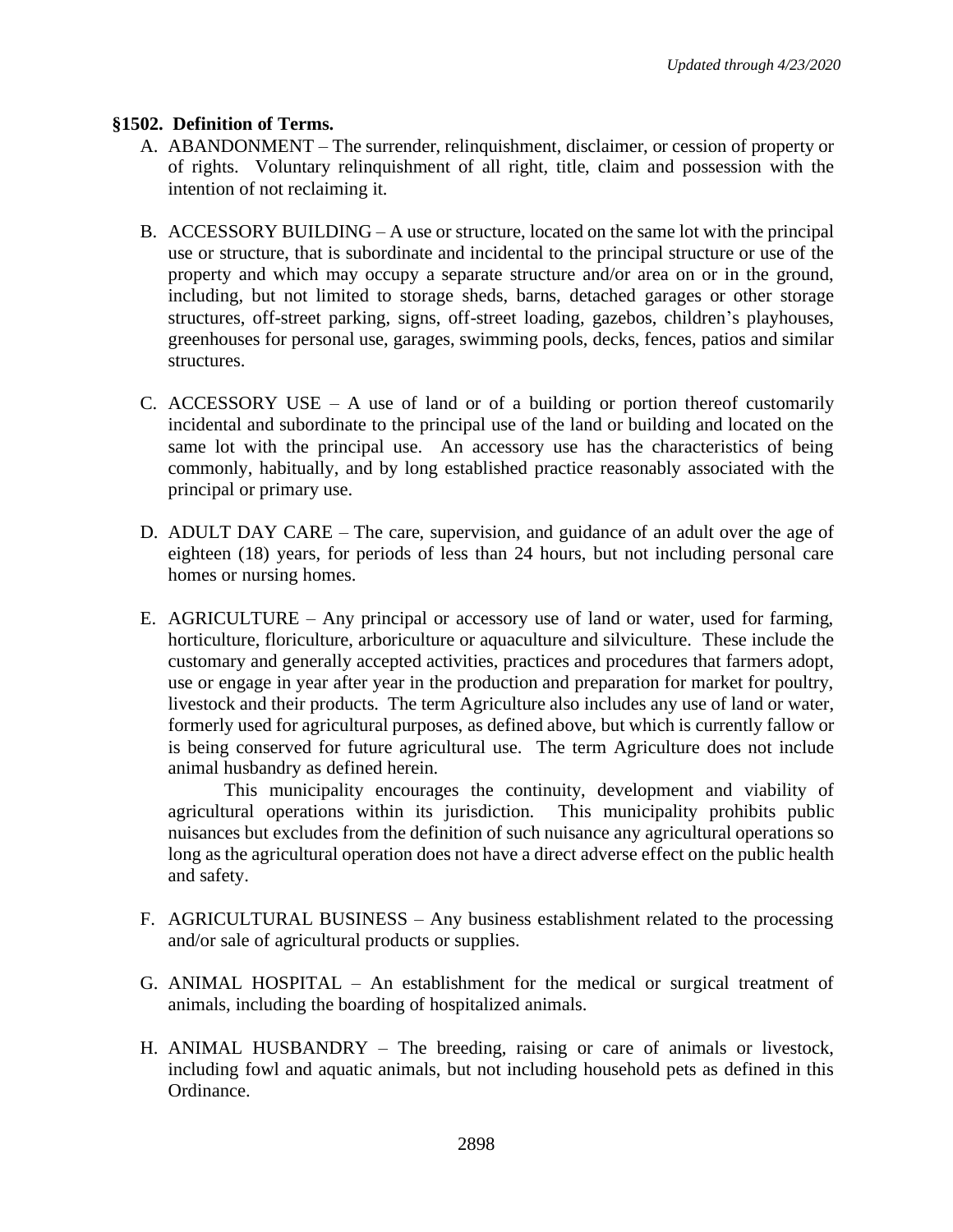- I. APARTMENT BUILDING A building containing five (5) or more dwelling units, regardless of configuration of units or points of access to the dwelling units.
- J. AUTOMOBILE SALE YARD The rental or sales of automobiles, motorcycles or trucks classified as a motor vehicle under the Pennsylvania Motor Vehicle Code.
- K. AUTOMOBILE SERVICE STATION A retail establishment which provides for one (1) or more of the following activities:
	- 1. The following operations, if conducted within a structure as defined by this Ordinance: lubrication of motor vehicles; replacement of exhaust systems; brake servicing limited to servicing and replacement of brake cylinders, lines and brake shoes; wheel balancing; the testing, adjustment and replacement or servicing of carburetors, filters, generators, points, rotors, spark plugs, voltage regulators, water and fuel pumps, water hoses and wiring;
	- 2. The operation of a convenience food store, provided retail sale of petroleum products is a part of the operation; and/or
	- 3. The servicing of motor vehicles and operations incidental thereto and limited to the retail sale of petroleum products, and which may include one (1) or more of the following activities: retail sales and installation of automotive accessories; automobile washing by hand; undercoating and rust-proofing; waxing and polishing of automobiles; tire changing and repairing (excluding recapping); battery service, changing and replacement, excluding repair and rebuilding; radiator cleaning and flushing, excluding steam cleaning and repair; installation of accessories; and State Inspection.
- L. BED AND BREAKFAST A private owner-occupied business with 2 to 10 guest rooms where overnight accommodations and a morning meal are provided to transients for compensation.
- M. BUFFER A strip of land, fence or trees between one use and another for screening purposes, which is designed to set apart one land use from another.
- N. BILLBOARD A sign, upon which advertising matter of any character is printed, posted or lettered, whether freestanding or attached to a surface of a building or other structure.
- O. BUILDING A combination of materials forming any structure that is erected on the ground and permanently affixed thereto, designed, intended, or arranged for the shelter, enclosure, housing or structural support of persons, animals, processes, equipment, goods or materials of any kind. Building shall not include driveways, parking spaces or parking lots.
- P. BUILDING LINE A line parallel to a street right-of-way, edge of a stream, or other property line established on a parcel of land or lot, for the purpose of prohibiting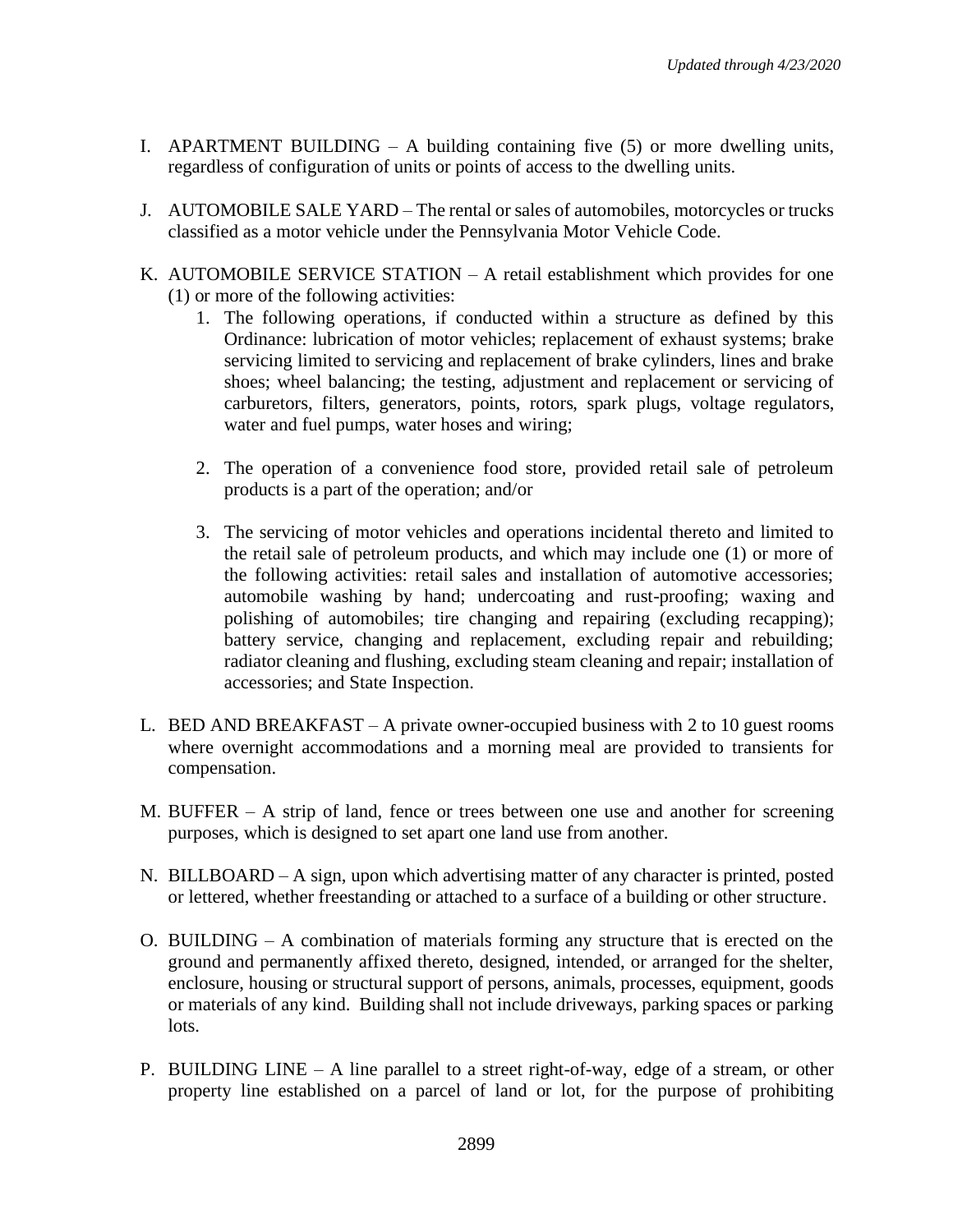construction of a building or structure in the area between such building line, street rightof-way, stream edge, or other property line.

- Q. BUILDING PERMIT  $A$  document signed by the duly designated building official authorizing the erection, construction, reconstruction, alteration, repair, conversion of any building, structure or portion thereof, as authorized by the provisions of the Pennsylvania Uniform Constriction Code.
- R. CEMETERY Property used for interring of dead persons or domestic pets, including mausoleums and columbariums, but not including crematoriums.
- S. CERTIFICATE OF OCCUPANCY A document issued by the Zoning Officer allowing the occupancy or use of a building or land, and certifying that the structure or use has been constructed or will be used in compliance with all applicable Township codes and ordinances.
- T. COMMERCIAL KENNEL The boarding, breeding, raising, grooming or training of three (3) or more dogs, cats, or other household pets of any age not owned by the owner or occupant of the premises, and/or for commercial gain.
- U. COMMUNITY ASSOCIATION or HOMEOWNERS' ASSOCIATION An association organized to own, maintain, and/or operate common facilities and to promote, enhance and protect their common interests.
- V. COMPREHENSIVE PLAN The adopted Comprehensive Plan, with amendments, of the Township of Sewickley.
- W. CONCENTRATED ANIMAL OPERATION Agricultural operations with eight or more animal equivalent units where the animal density exceeds two animal equivalent units per acre on an annualized basis. An animal equivalent unit is one thousand pounds live weight of livestock or poultry animals, regardless of the actual number of individual animals comprising the unit.
- X. CONTRACTING BUSINESS The administrative offices of a business that provides landscaping, construction, remodeling, home improvement, land development and related services on a contractual basis and which may include the storage of materials, equipment and vehicles.
- Y. CONTRACTOR'S YARD An establishment which may or may not include administrative offices for a business that provides landscaping, construction, remodeling, home improvement, land development and related services on a contractual basis, but which involves the outdoor storage of all or part of the materials, equipment or vehicles used in the business.
- Z. DAY CARE CENTER An establishment providing care and training, on a regular basis, for more than six children, not related to the caretaker and holding a valid state license for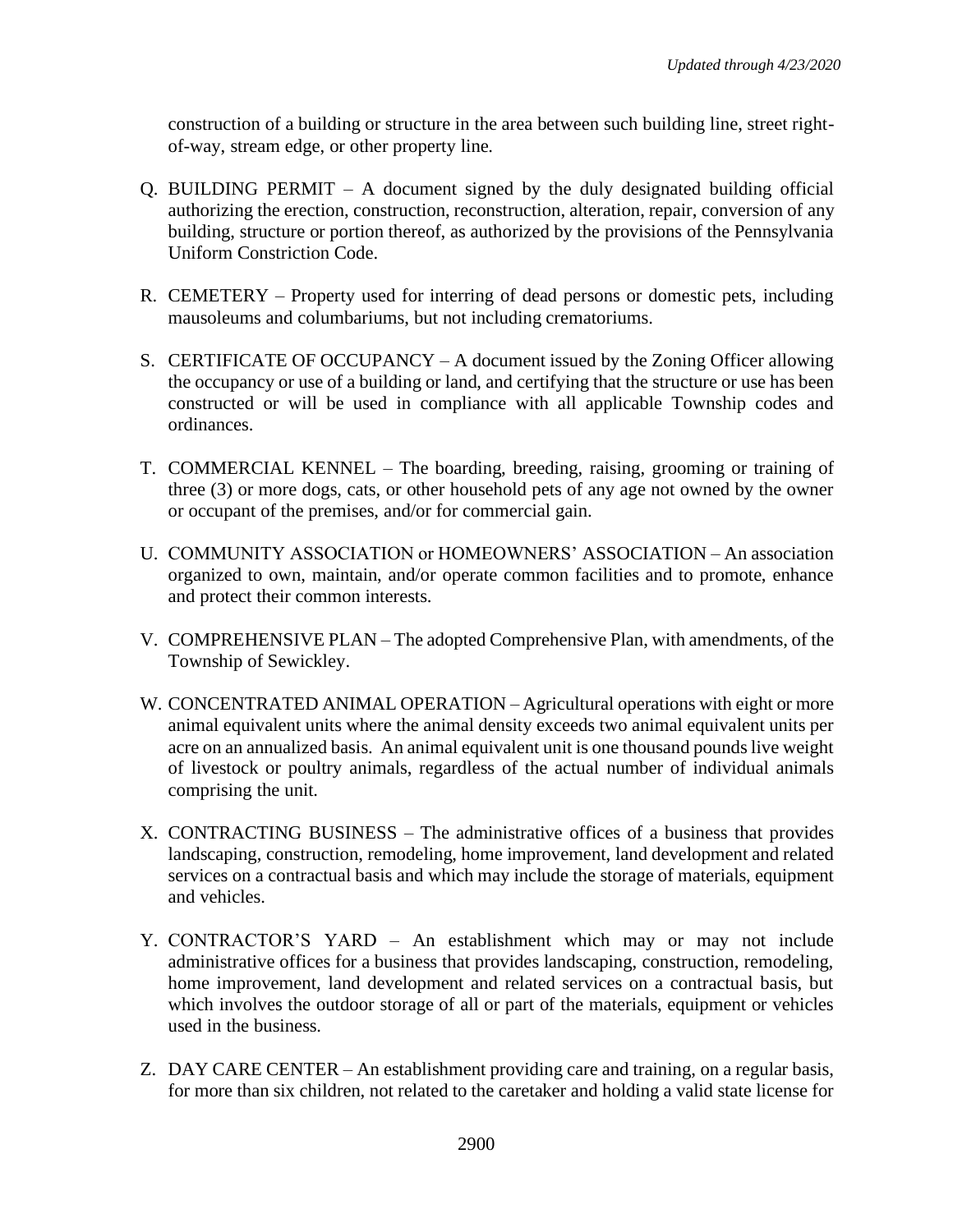the operation of a child-care center.

- AA. DECISION Final adjudication by the Zoning Hearing Board or Board of Supervisors of matters subject to any land use ordinance either by reason of the grant of exclusive jurisdiction or by reason of appeals from determinations. All decisions shall be appeal able to the Court of Common Pleas of Westmoreland County, Pennsylvania.
- BB. DERELICT Forsaken; abandoned; deserted; cast away. Personal property abandoned or thrown away by the owner in such manner as to indicate that he intends to make no further claim thereto.
- CC. DETERMINATION Final action by an officer, body or agency charged with the administration of any land use ordinance or applications thereof. Determinations shall be appealable only to the board(s) designated as having jurisdiction for such appeal.
- DD. DEVELOPMENT Any man-made change to improved or unimproved real estate, including but not limited to, buildings or other structures, the placement of mobile homes, streets and other paving, utilities, filling, grading, excavation, mining, dredging or drilling operations and the subdivision of land.
- EE. DISTRICTS or ZONING DISTRICTS The administrative tracts of the Township designating the uses to which land can legally be utilized. Boundaries of the districts are shown on the Zoning District Map which is part of this Ordinance.
- FF. DRIVE-THROUGH FACILITY Any principal use or accessory use which involves a window, service lane, bay or other facility where customers are provided services either inside or outside their vehicles and where cars may or may not wait in line to access these services, including, but not limited to "drive-in" or "drive-through" windows at fast food restaurants, banks or other businesses, exterior automated teller machines (ATMs), quick oil change facilities, car washes and similar automotive services and other such facilities.
- GG. DRUG and/or ALCOHOL TREATMENT FACILITY A facility or institution, whether public or private, engaged in providing, counseling, treatment or health maintenance services to persons addicted to drugs and/or alcohol. Any such use, whether located on a separate lot, parcel or building or associated with any other use on the same lot, parcel or building, shall be subject to all applicable provisions of this ordinance.
- HH. DWELLING Any building or portion thereof, including but not limited to those totally or partially pre-manufactured off the site to be occupied, that is designed for or used for residential purposes. Dwelling types are as follows:
	- 1. SINGLE-FAMILY DWELLING A dwelling unit accommodating a single family and having two side yards.
	- 2. TWO FAMILY DWELLING A residential building which is the only principal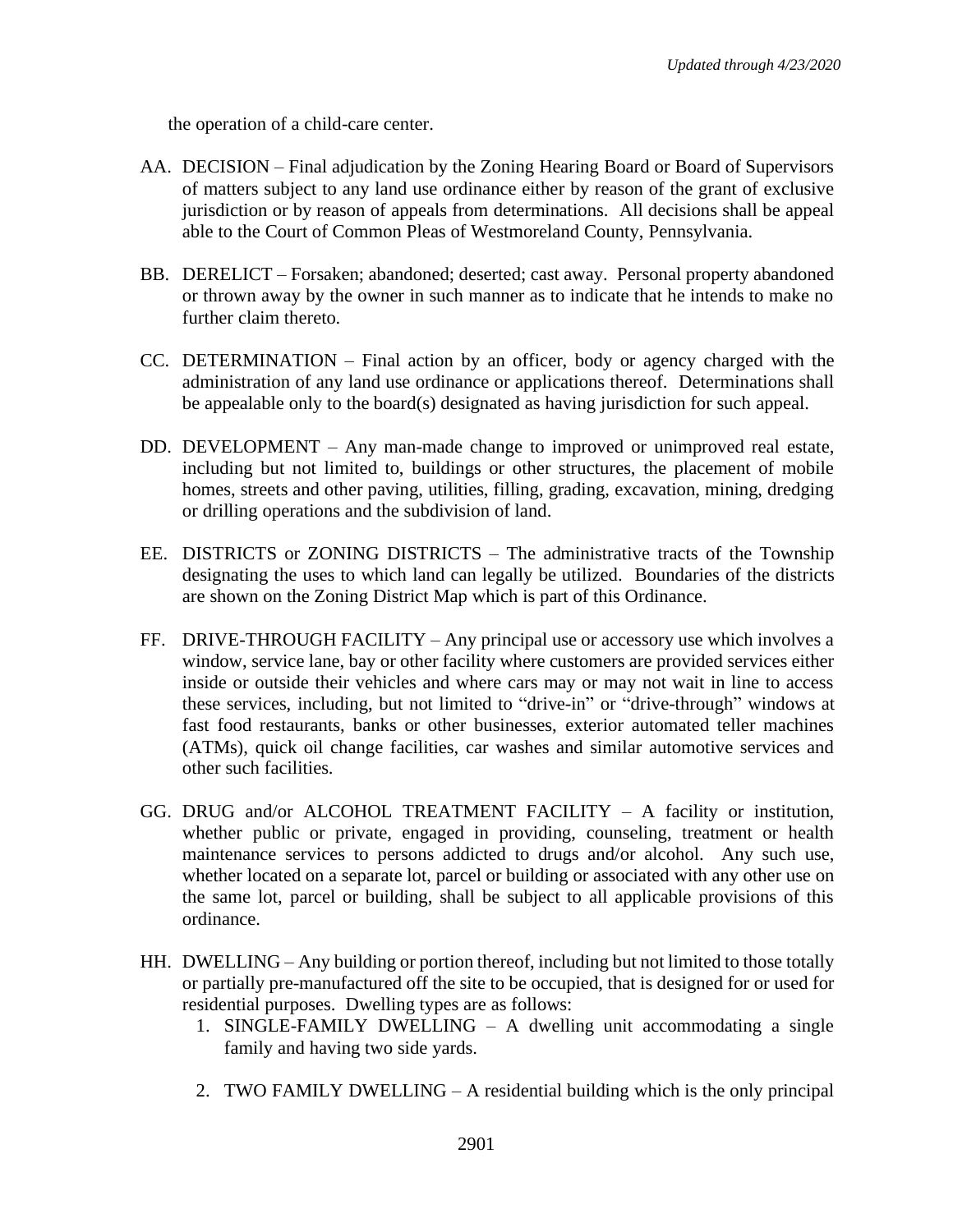structure on the lot, designed exclusively for occupancy by two (2) families living independently of each other, and containing two (2) dwelling units, each with a separate entrance directly to the outside, including double houses and duplexes.

- 3. MULTI-FAMILY DWELLING A residential building designed exclusively for occupancy by three (3) or four (4) families living independently of each other and containing three (3) or four (4) dwelling units, including triplexes or four-plexes.
- 4. TRANSITIONAL DWELLING A dwelling unit occupied on a short term basis by persons assigned by a Court of Law, or referred by a public, semi-public or non-profit agency, and managed by a public, semi-public or non-profit agency responsible for the occupants' care, safety, conduct, counseling and supervision for a specified period of time, including alcoholic recovery, shelters for battered persons and their children, maternity homes, community re-entry services following incarceration, prison assignment, house arrest or other Court ordered treatment, and other such short-term supervised assignments
- 5. ENTERTAINMENT FACILITIES Any activity conducted for gain that is generally related to the entertainment field, such as motion-picture theaters, bowling alleys, roller-skating rinks, miniature golf, golf driving ranges, commercial swimming pools, carnivals and related uses.
- II. EQUIPMENT STORAGE YARD An area of land devoted to the storage, whether temporary or permanent, of construction equipment, farm equipment or other heavy equipment or vehicles.
- JJ. ESSENTIAL SERVICES The erection, construction, alteration or maintenance by public utilities or municipal or other governmental agencies, of underground or overhead gas, electrical, communication, steam or water transmission, distribution, collection, supply or disposal systems, including poles, wires, mains, drains, sewer pipes, conduits, cables, fire alarm boxes, police call boxes, traffic signals, hydrants, and other similar equipment, any buildings, structures, and accessories in connection therewith reasonably necessary for the furnishing of adequate service by such public utilities or municipal or other governmental agencies or for the public health, safety or general welfare, but not including broadcast transmission towers and broadcast transmission antennas as defined herein, and buildings, except telephone control office buildings and telephone booths that shall also be considered as essential service facilities hereunder.
- KK. ESSENTIAL SERVICES BUILDINGS Buildings or structures as defined herein, devoted to essential services, as defined herein, and those structures not specifically enumerated under the definition of "essential services" including but not limited to natural gas regulator building, sewage pump stations, electrical substations and similar structures housing equipment needed for delivery of an essential service.
- LL. FAMILY A group of individuals not necessarily related by blood, marriage, adoption or guardianship living together in a dwelling unit as a single housekeeping unit that is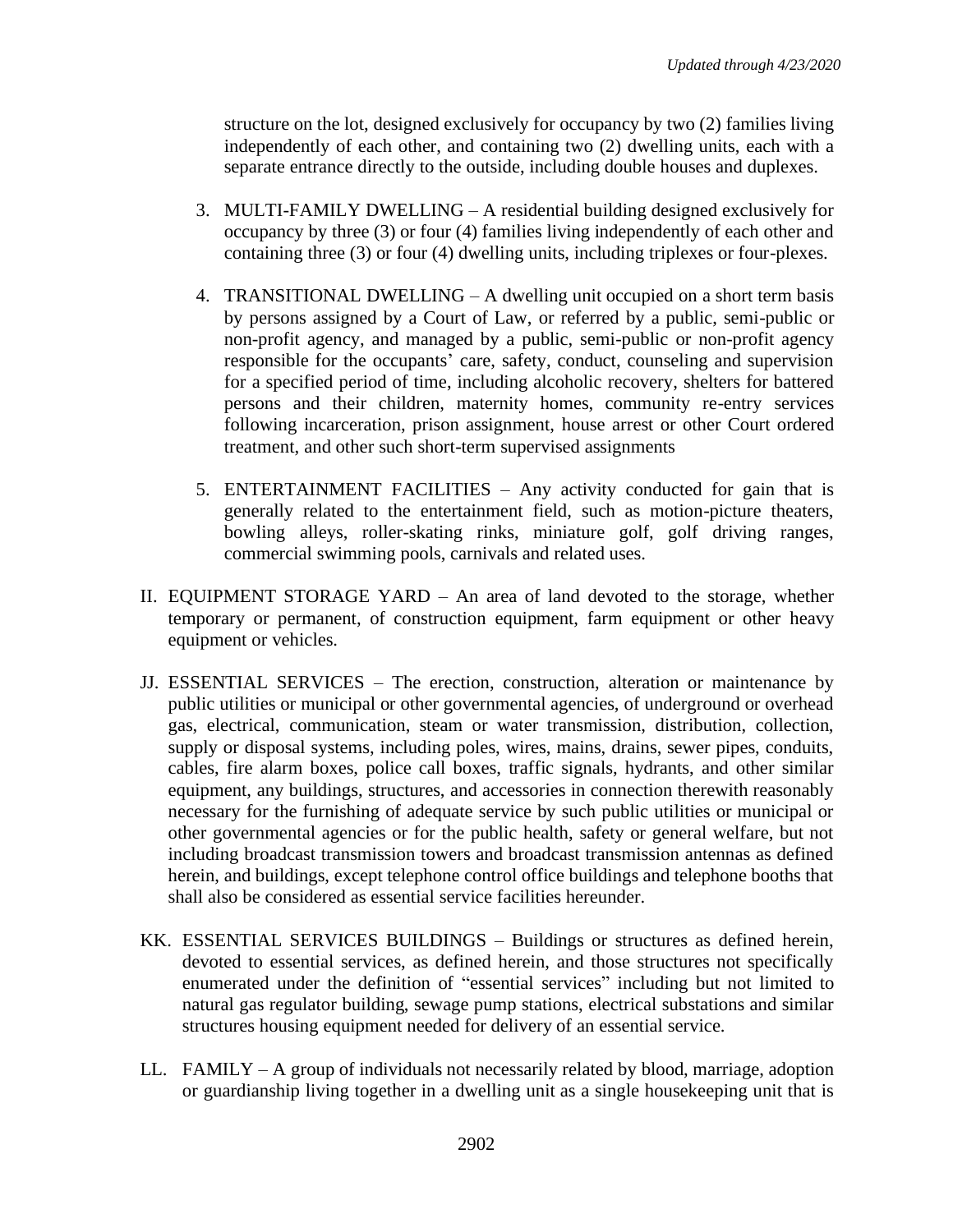based on an intentionally structured relationship providing organization, stability and/or permanency and functioning as a family. Family shall not be deemed to include occupants of a boarding house, rooming or lodging house, fraternity, sorority or hotel.

- MM. FENCE  $-A$  structure designed for the purpose of enclosing space or separating parcels of land.
- NN. FLOOD A temporary inundation of normally dry land areas.
- OO. FLOOD PLAIN A relatively flat or low land area adjoining a river, stream or watercourse that is subject to partial or complete inundation; an area subject to the unusual and rapid accumulation or runoff of surface waters from any source.
- PP. FORESTRY The management of forests and timberlands when practiced in accordance with accepted silvicultural principles, through developing, cultivating, harvesting, transporting and selling trees for commercial purposes which does not involve any land development.
- QQ. FRONTAGE That part of the lot that directly abuts a public street.
- RR. FUNERAL HOME A place or premises devoted to or used in the care and preparation for the funeral and burial of dead human bodies and maintained for the convenience of the bereaved for viewing or other services in connection with dead human bodies and as an office or place for car<sup>r</sup>ying on the profession of funeral directing but not cremation.
- SS. GARDEN NURSERY A retail establishment that sells flowers, plants, trees and other natural flora and products which aid their growth and care and which may include a greenhouse or the growing of plant material outside on the lot.
- TT. GOLF COURSE A recreational facility which has a course for playing golf as its principal use and which may have a clubhouse, locker rooms, restaurant, swimming pool, pro shop, facilities for racquet sports, maintenance facilities and similar facilities as accessory uses.
- UU. GRANDFATHER CLAUSE Subject to the provisions of Article 9 of this Ordinance, any building, structure, use or lot of record, lawfully existing on the effective date of the adoption of this Amendment or the effective date of the original Zoning Ordinance, may be continued in perpetuity, regardless of ownership, until such use is abandoned even though such building, structure, use or lot does not conform to the provisions of this Ordinance.
- VV. GREENWAY A linear open space established along any natural corridor such as a watercourse, ridgeline or overland along a railroad right-of-way converted to recreational use, a canal, a scenic road, or other route; any natural or landscaped course for pedestrian or bicycle passage; an open space connector linking parks, natural reserves, historic features, cultural features, scenic views, wildlife corridors, or aesthetic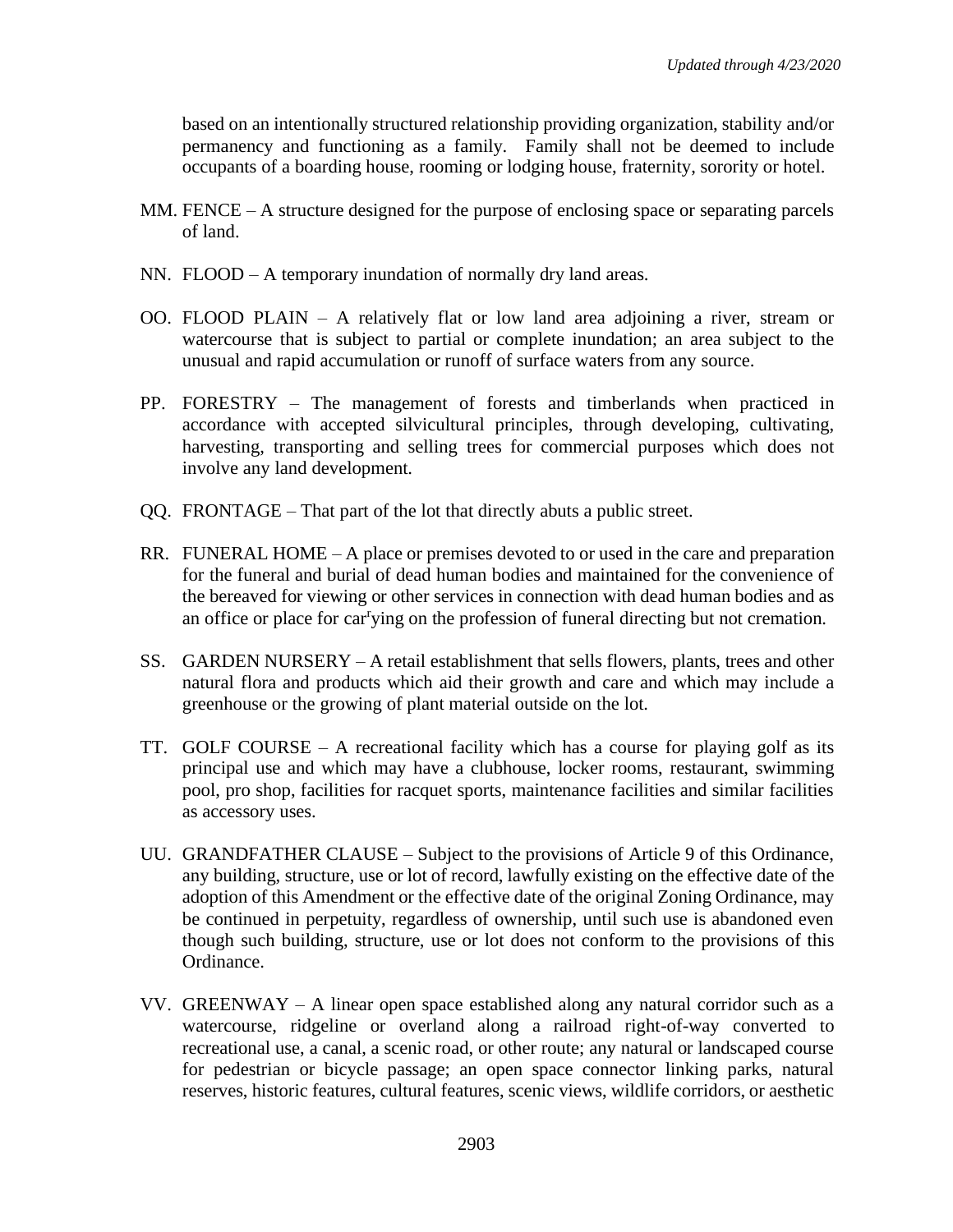features with each other and with populated areas; and locally, certain strip or linear parks designated as a parkway or greenbelt.

- WW.GROSS FLOOR AREA The sum of the horizontal areas of the several stories of a building, measured from the exterior faces of exterior walls, or in the case of a common wall separating two buildings, from the centerline of such common wall. Gross floor area shall exclude basements and attics.
- XX. GROUND COVER Any plant species whose purpose is to provide a natural covering of areas required to be landscaped, such as grass and small plants with a height of less than two feet at planting, as measured from the base. Non-planted materials, such as mulch and decorative rocks, may be used as ground cover.
- YY. GROUP CARE FACILITY A group living arrangement licensed by the Commonwealth that provides room and board and specialized services to permanent residents that exceed the number authorized in the definition of family or that fail to meet the criteria for the group living arrangement established in the definition of family, but not including any short term or transient residents as regulated by the definition of transitional dwelling.
- ZZ. HEALTH CARE FACILITY A facility or institution, whether public or private, principally engaged in providing outpatient services for health maintenance, rehabilitation, and the treatment of mental or physical conditions but not including drug and/or alcohol treatment facilities.
- AAA. HEAVY MANUFACTURING The mechanical or chemical transformation of raw materials or substances into new products or other raw materials or any manufacturing process not included in the definition of "Light Manufacturing" or "High Technology Industries."
- BBB. HEIGHT The vertical distance from the average adjacent grade to the highest point of the coping of a flat roof or to the deck line of a mansard roof or to the mean height level between eaves and ridge for gable, hip and gambrel roofs.
- CCC. HIGH TECHNOLOGY INDUSTRIES The assembly of component parts or the production of finished products including computer components and accessories; electrical parts, accessories and equipment; including but not limited to, laboratory apparatus; robotics; optical instruments; precision instruments; surgical, medical and dental instruments and supplies; timers and timepieces; search detection and navigational equipment; musical instruments and photographic equipment and accessories.
- DDD. HOME OCCUPATION Any use customarily conducted entirely within a dwelling or in a building accessory thereto and carried on by the inhabitants residing therein, provided that the Home Occupation is clearly incidental and secondary to the use of the principal building as a dwelling.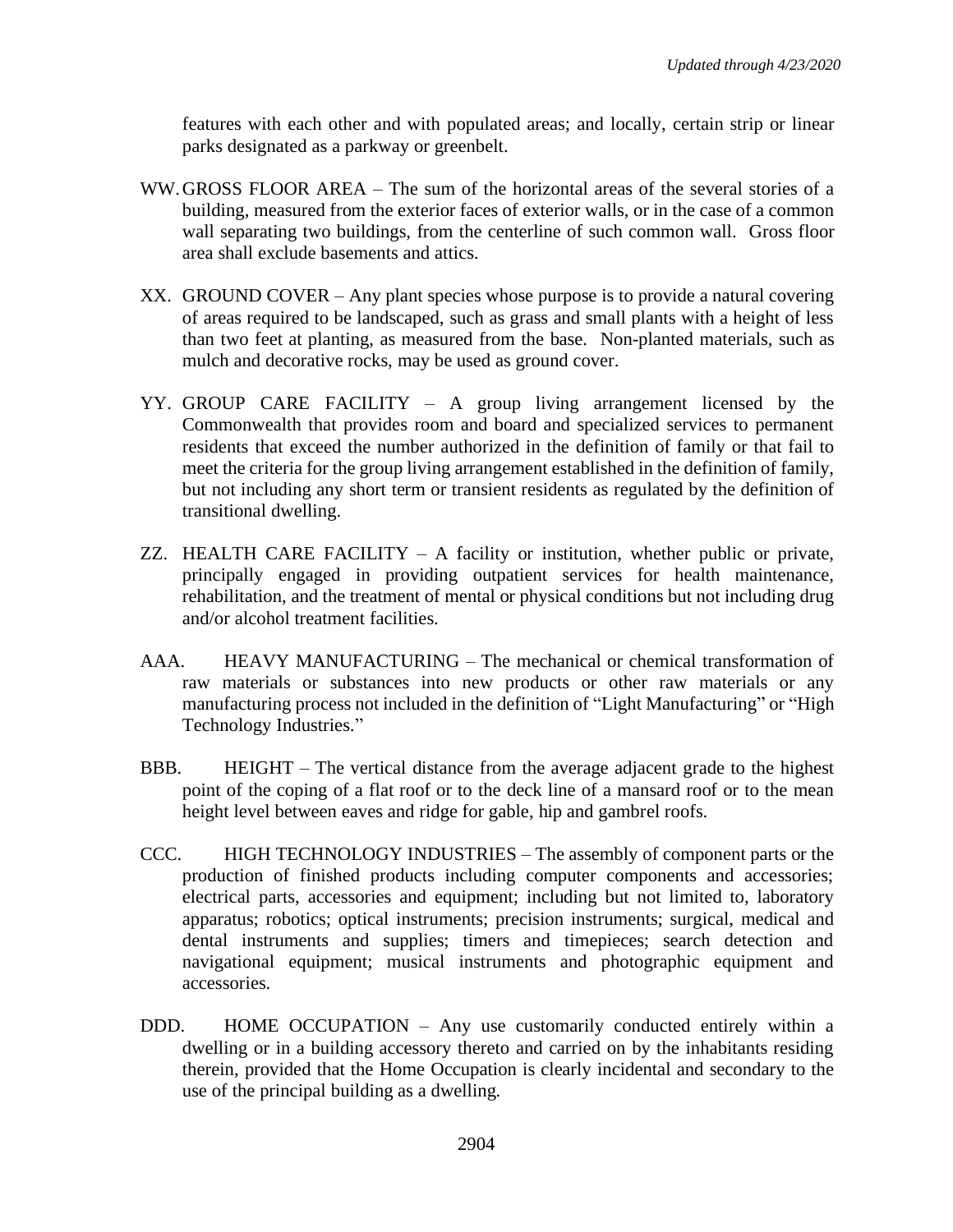- EEE. HOSPITAL A facility or institution licensed by the appropriate state agency, whether public or private, principally engaged in providing inpatient and outpatient services for health maintenance and the treatment of mental or physical conditions, but not including drug and/or alcohol treatment facilities.
- FFF. HOTEL A building in which lodging or boarding and lodging are provided and offered to the public for compensation and which includes an office supervised by a person in charge at all hours.
- GGG. HOUSE OF WORSHIP A building, together with its accessory buildings and uses, that is primarily used as a place where persons regularly assemble for religious worship activities. This term includes similar uses such as synagogue, temple, or mosque. Buildings primarily used for residential purposes that have not undergone any interior or exterior structural modification to accommodate group assembly, and with no external evidence that advertises the activity, shall not be considered a house of worship if used for worship services.
- HHH. INDUSTRIAL PARK A development that is approved when under unified control, but projected to consist of separately owned and/or leased business office headquarters/operations and sharing a common entranceway.
- III. INFRASTRUCTURE Streets, water and sewer lines and other public facilities necessary to the functioning of the community.
- JJJ. JUNK YARD Any premises devoted wholly or in part to the storage, buying or selling, salvaging, recycling or otherwise handling or dealing in scrap metals, building materials, scrapped or used appliances or other household goods, fixtures, vehicles and vehicle parts, machinery and machinery parts or other forms of discarded materials.
- KKK. LAND CONSERVATION SUBDIVISION A subdivision of land, compliant with the provisions of Article 7 of this Ordinance that allows the development of homes on smaller lots in exchange for the preservation a minimum of 25% of identified natural features as permanent
- LLL. LAND DEVELOPMENT The improvement of one  $(1)$  lot or two  $(2)$  or more contiguous lots, tracts or parcels for any purpose involving:
	- 1. A group of two (2) or more residential or nonresidential buildings, whether proposed initially or cumulatively; or
	- 2. A single nonresidential building on a lot or lots regardless of the number of occupants or tenure, including any change of use or structural alteration which results in an increase in total lot coverage by structures and/or paving of 5,000 square feet or more; or
	- 3. The division or allocation of land or space, whether initially or cumulatively,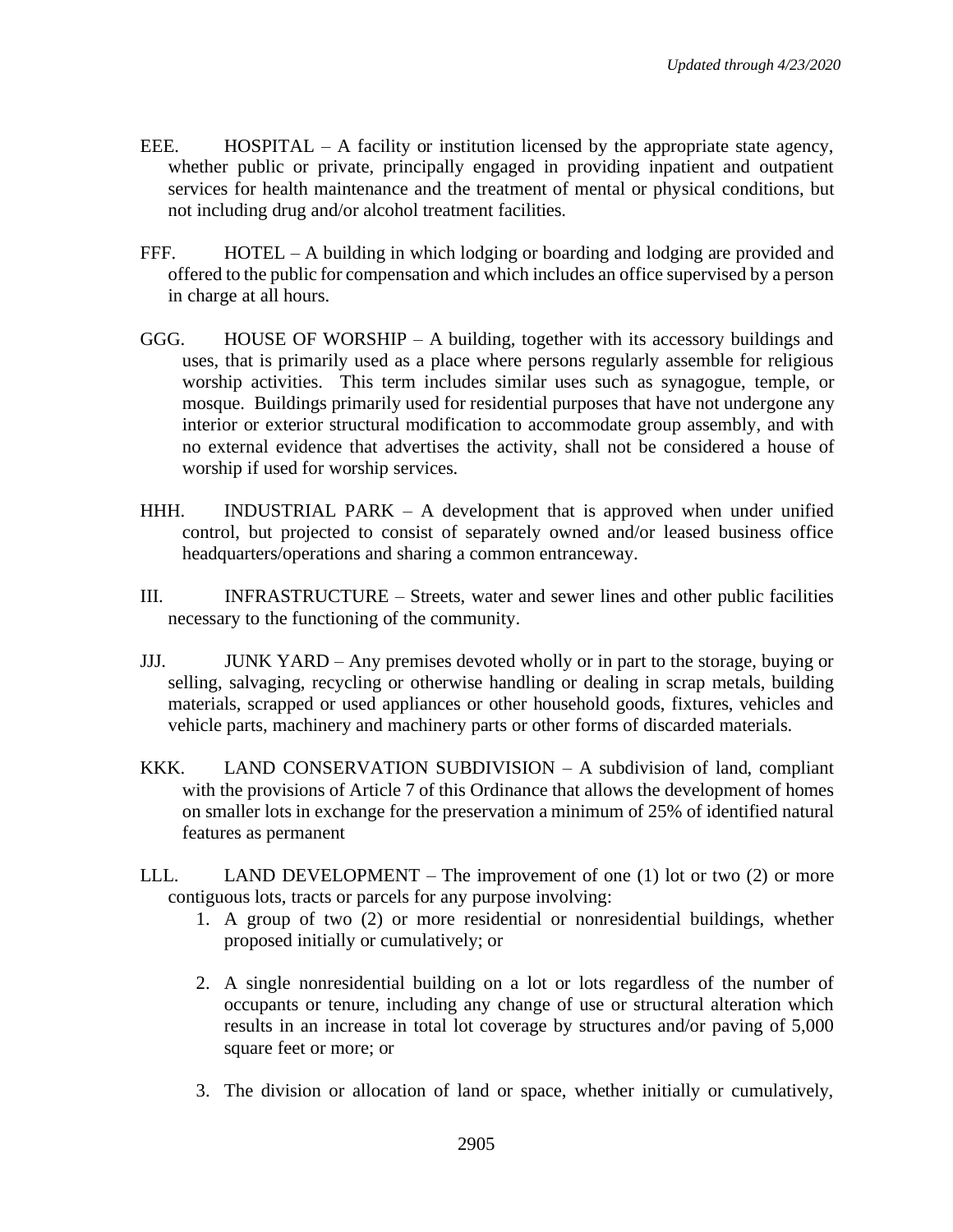between or among two (2) or more existing or prospective occupants by means of, or for the purpose of streets, common areas, leaseholds, condominiums building groups or other features.

- MMM. LANDOWNER The legal or beneficial owner or owners of land, including the holder of an option or contract to purchase (whether or not such option or contract is subject to any condition), a lessee if he is authorized under the lease to exercise the rights of the landowner, or other person having a proprietary interest in land.
- NNN. LIGHT MANUFACTURING The processing and fabrication of certain materials and products where no process involved will produce noise, vibration, water pollution, fire hazard or noxious emissions which will disturb or endanger neighboring properties. Light manufacturing includes, but is not limited to, the production of the following goods: home appliances, electrical instruments, office machines, precision instruments, electronic devices, timepieces, jewelry, optical goods, musical instruments, novelties, wood products, printed material, lithographic plates, type composition, machine tools, dies and gauges, ceramics, apparel, lightweight nonferrous metal castings, film processing, light sheet metal products, plastic goods, pharmaceutical goods, food products, not including animal slaughtering, curing or rendering of fats, and similar activities.
- OOO. LIVESTOCK Animals useful to man, but not including common household pets such as cats, dogs and small birds, that are kept or maintained for sale, lease or personal use, including but not limited to: dairy animals, poultry, beef cattle, sheep, swine, horses, ponies, mules, goats or any mutations or hybrids thereof. Livestock shall also include bees, animals raised for fur, farm-raised deer, bison or other non-domestic animals raised for providing meat for human consumption.
- PPP. LOADING SPACE A space within the main building or on the same lot therewith, providing for the standing, loading or unloading of trucks and having a minimum dimension of twelve feet by forty feet and a vertical clearance of at least 14 feet.
- QQQ. LOT A designated parcel, tract or area of land established by a plat, occupied or intended for occupancy by a use permitted in this Ordinance, and having its principal frontage upon a street or upon an officially approved place.
- RRR. LOT AREA The total land within the lot line, exclusive of the area within any street.
- SSS. LOT COVERAGE The ratio of enclosed ground floor area of the principal buildings to the horizontally projected area of the lot expressed as a percentage.
- TTT. LOT LINE A line of record bounding a lot which divides one lot from another lot or from a public or private street or other public space.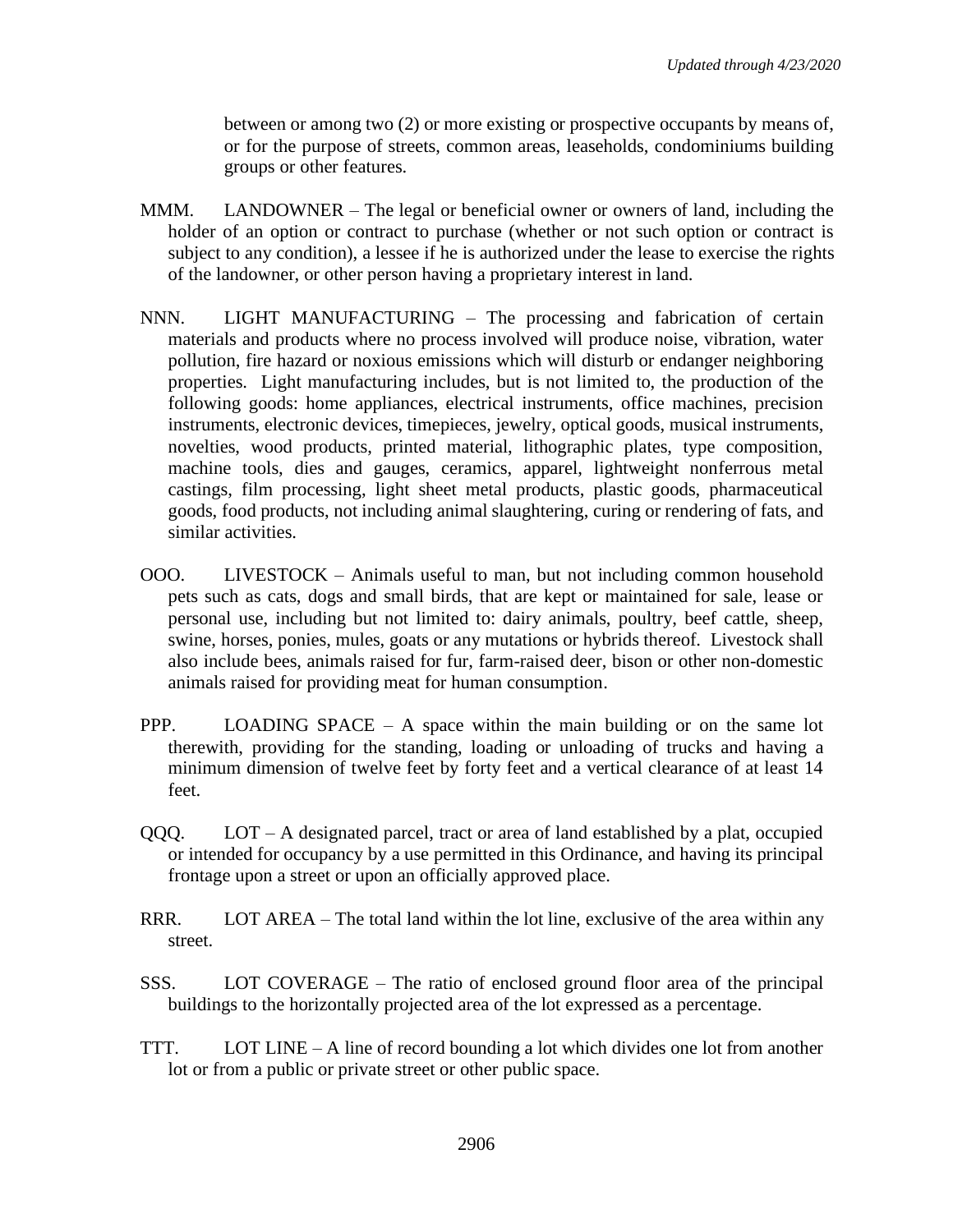- UUU. LOT LINE, FRONT That lot line which is contiguous with the street centerline or the street right-of-way line. In the case of a lot which has no frontage on a street, the front lot line shall be the lot line through which vehicular access is provided, regardless of which way the dwelling faces.
- VVV. LOT LINE, REAR That lot line which is generally opposite the front lot line.
- WWW. LOT LINE, SIDE Any lot line which is not a front lot line or rear lot line. In the case of a corner lot each lot line other than a front yard shall be considered a side yard.
- XXX. LOT OF RECORD Any lot that individually or as a part of a subdivision has been recorded in the office of the Recorder of Deeds of the county.
- YYY. LOT WIDTH The straight line distance between the point of intersection of the front building line with the side lot lines.
- ZZZ. LOT, CORNER A lot at the intersection of, and fronting on, two  $(2)$  or more street rights-of-way.
- AAAA. LOT FRONTAGE The width of a lot measured on the street line between side lot lines.
- BBBB. LOT, MINIMUM AREA OF The area of a lot computed exclusive of any portion of the right-of-way of any public thoroughfare.
- CCCC. MALFEASANCE Evil doing; ill conduct. The commission of some act which is positively unlawful; the doing of an act which person ought not to do at all or the unjust performance of some act which the party had no right or which he had contracted not to do. Comprehensive term including any wrongful conduct that affects, interrupts or interferes with the performance of official duties. State ex rel. Knabb v. Frater, 198 Wash. 675, 89 P.2d 1046, 1048. Malfeasance is a wrongful act which the actor has no legal right to do, or any wrongful conduct which affects, interrupts, or interferes with performance of official duty, or an act for which there is no authority or warrant of law or which a person ought not to do at all, or the unjust performance of some act, which party performing it has no right, or has contracted not, to do. Daugherty v. Ellis, 142 W.Va. 340, 97 S.E. 2d 33, 42.
- DDDD. MANUFACTURED HOME A transportable, single-family dwelling intended for permanent occupancy, office or place of assembly contained in one unit or in two units designed to be joined into one integral unit capable of again being separated for repeated towing, that arrives at a site complete and ready for occupancy, except for minor and incidental unpacking and assembly operations and constructed so that it may be used without a permanent foundation. Manufactured homes were made after 1977.

EEEE. MANUFACTURING – The mechanical or chemical transformation of raw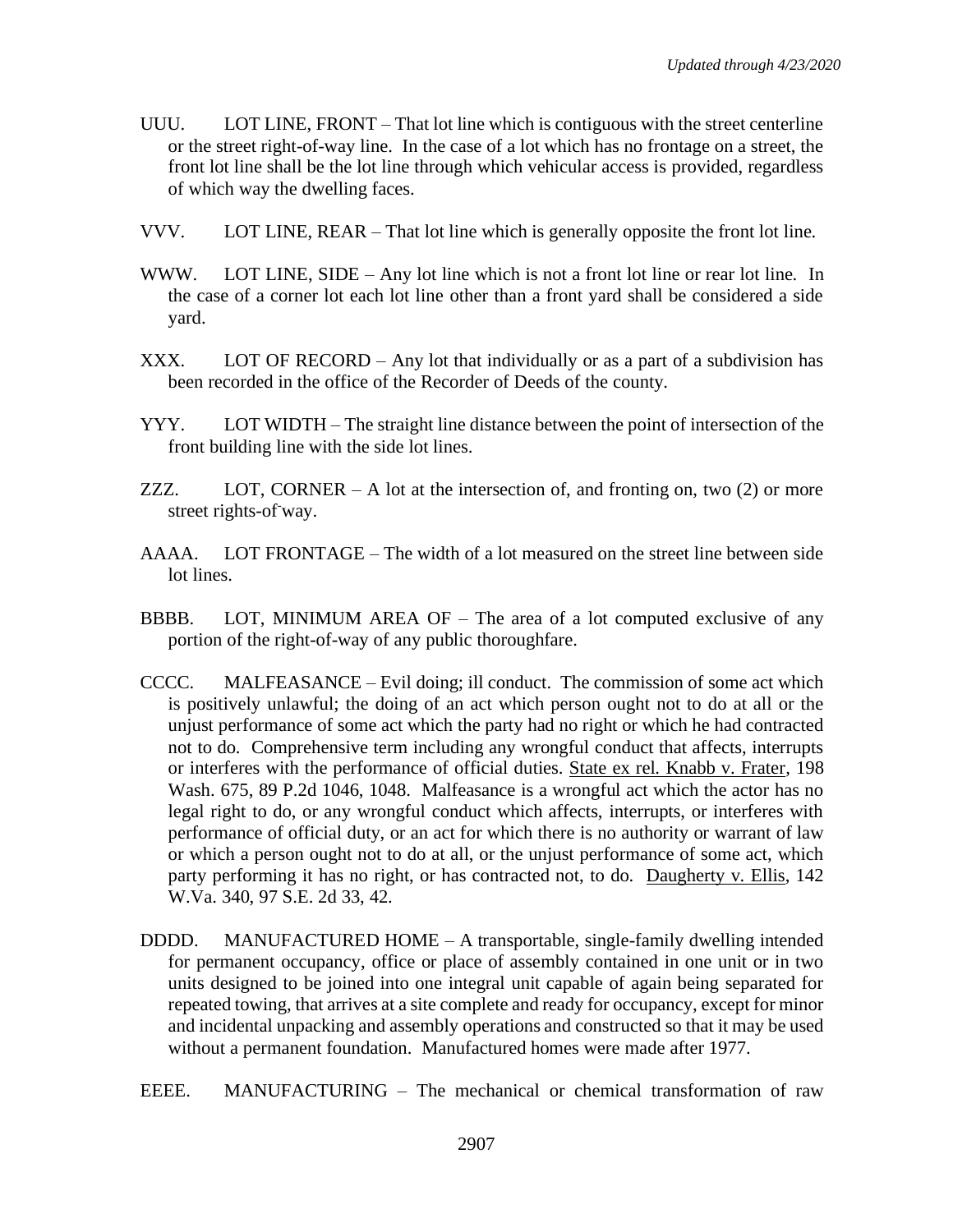materials or substances into new products or other raw materials, including the assembling of component parts, the manufacturing of products and the blending of materials into finished or semi-finished products.

- FFFF. MEDICAL MARIJUANA: Marijuana for certified medical use as set forth in the Medical Marijuana Act, Act No. 16 of 2016, as amended.
- GGGG. MEDICAL MARIJUANA DISPENSARY: A person, including a natural person, corporation, partnership, association, trust or other entity, or any combination thereof, which holds a permit issued by the Department of Health of the Commonwealth to dispense medical marijuana.
- HHHH. MEDICAL MARIJUANA GROWER/PROCESSOR: A person, including a natural person, corporation, partnership, association, trust or other entity, or any combination thereof, which holds a permit from the Department of Health of the Commonwealth to grow and process medical marijuana.
- IIII. MEDICAL MARIJUANA ORGANIZATION: A Medical Marijuana Dispensary or Medical Marijuana Grower/Processor.
- JJJJ. MEDICAL MARIJUANA PERMIT: A permit issued by the Department of Health of the Commonwealth authorizing a Medical Marijuana Organization to conduct activities under the Medical Marijuana Act, Act No. 16 of 2016.
- KKKK. MINERAL Any aggregate or mass of mineral matter, whether or not coherent. The term includes, but is not limited to, limestone and dolomite, sand and gravel, rock and stone, earth, fill, slag, iron ore, zinc ore, vermiculite and clay, anthracite and bituminous coal, coal refuse, peat and crude oil and natural gas.
- LLLL. MINERAL EXTRACTION The development or extraction of mineral deposits, including but not limited to limestone, coal, sand, rock, clay, dirt, gravel, natural gas and other materials, and quarry aggregate from their natural occurrences on affected land. The term includes but is not limited to open pit mining and surface operations, strip mining, quarrying, dredging, pumping and the disposal of refuse there from. Mining of previously mined sites for the purpose of reclaiming the land shall be considered a separate use from new mining operations on sites that have never been previously mined. This term shall not include the extraction of crude oil and/or natural gas.
- MMMM. MISFEASANCE The improper performance of some act which a person may lawfully do. The improper doing of an act which a person might lawfully do.
- NNNN. MIXED-USE BUILDLNG A building or structure wherein a variety of complementary and integrated uses, that individually are authorized in the district in which the mixed-use building is located, are conducted, such as, but not limited to, residential, office, retail, public or entertainment.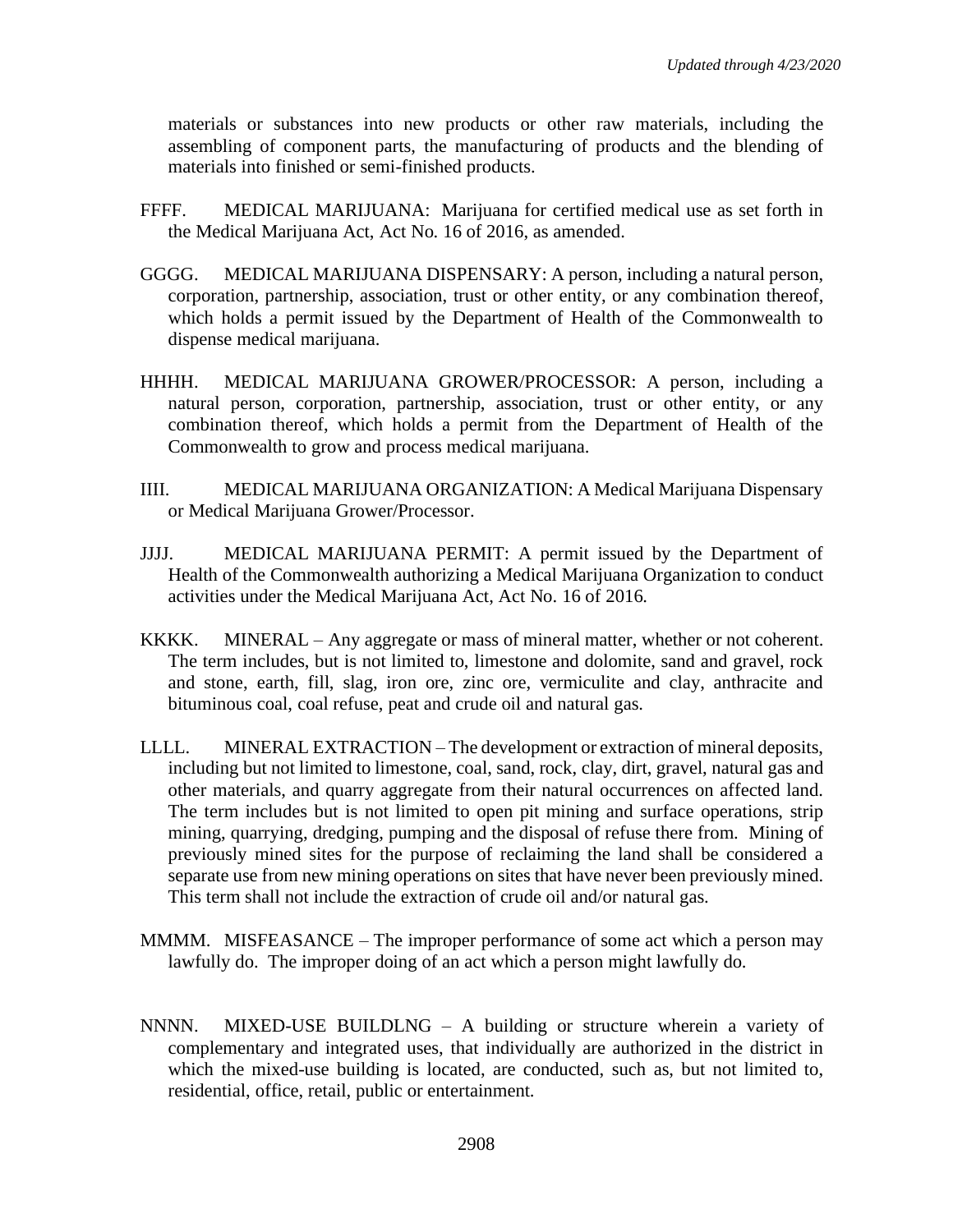- OOOO. MOBILE HOME A transportable, single-family dwelling intended for permanent occupancy, office or place of assembly contained in one unit or in two units designed to be joined into one integral unit capable of again being separated for repeated towing, that arrives at a site complete and ready for occupancy, except for minor and incidental unpacking and assembly operations and constructed so that it may be used without a permanent foundation.
- **PPPP.** MOBILE HOME LOT A parcel of land in a mobile home park improved with the necessary utility connections and other appurtenances necessary for the erection thereon of a single mobile home that is leased by the park owner to the occupants of the mobile home erected on the lot.
- QQQQ. MOBILE HOME PARK A parcel of land under single ownership that has been planned and improved for the placement of mobile homes for non-transient use, consisting of two or more mobile home lots.
- RRRR. MODULAR HOME A structure designed primarily for residential occupancy, and classified with in Use Group R in accordance with the standards adopted under §145.41 (relating to adoption of standards) of the Uniform Construction Code, and which is wholly or in substantial part made, constructed, fabricated, formed or assembled in manufacturing facilities for installation or assembly and installation on the building site so that concealed parts of processes of manufacture cannot be inspected at the site without disassembly, damage or destruction. The term does not include a structure or building classified as a institutional building or manufactured home, as defined by the National Manufactured Housing Construction and Safety Standards Act of 1974 (42 U.S. C.A. §5401-5426).
- SSSS. NATURE RESERVE An area maintained in a natural state for the preservation of both animal and plant life. A Nature Reserve may include improvements such as an unpaved parking lot, fences, exempt signs and pedestrian trail improvements.
- TTTT. NEIGHBORHOOD BUSINESS Any retail establishment that caters to and can be located in close proximity to residential districts without creating undue vehicular congestion, excessive noise or other objectionable influence. To prevent congestion, local retail uses include only those enterprises that normally employ fewer than ten (10) persons.
- UUUU. NO IMPACT HOME OCCUPATION A business of commercial activity administered or conducted as an accessory use which is clearly secondary to the use as a residential dwelling and which involves no customers, client or patient traffic, whether vehicular or pedestrian, pickup, delivery or removal functions to or from the premises, in excess of those normally associated with residential use.
- VVVV. NONCONFORMING STRUCTURE A structure or part of a structure manifestly not designed to comply with the applicable use provisions in this Ordinance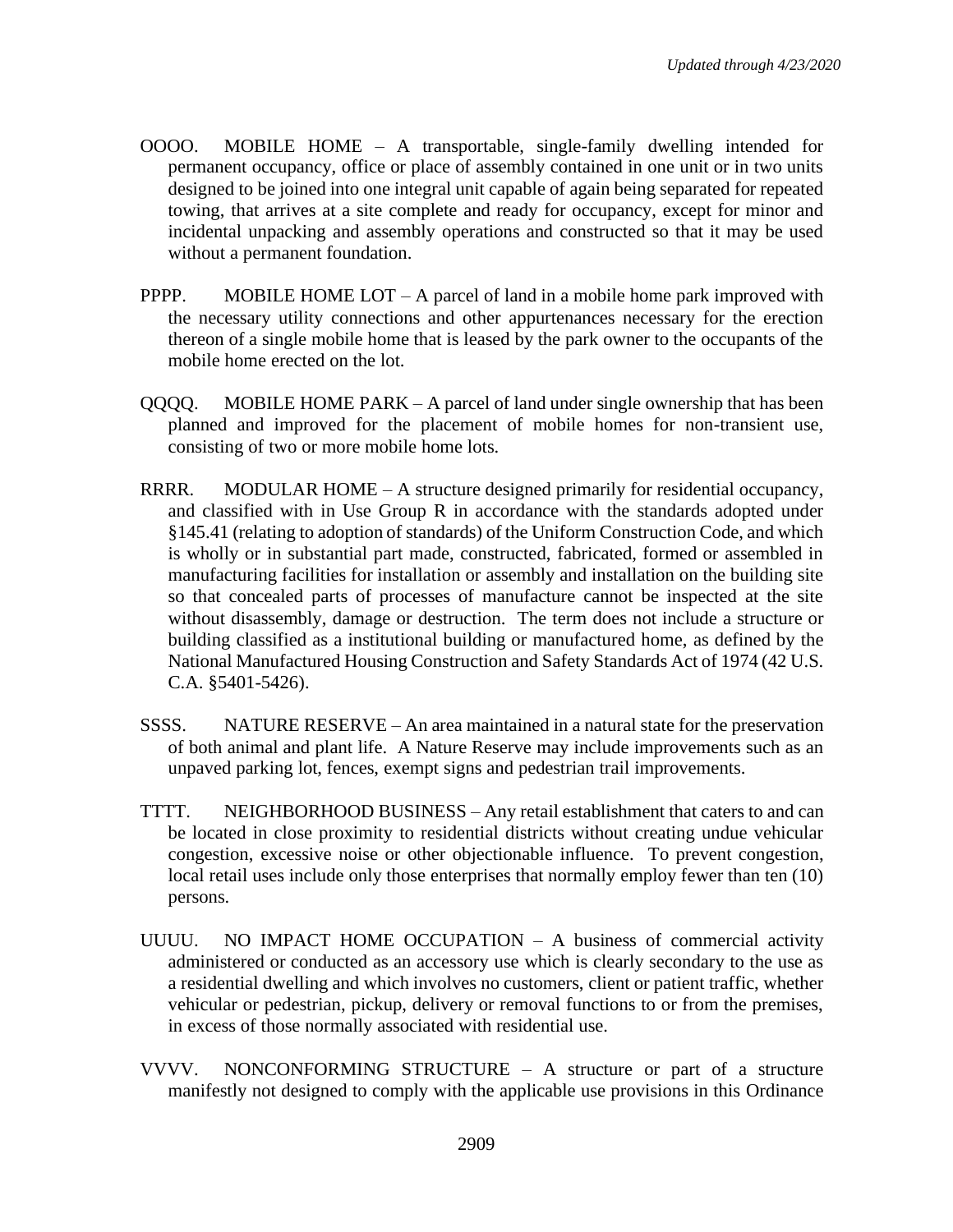or an amendment thereto heretofore or hereafter enacted, where such structure lawfully existed prior to the enactment of this Ordinance or amendment or prior to the application of this Ordinance or amendment to its location by reason of annexation. Such nonconforming structures include but are not limited to nonconforming signs.

- WWWW. NONCONFORMING USE  $-A$  use, whether of land or of a structure, that does not comply with the applicable use provisions in this Ordinance or an amendment thereto heretofore or hereafter enacted, where such use was lawfully in existence prior to the enactment of this Ordinance or amendment or prior to the application of this Ordinance or amendment to its location by reason of annexation.
- XXXX. NONFEASANCE Nonperformance of some act which person is obligated or has responsibility to perform; omission to perform a required duty at all; or total neglect of duty. Desmarais v. Wachusett Regional School Dist., 360 Mass. 591, 276 N. E. 2d 691, 693.
- YYYY. NURSING HOME An institution licensed by the Commonwealth for the care of human patients requiring skilled nursing or intermediate nursing care, but not including facilities for major surgery or care and treatment of drug or alcohol addiction.
- ZZZZ. OFFICE, BUSINESS OR PROFESSIONAL Any office of recognized professions, such as lawyers, architects, engineers, real estate brokers, insurance agents, medical offices, dental offices and others who, through training, are qualified to perform services of a professional nature and other offices used primarily for accounting, corresponding, research, editing or other administrative functions, but not including banks or other financial institutions.
- AAAAA. OPEN SPACE Any parcel or area of land or water essentially unimproved and set aside, dedicated, designated or reserved for public or private use or enjoyment or for the use and enjoyment of owners and occupants of land adjoining or neighboring such open spaces.
- BBBBB. PARKING AREA  $-$  A portion of a lot designated for the parking of motor vehicles in accordance with the requirements of this Ordinance.
- CCCCC. PARKING SPACE A portion of a garage or parking area designated for the parking of one (1) motor vehicle in accordance with the requirements of this Ordinance.
- DDDDD. PERIMETER FOUNDATION A foundation with footings usually constructed of concrete block or cement to support the exterior weight bearing walls of a structure.
- EEEEE. PERSONAL CARE BOARDING HOME A dwelling licensed by the Commonwealth where room and board is provided to more than three (3) permanent residents, who are not relatives of the operator, and who are mobile or semi-mobile and require specialized services for a period exceeding twenty-four (24) consecutive hours in such matters as bathing, dressing, diet and medication prescribed for selfadministration, but who are not in need of hospitalization or skilled nursing or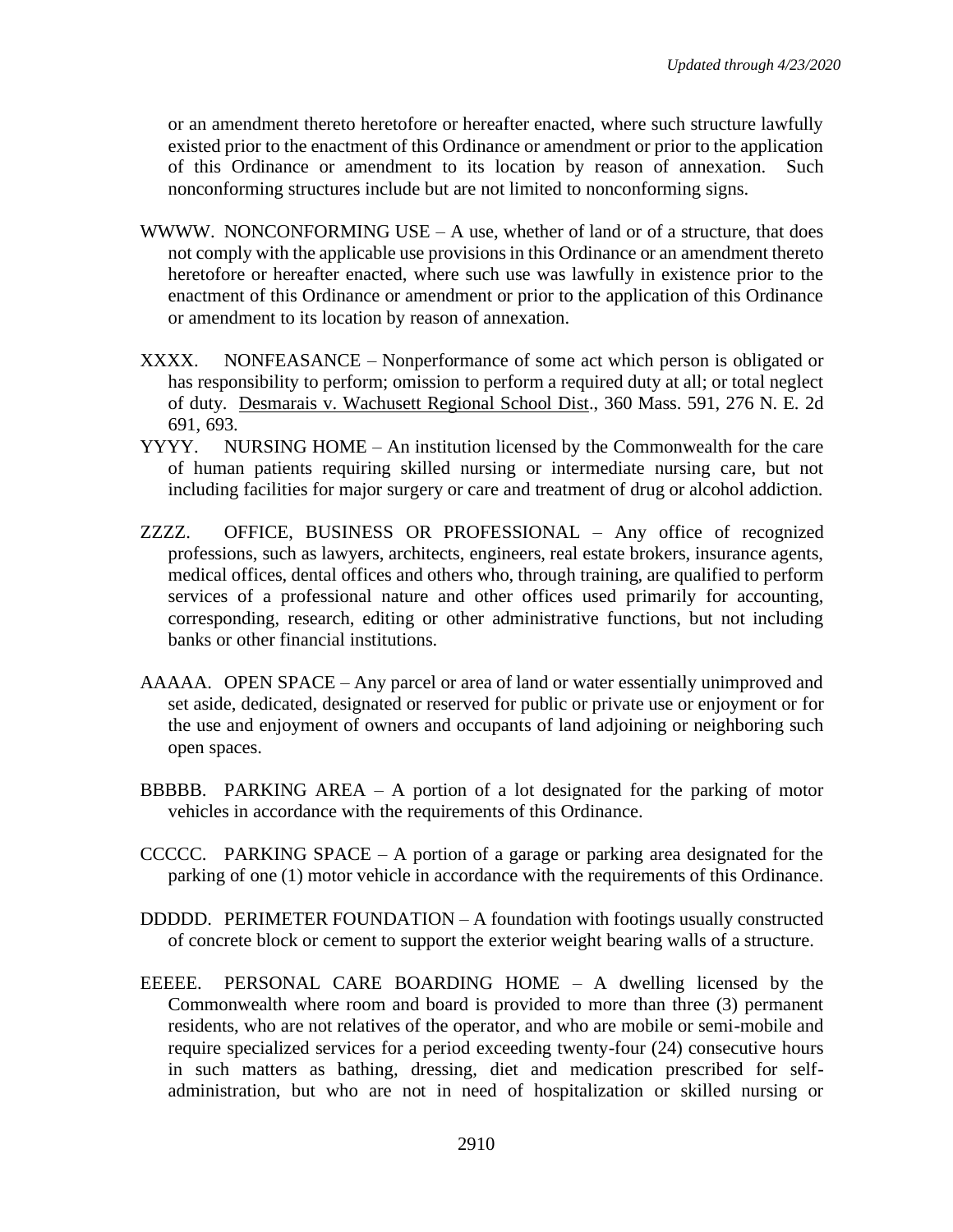intermediate nursing care.

- FFFFF. PERSONAL SERVICES Any enterprise conducted for gain that primarily offers services to the general public, such as shoe repair, valet service, watch repairing, barbershop, beauty parlors and related activities.
- GGGGG. PLANNING COMMISSION The Planning Commission of the Township of Sewickley.
- HHHHH. POLITICAL SIGNS Signs announcing political candidates seeking public office, political parties and/or political and public issues contained on an upcoming ballot.
- IIIII. PORCH A covered area, attached to the principal building, that exceeds four feet by five feet or 20 square feet in area at a front, side or rear door and which provides direct access to the principal building.
- JJJJJ. PREMISES The physical location where any use is carried on. Premises may be a lot, building or structure.
- KKKKK. PRINCIPAL USE The use of a lot or building, as defined under the use classifications of this ordinance. There may be, in districts other than single-family residential, two or more principal uses and/or buildings, provided that the same comply with the Subdivision and Land Development Ordinance.
- LLLLL. PUBLIC HEARING A formal meeting held pursuant to public notice by the governing body, the Planning Commission or the Zoning Hearing Board, intended to inform and obtain public comment, prior to taking action in accordance with this Ordinance.
- MMMMM. PUBLIC NOTICE Notice published once each week for two successive weeks in a newspaper of general circulation in the Township. Such notice shall state the time and place of a public hearing or meeting and the particular nature of the matter to be considered at said hearing or meeting. The first publication shall not be more than thirty days and the second publication shall not be less than seven days from the date of said hearing or meeting.
- NNNNN. PUBLIC USE Land or buildings used for rescue and fire protection and land or buildings owned or leased by the Township, Township authorities, school district, school authorities or any governmental agency or board used for such, such as public schools, administrative buildings and cultural or service buildings, and land owned and uses operated by a conservancy agency.
- $OOOOO$ . RECREATIONAL VEHICLE A vehicle that is built on a single chassis designed to be self-propelled or permanently towable by a light-duty truck and not designed for use as a permanent dwelling but as temporary living quarters for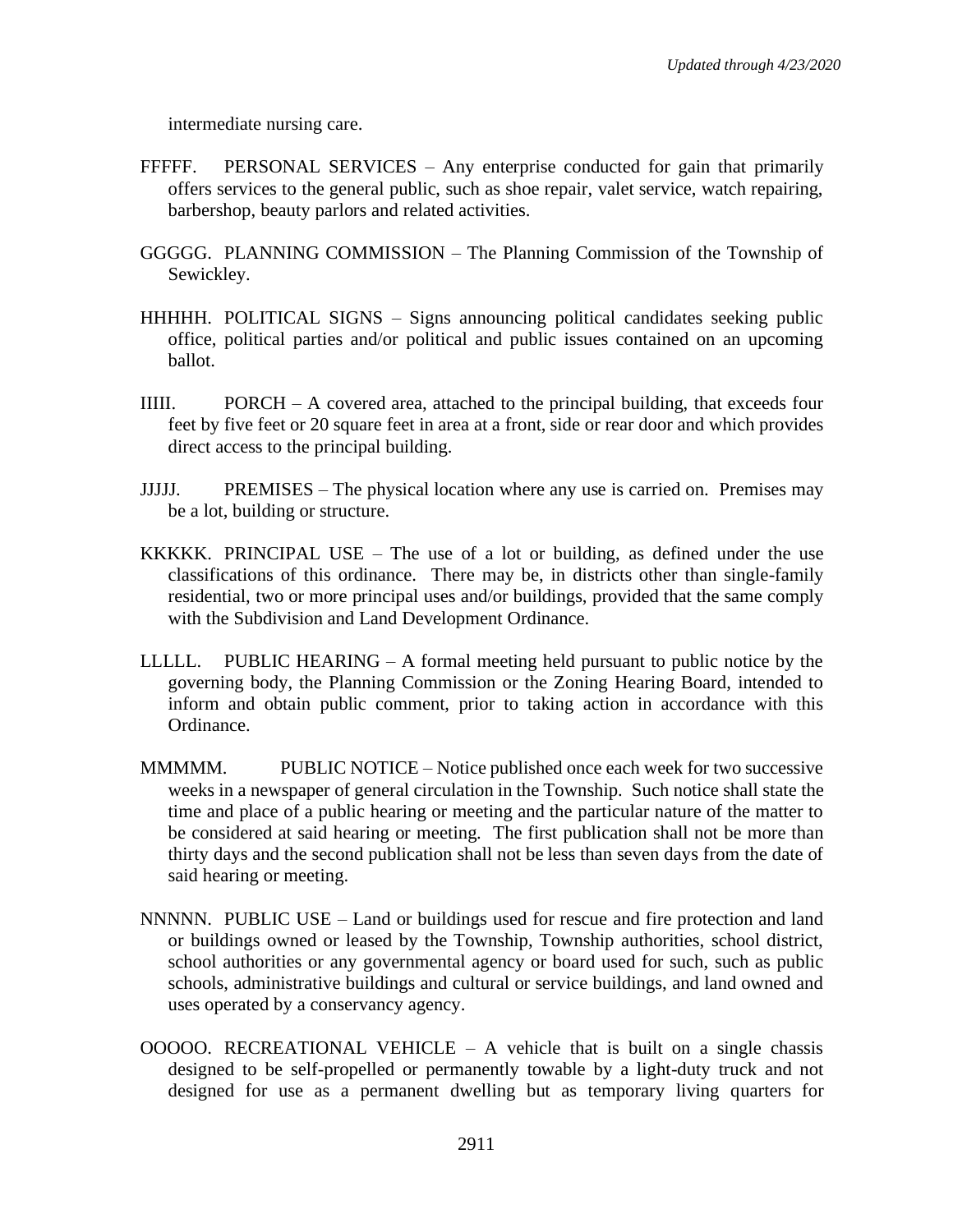recreational, camping, travel or seasonal use.

- PPPPP. RESIDENTIAL DAY CARE A residence offering child day-care and/or adult day-care services to a maximum of six persons unrelated by birth or marriage or occupancy of the resident household. A resident of the household is required to be the operator of the use.
- QQQQQ. RESTAURANT An establishment which offers food and beverages for sale and consumption either on or on and off the premises as the principal use and may serve alcoholic beverages for consumption on the premises as an accessory use.
- RRRRR. RESTAURANT, NEIGHBORHOOD A restaurant that has less than two thousand  $(2,000 \text{ ft}^2)$  square feet of gross floor area.
- SSSSS. RESTAURANT, SMALL A restaurant that has between two thousand  $(2,000)$  $ft<sup>2</sup>$ ) square feet and three (3,000  $ft<sup>2</sup>$ ) thousand square feet of gross floor area.
- **TTTTT.** RESTAURANT, LARGE  $-$  A restaurant that has more than three thousand  $(3,000 \text{ ft}^2)$  square feet of gross floor area.
- UUUUU. RETAIL STORE Any establishment not otherwise specifically defined in this Article that sells on the premises commodities and/or services directly to consumers, but not including the manufacturing or processing of any products.
- VVVVV. RETAIL STORE, NEIGHBORHOOD  $A$  retail store than less than 2,000 square feet of gross floor area.
- WWWWW. RETAIL STORE, SMALL A retail store that has more than 2,000 square feet, but less than 3,000 square feet of gross floor area.
- XXXXX. RETAIL STORE, MEDIUM  $-$  A retail store that has more than 3,000 square feet, but less than 25,000 square feet of gross floor area.
- YYYYY. RETAIL STORE, LARGE A retail store that has more than 25,000 square feet and less than 50,000 square feet of gross floor area.
- ZZZZZ. RETAIL STORE, SUPER  $-$  A retail store that has more than 50,000 square feet of gross floor area.
- $AAAAA$ . RIGHT-OF-WAY A general term denoting a public way for purposes of vehicular travel and installation and maintenance of utilities.
- BBBBBB. SCHOOL, PUBLIC OR PRIVATE An accredited institution of learning which offers preschool, elementary and secondary level instruction or which offers associate, bachelor or higher degrees in the several branches of learning required by the Commonwealth of Pennsylvania.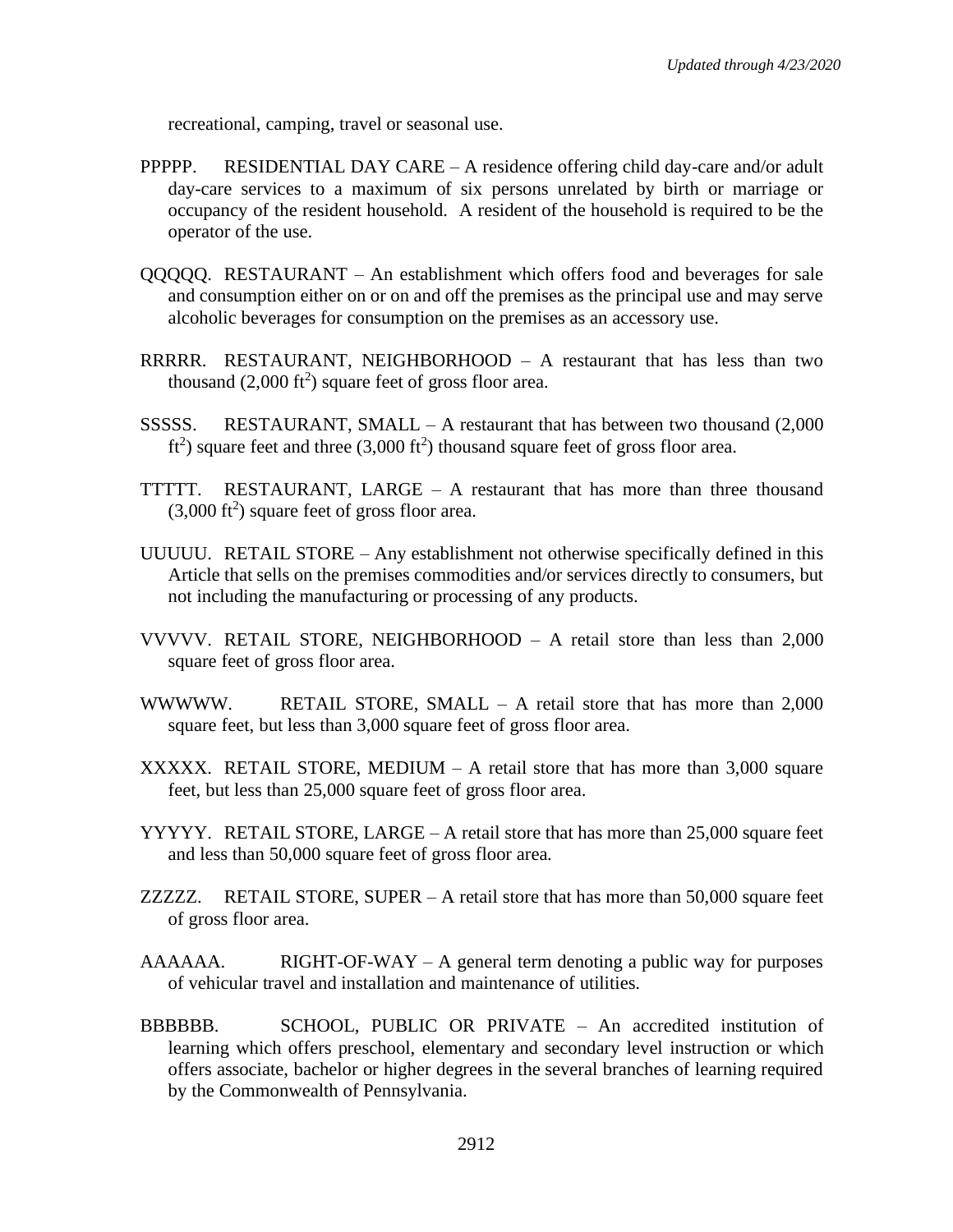- CCCCCC. SEAT The floor area required for one (1) individual to sit or stand as regulated by the Uniform Construction Code.
- DDDDDD. SETBACK The minimum distance by which any building or structure must be separated from a street right-of-way or lot line.
- EEEEEE. SEWAGE DISPOSAL SYSTEM, ON-SITE A septic tank installation on an individual lot that utilizes a bacteriological process for the elimination of solid wastes and provides for the proper and safe disposal of the effluent, subject to the approval of health and sanitation officials having jurisdiction.
- FFFFFF. SIGN A structure that consists of any device, light, letter, word, model, banner, pennant, trade flag, logo, insignia, balloons or representation that advertises, directs, or announces the use conducted; goods, products, services or facilities available; or that influences persons or conveys information or that calls attention to the building or the use located on the lot. The term "sign" includes the word "billboard," but does not include the flag of the United States of America or the Commonwealth of Pennsylvania, or any federal, state or municipal traffic or directional sign or other official federal, state, county or municipal government signs.
- GGGGGG. SIGN, BUILDING IDENTIFICATION A sign bearing the name of the occupant of a premises and the name of products manufactured, processed, sold or displayed, or services provided thereon. A building identification sign may include an awning sign a banner sign, a changeable copy sign, a freestanding sign or a wall sign.
- HHHHHH. SIGN, AWNING Any sign that is part of or attached to an awning, canopy, or other fabric, plastic, or structural protective cover over a door, entrance, window, or outdoor service area identifying the name of the owner and business, industry or pursuit conducted within the premises.
- IIIIII. SIGN, BANNER Any sign of lightweight fabric or similar material that is mounted to a building at one or more edges. National flags, state or the official flag of any institution or business shall not be considered banners.
- JJJJJJ. SIGN, CHANGEABLE COPY A sign such as a bulletin board or announcement board, where the message or graphics is not permanently affixed to the structure, framing or background and may be periodically replaced or covered over manually or by electronic or mechanical devices.
- KKKKKK. SIGN, FREESTANDING A sign that is supported from the ground or a structure other than a building.
- LLLLLL. SIGN, WALL  $A$  sign erected parallel to, or painted on the surface or on the outside wall of any building, and not extending more than 12 inches therefrom, and which does not project above the roof line or beyond the corner of the building.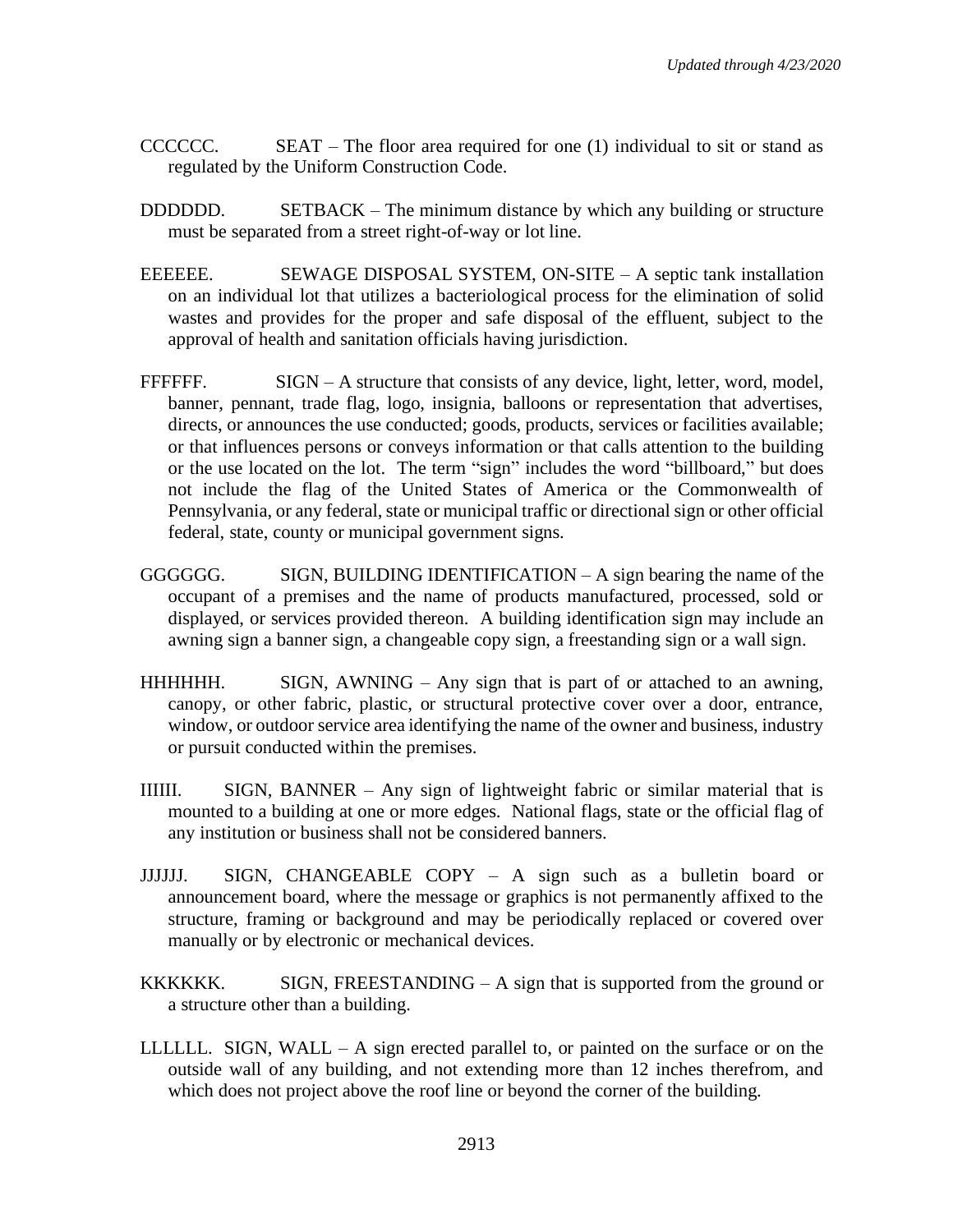MMMMMM. SIGN, GROSS SURFACE AREA – The entire area within a single continuous perimeter enclosing the extreme limits of a sign and in no case passing through or between any adjacent elements of the same. However, such perimeter shall not include a structural or framing elements lying outside the limits of such sign and not forming any part of the display.

- 1. For either a freestanding sign or an attached sign, the area shall be considered to include all lettering, wording and accompanying designs and symbols, together with the entire background, whether open or enclosed, on which they are displayed.
- 2. For a sign painted upon or applied to a building, the area shall be considered to include all lettering, wording and accompanying designs and symbols, together with any background, and shall be the smallest geometric shape that can be drawn to encompass all the lettering and/or symbols.
- 3. For a sign consisting of individual letters or symbols attached to or painted on a surface, building, wall or window, other than those signs described in Subsections A and B above, the area shall be considered to be that of the smallest common geometric shape that can be drawn to encompass all of the letters and symbols.

NNNNNN. SILVICULTURE – The practice of planting, growing, harvesting and reseeding of land for the growth of trees.

- OOOOOO. SLOPE The degree of rise or descent of the land surface calculated by dividing the number of feet of vertical rise/descent in elevation by the number of feet of horizontal distance, expressed as a percentage.
- PPPPPP. SLOPE, STEEP An area of slope on the property that measures twentyfive (25%) percent or greater.
- QQQQQQ. SPECIAL EXCEPTION A use that is subject to approval by the Zoning Hearing Board, per requirements of Article 6 of this Ordinance. A special exception may be granted by the Board only when there is specific provision for such special exceptions listed within this Ordinance. A special exception is not considered to be a nonconforming use.
- RRRRRR. SPORTS COURT A surfaced outdoor area accessory to a dwelling or dwellings, used for playing sports, including, but not limited to, tennis, handball, basketball and similar sports.
- SSSSSS. STORY That portion of a building, other than a cellar, included between the surface of any floor and the surface of the floor next above it, or if there is no floor above it, then the space between the floor and the ceiling next above it.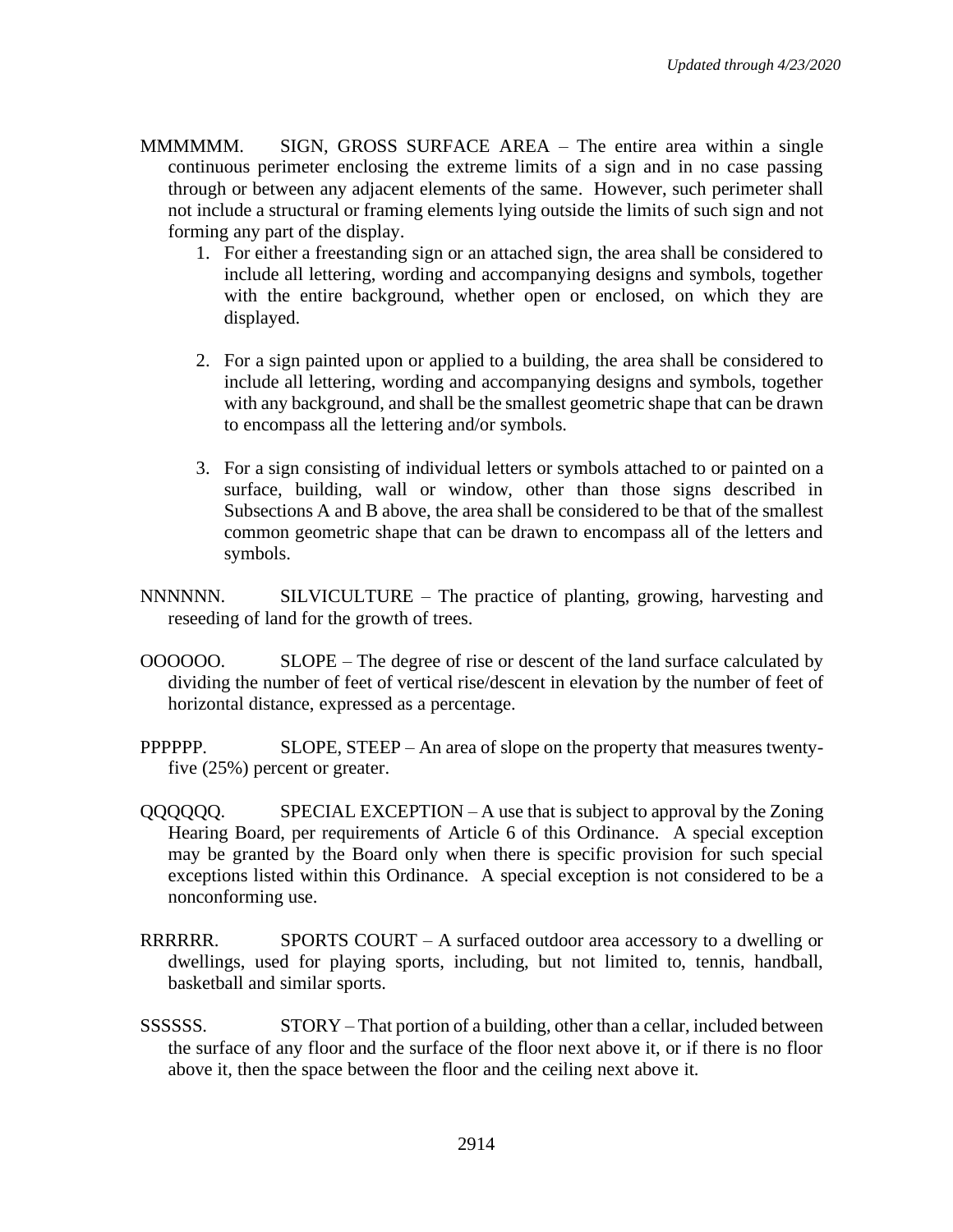TTTTTT.  $STREET - A public or private right-of-way.$ 

- UUUUUU. STREET LINE or RIGHT-OF-WAY LINE A dividing line between a lot, tract or parcel of land and a contiguous street.
- VVVVVV. STRUCTURE Any man-made object having an ascertainable stationary location on or in land or water whether or not affixed to the land.
- WWWWWW. SUBDIVISION AND LAND DEVELOPMENT ORDINANCE The Sewickley Township Ordinance No. 131, as amended and supplemented, adopted pursuant to the authority of the Pennsylvania Municipalities Planning Code to establish standards and requirements for subdivision of land and land development within the borders of Sewickley Township, Westmoreland County.
- XXXXXX. SUPERVISORS, BOARD OF The duly elected governing body of the Township of Sewickley, Westmoreland County.
- YYYYYY. SUPPLY YARD An area storing building supplies, industrial supplies, agricultural supplies, landscaping supplies, etc.
- ZZZZZZ. SWIMMING POOL An accessory structure used for swimming containing water at a depth of three feet or greater, either in ground or above ground. All decks, walkways, ladders, stairs and fencing appurtenant to such an accessory structure shall be included for all measurement purposes.
- AAAAAAA. TELECOMMUNICATIONS TOWER A freestanding structure, including any guy wires, principally intended to support facilities for receipt or transmission of signals for uses such as commercial or public VHF or UHF television, FM radio, two-way radio, commercial carriers, cellular telephone and other wireless services, fixed point microwave, low power television or AM radio, including accessory equipment related to telecommunications. Not included are towers and supportive structures for private, noncommercial and amateur purposes including but not limited to ham radios and citizens band radios.
- BBBBBBB. TEMPORARY OUTDOOR ACTIVITY Any activity conducted outdoors or within or about tents or other such contrivances for a period not in excess of seven (7) consecutive days within any agricultural, commercial or residential districts in the municipality, including but not limited to carnivals, fairs, festivals, tractor/truck pulls, amusements (and outdoor displays of merchandise, vehicles or products in conjunction with such activities) and similar activities. (All "temporary outdoor activity" shall be considered temporary uses.)
- CCCCCCC. TOWNSHIP The Township of Sewickley, Westmoreland County.
- DDDDDDD. TRAILER, SMALL UTILITY OR CAMPER Any trailer drawn by passenger or other motor vehicle used for the occasional transport of personal effects or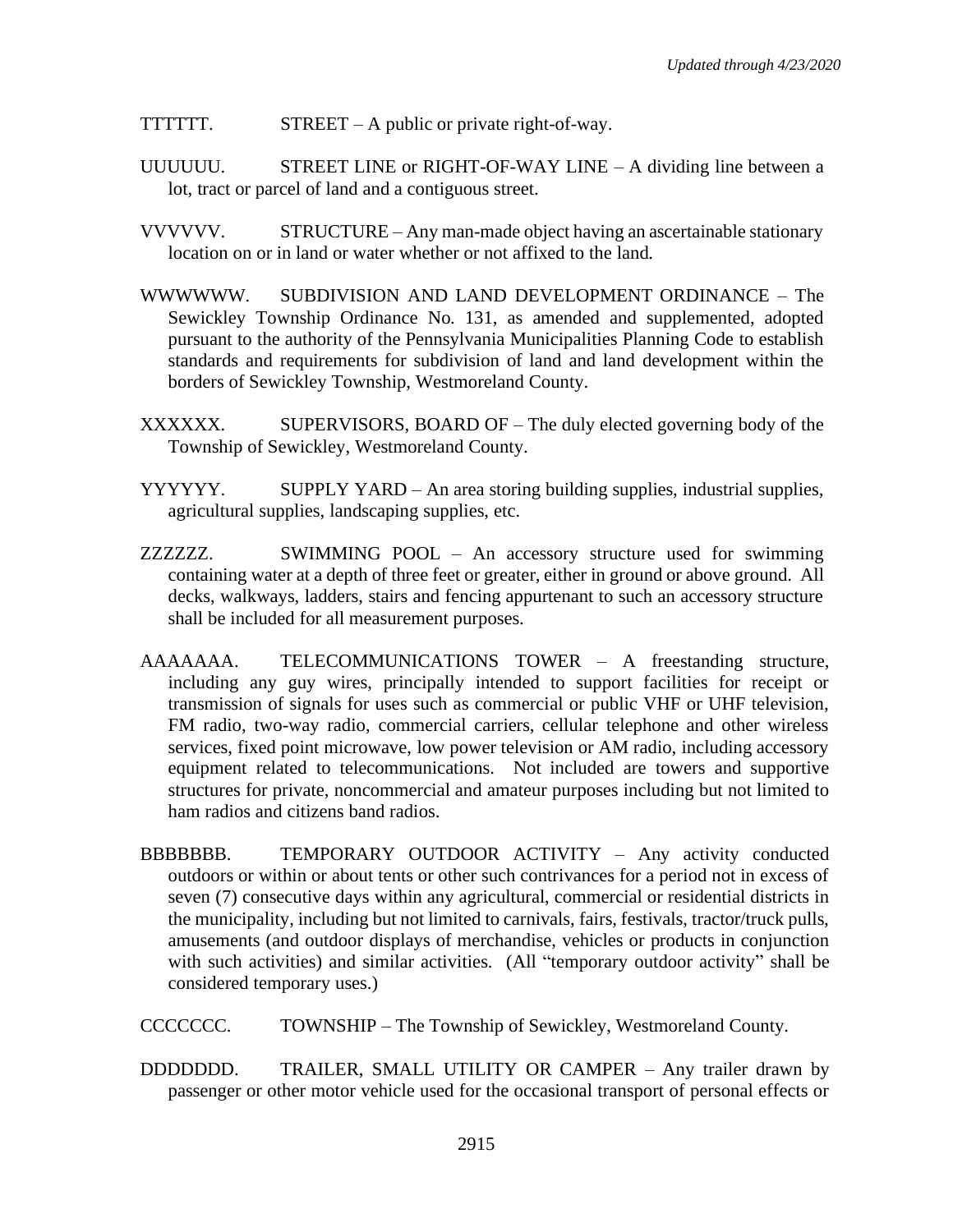for recreational living purposes.

- EEEEEEE. TRAILER, (mobile home) A factory built home manufactured prior to 1977. A transportable, single-family dwelling intended for permanent occupancy, office or place of assembly contained in one unit or in two units designed to be joined into one integral unit capable of again being separated for repeated towing, that arrives at a site complete and ready for occupancy, except for minor and incidental unpacking and assembly operations and constructed so that it may be used without a permanent foundation.
- FFFFFFF. TRANSITIONAL DWELLING A dwelling unit occupied on a short term basis by persons assigned by a Court of Law, or referred by a public, semi-public or non-profit agency, and managed by a public, semi-public or non-profit agency responsible for the occupants' care, safety, conduct, counseling and supervision for a specified period of time, including alcoholic recovery, shelters for battered persons and their children, maternity homes, community re-entry services following incarceration, prison assignment, house arrest or other Court ordered treatment, and other such short-term supervised assignments.
- GGGGGGG. TRANSPORTATION TERMINAL A premises wherein material or merchandise not manufactured, remanufactured or fabricated upon the premises is transferred from one carrier to another or from one type carrier to another type carrier for reshipment in the same or different lots and that may provide associated storage, loading and/or unloading facilities in conjunction therewith and that may also perform the functions of a transportation dispatch office. Shipping and receiving facilities operated as an accessory use to the manufacture, remanufacture or fabrication of material or merchandise shall not be deemed to constitute a transportation terminal.
- HHHHHHH. USE The specific purpose for which land, sign, structure or building is designed, arranged, intended or for which it may be occupied or maintained, or any activity, occupation, business or operation that may be carried on.
- IIIIIII. VARIANCE Permission to depart from the literal requirements of a zoning ordinance by virtue of unique hardship due to special circumstances regarding person's property. It is the nature of a waiver of the strict letter of the zoning law upon substantial compliance with it and without sacrificing its spirit and purpose.
- JJJJJJJ. VEHICLE REPAIR GARAGE A building, or part thereof, used for the servicing and repair of motor vehicles, including engine overhaul, body work and recapping/retreading of tires and where all storage of parts and dismantled vehicles and all repair work are conducted.
- KKKKKKK. WAREHOUSING AND DISTRIBUTION A building used for the storage and handling of freight or merchandise.
- LLLLLLL. WASTE Any garbage, refuse or other waste or discarded material,